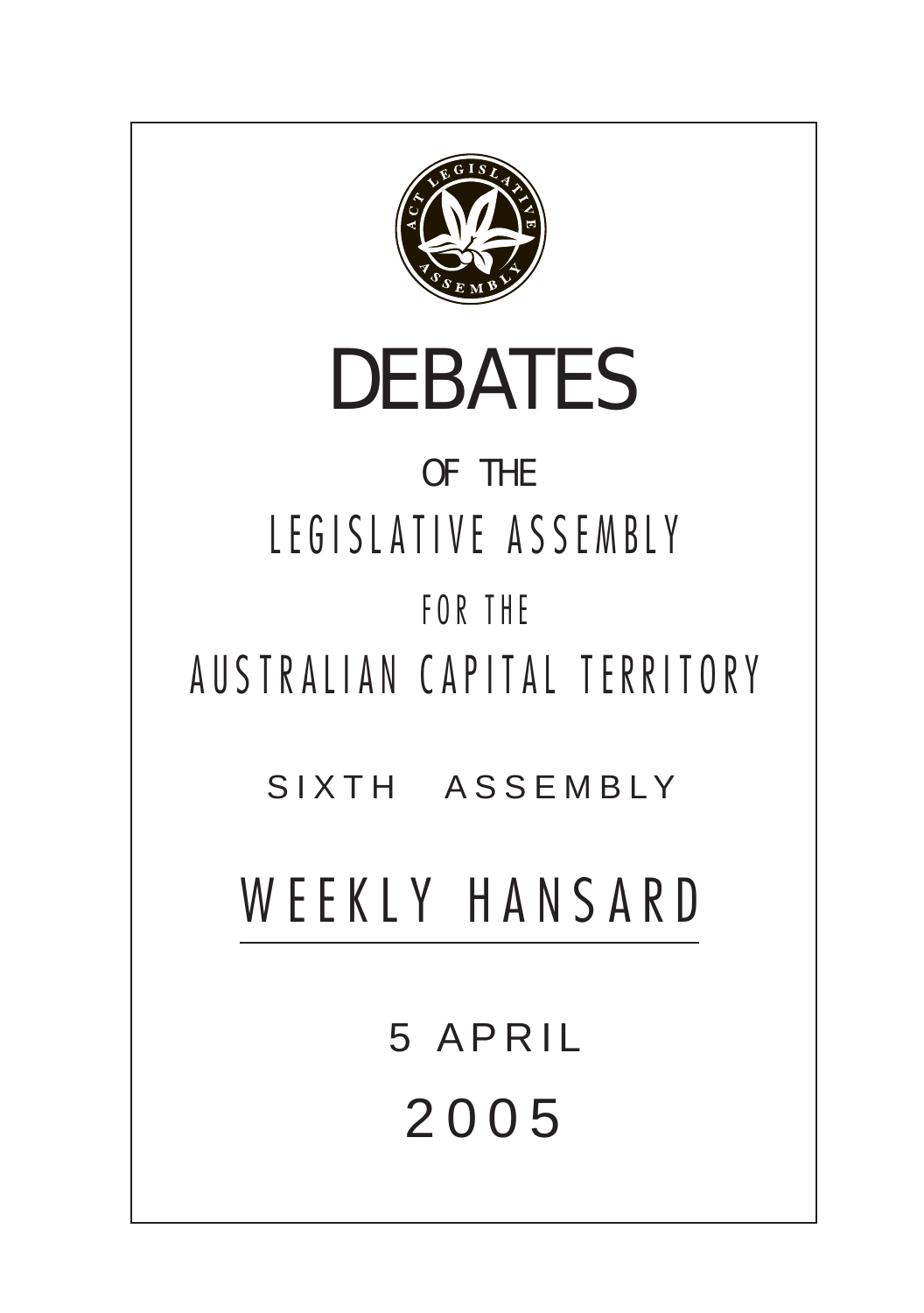# Tuesday, 5 April 2005

| Questions without notice:                          |  |
|----------------------------------------------------|--|
|                                                    |  |
|                                                    |  |
|                                                    |  |
|                                                    |  |
|                                                    |  |
|                                                    |  |
|                                                    |  |
|                                                    |  |
|                                                    |  |
|                                                    |  |
|                                                    |  |
| Supplementary answers to questions without notice: |  |
|                                                    |  |
|                                                    |  |
|                                                    |  |
|                                                    |  |
|                                                    |  |
|                                                    |  |
| Adjournment:                                       |  |
|                                                    |  |
|                                                    |  |
|                                                    |  |
|                                                    |  |
|                                                    |  |
|                                                    |  |
|                                                    |  |
|                                                    |  |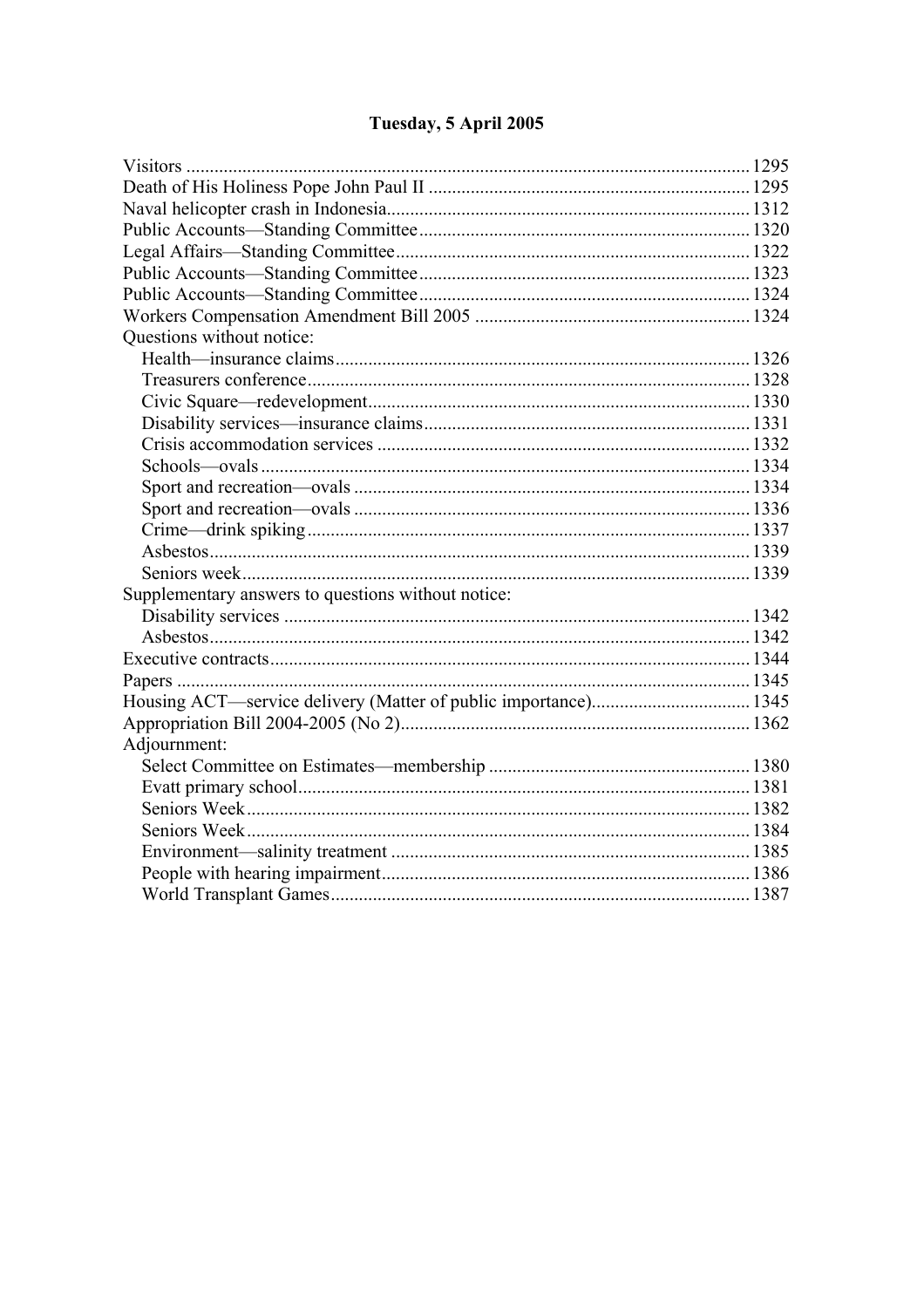# **Tuesday, 5 April 2005**

**MR SPEAKER** (Mr Berry) took the chair at 10.30 am, made a formal recognition that the Assembly was meeting on the lands of the traditional owners, and asked members to stand in silence and pray or reflect on their responsibilities to the people of the Australian Capital Territory.

# <span id="page-2-0"></span>**Visitors**

**MR SPEAKER**: At the outset may I welcome members of the ACT deaf and hearing-impaired community. I would also like to draw members' attention to a person from that community who will be providing sign for the comments of the Assembly today.

# <span id="page-2-1"></span>**Death of His Holiness Pope John Paul II**

**MR STANHOPE** (Ginninderra—Chief Minister, Attorney-General, Minister for the Environment and Minister for Arts, Heritage and Indigenous Affairs): I move:

That the Assembly expresses its profound sorrow at the death of His Holiness, Pope John Paul II, head of the Catholic church for 26 years, and tenders its heartfelt sympathy to the religious community.

For more than two and a half decades Pope John Paul II was one of the world's most influential spiritual leaders. During a full and remarkable life he saw first-hand the horrors of war and Nazism. He opposed the communist oppression of Eastern Europe and his native Poland, and also spoke of the evils of unfettered capitalism. He was a champion of the right of every person to food and freedom, and promoted greater understanding between faiths.

As the first non-Italian pope in almost half a millennium and the first Slavic pope, his elevation to the papacy surprised many but, in retrospect, it was an inspired choice by the cardinals who selected him. He became the most travelled pope in the church's history, and its most accessible, giving audiences to more than 16 million pilgrims.

There is no doubt that his legacy in many areas is a controversial one, both inside and outside the church. For instance, he maintained and even strengthened the church's conservative stance on abortion, contraception, biotechnology and the place of women in the church; but, over the years, there was much to admire in his adherence to justice and in his deep moral conviction. Though badly affected by ill health in his final years the pope was outspoken in his opposition to war—in particular the invasion of Iraq, which he criticised to the last. He described war as "a defeat of humanity".

The pope was outspoken too on behalf of the world's indigenous peoples. Speaking in Alice Springs in 1986, Pope John Paul II called explicitly for land rights for indigenous Australians. He told the assembled faithful that, from the earliest years of European settlement, men like Archbishop Polding, who was the first Roman Catholic Archbishop of Sydney, had opposed the legal fiction adopted by the settlers that this land was "terra nullius"—nobody's country.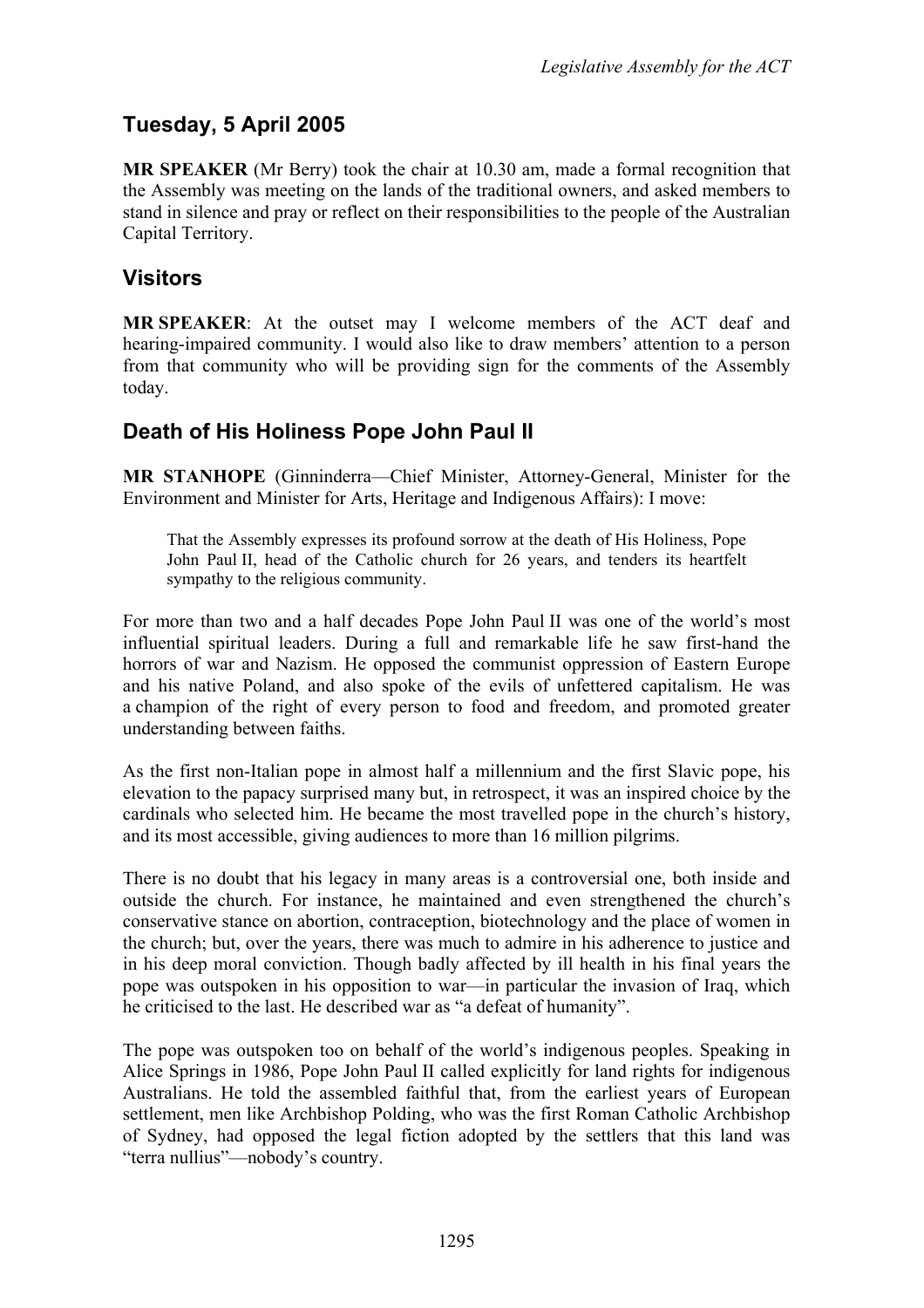The pope told how Archbishop Polding had pleaded strongly for the rights of Aboriginal Australians to keep the traditional lands upon which their society depended. He told indigenous Australians that in 1986 the church still supported their rights. This speech was among the most contentious yet given by a high-profile visitor to Australia. The historian Geoffrey Blainey described it as "an act of political meddling that has few parallels in Australian history". Despite such criticism, the pope's sentiments and the weight of the Catholic Church added impetus to the land rights movement and the cause of reconciliation. The pope was passionate about human rights, particularly the rights of children.

Pope John Paul II was a complex man. A dramatist and playwright, he felt a calling to the priesthood and began clandestine study under the Nazi regime. He was ordained in 1946. In 1958, Pope Pius XII appointed him Auxiliary Bishop of Cracow.

The pope became a cardinal in 1967 and participated in the Vatican II Council. He spoke eight languages, learning one of them—Spanish—only after his elevation to the papacy. In 1981 he was the victim of an attempted assassination, shot by a Turkish extremist in St Peter's Square. Two years later he visited his would-be assassin in prison. Pope John Paul II visited Australia twice as head of the Catholic Church. The second visit was in 1995 to beatify Mary MacKillop.

Each generation gives rise to only a few individuals of the stature of Pope John Paul II. I am sure the Assembly will join me in sympathising with Canberra's Roman Catholic community on the death of a man whose influence extended far beyond his own religious flock.

**MR SMYTH** (Brindabella—Leader of the Opposition): On behalf of the opposition I rise to join with the Chief Minister and my Assembly colleagues to give voice in this condolence motion at the death of Pope John Paul II.

Much has been said, and I suspect that much will be repeated today as people voice how they feel about the pope, but the pope had quite a large place in our house. My mother met him when, as Bishop of Cracow, he came to Canberra just before he became pope. I am sure, as Mr Stefaniak will elaborate, those who met him—from whatever job he was doing—were just amazed at the capacity and individuality of the man.

He was a man who was great in the many things he did, whether it was as pope—the leader of the Catholics—as an author, as a human rights advocate or indeed as a rugby player for Poland. This was an individual who had many gifts, all of which he was willing to use for the betterment of his world. He was a great man; a man of great strength.

The thing that stands out most in my mind about him is that the pope was not a man who was embittered at all by life. Indeed he was a man who had encountered much suffering but, rather than turning it inward and becoming insular, as some do, he used that suffering as a spur to enable him to do even greater things. We are talking about a man who, as a child, lost his mother and his brother, a man who suffered under the years of Nazi oppression in Poland, a man who then suffered under many decades of communist oppression in Poland and a man who was shot.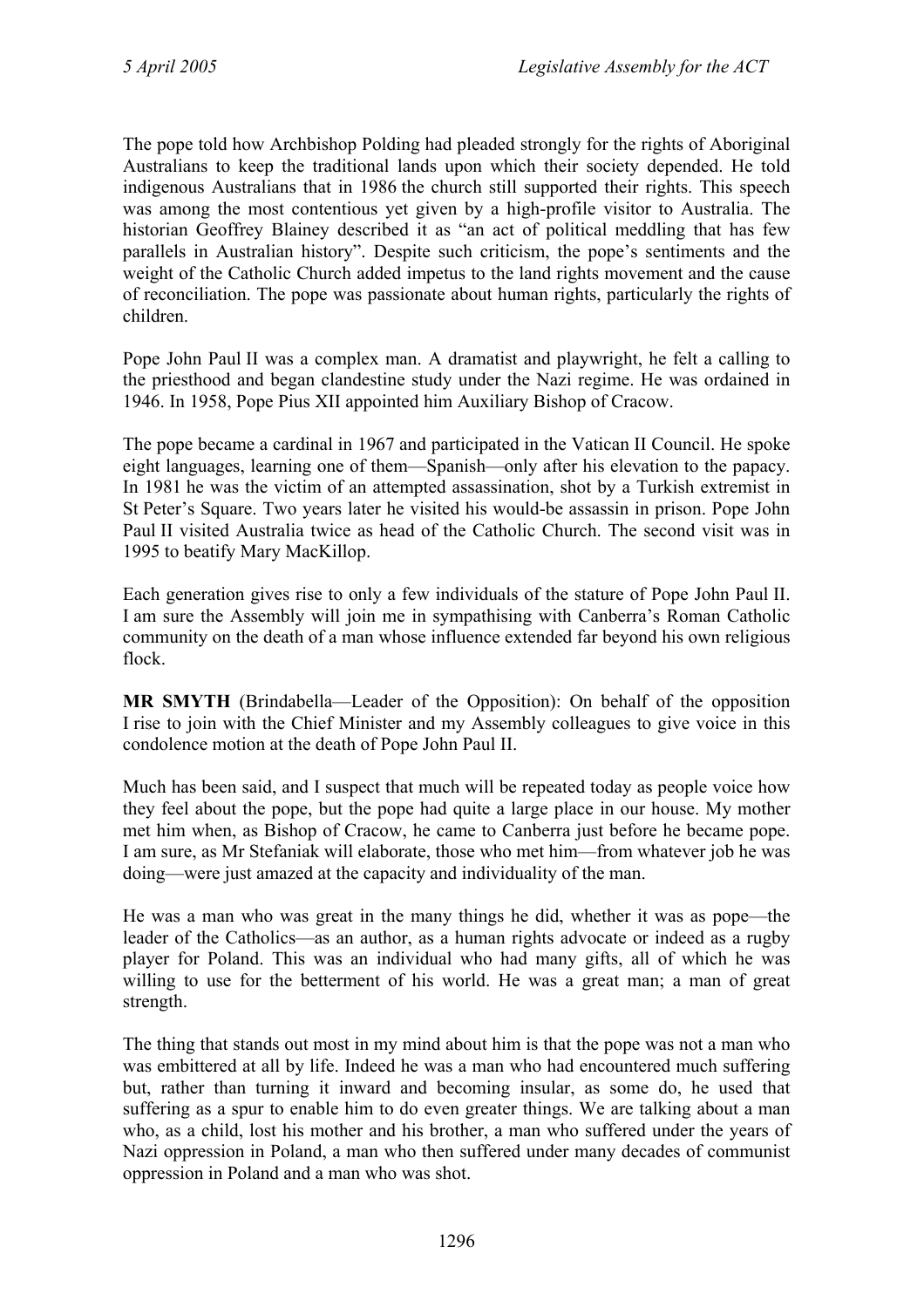There was the attempted knifing. He had a run-in with cancer and, indeed, his recent illness. At all times the pope not only maintained his own personal dignity, he also showed that he never lost the knowledge that others also suffered and at all times needed his support and succour, and he was able to give that without reservation. I think that is what people admired most about Pope John Paul II.

He was a controversial pope who will no doubt be reviewed by history. Some will condemn him for being too conservative and some will say he was not conservative enough. You have to admire the man's dedication, his conviction to his cause and his consistency in the things that he was always unwavering about—attacking poverty and addressing injustice, particularly about the rights of indigenous people. It was not just here in Australia that he spoke about the rights of the indigenous, it was also in Africa, Asia and South America. For me, it is that consistency of approach that lingers in my mind.

He took the role of pope to a new level. Archbishop Francis Carroll, the archbishop of the Canberra archdiocese, said, "Pope John Paul has been a much-loved leader of the church who took the papacy to the people, becoming the most travelled pope in history." That accessibility impressed people.

It was unusual for a pope to go somewhere once but, with a country like Australia, the fact that he got back here twice in his official role I think is amazing—without the trips he had to do to all the other countries. It was his understanding that leadership is not about living in an ivory tower; that it is not about being isolated; that it is actually about serving the people he understood so well that drove his travels around this world.

I also believe that his personal courage impressed people. Stalin is reputed to have asked one day why he should be afraid of the pope. He said, "How many divisions does he have?" This was a man who did not have a single division; he did not have a single bullet; but he had his faith and his conviction. We see Lech Walesa's words often repeated about the courage he gave the Solidarity movement to fight something that seemed unable to be fought by ordinary people.

We see his support for Mother Teresa in her work in Calcutta and in truly addressing some of the most shocking poverty in the world. We see his personal attempts to reconcile the faiths, whether it was the Catholic and Protestant arms of the Christian church or whatever.

The pope worked with the Muslim faith; he was one of the first popes to go into some of the significant mosques. He worked with the Jewish religion, and there were his visits to Israel. Without forgetting Palestine: he worked with the Palestinian people in their search for self-determination.

The pope was a man who was not afraid to address the failings of his own organisation and he acknowledged those. They were as diverse as things like calling the American bishops to Rome and saying, "What is going on?"—and then having the courage to apologise to those who were victims of the church through some of the practices of those priests who did not carry out their tasks well.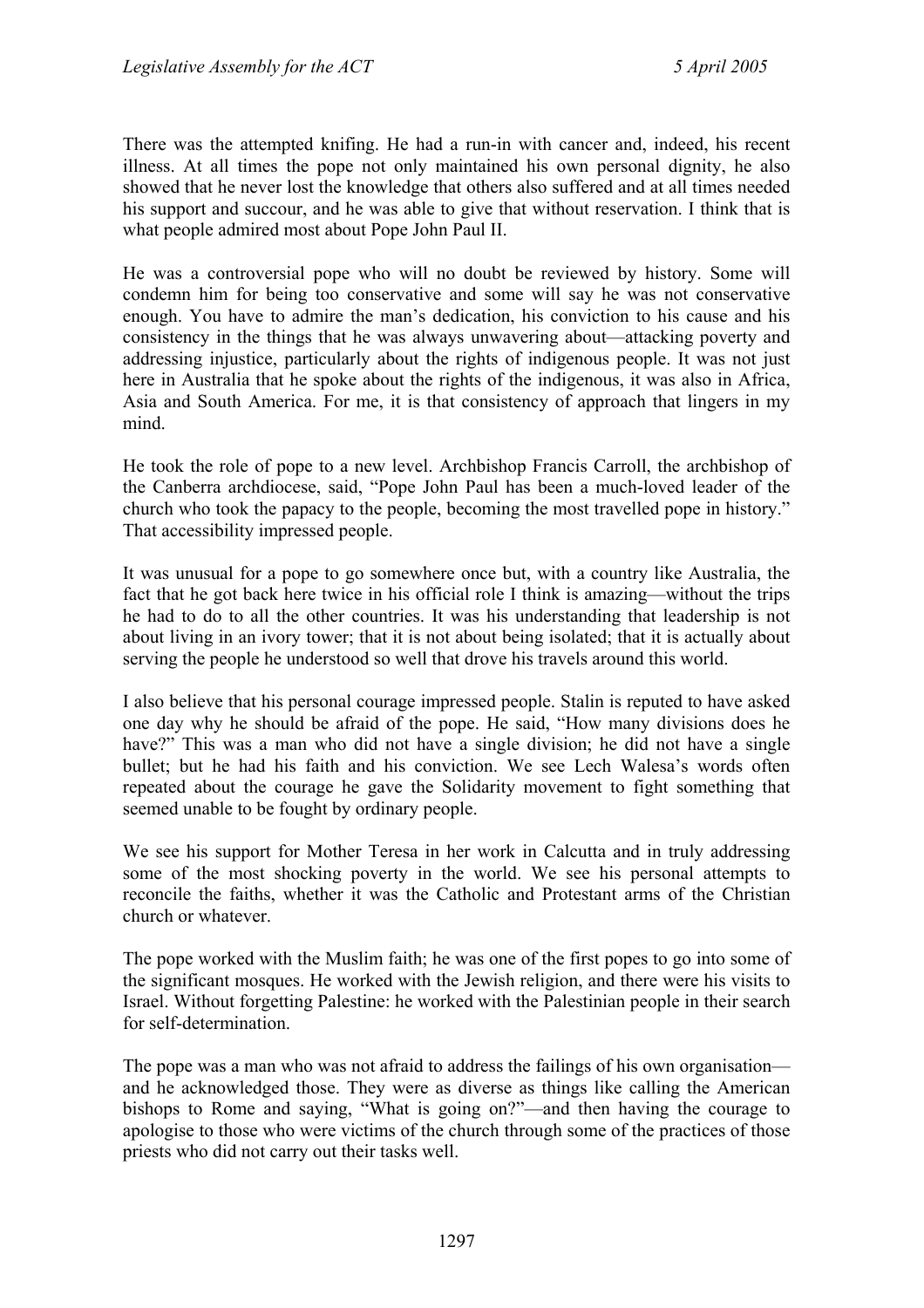Going back in history, one of the things that really impressed me about the pope was that, in 1992, he apologised to Galileo. Back in the 1600s the world was not as advanced—they did not then know as much about science as we know now. Great minds like Galileo were often seen as antichrists and antichurch, because of basic scientific theory. He had the courage to go back and apologise to Galileo and rehabilitate him. In some significant speeches he, for instance, apologised to the Jewish people for the failure of Christianity during World War II. That took great courage.

With all the trappings of office, this was a man who never lost the human touch. This was a man who played rugby for Poland as a religious. This was a man who skied regularly, even when he was pope. This was a man who had no end of time for the ordinary people. As soon as he could get rid of the formal parts of his trips—the official welcomes and the greetings—there he was in the crowd, making time for the crowd, talking to people, blessing them, encouraging them in their faith. This was a man for whom no place was too awkward to go. At the same time, he had time to write. As the Chief Minister has pointed out, he continued to learn throughout his life, picking up other languages.

On a personal note to close, I was in Brisbane at the weekend and was speaking to my stepson Peter, who was just 10 when the pope came to Canberra in 1986. Even Peter, who is not particularly religious, commented to me, "Yes, I remember. We went to the racecourse and we all had 'popescopes'." They were the little periscopes people could buy so they could see over the crowd if they were a bit short. Even for somebody like Peter, at the age of 10, there was obviously some sort of lasting impression that this was a great man.

I remember that virtually half the suburb where we lived came out. We all had kids at that time. I carried the two capsules with my twins. Family and friends were all lined up—the young families of the valley had gone to see the pope. That will always be an important memory I have with my kids over the years.

On behalf of the Liberal Party of the ACT, we join with this condolence motion on the death of His Holiness Pope Paul II. We look forward to celebrating his life and making sure that he is not forgotten and we say thank you for all he did to make this world a better place.

**DR FOSKEY** (Molonglo): I would like to endorse the motion of condolence and to pass on my respect and empathy to all those who have lost a religious leader. We want to talk about the pope today more as a world leader on the political scale who played a part not only in the church but also in world politics through the Holy See seat of the United Nations and through the impact of his pronouncements.

Karol Jozef Wojtyla had a fortunate life in that he was, I believe, someone who was able to achieve his ambition, which some have said early on was to be a leader of the Catholic Church. He was able to study; he focused on literature and philosophy; he participated in theatre; he hiked; he cycled; he canoed and he kayaked.

However, there was a darker side to his life, as we all know. His mother died when he was nine; his brother died when he was 12 and his father died when he was in fairly early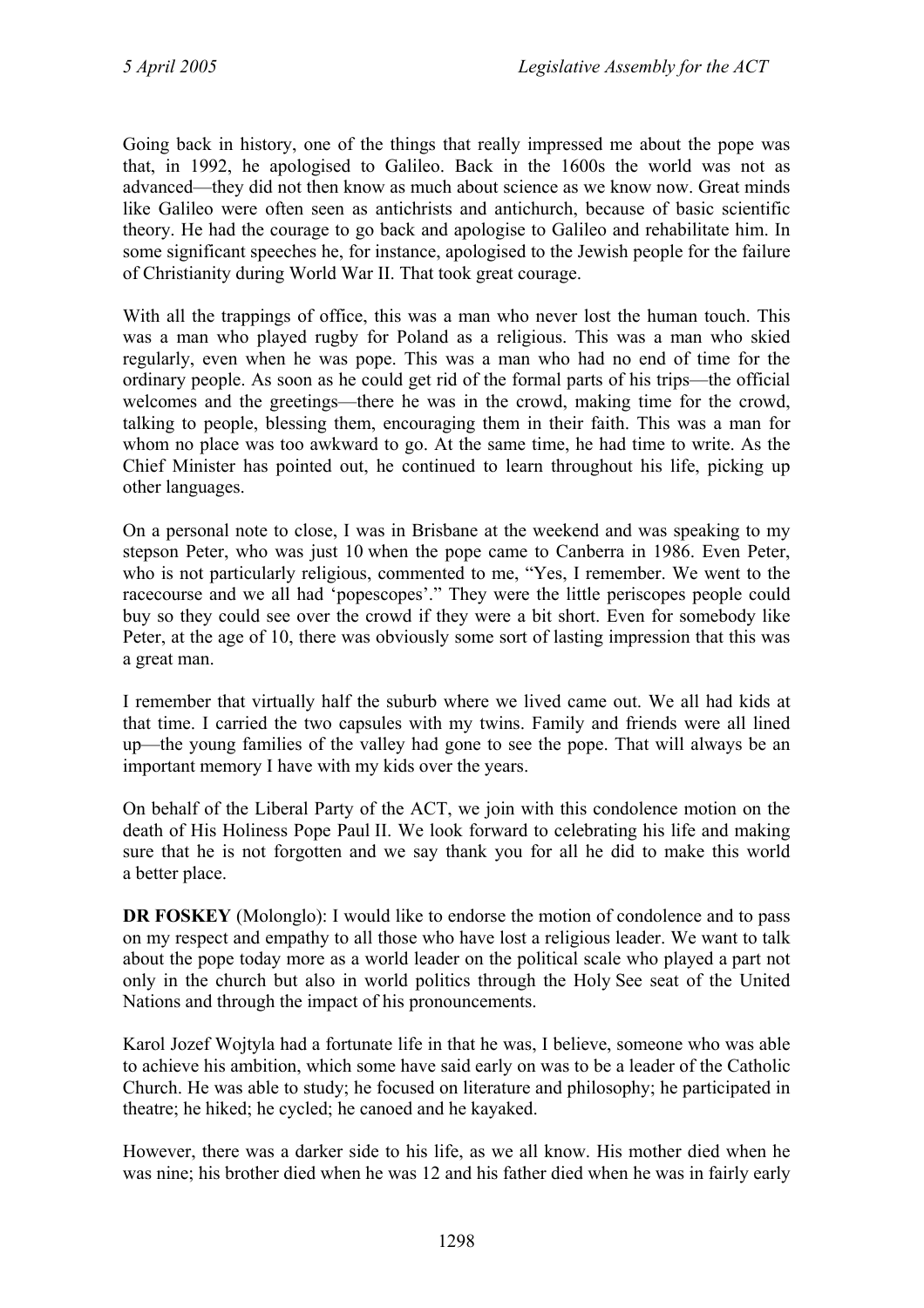adulthood. Also, he lived through the darkness of Nazism and the Stalinist regime that ruled his country for most of his life.

However, as pope he became a very popular leader because, as Alan McElwain and Chris McGillion said in yesterday's *Sydney Morning Herald*, he had the great leader's skill of projecting his presence so universally that people felt they knew him and he knew them personally. Of course this was helped by his grasp of six languages, and one of the world's most savvy media machines, which runs out of the Vatican. He made many overseas trips and television appearances. I think the fact that Mr Smyth spoke about his 1986 visit to Canberra is telling in that regard.

What the pope did for the world we will always remember. There is a tendency at these times to focus on the positive sides of people's lives, and I think that is appropriate. He assisted with the collapse of communism in East Germany through visits to Poland, where his speeches undermined the credibility of the regime. He built bridges between Muslims, Jews and Christians.

Let us remember though that, while the pope did much good for many groups, his strict adherence to the most conservative Catholic dogma meant a continued erosion of rights and health. For instance, in 1994, the historic coming together of fundamentalist Islamic leaders and the Christian leaders of states and in the church was built on an alliance against the reproductive rights of women. That alliance has gained strength and we have seen a lack of adjustment in this approach to birth control and abortion, especially the simple availability of condoms in an era where HIV/AIDS is ravaging Africa and many of the other countries where the Catholic Church is a very influential player.

Let us remember, too, that gay people will forever feel outside those most traditional Catholic churches; that non-traditional families do not necessarily have a place; and that the church was unable to speak out on injustices to women—whilst I acknowledge the pope was very strong in speaking about injustice to the third world.

Let us remember too that the pope opposed the wars in Iraq and Afghanistan. I thought that perhaps the most useful thing I could do was to read something the pope said in his address on the World Day of Peace, 1 January 1990. The pope did speak out on a number of issues, including poverty and environmental issues. He said that day:

The ecological crisis reveals the urgent moral need for a new solidarity, especially in relations between the developing nations and those that are highly industrialized. States must increasingly share responsibility, in complementary ways, for the promotion of a natural and social environment that is both peaceful and healthy … It must also be said that the proper ecological balance will not be found without correctly addressing the structural forms of poverty that exist throughout the world. Rural poverty and unjust land distribution in many countries, for example, have led to subsistence farming and to the exhaustion of the soil. Once their land yields no more, many farmers move on to clear new land, thus accelerating uncontrolled deforestation, or they settle in urban centres which lack the infrastructure to receive them. Likewise, some heavily indebted countries are destroying their natural heritage, at the price of irreparable ecological imbalances, in order to develop new products for export. In the face of such situations it would be wrong to assign responsibility to the poor alone for the negative environmental consequences of their actions. Rather, the poor, to whom the earth is entrusted no less than to others, must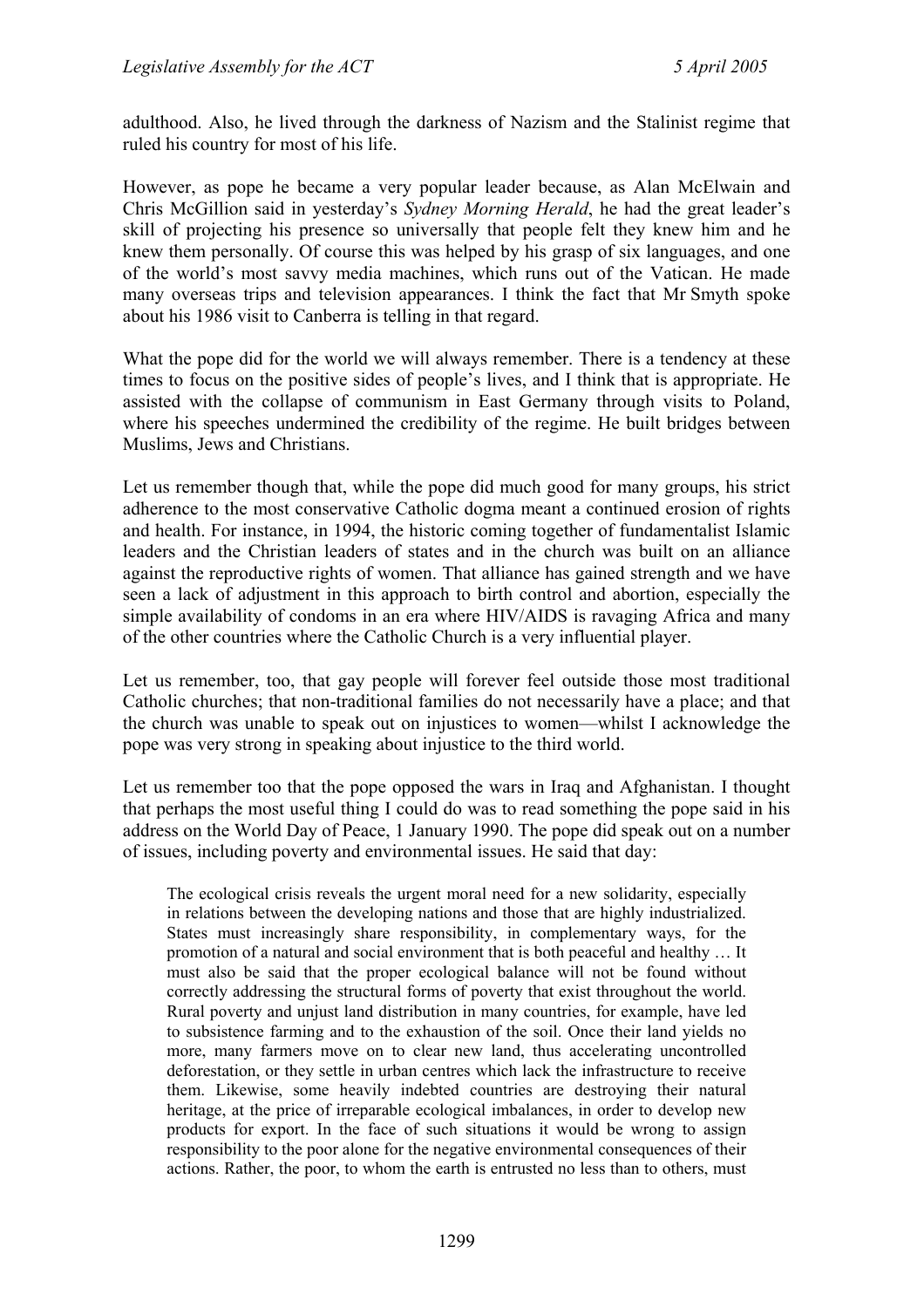be enabled to find a way out of their poverty. This will require a courageous reform of structures, as well as new ways of relating among peoples and states.

That is the pope that I would like to remember today. I am sure that, in days to come as the media moves its attention to the political processes involved in the choosing of the new pope, we will have a lot of thoughts about how the next pope will shape our era, just as the recently deceased pope shaped the last 30 or so years.

**MR STEFANIAK** (Ginninderra): As I think one of the newspaper articles referred to him, the pope was a holy man of God. He was certainly a man who promoted dignity, peace and justice throughout the world. He achieved a great rapprochement between conflicting faiths, and other faiths, especially the Jewish and Muslim faiths.

As members have said, the pope grew up in very trying and difficult circumstances. Born immediately after World War I, he grew up in Poland, which had not been a state for 150 years. On 11 November 1918, it again became a state. His mother died when he was young and indeed his father and brother died as well, before he was anything more than just a young man.

The pope was only about 18 or 19 when the Nazis invaded Poland, and I think his early life experiences shaped a lot of what the man we saw as pope was. In the days after the Nazis occupied Poland, they ultimately intended to exterminate all the Poles and use them as they would use cattle. They were "untermenschen"; no Pole was to be educated after primary school because that was considered unnecessary for what the Nazis had in store for the Poles.

The pope survived. He studied underground and joined the church as a priest in 1946, having survived the terrible times in Poland where seven million Poles—three million Jews among them—were killed. Four million Catholics and 5½ million Poles were killed by the Nazis alone. One and a half million were killed when the Soviet Union, along with Germany, invaded and knifed Poland in the back in September 1939. He certainly had a very hard upbringing—and, of course, one tyranny was replaced by another.

He became an inspiration when he became pope. I can recall when he did become pope; it was a magnificent occasion. As the Chief Minister said, not only was he the first non-Italian pope for 450 years, but he was also the first Slavic pope. I recall that, even in Australia, I had a conversation with Jerry Daly at Royals about what this would actually mean for the world and for Eastern Europe. We were to find out very quickly indeed.

The pope returned to Poland in 1979. In that mass he celebrated in Warsaw, amongst hundreds of thousands of Poles, there was a prayer for the Holy Spirit to "renew the face of the earth". Lech Walesa says it was that prayer that inspired the 10 million Poles who formed part of Solidarity.

Lech Walesa credits the pope with 50 per cent of the collapse of communism—he says that 50 per cent of the collapse of communism is his doing. As a result of the confidence and the hope given to the Poles by the pope, Solidarity was born very shortly after that. It was initially crushed and sent underground, but was never really too far from the surface. As a result of the pope's efforts, particularly, we saw a speeding up, in a most peaceful way, of the ultimate collapse of communism.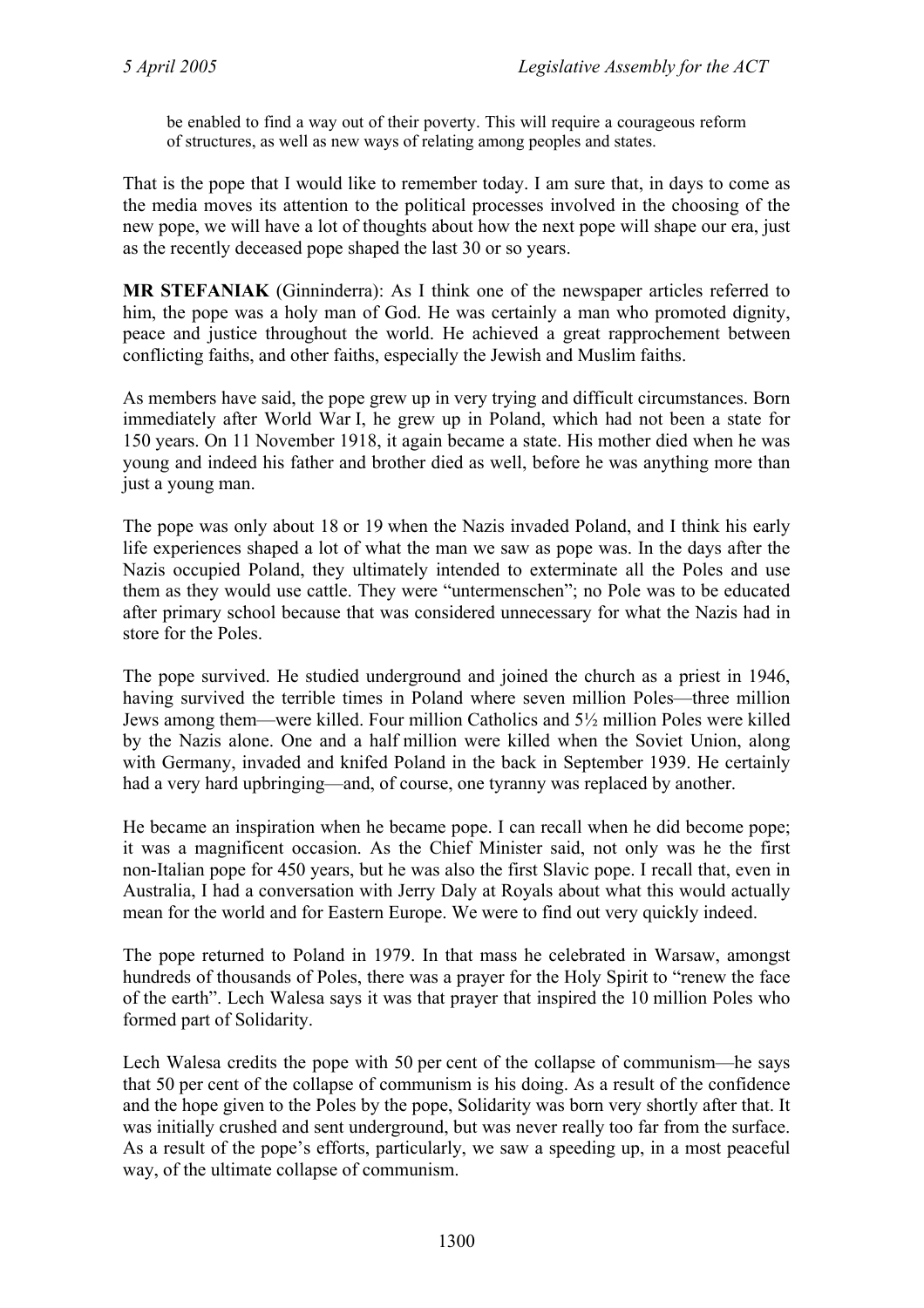In Solidarity, of course, most of the people were very strong Catholics. They adopted a non-violent stance, which I think was eminently sensible. The pope also had a great rapport with General Wojciech Jaruzelski. He supposedly crushed Solidarity but I think, as much as anything, he was desperately keen to stave off a lot of bloodshed, a possible Soviet invasion and the ensuing fighting that would have gone on between the Poles and the Russians had that occurred.

We did not have to wait too long for the efforts of the pope and movements such as Solidarity, which he inspired, to bear fruit. In 1988-89 in the Eastern bloc the Iron Curtain effectively came tumbling down. This was probably one of his finest achievements—the destruction of an insidious, evil ideology that had gone completely off the rails and was totally oppressive to the various persons and countries that it took over.

He became pope. He was a great traveller and a great communicator. As the Chief Minister said, he spoke eight languages. He was able to relate to all kinds of people. I do not think any other pope, let alone a lot of world leaders, have travelled as much as the pope did.

He promoted understanding between peoples. Not only was the pope an excellent spiritual leader, a fine Polish patriot and a man who believed strongly in freedom, peace and goodwill, he was also a fine human being. He was actually a good bloke. He was good at sport: he played soccer; he was a magnificent hiker and skier. He loved to go off and hike in the Tatra Mountains in the south of Poland.

As my colleague Brendan Smyth has said, the pope played prop for Poland. That was a bit of trivia which Gordon Bray, I think, let out during the World Cup. His resoluteness, stubbornness and dedication to the task at hand I think made him an ideal prop. Again, he was a fantastic sportsman, and he related to all people. He was a people's person. He got on with virtually anyone, even though he was no spring chicken. He was a man in his 70s and 80s for much of the time he was pope.

He related particularly to young people. He loved to sing and dance. He had an excellent voice. I recall meeting him briefly in 1973 when, as cardinal of Cracow, he opened the White Eagle club. I remember the warmth in his face, the twinkle in his eye and the humorous, pleasant manner of the man. Sadly, I did not stay around—I think I had something else on like uni or whatever—to attend the dinner dance that was on afterwards.

My father, who was then president, came home and said what a wonderful night it had been and what a fantastic voice the cardinal had. He thought he was a great bloke. They were singing and dancing and everyone was having a fantastic time—he just mingled and got on well with everyone.

The pope had an unswerving devotion to duty. I do not know who is going to fill his shoes—they are huge shoes to fill. There are few individuals, I suppose, in world history who have had a very significant impact—and some of those are evil impacts. We think of Hitler, Stalin and Pol Pot and the evil impact they had on the world. We think of other people who have had a much more positive impact on the world. My colleague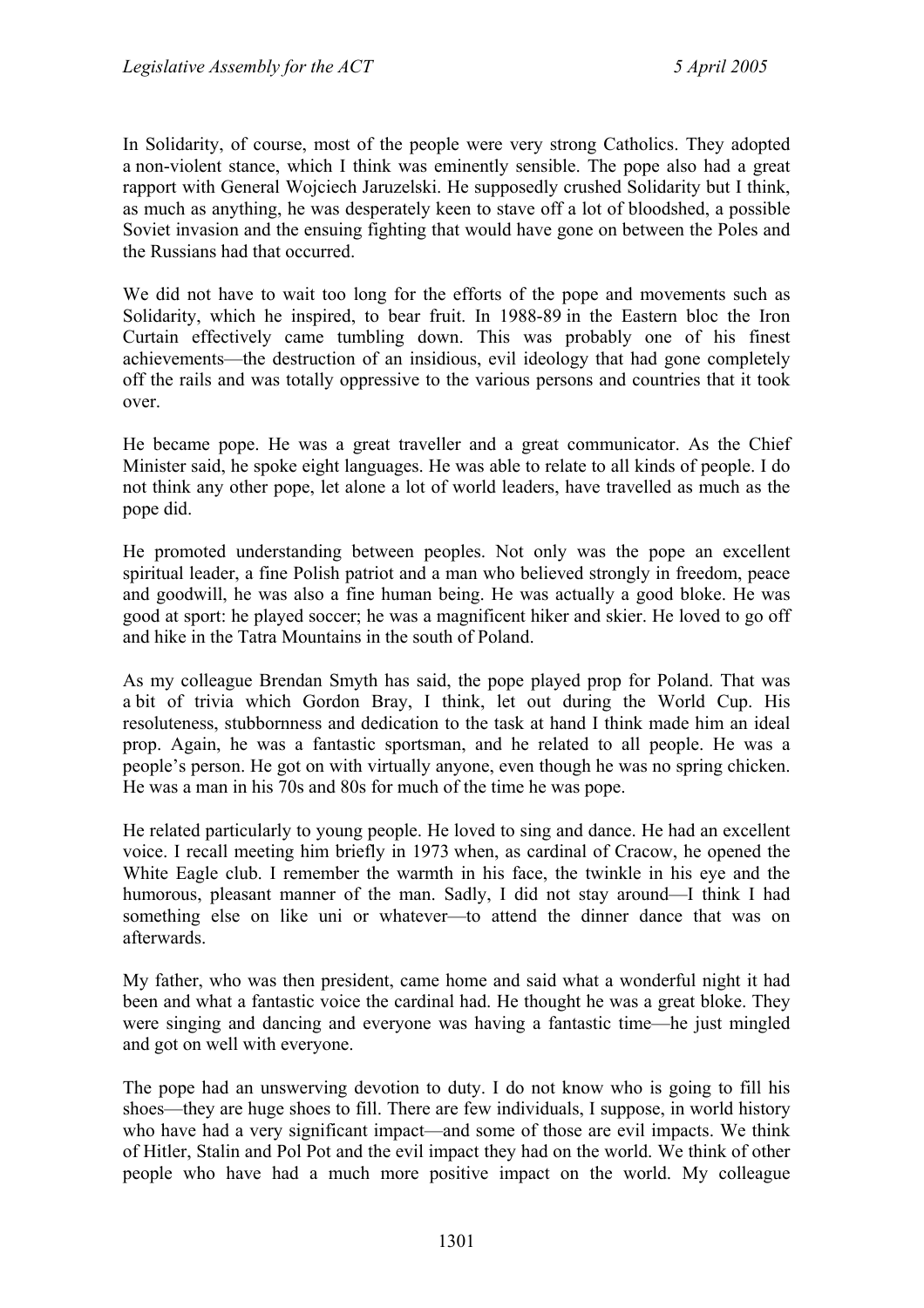mentioned a number of people. Mother Teresa, who died recently, was certainly one who had a positive impact.

The pope has had a huge and positive impact on the world, not only for what he has done in the course of his religious duties—bringing together other faiths as well and getting over a number of centuries-old problems between the church and the Jewish religion, for example, and to an extent the Muslim religion—but also what he has done for freedom and for humankind in this world.

Few people, if any, could have done what the pope did to inspire the nations of Eastern Europe to get rid of communism. He leaves huge shoes to fill. Farewell, thou great, good and faithful servant. Thank you for all you have done for the world and, in your native tongue, "dziekujc bardzo".

**MR MULCAHY** (Molonglo): His Holiness Pope John Paul II brought the human face of the Vatican to people of every culture and in every part of the world. Indeed it is remarkable to think that an entire generation of the world's population have known no other pope.

Over the decades, John Paul II devoted much of his energy to challenging the world's political powerbrokers with his vision of morality and social justice. He was not content with tending to church affairs; the world's business was made his business, with particular importance placed on human rights.

You will recall that he was elected pope in 1978 after the sudden death of Pope John Paul I after just 34 days in office. He had a unique background from which to deal with the problems of the church and an unparalleled understanding of the workings of both the communist regimes and the systems of government in the western world at large.

It has been noted that the world will not see his like again. Not only was Pope John Paul II a man uniquely shaped by the 20th century but he also uniquely shaped the affairs of the 20th century. I am sure the new term already being quoted, referring to him as "the great" will end up being the term that the history books embrace for the extraordinary effects he has had on world affairs. *Time* magazine noted, in naming him man of the year in 1994, that he generated an electricity unmatched by anyone else on earth.

As has been mentioned, he was the most travelled pope in history, and he spoke eight languages. He reached out to religions like no other pontiff. John Paul II was the third-longest serving pope and the first to enter a synagogue or a mosque. He canonised more saints than all his predecessors combined, and put many more on the road to sainthood through beatification.

Having grown up living through the holocaust in Poland, he lost many friends because they were Jewish. The impact this had on his life is evident in the role he played in toppling the communist regimes in Eastern Europe. As Mr Stefaniak pointed out, he avoided deportation and imprisonment by the German occupiers in 1940 by working as a stonecutter in a quarry in Cracow by day whilst completing his university studies underground by night.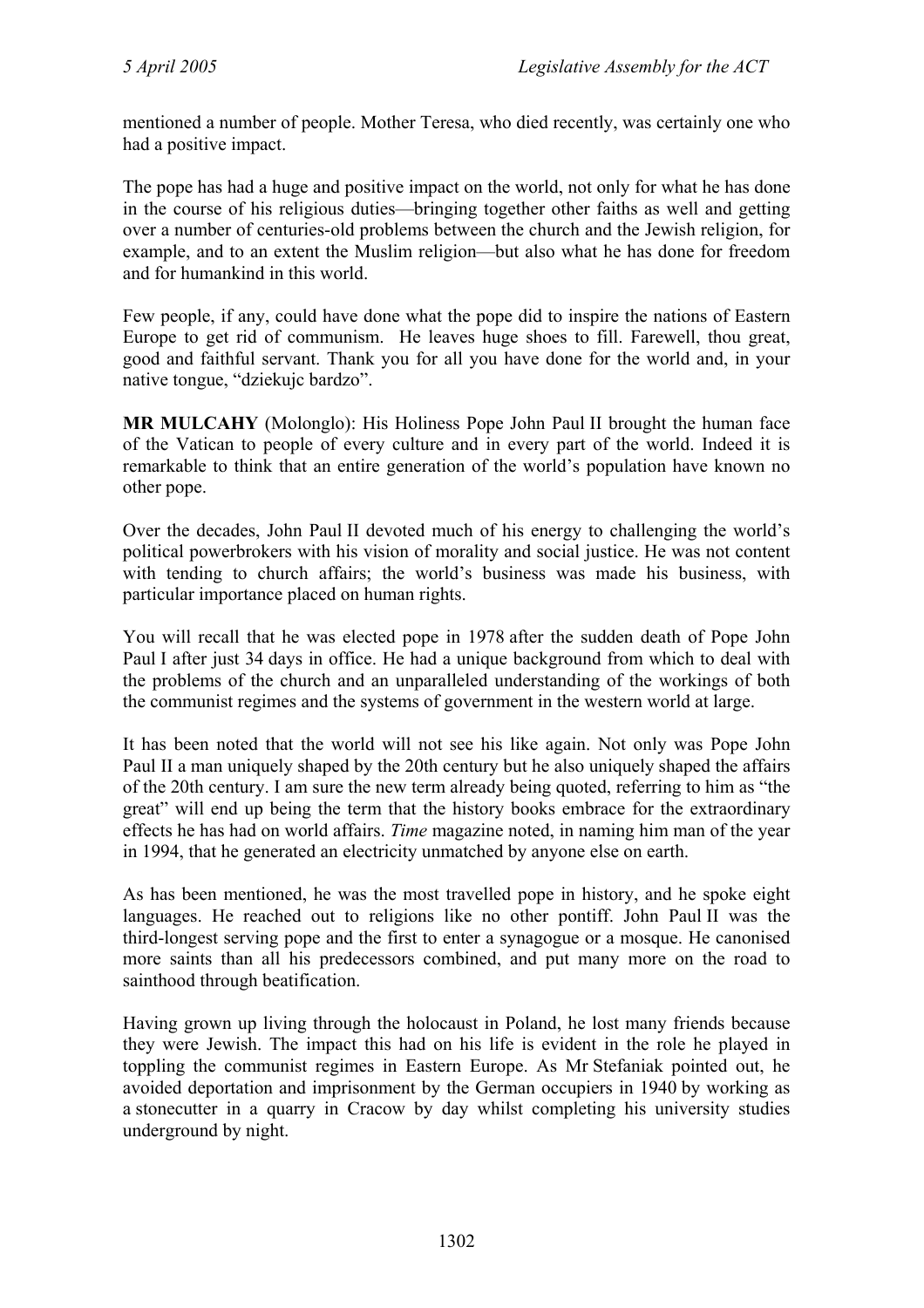The pope had an extraordinary and canny understanding of the communist system, which equipped him, many would believe—and I certainly do—with the capacity to bring that system down. In 1979 Pope John Paul made his first visit to his homeland since becoming pope. He ended a mass with a prayer for the Holy Spirit to renew the face of the earth—words that became a rallying cry. Much of the effort, in my view, leading to the collapse of communism can well be said to be his doing. Following the pope's visit to Poland millions of people began to organise strikes, protests and negotiations to bring down communism.

The pope's role in the fight against communism in Eastern Europe and the fall of the Berlin Wall was largely symbolic and moral. Mr Smyth pointed out something taken from another chapter of history when Soviet dictator Joseph Stalin had spoken disparagingly about an earlier pope. As reported by Prime Minister Churchill, Stalin said, "The pope? How many divisions has he got?" He did not have the soldiers and the tanks, but he certainly had many divisions of spiritual followers and used that to great effect for justice in our world.

His triumphant political activism in Eastern Europe made the pope a hero. As one who has had the privilege of travelling to the Eastern bloc before and quite recently—earlier this year—and having seen that world changed under the impact of what he did, particularly in Berlin, it is quite remarkable to see the newfound freedom that continues to this day in so many of those countries that lived under the tyranny of communism.

An eminent clergyman in the United States, a Reverend Thomas Reece—editor of a magazine called *America* and an expert on the papacy—has written that, "Historians may one day see him as the most important world leader in the second half of the  $20<sup>th</sup>$  century because of his role in helping to bring about the fall of communism".

Not only did the pope's Solidarity culminate in the disintegration of communism in Eastern Europe, but it was also the factor that brought down the Soviet Union in 1990, ending the regime that had controlled Russia since 1917, which had been so heavily involved in dividing Europe and such a key factor in the Cold War, which had dominated European politics since 1945.

Whilst many previous popes were not close to the Jewish people, Pope John Paul proved he was different from previous popes. He was a declared and close friend of Jewish people because he knew and grew up with Jewish people. Whilst it is encouraging that, in more recent times, the work of Pius XII has been reported in far more positive terms than happened previously, it certainly is this pope whom we saw over the past 26 years take many initiatives in helping to improve those relations.

Indeed, he was the first pope to visit a synagogue and the first to visit the memorial at Auschwitz to victims of the holocaust, ending the Catholic-Jewish estrangement. Indeed, he coined the term "our elder brothers" in referring to the Jews. He will be forever remembered as the supreme pontiff who brought the relationships of the church with the Jewish people to a whole new level, and who established diplomatic relations and signed treaties with the state of Israel.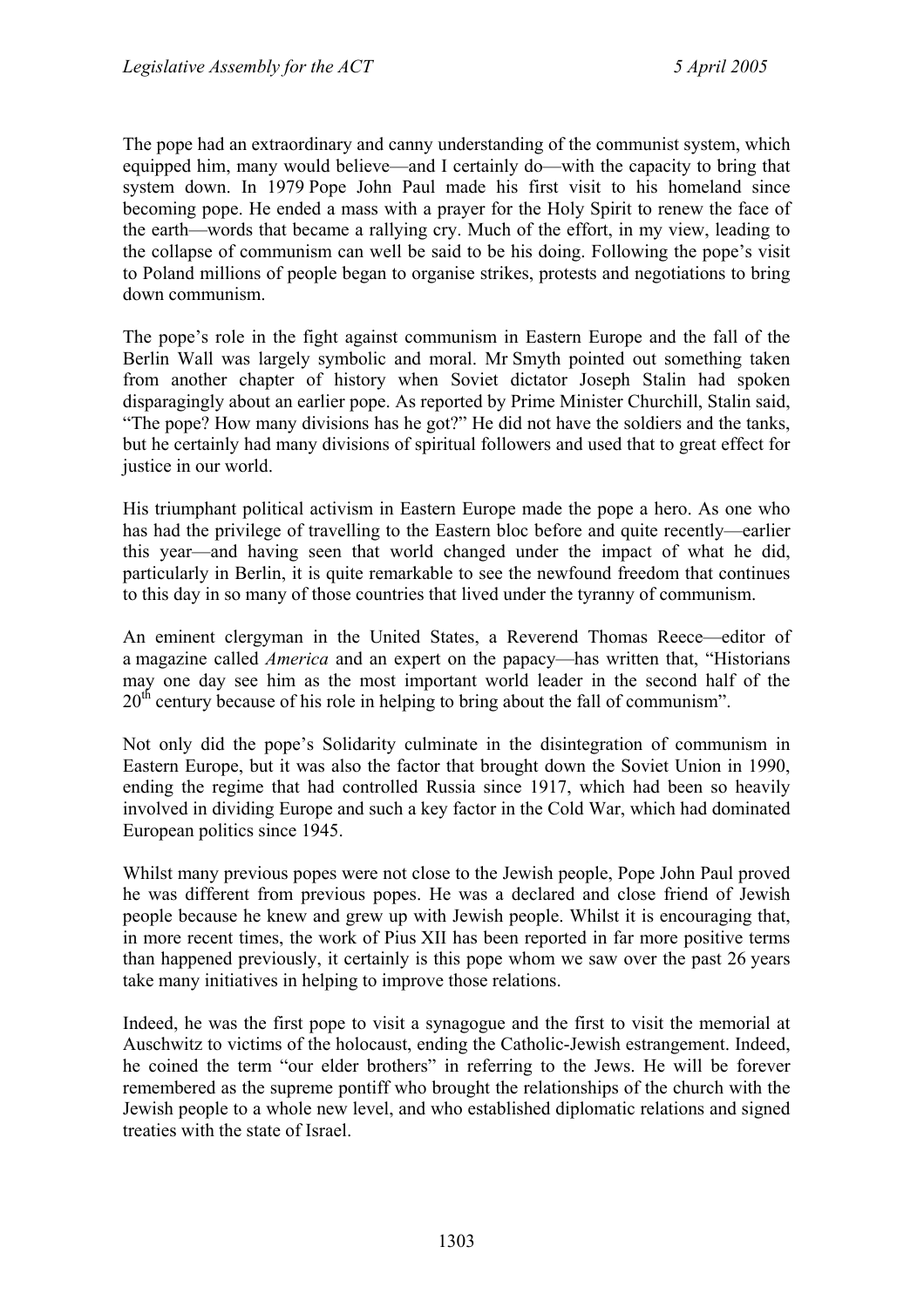The pope's death ends a history-making pontificate of more than 26 years, obviously one that dramatically changed the Catholic Church and left its mark on the world. It was in 1978, against all odds, that Karol Wojtyla became the first non-Italian pontiff in 455 years, having been elected as John Paul II at the relatively young age of 58—relatively young when it comes to those who have achieved election as a pope.

Whilst he was relatively young in those terms, he began a journey that carried an intense amount of pressure for someone moving into his 60s. I find it interesting, in seniors week in this society where we see challenges for older people joining the work force, that one could take on a role such as this when they are almost 60 years of age, and have such a dramatic impact on world affairs for another 26 years. Is that not an inspiration for us all?

Pope John Paul was a man intimately and physically acquainted with suffering. Despite his various bouts of ill health and the attempted assassination on him, he battled on with his work and celebrated publicly much of the work as leader of the Catholic Church. He went on to lead the church to the strongest position it has been in in a long time. Never before, I would suggest, has the Catholic Church had as much respect as it does today.

A decade after witnessing the fall of communism the pope fulfilled another dream. He visited the Holy Land in March 2000. Praying at Jerusalem's western wall, he asked forgiveness for Catholic sins against the Jewish people over the centuries. It is doubtful that there has ever been a pope who has so successfully translated his strength, determination and faith into such widespread respect and goodwill. In a world of shifting trends and sometimes leaders of doubtful virtue, John Paul II has been a towering figure at the moral centre of modern life.

In closing I would like to again refer to a definitive description of John Paul II by Reverend Father Thomas Reece, who, in a book entitled *Inside the Vatican* wrote:

This is not a pope who looks at the public opinion polls. He says what he thinks is right and wrong from conviction. And that's why people admire him. He's a man of integrity and prayer, even if they don't agree with him.

Not only was John Paul II a holy man and spiritual leader of more than one billion Catholics, he was also a truly great citizen of the world and a man of peace.

**MRS BURKE** (Molonglo): I would like to add my brief but nonetheless sincere respects to what some people may see as a man for his times. That is the way I like to see the pope. We may have differing views about Pope John Paul II, but we have to consider the things this great man did in the time span, and what he achieved in that time span. He brought together people from across the world who were once enemies, and he was a man who majored upon the civil rights of human beings in third world and Eastern bloc countries.

He will be well remembered for his compassion and genuine unconditional love for humanity, particularly children and young people. It is remarkable to note that his final hours were marked by an overwhelming number of young people keeping vigil outside his Vatican apartments. It is interesting also that, in his last message specifically to the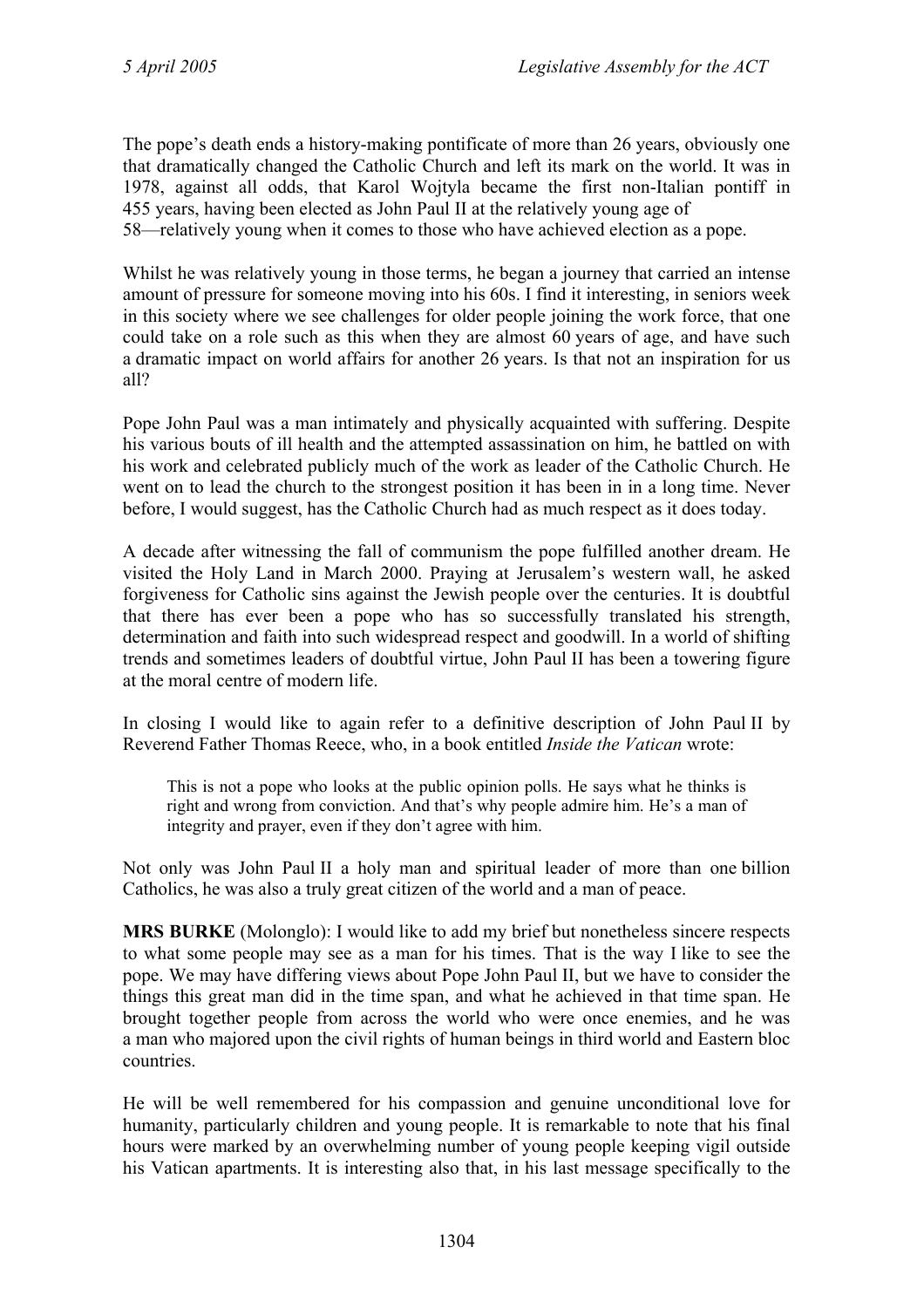youth of the world, he said, "I came to you, now it is you who have come to me. I thank you." This shows the humility of such a great man.

We are here today to celebrate the life of this man, loved by millions of people across the world, a man who could speak eight languages fluently. It is interesting to note that his personal mission was, as the leader and chief teacher of Catholics worldwide, to implement the lessons of the second Vatican council, emphasising the universal call to holiness and the church's role in a modern world. I think the church as a whole, per se, has a long way to go towards fulfilling the pope's dream, but we are one step nearer and this great man has certainly led the way for that.

He asked that people not cry or shed tears at his death. Personally it has been a difficult time for me, just a few days after my own father-in-law passing away—and burying him. I can relate to the senior members of the Catholic Church, who encourage us with the fact that the pope died at Easter-time. As many will know, Easter is not just a time of Easter bunnies and eggs; it is a time of life and new beginnings. The pope demonstrated that he was a man of new beginnings; he was a man of change. Some of us may not have agreed with some of those changes but, nonetheless, he left his mark in history.

Towards the end of his papacy, there were those, both within and without the church, who thought that the pope should resign or retire—even term limits for popes were suggested. However, as John Paul had indicated his acceptance of God's will that he should be pope, he was determined to stay in office until his death. That shows the mark of the man. He knew the job he had to do right to the very end, even from his final appearance on the balcony—and we must not forget that he was loved by millions of people.

He was mourned by a crowd of over 70,000 within Vatican City; by over one billion Catholics world wide; and by many non-Catholics. The pope always said that his death should be celebrated as the passage to the next stage of his eternal life. He was obviously clearly a man who did not fear death but was certainly ready for the next stage of his eternal life. The crowd at the Vatican clapped when the announcement of his death was made, following a traditional Italian custom signifying respect. I certainly applaud the man and support this motion of condolence today.

**MR SESELJA** (Molonglo): Mr Speaker, I rise today to pay my respects to one of the most important and well-respected figures of the past century, Pope John Paul II. When I woke on Sunday morning to the news that the whole world had been anticipating, I must confess to having mixed feelings. While shedding a tear over the passing of such a great man, I did feel a sense of relief that his suffering had finally come to an end. Of course, Catholics, like all Christians, believe in the afterlife. I would suggest that the pope is now in heaven, a place where the suffering of this world is left behind.

I have happy personal memories of seeing the Pope in 1986 in Canberra, when I was quite young, and again in Rome in 2001. There are many things that can be said about the life of Karol Wojtyla, and many of these have been said today. His pivotal role in the end of communism in Europe, his ability to reach out to Catholics all over the world, his efforts to bring reconciliation between Christians and other faiths, his preaching of peace at times of war and his advocacy of a cultured life—these are just some of the accurate reflections which could be made of this man's life.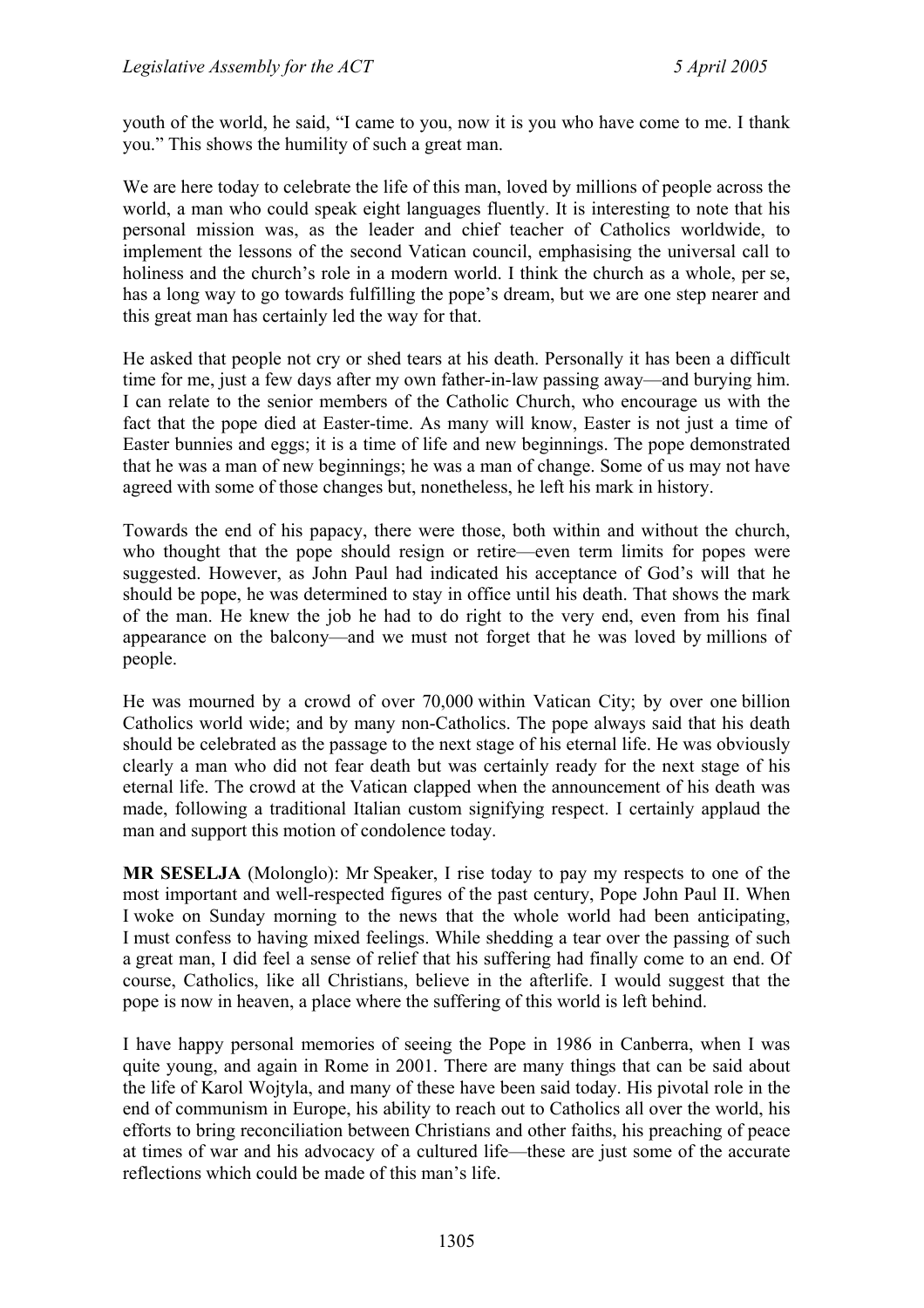While endorsing all of those sentiments, I would just like to focus on a couple of aspects of JPII's life and times which particularly stand out for me: the role of suffering in his life, and his great capacity to forgive. Karol Wojtyla was a man who suffered greatly in his life, and that has been said a bit today. And it was this suffering that helped shape him into the great man he became. He lost his mother at age 8, his brother at age 12, and the last remaining member of his immediate family, his father, at the age of 20.

He suffered under Nazi occupation, watching some of his Jewish friends taken away while, at great risk to himself, helping many other Jews to escape the Nazi death camps. He survived the Nazi occupation, only to face a new oppression, the evil of communism, where his freedom and the freedom of his countrymen and women were severely restricted.

I believe it was this life of hardship that gave JPII a great empathy and connection with people, especially oppressed people all over the world. It was this connection with people which made him such a widely loved and respected person—love and respect which have been starkly demonstrated through the amazing, worldwide interest and outpouring of grief over the past few days.

JPII's connection with all types of people meant that he was admired at home and by world leaders and ordinary people alike. When meeting with people from oppressed nations, with the severely disabled, with missionaries, with dignitaries or with leaders of other religions, the pope was able to draw on his own difficult story to make a personal connection. And it was this personal connection that made him so widely loved.

While commentators have focused greatly on JPII's contribution to the fall of communism, I believe one of his lasting contributions will be the way he conducted himself through the final years of his life. In a world where death and dying are sanitised, the Holy Father openly displayed his human frailty. Struck down with severe arthritis and Parkinson's disease, he continued his ministry, though with increasing difficulty and discomfort. For a man who had consistently defended the value of every human life, no matter how young, old or frail, publicly battling on through his suffering was his way of demonstrating that the sick and the frail do have value. It was the ultimate way of practising what he had long preached.

The other thing that strikes me about JPII was his capacity for forgiveness. While listening to news reports on the weekend about the pope's worsening condition, one story that stood out for me was that of Mehmet Ali Agca who, like many others around the world, was said to be praying for the pope in his final hours. And the reason that the story struck me was that this was the same man who had attempted to assassinate the pontiff in 1981. It seems that the change of heart was brought about by the pope's visiting Agca in prison and forgiving him for his attempted murder. Not surprisingly, this had a profound effect on the young man.

This speaks to me of an authenticity that is all too rare in leaders. It is one thing to preach forgiveness and love; it is altogether something else to genuinely forgive someone who tries to kill you. To me, this will be his most enduring legacy: he was that rare person who managed to genuinely practise the forgiveness that he preached.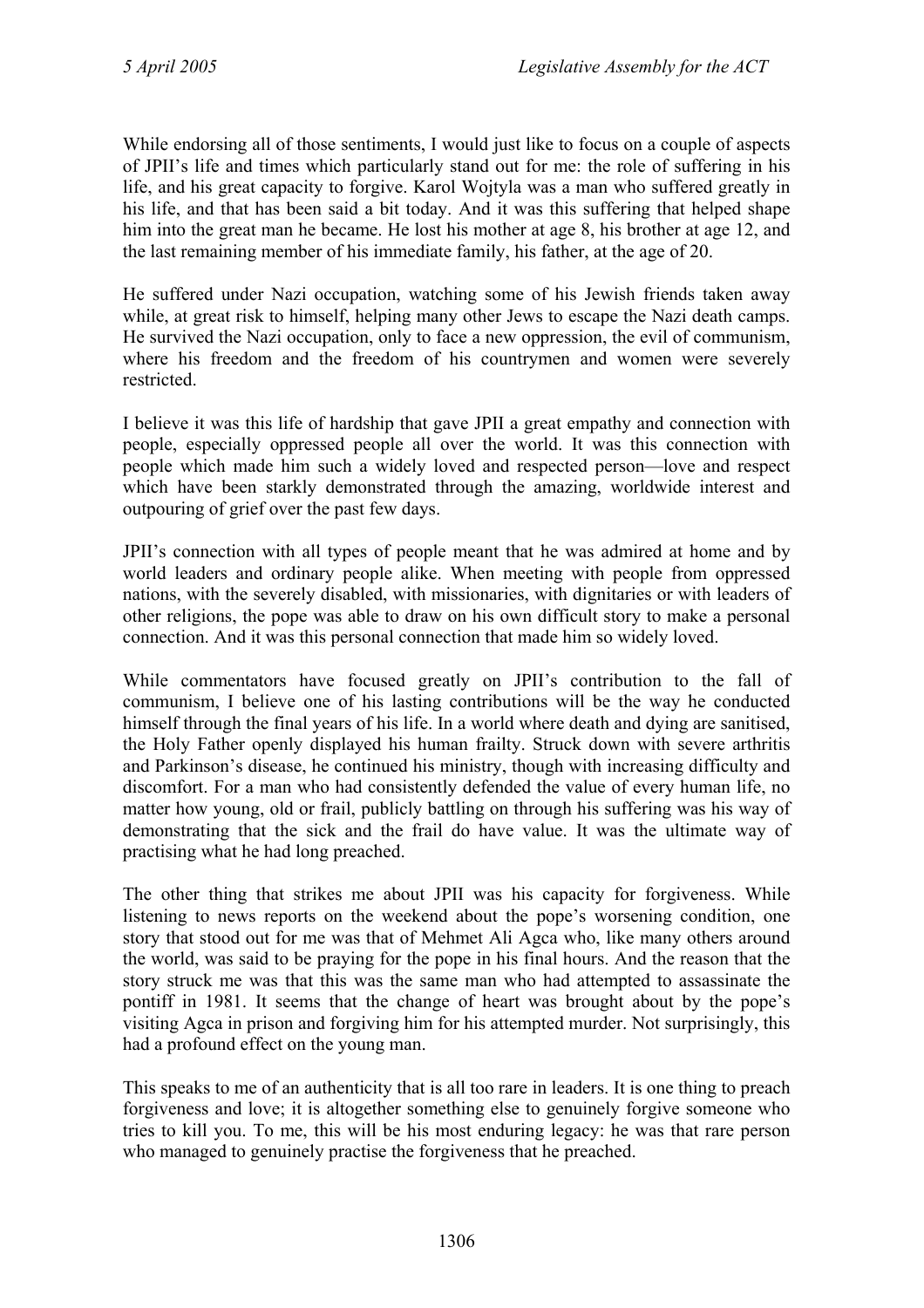Mr Speaker, this was a truly great man. He has left a legacy that will last well beyond his death. He was a man of vision, a man of strength, integrity, compassion, faith and love. The world would be a better place if more of us had lived as he did. And the world is certainly a better place for Karol Wojtyla having been in it.

**MR PRATT** (Brindabella): Mr Speaker, firstly I would like to give my condolences to ACT Catholics and to all other Canberrans who feel themselves personally mourning the pope on this occasion. The pope, to me and to many millions of others, was more than simply the head of the Catholic Church. He was a truly effective leader on the political stage and a leader entirely for the good, entirely for the good of various world causes.

Karol Wojtyla was the son of an army sergeant and a man from simple and rough beginnings. He grew to be a robust and quite a tough man. We have heard here today about his exploits on the rugby pitch, in the boxing ring and other places. He was no shrinking violet. He was a character, more colourful and greater than life. But he was also a man who was quite artistic. He sought an acting career and gave that away. He was culturally sensitive. He was very, very concerned about his community and about others. He was a man of many, many complexities.

During World War II, he was a member of the Polish underground. And even then, he commenced his priesthood. When the Nazis were defeated and the communist regime, another dictatorship, took hold in Poland, he defied those authorities. He organised and ran an outdoor church in his own township, one of those socialist, utopian, government-established collective townships where the workers were put together for the good of the state. But this man stood outside in the mud and snow and, in defiance of the authorities, ran one of the more effective outdoor churches and clearly sowed the seeds for revolution in that country. So he was a robust man, but he was cheerful and he was compassionate. He supported and inspired Solidarity. And this inspiration that caused significant change was to be seen later in many other theatres.

Mr Speaker, to Catholics, to members of other Christian faiths and to Muslims and Jews—the religions of the book—Pope John Paul II was a solid rock for principle in a sea of uncertain change. The pope's critics, those who claimed that he divided his own church and who will claim he was a divisive influence in a so-called modern, progressive world, in my view, were entirely wrong and continue to be. It was those critics, mainly holding a radical position in the Catholic Church and others outside the Catholic Church—atheists, socialists and others—who were and continue to be the divisive ones, the harbingers of so-called change for the so-called good.

What has admired millions around the world was that this pope held uncompromising principles, based on high moral values, and refused to be bent by trendy radicalism. To say that he was simply conservative and an impediment for sensible progress is simply wrong. And those who moan such views cannot love civilisation as this man did.

Mr Speaker, the pope was a compassionate man. He championed the poor, and clearly those critics do not see that. He travelled to all corners of the world and he stood shoulder to shoulder with and defended the underprivileged. He railed against dictatorships of the extreme left and the extreme right, so powerfully so that he contributed to substantial change in Eastern Europe and the Philippines. He was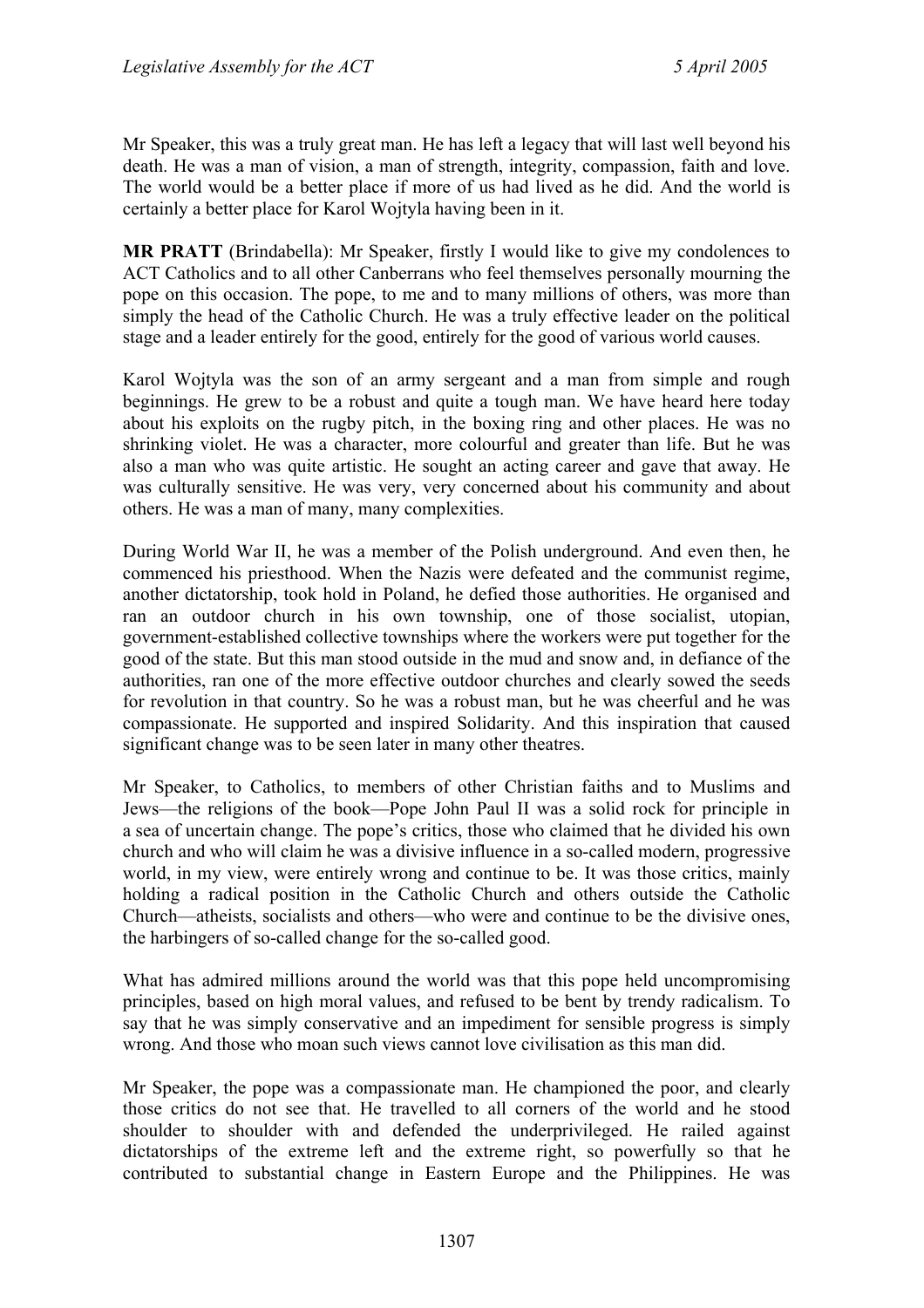a catalyst for change in the Philippines. He was one of those who influenced the bringing down of the Marcos regime. He travelled to the South Americas and stood by the poor. He railed against the regimes in those countries that did not give a damn about their own people. He put untold pressure on the gunmen of Northern Ireland. He was an influential change agent in the demise of the Cold War.

Pope John Paul II reached out to the Muslim world at a time critical for this to happen. He is greatly respected by the Muslin community around the world, something that is underestimated. In the Middle East he travelled to, joined with and gently cajoled Israeli and Palestinian leaders to get a grip on the Middle East peace process. But surprisingly, he was to put the weight of his position behind the Palestinian cause. And this had untold influence on Western thinking on the management of this particular Middle Eastern problem.

He met President Mubarak of Egypt and other senior Muslim leaders. He was the first pope to pray in a mosque. He was the pope who apologised to the Jews for what he, himself, said were the fundamental failings of his church during the times of the Holocaust and other times prior to that.

Over the weekend, my wife and I were glued to BBC coverage of the poor old fellow's final moments and then his passing. Clearly, he was brave in death and he took the same uncompromising position to prepare himself for his death that he had held throughout his life. My wife and I will personally miss, and a lot of other people will miss this great man. And I would really put it to this place that perhaps we ought to be influencing whoever we can to see that this man is indeed named Pope John Paul II, the great.

**MRS DUNNE** (Ginninderra): Mr Speaker, the death of John Paul II is a great loss for the world, for the Catholic Church, and is a matter of personal loss as John Paul II was the leader on earth of the faith to which I ascribe. It is a great loss to me personally because of the influence that he had upon my life.

His elevation to the papacy and his early pilgrimages to South America coincided with a strangely formative part of my own life, when I suppose I could say I was going through a spiritual crisis. And that coincided, also, with my first visit to Europe, which mainly concentrated on Italy. I remember—and I was recounting to some of my staff this morning—that I arrived in Italy one day, it was a Tuesday, and my brother met me at the airport and said, "Vick, tomorrow we're going to a papal audience." As a young 20-something, I could not think of anything less exciting to do on one's first day in Rome than go to a papal audience. But it was a most uplifting experience. Mr Stefaniak spoke of the warmth of contact with John Paul II. At a formative time in my life, it was a very important contact.

There was much discussion in our household over the last couple of days about the importance of John Paul II. It brought it home to me, when my youngest daughter asked me last night, "Since you've been alive how many popes have you seen?" that all of my children have only known one pope, that is, John Paul II. I started to recount the popes for my children. Pius XII died in 1958, so that meant Pius XII, John XXIII, Paul VI, John Paul I, a short reign, and now the enormous reign of John Paul II. And it showed a very sharp contrast of the experiences of older Catholics with those of young Catholics.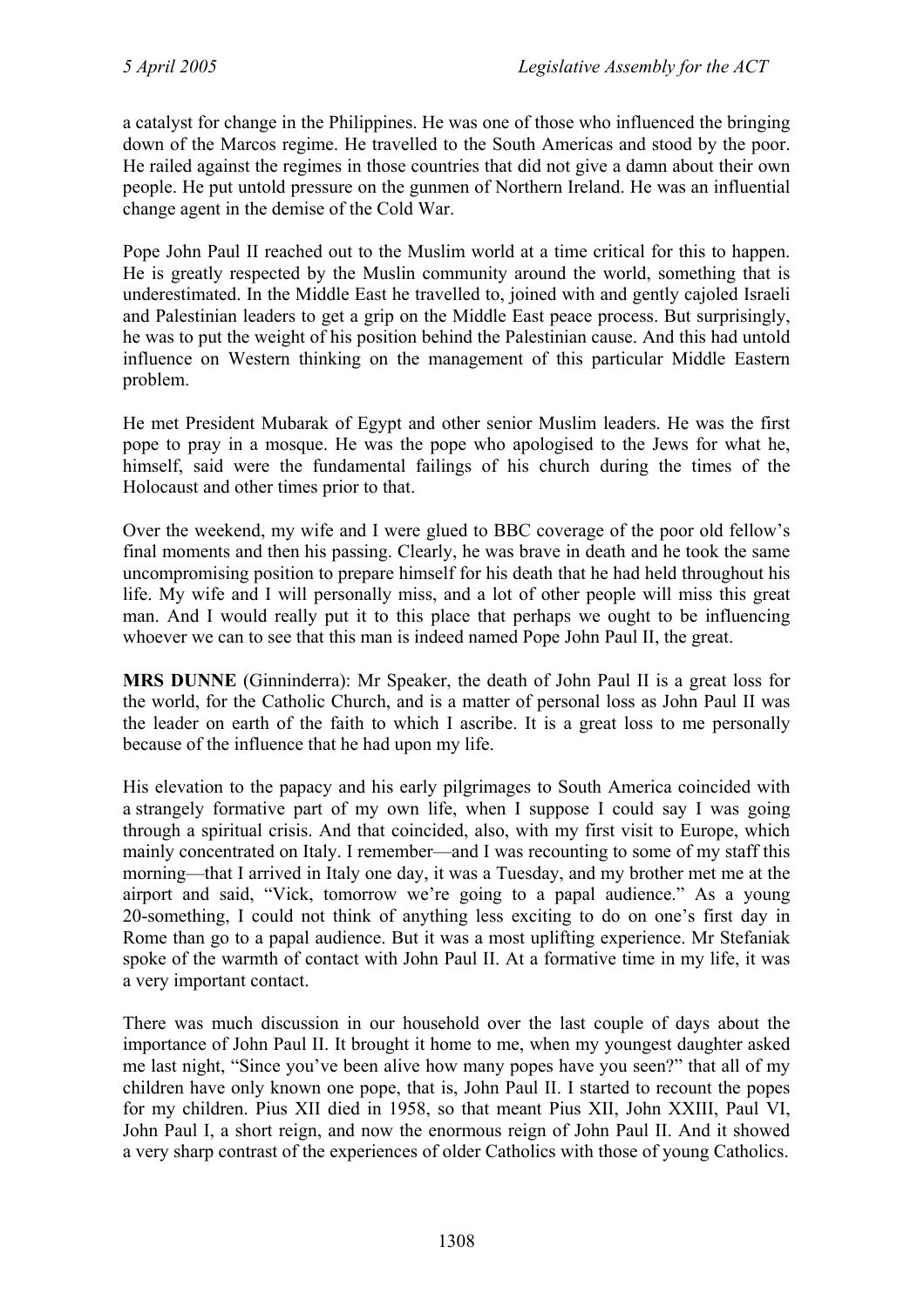It shows also, in contrast, that what is emerging probably is the standard media line on the papacy that goes roughly like this: John Paul II was a man of the people; a victim of Nazism and communism; instrumental in bringing about the fall of communism; a tireless traveller; an apostle to the world; a critic of both socialism and unbridled capitalism; a friend to the poor; a defender of the weak; charismatic; and charming; he appealed to Catholic and non-Catholic alike.

Then, Mr Speaker, there is the "but". And it seems to be a key word. Then they say, "But somehow he is strangely conservative on issues of sexuality, of the beginning and end of life and things like clerical celibacy." One might ask, "Conservative on what scale and conservative compared to whom?" It is perhaps too much to expect the press corps to be familiar with the history of the papacy. And perhaps John Paul II was a victim of his own longevity here, as the only pope most of them had known since they became journalists and, for many, since they were born.

In a sense, such an analysis misses the point of the Catholic Church. To attempt to analyse its teachings in social and political terms makes the mistake to which we are understandably prone—especially in this place—and which Cardinal Pell yesterday warned against in relation to the election of the pope's successor. A conclave is not a pre-selection. In a sense, it is not even an election. And the Catholic Church is not a political party and is not a government in the ordinary sense. It is not simply that it adopts policies for higher reasons than electoral success. We know, despite cynical views to the contrary, that political parties, after all, do argue for their own views of what they think will benefit their electorate and not just themselves, albeit tempered with the knowledge that we are operating in the world of the possible, that we are operating in the here and now.

The difference lies in the fact that the Catholic Church deals primarily in doctrine, not in policy. The test is ultimately not what works in terms of the world but what is true. And the eternal truth does not change with the change of government. If a pope believes and teaches what his predecessors believed and taught, it is not because he is at heart a conservative. By any standard, John Paul II was not. He did much to reinvent the papacy, albeit within historic limits, and his work to reconcile the Catholic teaching with the schools of modern philosophy to provide phenomenological rationales for Catholic positions was a heroic undertaking.

Although many experts may differ on the degree of his success and laymen like myself struggle with the prose which, according at least to urban myth, was supposed to have been translated from Polish into English, then Polish into Italian, then into better Italian and then into the official Latin before it was translated and made available for monoglot English speakers like us, it was sometimes very difficult to come to terms with. But this does not mean to say that what Pope John Paul II was teaching was any departure from 2,000 years of tradition.

The church stands or falls on the proposition that it possesses the truth, the truth that is handed down by its founder, and it transmits that patrimony intact. Some of the implications from time to time may be drawn out for more detail, but it has to be transmitted intact. If it could be changed, it would not be the church. One of the things that struck me on Sunday—we had a gathering of 18-year-olds after a birthday party on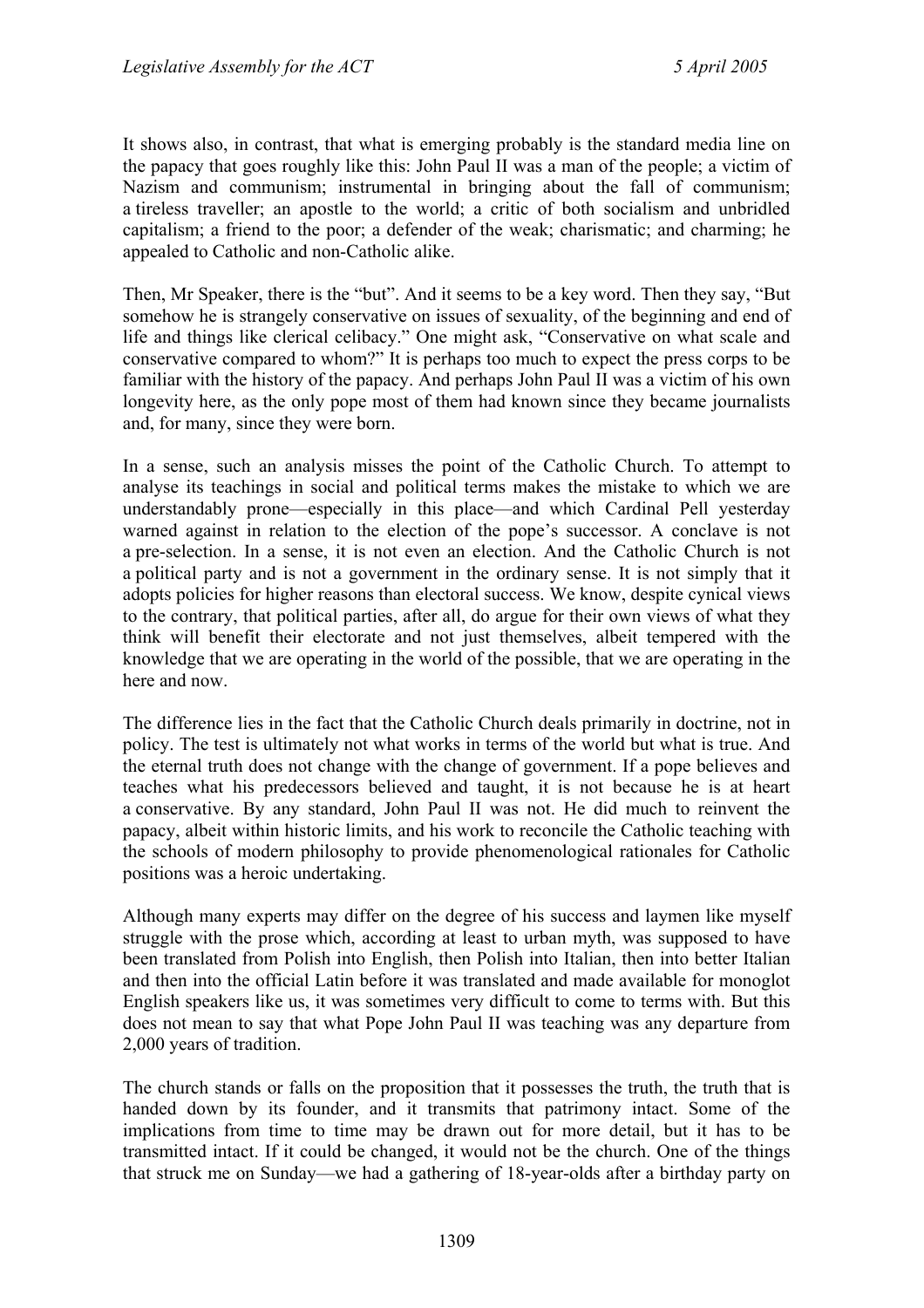Saturday night—was that one of the people still around said to me; "Mrs Dunne, why is it that of all organisations only the Catholic Church has managed to have the one world leader thing when no-one else has succeeded?" I think it is because of that. If we could change, it would not be the church. I saw my children's eyes roll as I rose to the occasion and gave the answer that, perhaps when Peter was told that the gates of hell would not prevail against it, Jesus Christ really meant it; and that, when we are told as children that this is the one true church, they really mean it. And this is why the so-called conservatism that people criticise is at the heart and soul of what is John Paul II.

The point is not that John Paul II preserved the essentials because he was conservative; the point is that, even though he was in every sense a modern thinker, in every sense a man of the 20th century, yet he was the leader of the Catholic Church and knew that a church which denied its historical basis would be denying itself. This is not to say, of course, that the church is entirely free of practical considerations. In our time, the church undertook great experiments. The experiments centred on the Second Vatican Council, whose key documents for their stand showed the influence of the present pope years before his election.

In practical matters, in appearance if not in fundamentals, the church has largely reinvented itself or at least in the way it presents itself to the world. The legacy of John Paul II has been to manage much of the implementation of change—the working out of the new vision to steer the church from a period where shockwaves of change were still echoing through the corridors and cloisters towards a period of new stability and, hopefully, of greater strength where those changes have been assimilated but it is still recognised that change is not an end in itself.

At this point, Mr Speaker, it is perhaps useful to remind ourselves that the church is truly a world organisation. The view that we have of the church in the West, where the TV cameras mostly are, is not the whole picture, nor even the largest part. We tend to forget the principal concerns of the church in most of the world are not with scandals and bio-ethical dilemmas or arguments about the physical resurrection, important though these things are, but about the struggle to provide the basics of care for the souls and bodies of the poor, the poor in spirit, for the starving in Sao Paolo, for the oppressed of Sudan or Aceh or for the dying in Calcutta.

We also have to remember that the Catholic Church is not just a church for the poor. I would like to quote from Father Robert Sirico, an American Catholic priest and commentator. In one of the things that he has written recently on John Paul II, he says:

One of the marks of John Paul's greatness was his rejection of ideological categories and limitations and his ability to hold complex thoughts together as a result. For him, there was no contradiction between the celebration of the vocation of business leaders, as he does so innovatively in his 1991 encyclical *Centesimus Annus*, while upholding and defending the rights and dignity of simple peasants. In his view, both positions flowed, not from some poll he took, but from the intrinsic dignity and eternal destiny of the human person: a being at once unique, unrepeatable and immortal.

The people engaged in this work are, on the whole, not wracked by self-doubt. They are not giving interviews or dancing on the edge of dissent and they are not holding seminars and being too busy for people. John Paul II, from his perspective as a man involved in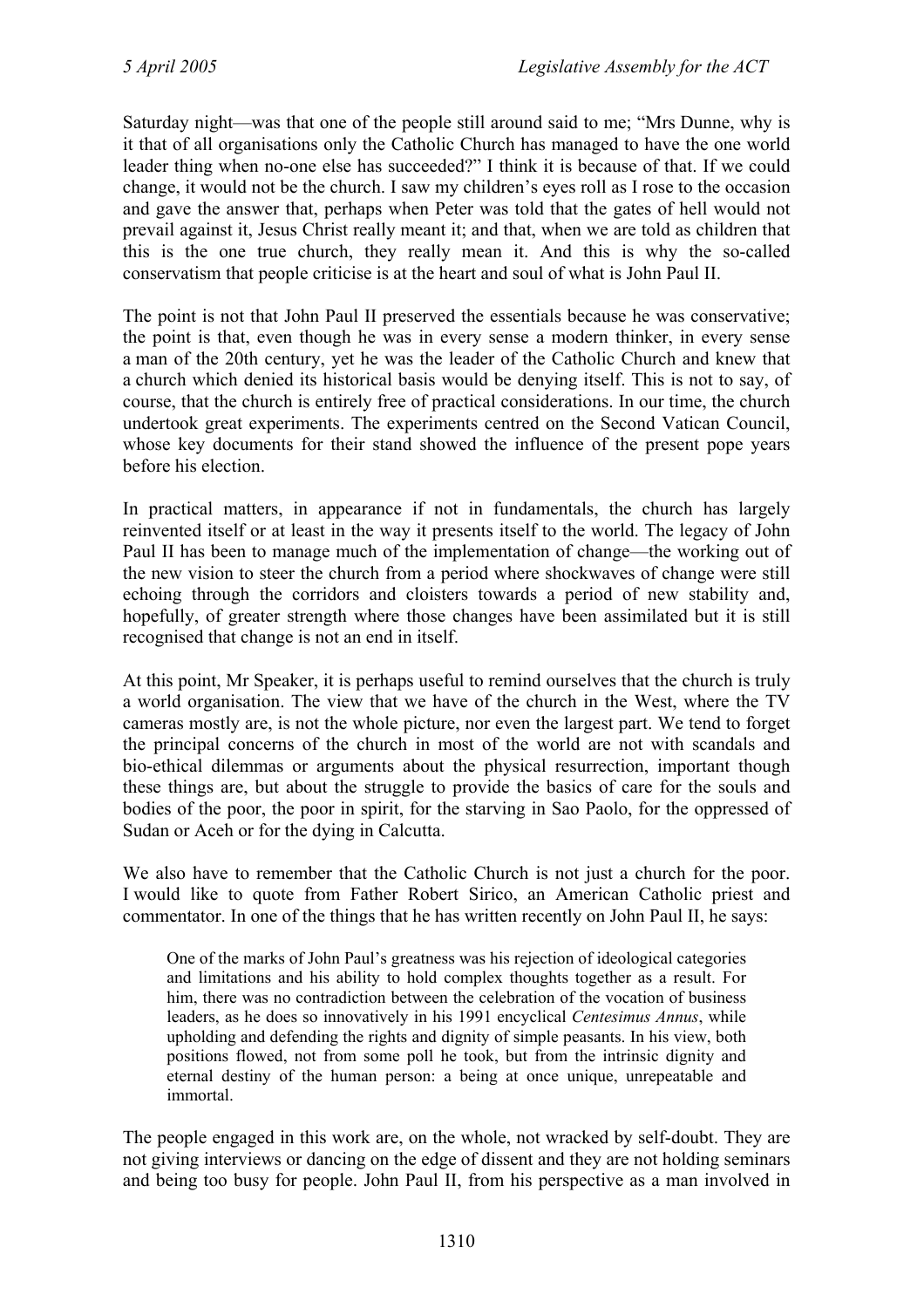the greater struggle for the souls of the 20th century, was in no danger of forgetting the responsibilities of oppression, the realities of evil in the world. He was of a generation, particularly in his homeland, in no danger of giving in to the temptation to which many of us in the West are subject—the temptation to believe that all our problems will be solved and that the church itself may be made irrelevant by technology or by progress. This is certainly not the case.

Nevertheless, John Paul II remained true to the church and true to the understanding that no part of the church had been untouched by the changes of the 20th century, particularly those following the Second Vatican Council, and no part untouched by the hand of the man who had the stewardship of the church in these most troubling times where Catholics struggled to come to terms with the implications of change.

It is too soon to tell how well this endeavour has succeeded. But we know the effort that this has cost and we cannot be but grateful that the church had such a wise head, such a strong pair of shoulders and such a great heart to steer her through one of the greatest periods of change, perhaps the greatest trial in her history so far.

For all that, the thing we must pay tribute to John Paul II for, as Mr Seselja called it and as it has been called often in the past few days, is John Paul II's commitment to the dignity of life. Mr Seselja called it his culture of life. Again, to quote from Father Sirico:

To John Paul it made no difference if the human life in need of protection and affirmation was in the womb or a hospital ward, in a bean field or in a board room.

Every part of the apostate of John Paul II was about upholding life and the dignity of life. It was most completely explained in one of those turgid documents, those difficult documents, *Evengelium vitae* which has been, especially for Catholic politicians, a great model for what we should attain and strive for in our vocation as politicians, people called to public life.

The whole life of John Paul II was, in fact, a sermon on life, as the Archbishop of Canterbury said so eloquently yesterday. In particular, his passing was a sermon on life. The dignity, the openness that we saw in dealing with the death of John Paul II, should be a lesson to us all. Death comes to us all; death is an essential part of our life. It should be approached with dignity, with love and compassion and with openness and honesty.

In concluding my remarks, I think that last lesson that he taught us taught us most about our human frailty. I conclude by saying, "John Paul II, requiescat in pace."

**MR QUINLAN** (Molonglo—Treasurer, Minister for Economic Development and Business, Minister for Tourism, Minister for Sport and Recreation, and Minister for Racing and Gaming): Just very briefly, Mr Speaker, let me say that I was born into a Catholic family and sent off to Catholic schools and I did have some of that veneration for the pope drummed into me to some extent by the nuns of the 1940s.

I am no longer a Catholic, I have to say, but I remember those days. The pope that we learned about was a very, very remote figure. Although, as I said I am no longer a Catholic, I have to say this pope was not a remote figure and this pope was able to communicate his genuine concern to people by his willingness to travel, by his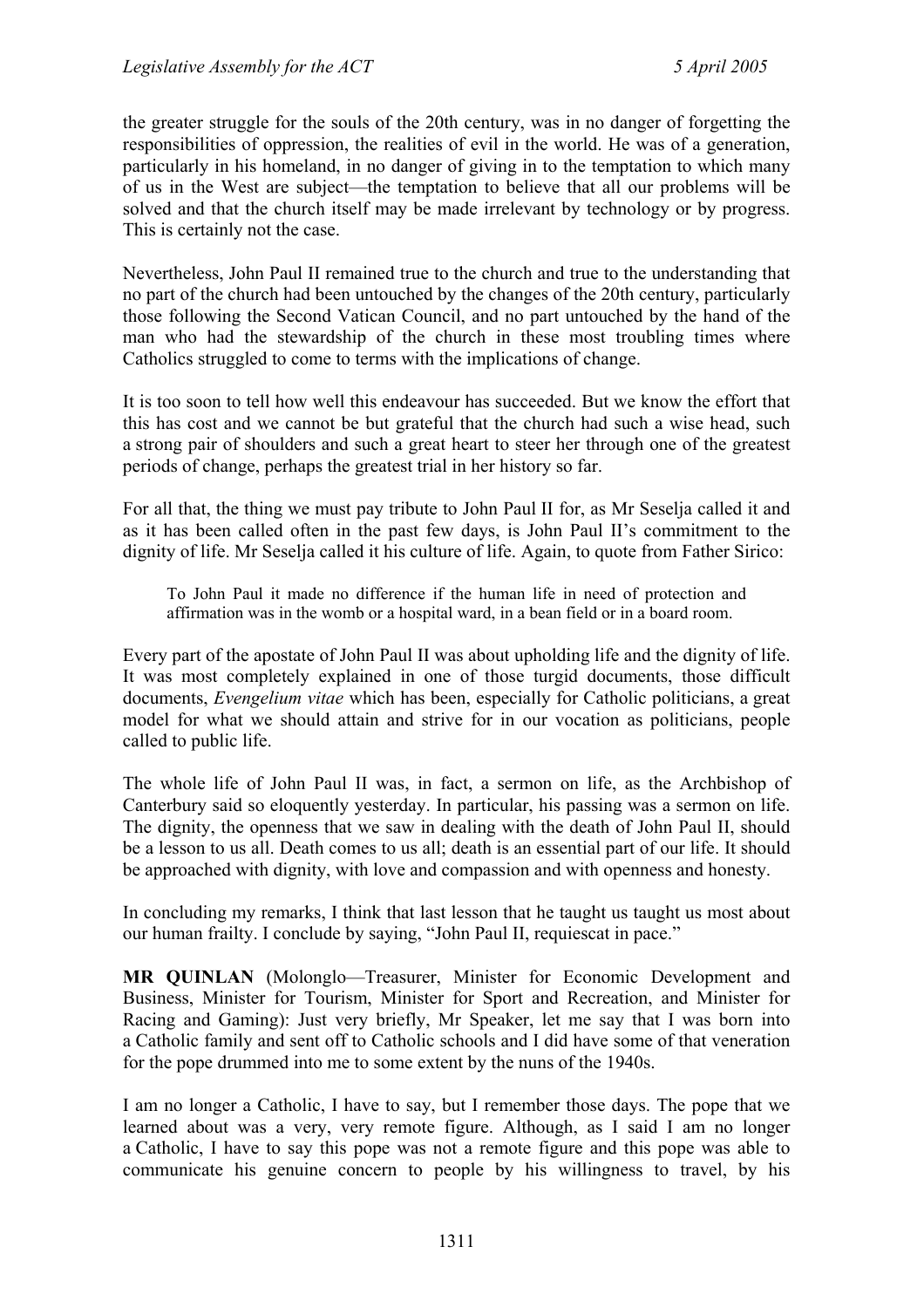willingness to mix with people. Just by the very body language of the person, he was able to get through that he was a person that genuinely was concerned for all of humankind.

He has been the pope through a period, I think, where particularly Western religions struggled a bit to hold, on one hand, to traditional beliefs in a world where there is change, a world of discovery and a world where we have come to understand more of our origins and more of the whole universe that surrounds us—a time when conditions in the world have changed; where we do face problems with overpopulation; where we do face problems in just feeding ourselves and in overuse of arable land; and of course the AIDS pandemics and other problems that arise from time to time and test fundamental beliefs.

I expect that, in the years to come, the world will continue to change and religions will change. Certainly from my time when I went off to mass as a school kid and the very few times that I go there now, there is just a world of difference. I have to watch the people around me to know when to jump up and sit down and all that. And the rules have all changed. I expect that change will occur again. I think Cardinal Pell was predicting another conservative was likely to replace John Paul II. But I think that it will be inevitable that there be some adaptation to the conditions of today and tomorrow.

But all that being said, for the man, John Paul II, I am relatively certain that he will be, on balance, remembered kindly by history, remembered for his support and his work in relation to the freedom of Poland and the breaking down of the communist bloc and for his obvious humanity and ability to communicate.

*Question resolved in the affirmative, members standing in their places.* 

# <span id="page-19-0"></span>**Naval helicopter crash in Indonesia**

**MR STANHOPE** (Ginninderra—Chief Minister, Attorney-General, Minister for the Environment and Minister for Arts, Heritage and Indigenous Affairs): I move:

That the Assembly expresses its profound sorrow at the death of nine Australians in a helicopter accident in Indonesia and tenders its heartfelt sympathy and condolences to the families, colleagues and friends in their bereavement.

Mr Speaker, these deaths are especially poignant because of the circumstances in which they occurred. There is special sorrow reserved for those who, in coming to the aid of others, become victims themselves. It is worth reflecting that, for most of our history as a nation, apart from a few, thankfully brief albeit bloody and destructive periods of war, coming to the aid of others has been the main vocation of our servicemen and women. Some of our most enduring and iconic images of our service personnel are drawn from places other than the field of battle. They are images of men and women sandbagging river banks, distributing food and blankets, comforting a stricken child.

This was the proud legacy of assistance and comfort that the nine men and women of the HMAS *Kanimbla* were continuing in Nias at the time of their deaths. The nine were on a flight to a village on the remote west coast of Nias, transporting emergency medical help to locals affected by a massive earthquake. The HMAS *Kanimbla*, on which the ill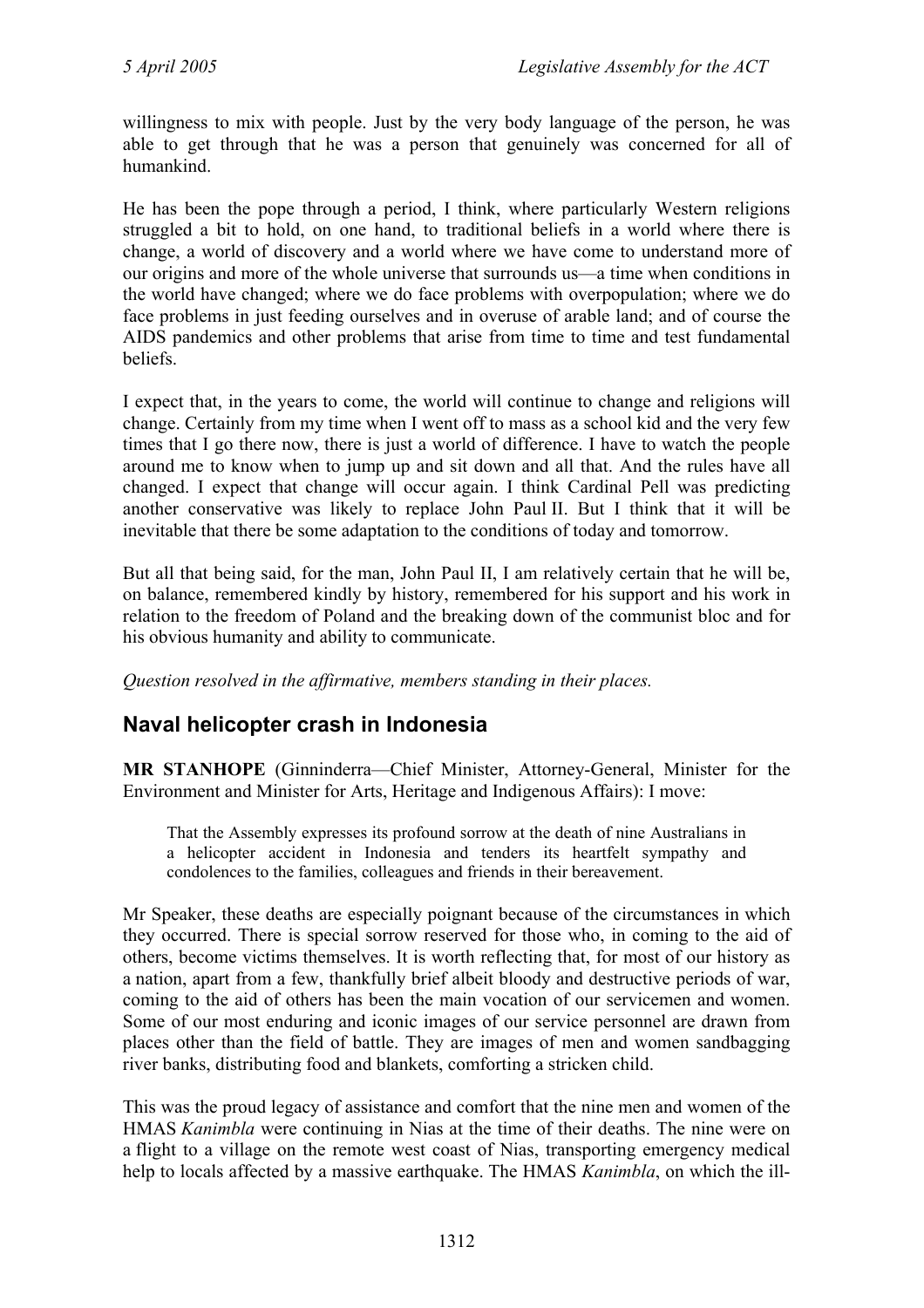fated Sea King was stationed, had been on its way back to Australia last week, after weeks spent assisting Indonesians in the wake of the Boxing Day tsunami. It was diverted upon news of the Nias earthquake.

Among those killed on Saturday were two whose passing has particular resonance here in the ACT: lieutenants Matthew Davey and Paul Kimlin, two members of our community, known to many Canberrans and indeed, I believe, personally known to members of the Assembly, as are their families. Lieutenant Davey will also be known to the many professionals in the public health system in the ACT and to many at the Australian National University. He worked as an intern in Canberra Hospital in the early part of 2000 and he was a visiting fellow at the Australian National University in the 1990s. Lieutenant Kimlin, a naval pilot, was an experienced officer who had served Australia in East Timor, Christmas Island and Iraq.

Today, on this most sad occasion, I extend my particular condolences, on behalf of all Canberrans, to their families and friends here among us in Canberra and also of course everywhere else in Australia.

As we honour the memory of Lieutenant Davey, Lieutenant Kimlin and the other seven Australians today and lend our support to their families, friends and colleagues, it is important that we think, too, of the many hundreds, perhaps thousands, of Indonesians robbed of their lives by the earthquake of 28 March. It is important that we think of their families, equally bereft, and of their shattered communities still to be rebuilt.

The nine Australians who perished on Saturday were part of a proud Australian tradition. As servicemen and women they officially died for their country. But as men and women, like many before them, they died in the service of humanity.

On behalf of the ACT Legislative Assembly and all the people of the Australian Capital Territory, I condole the families, friends and colleagues of Lieutenant Matthew Davey, Lieutenant Paul Kimlin, Lieutenant Matthew Goodall, Lieutenant Jonathan King, Petty Officer Stephen Slattery, Leading Seaman Scott Bennett, Squadron Leader Paul McCarthy, Flight Lieutenant Lynne Rowbottom and Sergeant Wendy Jones, and I convey the Assembly's hopes for a full and speedy recovery to the two survivors of the crash.

**MR SMYTH** (Brindabella—Leader of the Opposition): Mr Speaker, I rise on behalf of the opposition to offer our condolences to the family and friends, to the shipmates and to the defence force colleagues of these nine great Australians. To Lieutenant Matthew Davey, a doctor from the ACT; to Lieutenant Matthew Goodall, a helicopter observer from New South Wales; to Lieutenant Paul Kimlin, a pilot from the ACT; to Lieutenant Jonathan King, a pilot from Queensland; to Petty Officer Stephen Slattery, a medic from New South Wales; to Leading Seaman Scott Bennett, air crewman from New South Wales; to Squadron Leader Paul McCarthy from Western Australia; to Flight Lieutenant Lynne Rowbottom from Queensland; to Sergeant Wendy Jones from Queensland; to their families, their friends and those that they leave behind—we send our sincere condolences following their deaths in the Sea King crash at the weekend.

To the captain and crew of HMAS *Kanimbla*, who continue the good work that led to the occasion of the death of these nine Australians, we wish you well in what must be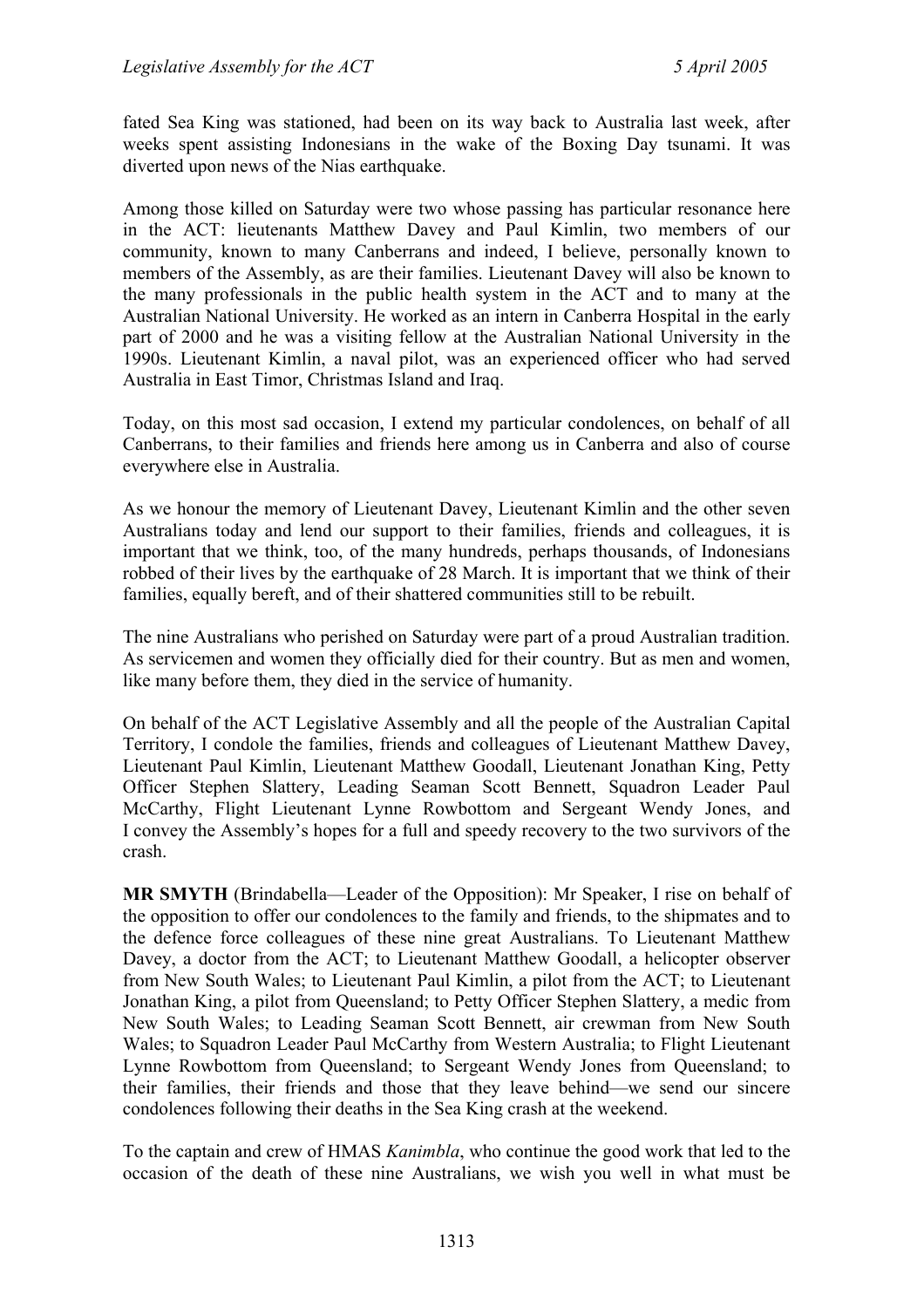difficult times, in delivering that aid, made more grim by the loss of your colleagues and your friends.

Mr Speaker, it is always dangerous to be in a defence force, whether it be army, navy or air force. The training is difficult enough without the prospect of either going to war or overseas service on humanitarian missions. I think the way the crew of the *Kanimbla* have conducted themselves is something to be congratulated, but I think the memory of these nine young Australians really does need to be rooted in our hearts.

On behalf of the Canberra Liberals, I wish to extend particularly to the family of two Canberrans Paul Kimlin and Matthew Davey our prayers and our sympathies in what must be a tremendously difficult time. These two Canberra men tragically had their lives cut short while working to help others. They were overseas. They were actually volunteers. All members of our defence force are volunteers. They were there doing what they were trained to do—they were there to serve, they were there to make the world a better place.

We also extend our sympathies to the families of the other seven service personnel who lost their lives. To the two survivors who are recovering from this tragic event, we wish you well and a speedy recovery and a swift return to service.

Mr Speaker, on a personal note: we have heard much in the past days from the loved ones of Lieutenant Kimlin that he died doing what he loved. He knew that it was dangerous, but he died doing what he loved. In the short space of time from his graduation from the naval helicopter school, Lieutenant Kimlin served in East Timor, Christmas Island, Iraq and Aceh following the tsunami and then the second earthquake that caused the visit of this crew to the island of Nias. He also flew in support of many national rescue missions since joining the navy in 1996 as a pilot.

To those that knew him, Lieutenant Kimlin was a kind, gentle, generous and caring man. He brought much joy, happiness and laughter to those around him. And you can see that in the celebration of his life by his loved ones who have allowed us to join them in their time of sorrow.

I think the impact of his death hits home to many here in the Assembly as his loving partner, Laura Ryan, actually worked in the ACT public service and worked for now Senator Gary Humphries when he was a minister in the Assembly. Laura would be known particularly to many of the staff, and certainly to all of the members of the Liberal Party she would be well known. To Laura, we offer you our best wishes in this terrible time.

I am told by some of those particularly close to Lieutenant Kimlin that, in his too short 29 years, he did make the most of every minute; he was the sort of guy who did not do something half-heartedly, whether it be flying in the navy or learning how to ski. This was a gentleman who put his entire life into that which he did.

Lieutenant Kimlin, while thriving in his role in the navy, also sought adventure and excitement in his private life. He was never scared to try something new and always wanted to succeed and get better at whatever tasks he undertook in his life. He was a meticulous individual. He was a very special friend to those who knew him as a son, an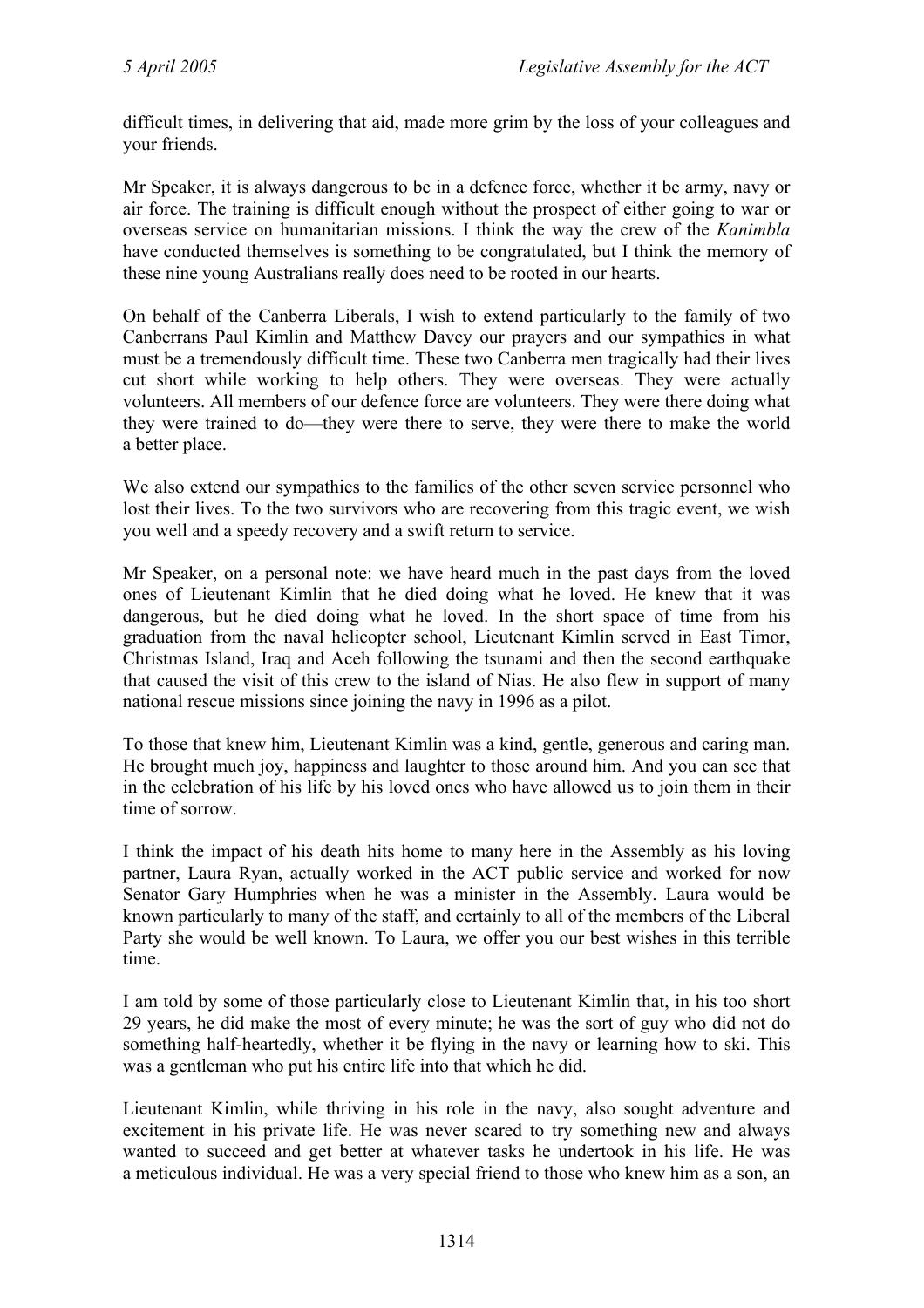uncle, a partner and a friend. And our prayers and thoughts go out especially to Lieutenant Kimlin's sister, Janelle, to his parents, to his nephew, Hugo, and to his partner, Laura.

His life is paralleled by another life. The pilot, Lieutenant Kimlin, was working with a navy doctor, Lieutenant Matthew Davey. I think it has also been a shock to those who knew him, particularly again inside our public service due to his work at the Canberra Hospital, most recently in its intensive care unit. Our prayers and thoughts go out to his family and in particular to his partner, Rachel Henson.

Lieutenant Davey worked hard to reach the position he worked in, with a university education spanning six years. It is clear that Lieutenant Davey was not only a dedicated medic but was also dedicated to every facet of living a full life. His resume reads like an adventure in itself. I would like to bring to the attention of the Assembly, and hence our community, just the volunteer work that Lieutenant Davey undertook in his short life. He was in the Flinders University neurology club; he was in St John's Ambulance here in Canberra; he was in the International Physics Olympiad Organising Committee here in Canberra; he was at the University of California, Berkeley, ballroom dancing club; he was part of the Australian Biology Olympiad here in Canberra; he was part of the Tuggeranong Judo Club; he was part of the National Science Forum; and he was part of the Australian Physics Olympiad. This is not a young man that was half-hearted in what he did.

Lieutenant Davey was also influential in terms of humanitarian aid provided by our defence forces and received the United Nations force commander's commendation for his work as part of the resuscitation team in East Timor. This was the job to stabilise critically ill patients at the UN hospital so that they could then be passed on for further medical treatment.

Like all of those aboard the Sea King, he was a dedicated professional and wanted to use his skills simply to help others. It is a tragic event when our country loses nine fine young men and women, all of whom wanted to do just that—use their skills to help those most in need. The families of the deceased face a difficult day today when their loved ones are returned to Australia, but you have them home now. We wish them all strength at this time.

I would just like to also say thank you to those brave Indonesians who went to the assistance of our troops. Having suffered, first, the tsunami on Boxing Day and then a number of earthquakes in the last couple of days, these people did not hesitate to return the generosity that has been shown to them, and they were successful in rescuing two of our crewmen. To them, we would offer our thanks for putting themselves at risk.

It is a common trait today to condemn our youth as indolent and not up to the legacy that has been fought for them over the many years. I think the death of these nine young Australians, whom I think it would be fair to describe as some of the best and the brightest, is an example and an indication that Australia's future is in tremendous hands, because what we have is young people who are willing to serve their country, young people who are willing to go overseas on humanitarian missions and serve their world, and young people like these nine who offer all young Australians a tremendous role model and an example for the future.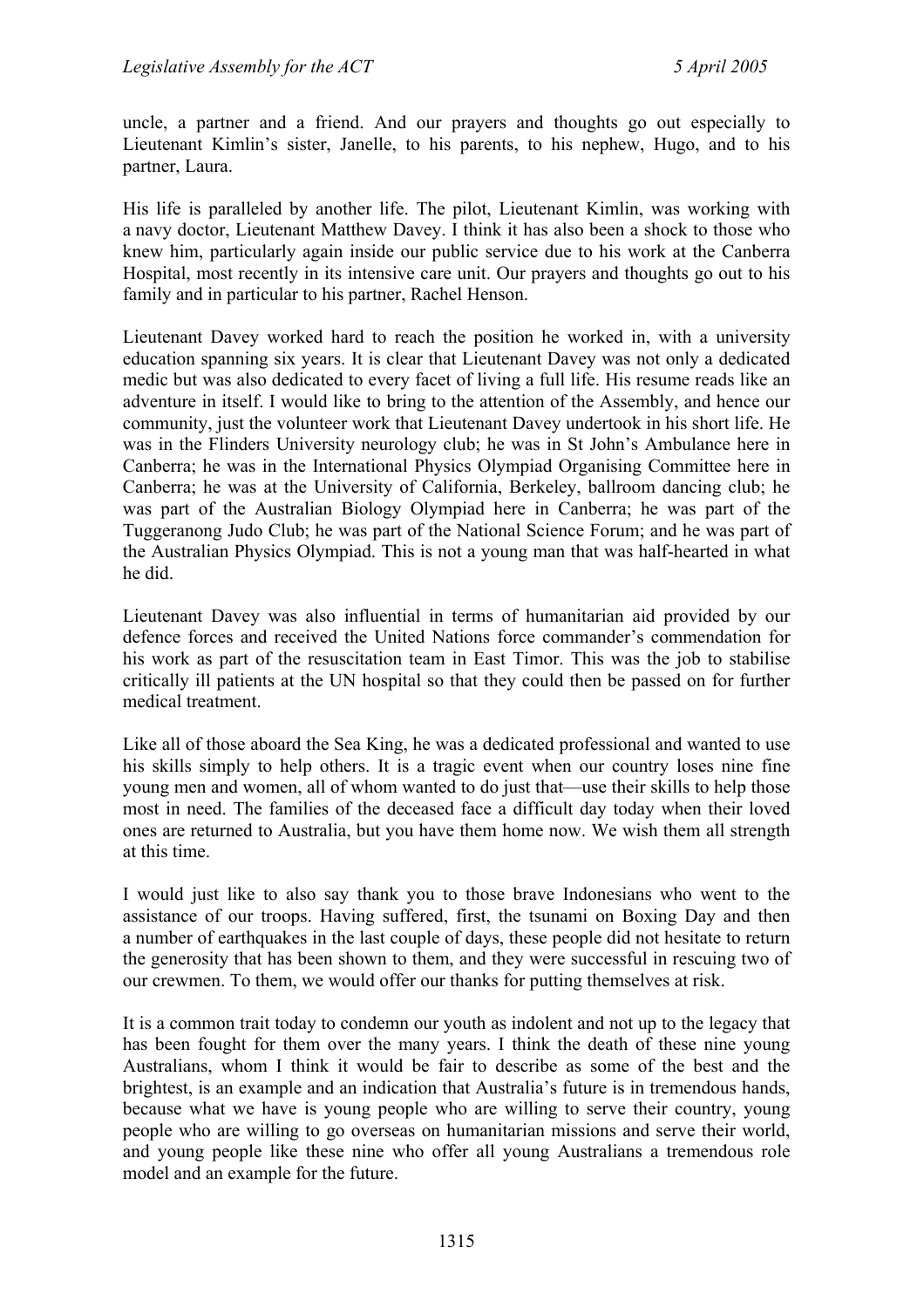With these words, Mr Speaker, on behalf of the opposition, on behalf of the ACT Liberal Party, I would offer my condolences to the families and the friends, to the shipmates and the defence force colleagues of these nine Australians and wish them well in their difficult times.

**DR FOSKEY** (Molonglo): The Greens offer our condolences to the families and friends of the nine people who died when the Sea King helicopter went down near Aman Draya on the west coast of Nias on 2 April. We also wish a full recovery for the two injured service members.

As the personal stories of these people emerge, we see that we have lost special people, dear to their families and committed to doing good work in the world. We have seen and heard over the last few days the partner and family of Paul Kimlin, one of the Canberra people involved, determined to present a true picture of Paul to the world. Clearly, Lieutenant Matthew Davey was known to many, often without those people knowing it, through his role as a registrar in emergency at Canberra Hospital. With him, we have lost skills that are sorely needed in this city. Yet his compassion and desire to help extended from the people of Canberra to the victims of the tsunami and then the earthquake and, thanks to Mr Smyth, I now realise that his desire to help actually extended much further than that.

In the light of their deaths, it is sad that these people had no opportunity to visit their families as they went from the disaster in Aceh to the one in Nias. I commend and respect the courage of their colleagues on the HMAS *Kanimbla*, who have stated that the best way that they can remember their mates is to continue the work to which they were so committed. And indeed today we also need to acknowledge the 2,500 people who died in the earthquake.

Mr Speaker, it is particularly sad when people die doing good things for people in need on our behalf and I hope that, in the fullness of time, this fact will provide the families of these nine people with some consolation.

**MR CORBELL** (Molonglo—Minister for Health and Minister for Planning): Mr Speaker, I join with other members of the Assembly in expressing my condolences for the tragic and untimely deaths of the service personnel in the naval helicopter accident in Indonesia. In rising this morning, I pay particular tribute to the work and the life of Dr Matthew Davey, who was an intern in the intensive care unit at the Canberra Hospital.

Dr Davey died tragically and all too young. He died, as members have outlined this morning, doing one of the many parts of his life that he valued so highly. Dr Davey served as a lieutenant in the specialist reserve for the Royal Australian Army Medical Corps, in the Canberra Area Medical Unit of the Royal Military College, Duntroon, a the Specialist Reserve and, when he died, he was serving as a lieutenant in the regional reserve of the Royal Australian Navy.

Dr Davey, in the time I have had since news of his tragic death came through on Sunday, strikes me as an incredibly talented and amazing young man—a young man who was making a contribution to his community in so many different ways and who had earned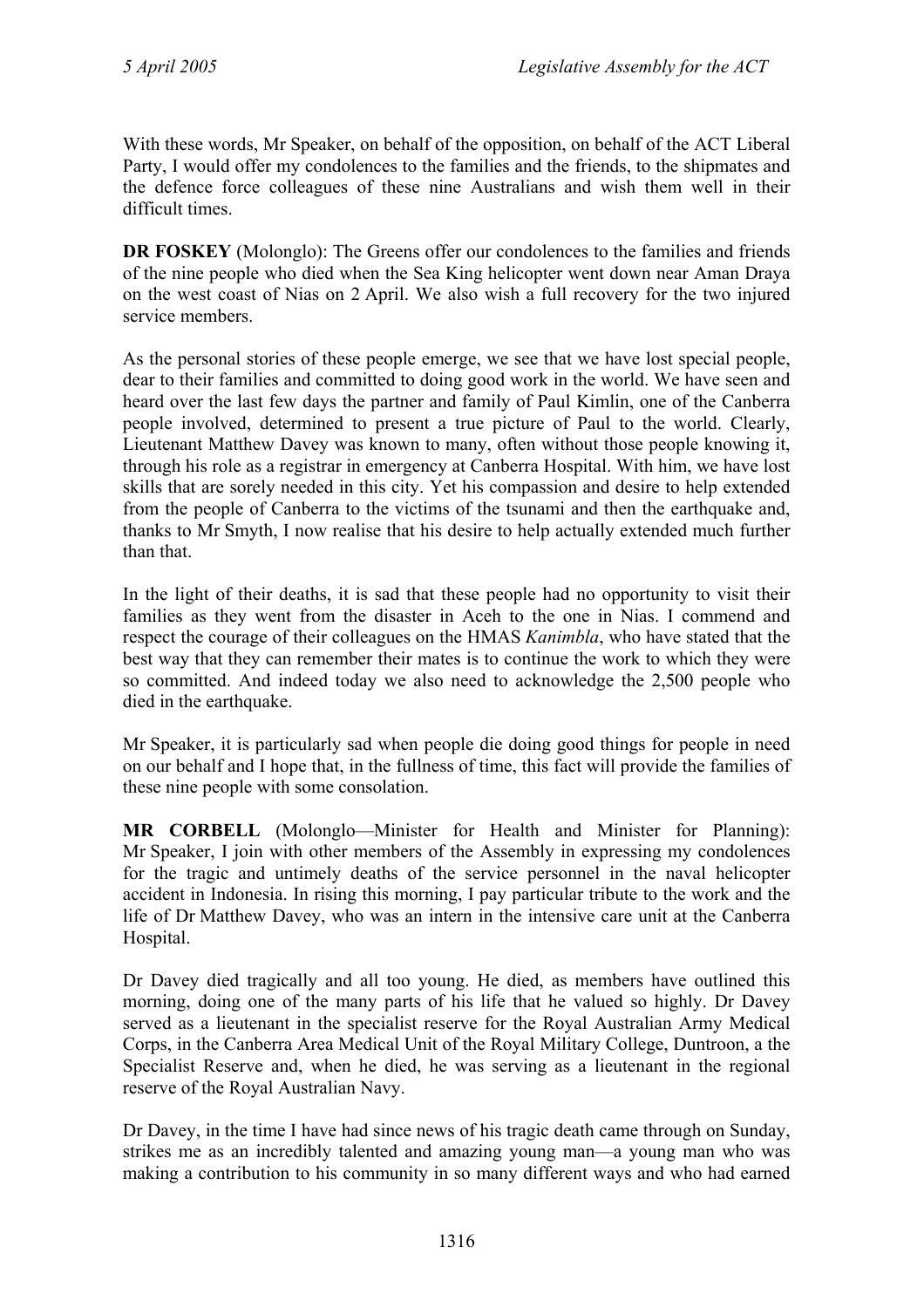the respect and admiration of his colleagues in the Canberra Hospital. I know he will be sadly missed by his colleagues and counterparts at the Canberra Hospital, and I express to them my sincere condolences at the loss of such an esteemed workmate.

I would like to briefly outline to members some of his history, because I think it underscores the significance of the contribution he made to our community locally, as well as the contribution he made at a broader level. Matthew Davey graduated from the Australian National University with a Bachelor of Science with first class honours. He majored in mathematics and neuroscience. He was awarded the University Medal, which is the ANU's highest award. It is awarded to the top candidate or candidates for the degree of bachelor. He was also awarded the Tillyard prize, which is awarded to the student whose personal qualities and contribution to university life have been outstanding. This is the oldest and most prestigious prize awarded by the ANU and it is the highest honour awarded for contribution to the community and the university.

As Mr Smyth has outlined, Dr Davey also undertook a range of volunteer work, including working with the St John Ambulance, volunteering in the organisation of the International Physics Olympiad and the Australian Biology Olympiad, held here in Canberra. He was a keen judo enthusiast. He was an instructor with the Tuggeranong Judo Club and was, as I understand it, State Judo Champion for the ACT in 1989. Some of his other activities included paragliding, being involved in independent theatre and, as has been mentioned, ballroom dancing. He was someone who lived life very much to the full.

In closing, it is worth highlighting some of the awards that he received. He received the Queen Elizabeth II Silver Jubilee Trust Fellow award for research at Cornell University Medical College New York, where he was an exchange student. He received the AMA/JG Hunter research scholar award for research at the ANU. He received the Fellow's Prize for academic excellence at Fenner Hall, the Australian National University, and the Australian Students' Prize for Excellence from the federal government of Australia. This was a truly exceptional young man—a young man who was dedicating his life to serving his community and to living life very much to its fullest extent. He will be sadly missed and I extend my condolences, and those of the government, to his family, his colleagues and his friends.

**MR STEFANIAK** (Ginninderra): Mr Speaker, it is always particularly hard when we see fine young people in the prime of their life, who have done so much to date and who had so much to offer, being killed. We have seen this tragedy of nine young Australians who have laid down their lives in the service of others, and I do not think there can be any finer or nobler sacrifice than that. The Australian Defence Force has a very proud tradition as not only splendid fighters but also of excelling at humanitarian work around the world. These fine young Australians died doing a job they loved and doing it very well. They were bringing help and hope to people who were suffering.

Defence work is very dangerous and, despite all the safety precautions—and we, I think, pride ourselves in this country on taking exceptionally strong safety precautions—there are still accidents, there are still injuries and there are still, tragically, deaths. The *Canberra Times* a couple of days ago, I think, listed the number of Defence Force personnel who have tragically died in accidents, be it on exercises or on active service. I think it just shows the very nature of the job, working in difficult conditions with often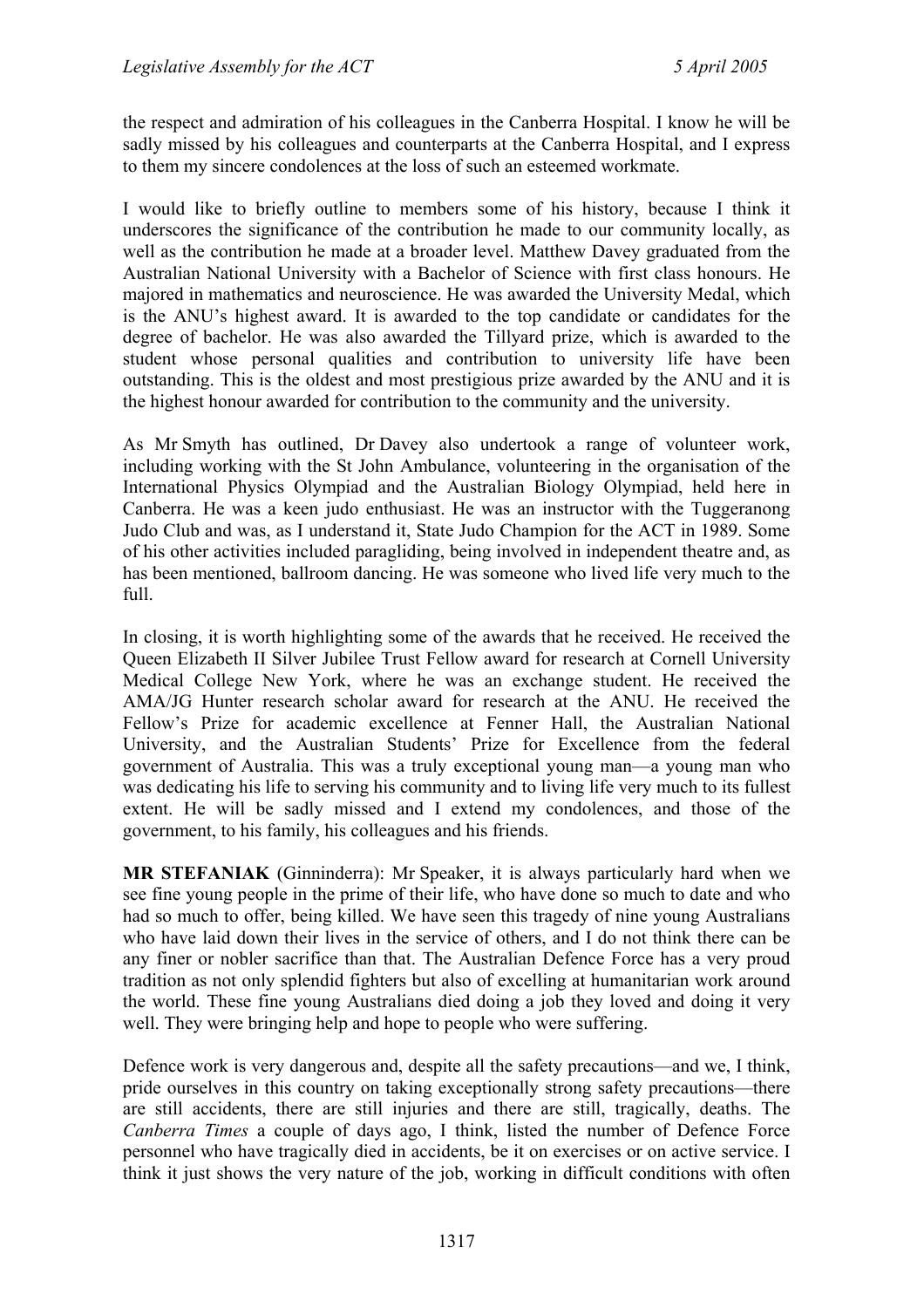very dangerous equipment. And, despite all the precautions, tragedies do happen. It was not all that long ago in this place that we had a condolence motion for the 18 SAS members who died in the Black Hawk disaster in Queensland. Again, I think this optimises the fact that working in the defence force is inherently dangerous.

Our special condolences go to the families of the two local Canberra officers who died. Lieutenant Paul Kimlin, in his short life, served his country magnificently in a number of spots around the world including East Timor, Christmas Island, Iraq and Indonesia. As my colleague Brendan Smyth said, Lieutenant Kimlin's partner, Laura Ryan, who has shown such magnificent composure over the last couple of days at this most tragic time, and is an inspiration to us all, worked in the Assembly with Gary Humphries, when he was a minister, and was known to many people here.

Lieutenant Matthew Davey, Royal Australian Navy Reserve, registrar from the Canberra Hospital, as the minister said, was an absolutely exceptional young man who was highly regarded by his colleagues at the hospital and who combined so many things in his life, working in a number of voluntary organisations and combining his role at the hospital with a role as a reserve medical officer in the Australian Defence Force and specifically in the Royal Australian Navy.

In recent years there has been much greater integration of the Reserve and the regular forces, and I think Lieutenant Matthew Davey epitomises the exceptional skills and talent so many reservists, especially in the medical area, bring to the Australian Defence Force. He had an outstanding academic career and an outstanding sporting career. He was a dux at Tuggeranong College and, indeed, won a university medal. He was admired and respected for his excellent work both at the hospital and also with the Royal Australian Navy.

These young men and women are an absolute credit to their families and to Australia. They died doing what they knew to be right and good, and doing the job they loved. May they rest in peace, lest we forget.

**MR MULCAHY** (Molonglo): I also join with other members of the Assembly in extending my deepest sympathies to the families and friends of the nine Australian service personnel who lost their lives serving this country through the provision of aid to the devastated communities, particularly on the island of Nias in Indonesia. This has been reported as the biggest loss of life overseas amongst our service personnel since the Vietnam War. When we see the reports in our paper today and see those with children, particularly, it is a terrible situation for those families who are left behind.

The Indonesian helicopter crash victims are remembered today as young Australians who loved life, loved flying and loved helping others. These nine young people were devoted to their job and had strong desires to help as many people as they could in their lives. As the minister and Mr Stefaniak just mentioned, those that were known well in Canberra made extraordinary contributions through their participation in their community. This work was simply being continued in helping the folks in Indonesia.

It is always easy to reflect on the dreadful experience of death and the tragic circumstances in which these individuals came to their end, but today I think it is important that we reflect and admire the dedication and commitment of the crew. It takes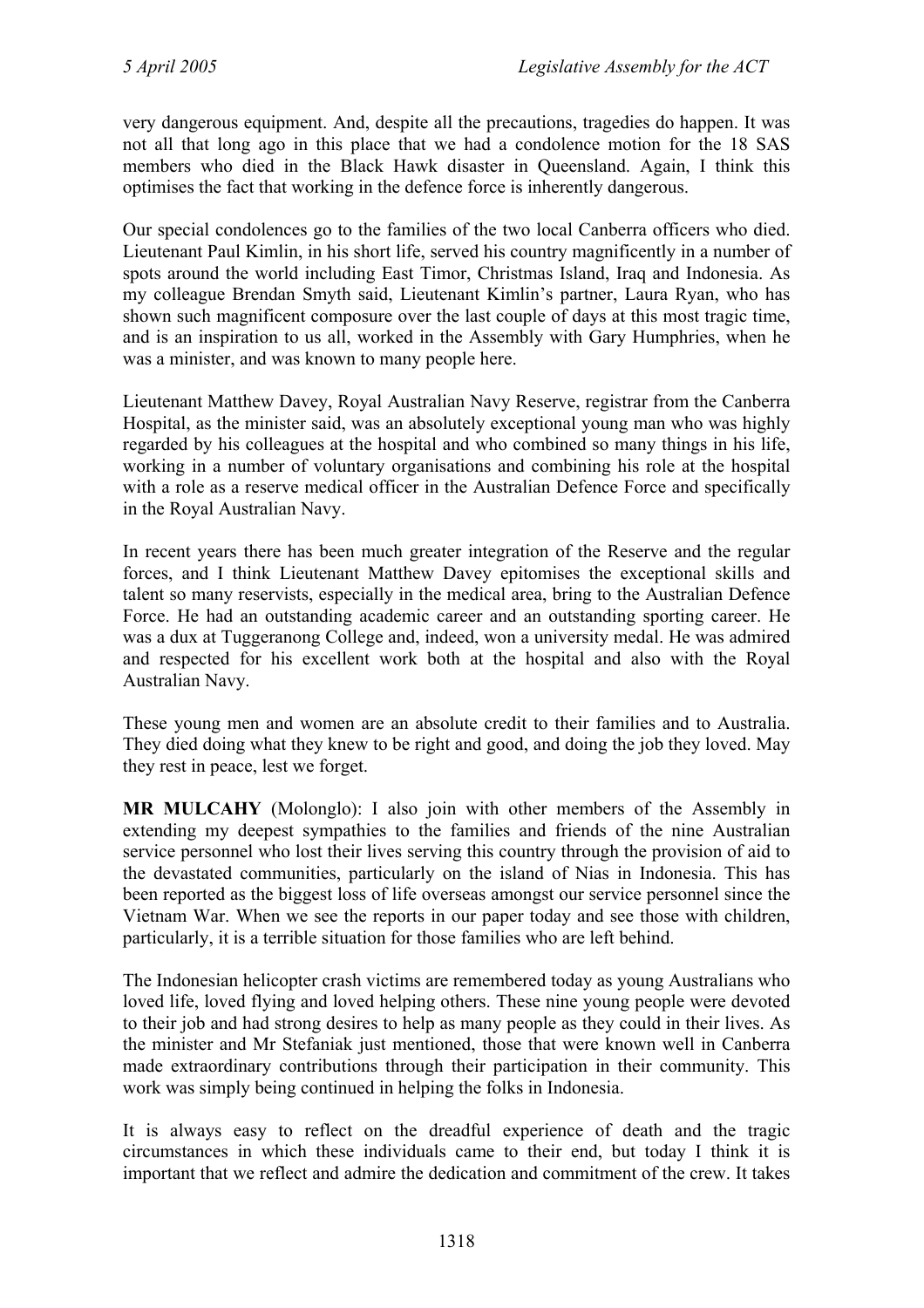someone special to carry out the work that many of our defence personnel are currently undertaking. Too often our defence personnel are criticised in their overseas endeavours but in fact there is no greater calling than that of the hand of the humanitarian. A real passion and purpose was firing in each crew member, and they died pursuing their greatest feat. These young people were serving Australia. They were administering much needed aid to the devastated communities of Indonesia, something quickly recognised by the President of Indonesia, who is currently visiting Canberra, and who has announced he will be awarding his country's medal of honour both to the deceased and to the surviving defence personnel involved in this tragic accident.

Let me also counsel against what I see emerging in the media and that is this preoccupation about sheeting home blame at this time. Whether it was the age of the helicopter, or mechanical or electrical failure, or human error—all of which might emerge as possible factors in the crash of this aircraft—there are three inquiries into this tragedy planned, and we should wait until those inquiries have completed their work and announced their conclusion before we rush to passing hasty judgment. I think it is ill-advised to make assumptions on factors that cause accidents of this nature and it is naive for many commentators to rush into judgment. This quest to find someone or something to blame should be a secondary consideration this week, as we reflect on this loss of life and the contributions made by these young Australians.

Australia's defence forces, and the individuals within it, play a vital role in strengthening the Indonesian relationship. The events of East Timor, not only in recent years but as long ago as 1975, have at times challenged that relationship but indeed the speedy, generous and professional approach taken by Australia and our defence forces in the wake of the tsunami tragedy on Boxing Day, and the more recent earthquake in Indonesia, highlight the multifaceted role that can be played by the men and women of Australia's defence forces.

I support the condolence motion and extend my personal sympathies to the families and friends of those killed, with special regard for those whose home was Canberra and those whom they have left behind.

**MR PRATT** (Brindabella): Mr Speaker, I stand to commemorate and remember the nine Australian defence force personnel who recently died on the island of Nias. This terrible tragedy reminds this Assembly of the dangers that our servicemen and women face in wartime, in difficult peacekeeping operations and in dangerous humanitarian operations.

Let us also remember the Black Hawk tragedy in North Queensland which killed 18 3rd Brigade and SAS soldiers. Let us remember the Iroquois helicopter collisions in South Australia in the 1980s—a tragedy that killed a dozen parachute battalion soldiers at one fell swoop. Let us remember the deaths of the four seamen on HMAS *Westralia* in recent times and let us remember the many other individuals who have died in training accidents, and in day-to-day operations of the ADF as it goes about its job protecting this country's interests and preparing to protect this country's interests.

Mr Speaker, it is very important that this Assembly fully understands the dangers that our men and women face and that we must unequivocally support them regardless of where they are deployed, including in areas which some of us may disagree with—for example, Iraq. It is very important that, as MLAs, we demonstrate leadership to the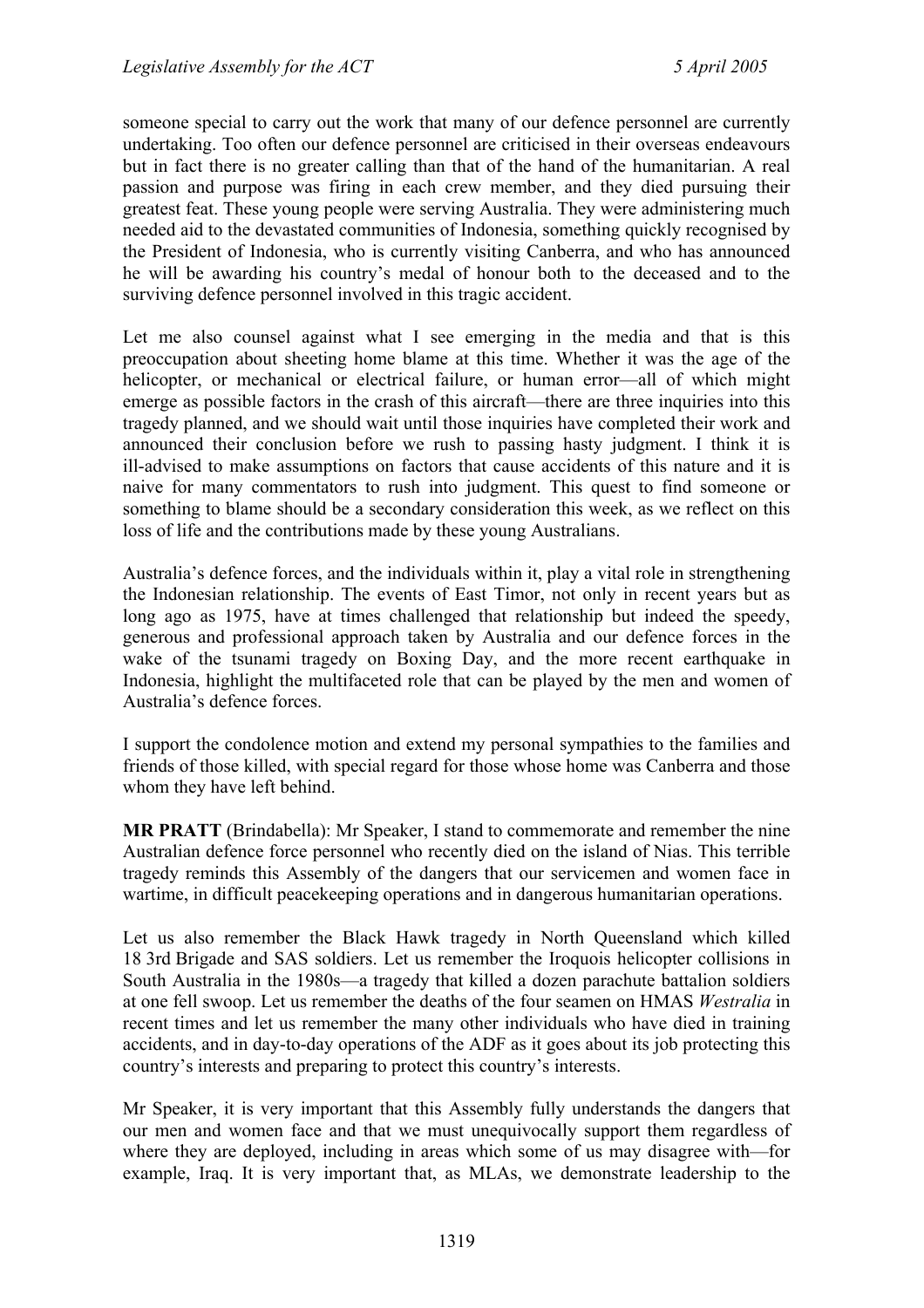community in wholeheartedly supporting our forces. It is sad that too often we see uninformed and ignorant political lobbyists questioning the actions of our ADF personnel, in Iraq now, and recently with the unacceptable allegations levelled at ADF personnel, AFP personnel and customs officers, including those who live in Canberra and those who have families residing in Canberra, over the SIEV X affair. Those personnel were basically accused of being directly involved in the very sad loss of 353 souls at sea. The community leadership should understand we have no truck with that sort of lobbying and that the protection and upholding of respect for our personnel is extremely important.

Lieutenant Kimlin, Dr Davey, and the crew and passengers of the Sea King—call sign Shark 02—were doing what they loved doing, such is the spirit of our young ADF personnel in 2005. Perhaps it is important to reflect that that spirit does not seem to have changed in the weeks leading up to Anzac as we commemorate the youthful spirit and the strength of Australian personnel in past conflicts. HMAS *Kanimbla* was one of the few quickly deployable assets capable of reaching the island of Nias in its hour of terrible need. Our nine service personnel were helping a very important neighbour and were flying the flag of this country. Lieutenant Kimlin and his team died in the service of our country, and they died in the service of humanity. The community must, and I think does, completely understand this.

I express my condolences to Laura Ryan, partner of pilot Lieutenant Paul Kimlin RAN Canberra, and to his parents Ray and Carroll and his two siblings. Lieutenant Matthew Davey RAN, a reserve Navy doctor, from the ACT was a well-known and well-regarded doctor. We just heard the minister go through and detail his accomplishments. Today, on radio 2CN, we heard genuinely respectful and warm regards from hospital colleagues about him and about his work. The other servicemen and women included Leading Seaman Scott Bennet, RAN, observer on Shark 02, Lieutenant Matthew Goodall, helicopter observer, and Sergeant Wendy Jones, RAAF, from NSW. Petty Officer Stephen Slattery, medic, from Western Australia. Squadron Leader Paul McCarthy, ADF doctor and Lieutenant Jonathon King, pilot, from Queensland, and, from Tasmania, Flight Lieutenant Lynne Rowbottom, RAAF.

Our sincere condolences go to their friends and families, and to the ship's company of HMAS *Kanimbla* who at this moment must be doing it pretty tough. But we know they are remaining on station and doing their job regardless. I think that is an amazing demonstration of the spirit and strength of our ADF and its personnel.

Mr Speaker, may the souls of these nine people rest in peace.

*Question resolved in the affirmative, members standing in their places.* 

## <span id="page-27-0"></span>**Public Accounts—Standing Committee Report 2**

**MR MULCAHY** (Molonglo) (12.14): I present the following report:

Public Accounts—Standing Committee—Report 2—*Appropriation Bill 2004-2005 (No 2),* dated 30 March 2005, including additional comments *(Mr Mulcahy),* together with a copy of the extracts of the relevant minutes of proceedings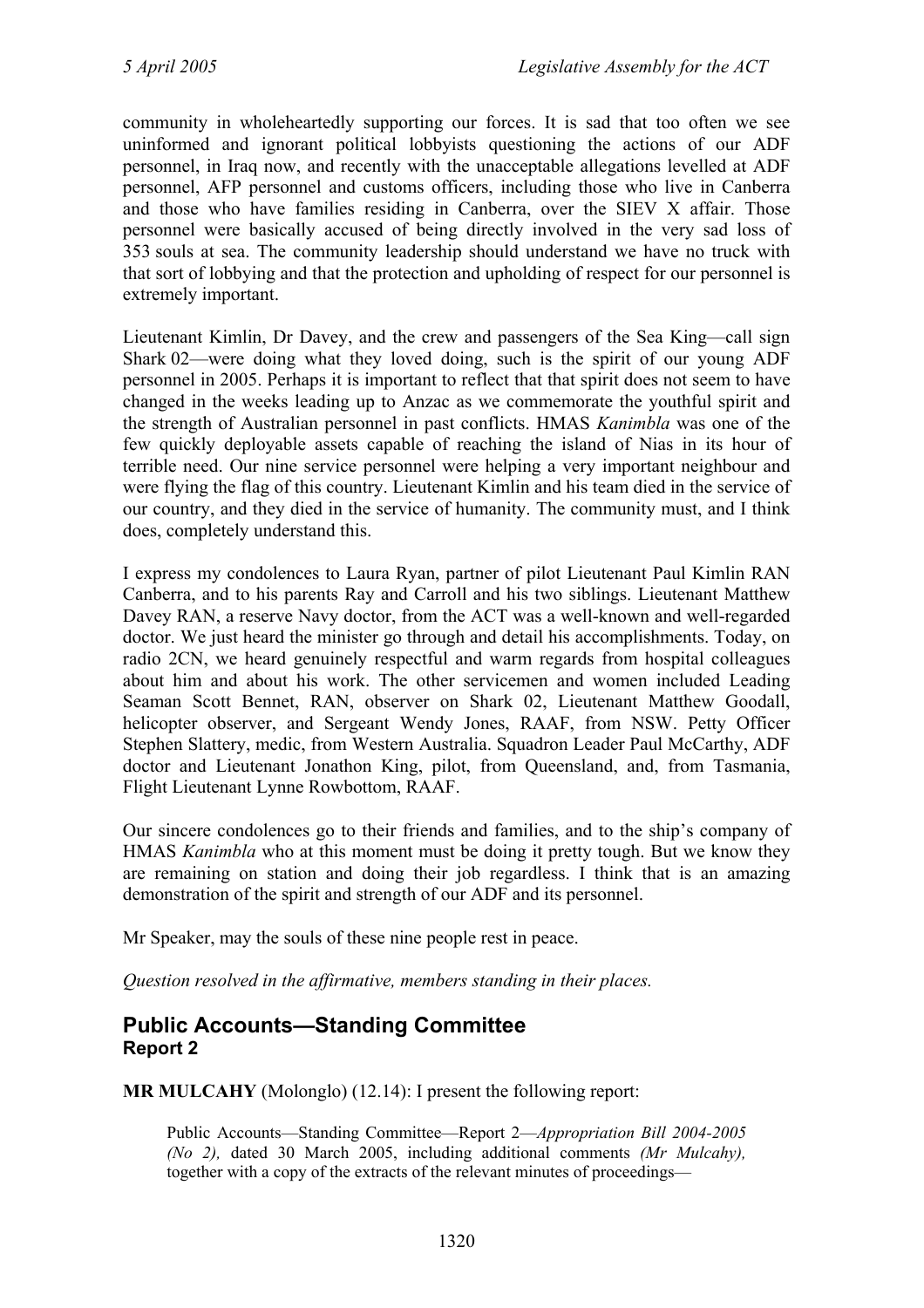I move:

That the report be noted.

**MR MULCAHY**: I would like to thank the members of the committee and the secretary and secretariat staff for the preparation of this report. I would also like to thank ministers and other members of the Assembly who attended hearings and those officials who attended as witnesses and observers. I understand it is something of a slight departure from custom in referring this bill to the public accounts committee, as opposed to a specially determined estimates committee. I understand this has not been the past practice, certainly in recent memory, but I think this process seemed to work quite well. If there were to be any comments or criticisms of this process, I suppose paucity of recommendations might be one that could be levelled in that we elected to simply settle with one recommendation of a yes or no. It could be suggested that based on the past estimates committee this is less than ideal. However, this was a prevailing view and it is the one before the Assembly today.

The bulk of attention in our deliberations focused on wage negotiations that contributed to somewhere around \$50 million and therefore comprised a large proportion of the appropriations. But as the record and the report will show a number of other issues were canvassed including the matter of the coronial inquest and related costs associated there, matters dealing with the ACT health system and the issue of stress claims and other such issues. There was also a measure of interest in the future plans for Manuka Oval and the ongoing discussions about the level of activity supported at Manuka Oval. Lastly, and of great importance, there were discussions on the important function of child protection and measures in this regard.

They were the main elements that were canvassed by the committee and comprise our report. On a personal level, I was a little dismayed to hear from the Minister for Industrial Relations that she had failed to secure productivity trade offs, as a result of generous increases awarded in the public sector, and even more dismayed to discover that she had not even sought that. The minister made reference to the pressure being brought to bear on the ACT public sector by commonwealth public service wage increases. In terms of the committee, the view was acknowledged by all that there was pressure from the commonwealth public sector. From a personal perspective, I think little or no regard was given to the similar impacts of those rather generous decisions on the ACT private sector. As a consequence of those concerns, I have added additional comments to the report—they are attributed to me and are not those of the broader committee—strongly recommending that in future the ACT government should seek productivity improvements when providing improvements in employment conditions for the ACT public sector.

The clear message is that pay improvements in the public sector should be accompanied by productivity improvements if we are to overcome some of the service issues facing the territory. Mr Speaker, I would suggest that the solution to every problem is not always simply related to dollars spent. The remainder of the community seeks to see improvements, especially in productivity when increases are awarded. I think the ACT government should feel neither embarrassed nor intimidated by the union movement on this issue and should demonstrate a measure of courage on behalf of the taxpayer.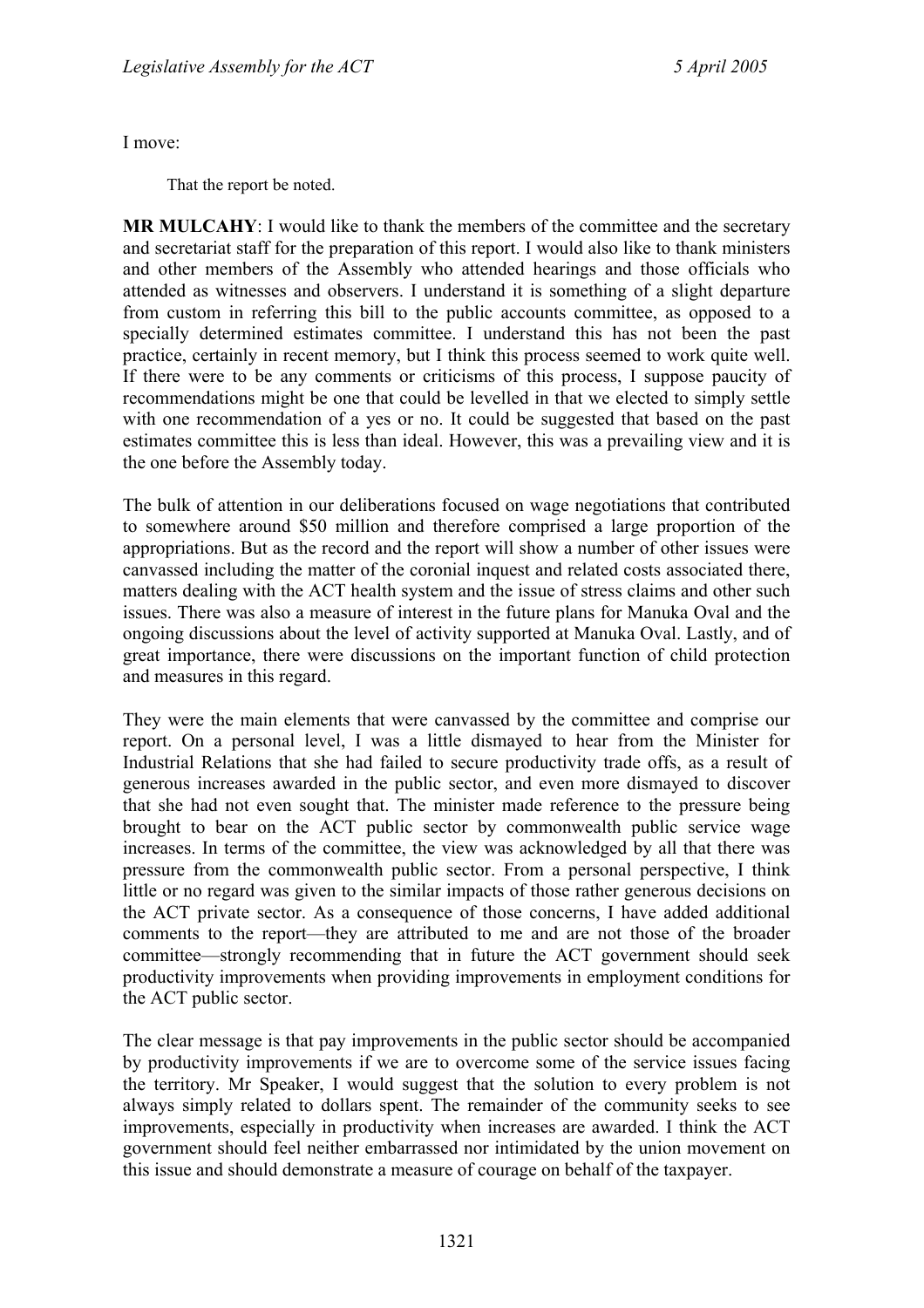Taking this matter a little further, the Minister for Industrial Relations appears to look in just one direction, towards the commonwealth, when making decisions in relation to pay increases. She failed to look towards the private sector and to take into account the consequences of her generous decisions in dispensing taxpayer funds. As a result of that, I have elected to submit a further personal recommendation in the context of my additional remarks to the ACT government that in future wage negotiations with its employees, it take formal account of the impact of such decisions on the private sector and the ACT economy as a whole and publish a territory-wide impact statement.

Mr Speaker, I could comment on many other aspects of this inquiry, but I am conscious that this is primarily the work of the committee and I have tried to confine my remarks to the essential and central expenditure areas and the additional comments and formal recommendations I have made. It is worthy of noting that, in terms of the recommendation, I think all of us are of the view that supporting an appropriation bill or not supporting an appropriation bill is a position that is certainly the negative under rather extraordinary circumstances. I am not of the view that those circumstances exist and, as a consequence, we have a unanimous decision in recommending to the Assembly that the bill be passed.

I shall expand on my comments in the general debate on this bill at a later time.

**MS MacDONALD** (Brindabella) (12.19): I will be brief. I just place on the record my thanks to the secretariat for their very hard work in getting this report to the Assembly by 31 March, last Thursday. We deliberated on this report on the Wednesday night and finished up just after 6 o'clock. We had hearings on annual reports the next day so the turnaround time on behalf of the secretariat was excellent, especially given that the secretary of the committee was dealing with annual reports hearings. Many thanks to Ms Mikac, the secretary, and, indeed, all of the committee secretariat for having done that.

Because of difficulties with timing, and trying to get this done in time for it to be back in the Assembly, we needed to get the Treasurer to appear before us, and we had to do it during the scrutiny of bills conference which, as members would know, was occurring in this chamber. There were a lot of extra desks from committee rooms in the chamber and they had to be moved back into committee room 1 for the hearing, and then moved back in here for the next day's conference proceedings. My thanks to the Hansard staff and all of the staff who helped move the furniture around. I commend the report.

Question resolved in the affirmative.

## <span id="page-29-0"></span>**Legal Affairs—Standing Committee Scrutiny report 6**

**MR STEFANIAK** (Ginninderra): I present the following report:

Scrutiny Report 6 of the Standing Committee on Legal Affairs performing the duty of a Scrutiny of Bills committee, together with the relevant minutes of proceedings.

**MR STEFANIAK**: I seek leave to make a brief statement.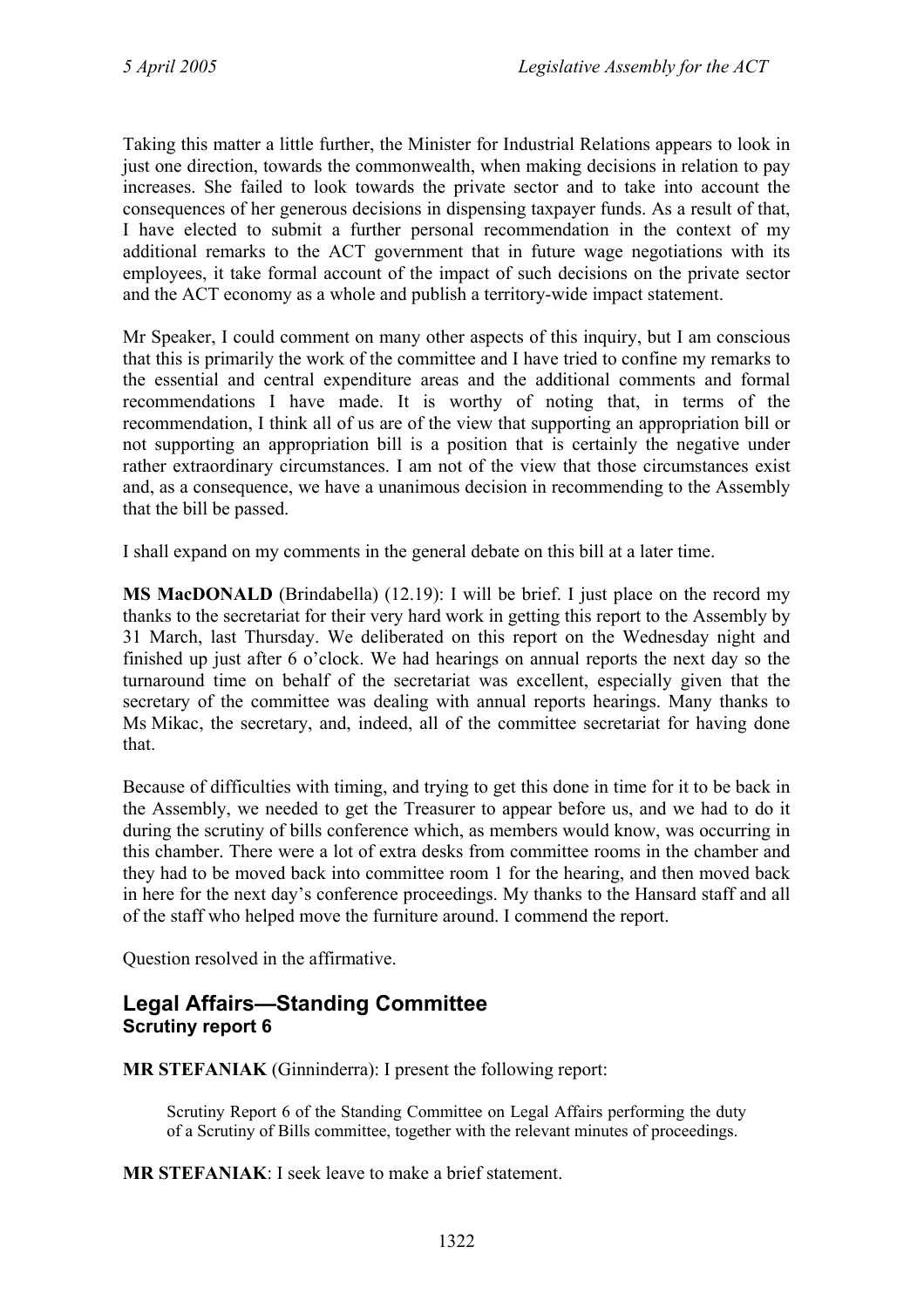Leave granted.

**MR STEFANIAK**: Scrutiny Report 6 contains the committee's comments on 11 bills, 15 pieces of subordinate legislation and nine government responses. The report was circulated to members when the Assembly was not sitting. I commend the report to the Assembly.

## <span id="page-30-0"></span>**Public Accounts—Standing Committee Report 1**

**MR MULCAHY** (Molonglo) (12.23): I present the following report:

Report 1 of the Standing Committee on Public Accounts entitled The 8th Biennial Conference of the Australasian Council of Public Accounts

**MR MULCAHY**: I seek leave to move a motion authorising the report for publication.

Leave granted.

#### **MR MULCAHY**: I move:

That the report be authorised for publication.

Question resolved in the affirmative.

#### **MR MULCAHY**: I move:

That the report be noted.

**MR MULCAHY**: Mr Speaker, I will be brief in my remarks on this matter. I have pleasure in presenting the report of the public accounts committee on the 8th Biennial Conference of the Australasian Council of Public Accounts Committees.

This conference was held at Parliament House in Brisbane from 6 to 8 February 2005. It was attended by 109 delegates and observers including representatives from Fiji, Namibia, New Zealand, Papua New Guinea, Singapore, South Africa and the United Kingdom, as well as all Australian states and territories and the Commonwealth. The three members of the public accounts committee and our committee secretary attended the conference on behalf of the ACT Legislative Assembly. There was a cost to the taxpayer, or a budgetary provision, of about \$8,000. It is for that reason, Mr Speaker, and I am conscious of your close scrutiny of travel expenditures in the territory, that I thought it beneficial to prepare a report on our conference. I am pleased to provide this report, albeit an unusual measure.

Fourteen papers were presented, and reference and details of those are contained in the report. I would draw your attention particularly to the paper presented on behalf of the ACT on outputs-based management and budgeting, and the potential to achieve greater value for taxpayer funds. This is a serious contribution to that discussion. I know the matter of outputs-based budgeting and management is something that have both the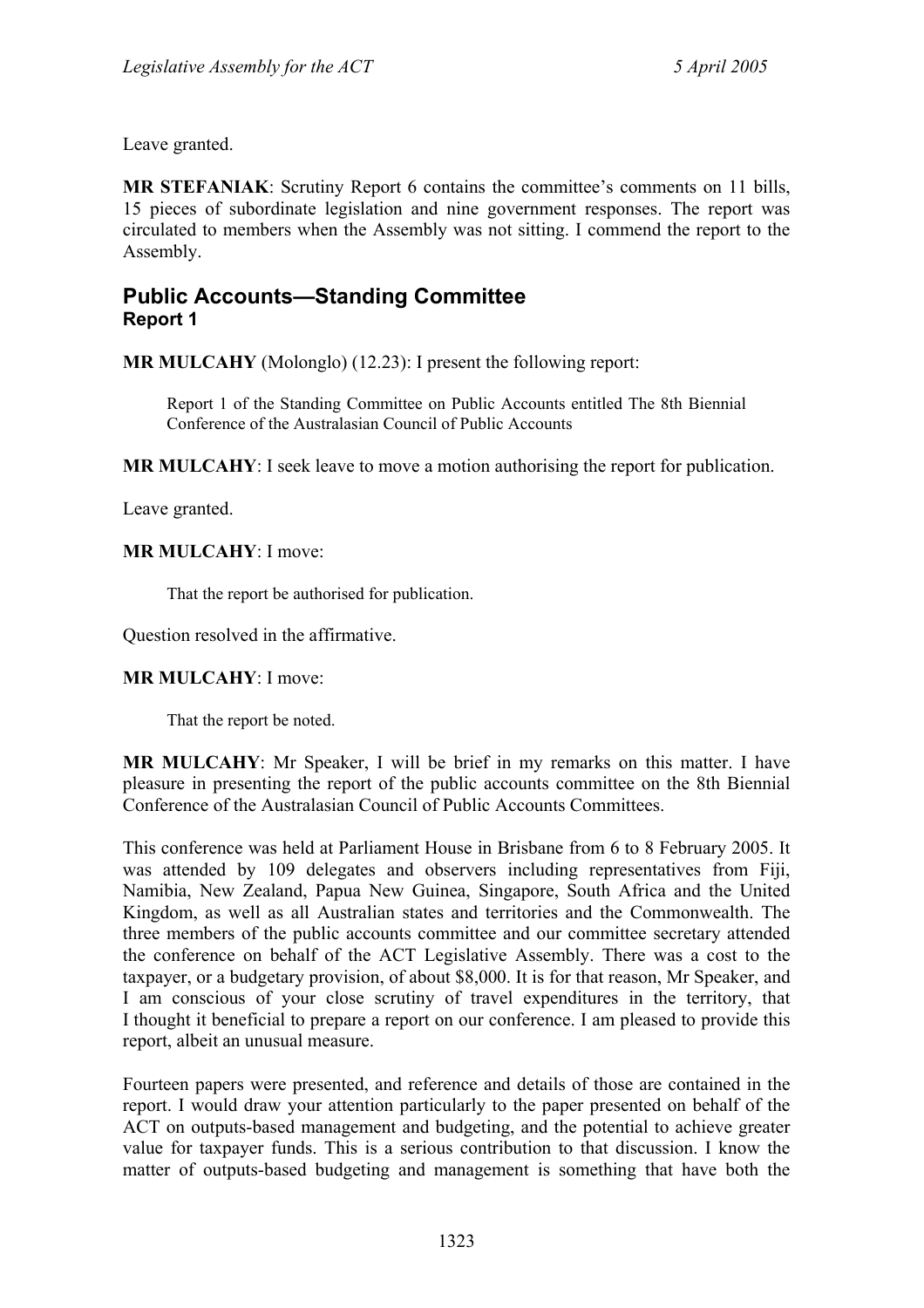government and the opposition in earlier times has addressed and, at times, struggled with. I think there is a universal view that there may be better ways to proceed from here.

This is a contribution to those discussions and hopefully an element of this will continue in further discussion in the Assembly to improve the method of reporting. I commend the report to the Assembly.

Question resolved in the affirmative.

### <span id="page-31-0"></span>**Public Accounts—Standing Committee Statement by chair**

**MR MULCAHY** (Molonglo): Pursuant to Standing Order 246A, I wish to make a statement on behalf of the Standing Committee on Public Accounts relating to inquiries about certain Auditor-General's reports currently before the committee.

Leave granted.

**MR MULCAHY**: The reports that are under examination by the committee include the Review of Auditor-General's report No 8 of 2004: waiting lists for elective surgery and medical treatment, Review of Auditor-General's report No 9 of 2004: administration and monitoring of youth service contracts, and a Review of Auditor-General's report No 10 of 2004: 2003-04 financial audits.

On 7 December 2004, Auditor-General's reports Nos 8, 9 and 10 of 2004, were referred to the Standing Committee on Public Accounts for inquiry. Consequently, the committee received a briefing from the Auditor-General in relation to the Auditor-General's report No 8 of 2004: waiting lists for elective surgery and medical treatment and Auditor-General's report No 10 of 2004: 2003-04 financial audits.

The committee considered inquiring into Auditor-General's report No 9 of 2004: administration and monitoring of youth service contracts and resolved that the report does not warrant further inquiry.

In relation to Auditor-General's report No 8 of 2004, the committee has invited submissions from the government and specific community and professional organisations and will hold public hearings in mid-May. The committee is expecting to report to the Legislative Assembly on both Auditor-General reports, as soon as practical.

## <span id="page-31-1"></span>**Workers Compensation Amendment Bill 2005**

**Ms Gallagher**, by leave, presented the bill and its explanatory statement.

Title read by Clerk.

**MS GALLAGHER** (Molonglo—Minister for Education and Training, Minister for Children, Youth and Family Support, Minister for Women and Minister for Industrial Relations) (12.27): I move:

That this bill be agreed to in principal.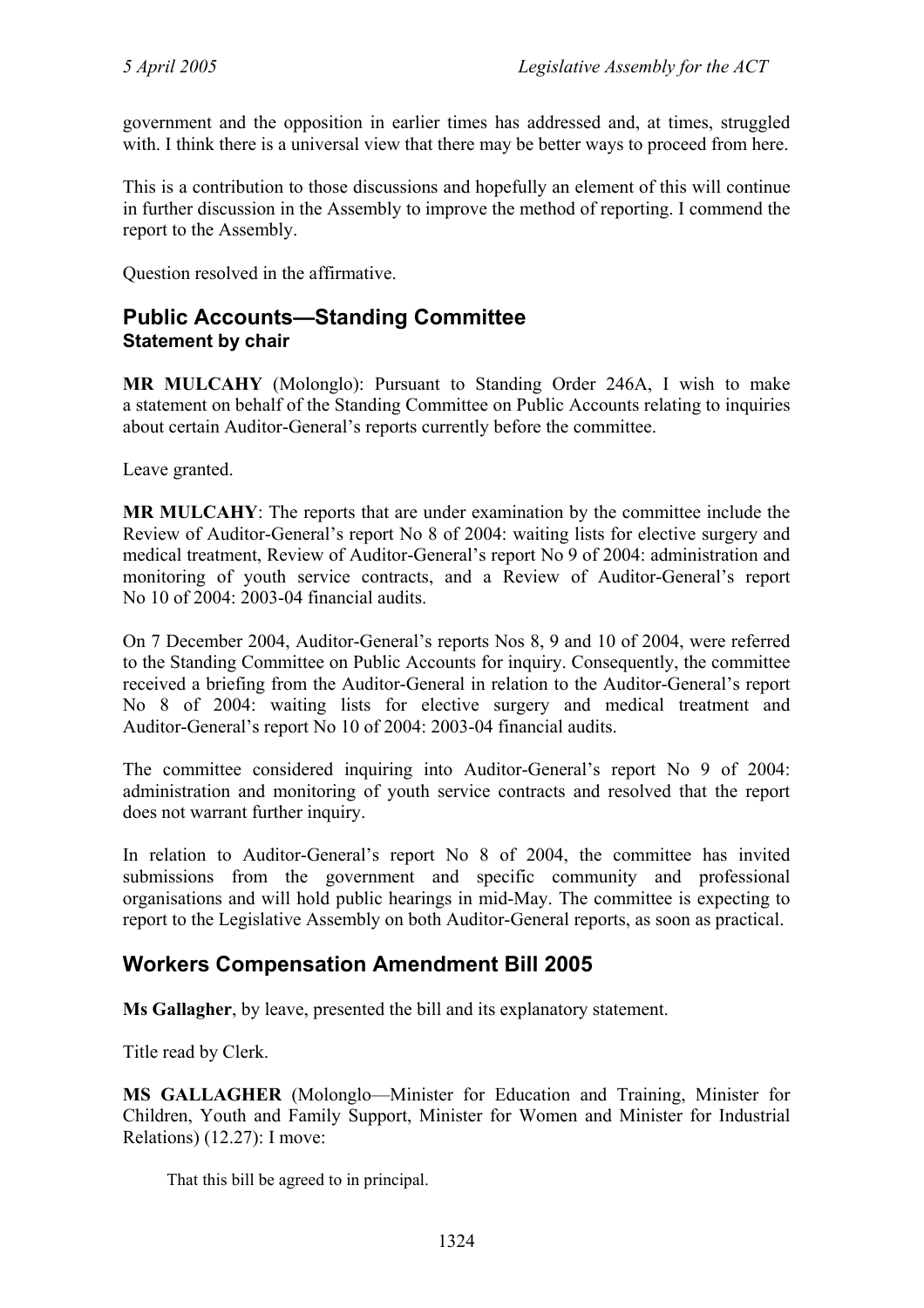Many of us here today, together with a substantial group of our partners in the community, have demonstrated their commitment to the operation of the ACT workers compensation scheme over a long period of time. This bill makes a minor but important amendment to the Workers Compensation Act 1951. The government would like to enact the bill's minor but critical amendments during these sittings. The bill will extend the operation of the temporary provisions for acts of terrorism that currently appear in the territory's workers compensation scheme.

In June of 2002 the act was amended to include temporary reinsurance provisions for acts of terrorism. The bill would extend the operation of the temporary reinsurance provisions in chapter 15 of the Workers Compensation Act that come into effect if territory workers are injured or killed in a terrorist attack. These provisions were passed following the withdrawal of private sector reinsurance coverage for acts of terrorism in early 2002, in the wake of the World Trade Centre attacks. The provisions ensure that workers' compensation insurers can meet their obligations to fully insure for all work related risks by establishing a temporary emergency reinsurance fund that will come into operation only in the event of a terrorist attack.

The provisions were initially given a temporary life span covering attacks up to 1 April 2004 in order to encourage private sector reinsurers back into the market at the earliest opportunity. This Assembly agreed in 2003 to extend the provisions to 1 April 2006. However, recent world political events mean that only a couple of overseas companies are offering terrorism insurance as an individual product but with limited coverage and prohibitive premiums. Without temporary terrorism provisions, ACT employers and business would be obliged to pay excessively high workers compensation premiums. The attached bill would extend the application of the temporary provisions for acts of terrorism for a further three years. The amendment provisions would apply to terrorist events that occur before 1 April 2009. Such an extension will retain confidence in the ACT workers compensation scheme.

The temporary terrorism provisions include a sunset provision. This bill will move the expiry date of the provisions from 1 October 2006 to 1 October 2009. The government has retained the sunset provisions to continue pressure on the market to develop reinsurance products in the future. These provisions need to be passed during these sittings because the insurance industry informs me that insurers are already writing workers compensation policies covering periods after 1 April 2006, when the current provisions cease to apply.

Mr Speaker, I ask the Assembly to note the Workers Compensation Amendment Bill 2005 and the explanatory notes to the bill.

Debate (on motion by **Mr Mulcahy**) adjourned to the next sitting.

#### **Sitting suspended from 12.32 to 2.30 pm.**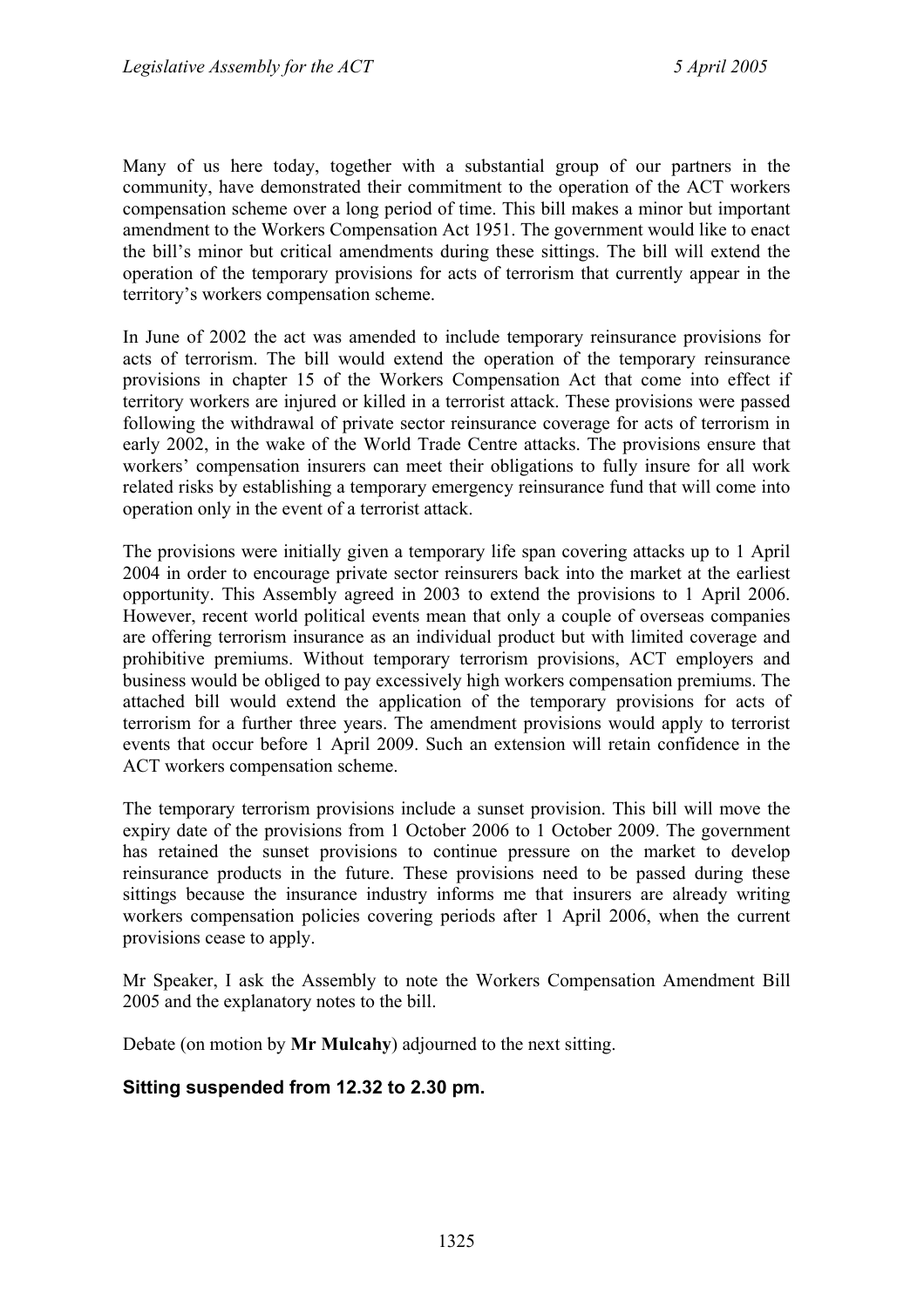### <span id="page-33-0"></span>**Questions without notice Health—insurance claims**

**MR SMYTH**: Mr Speaker, my question is to the Minister for Health. In the public hearings of the Public Accounts Committee inquiry into the annual reports on 30 March this year, the head of the insurance authority told the committee in relation to insurance claims against the government:

 ... on about 25 June last year, we were advised of another 165 claims. Our claims to date for that year had been 103.

The head of the insurance authority went on to say that these claims went back as far as three years, including what he called a bad birth and, because they had not been notified within a year of the incident coming to the attention of the territory, the territory had been put at risk.

Minister, why did ACT Health put the territory at risk by not informing the insurance authority earlier of these 165 claims?

**MR CORBELL**: I was not aware of the comments of the officer—

**MR SPEAKER**: Order! This is a matter that has yet to be reported to the Assembly. Standing order 117 (e) states:

Questions shall not refer to … proceedings in committee not reported to the Assembly.

I think I will rule your question out of order, Mr Smyth.

**Mr Smyth**: This is a matter that was publicly broadcast. This is information that has been put out further afield. This is information that has been actually broadcast and televised into the community. It is a community matter.

**MR SPEAKER**: The Clerk just raised the issue about what if the committee wants to make a recommendation in relation to this matter that you have raised. It is a proceeding in committee not yet reported. The general principle is that we do not try to jump the gun on committee recommendations.

**Mr Smyth**: Mr Speaker, it does raise a difficulty. That would mean that, for instance, when the budget is dropped in this place—and the tradition has always been that questions can be asked on the budget—

**MR SPEAKER**: Indeed, Mr Smyth, but your question was specifically in relation to proceedings in a committee.

**Mr Smyth**: Budgets are then sent to committee and questions still continue to be asked.

**Mr Stanhope**: On a point of order, Mr Speaker: the question went directly to evidence given before a committee. The circumstance that the Leader of the Opposition adverts to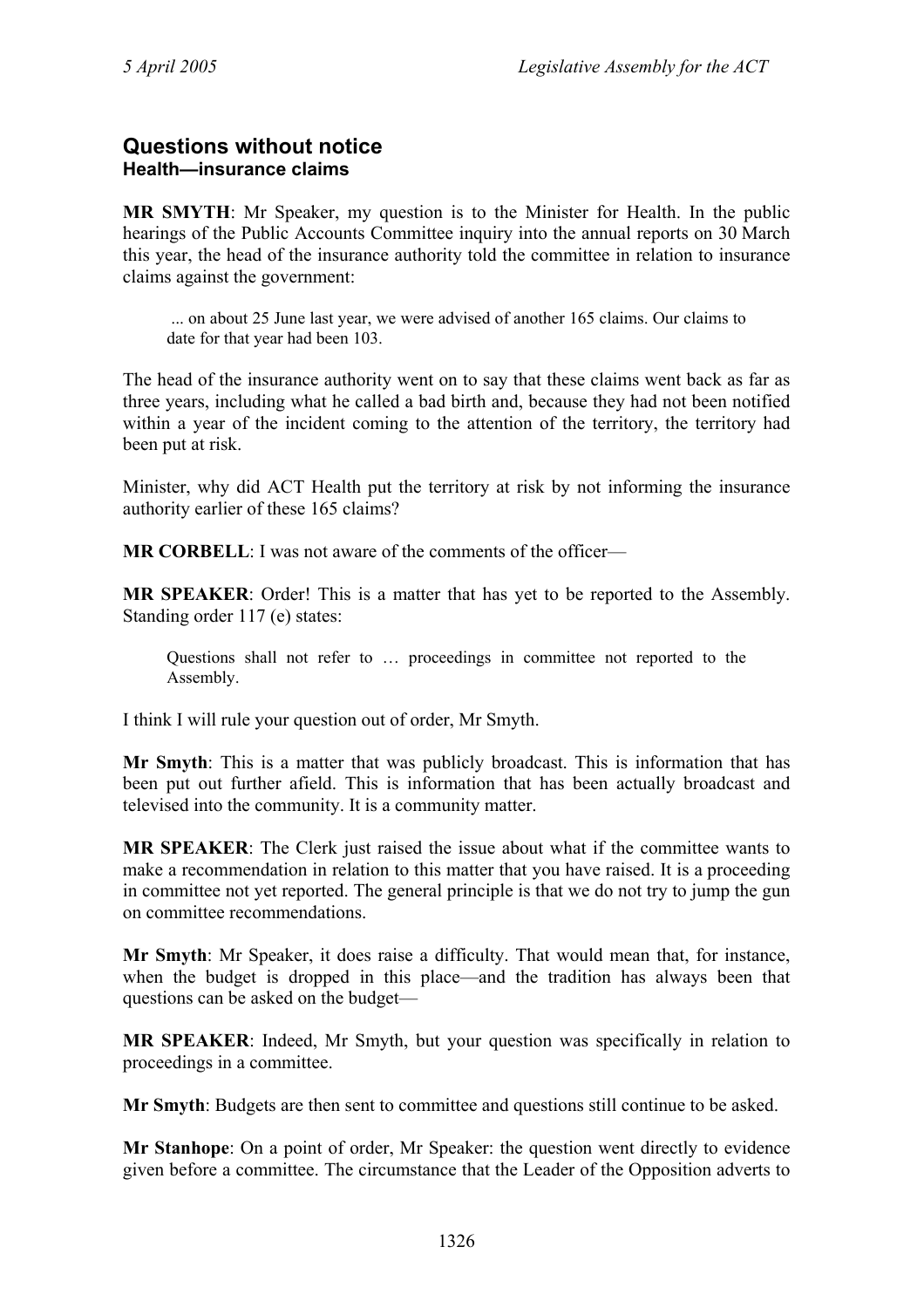is completely different. The question was specific and went to evidence given before a committee and was based on that evidence.

**Mr Smyth**: And evidence in this place that has been heard before committees has been the subject of questions. Is this a public matter? It is out there on the record. It was broadcast by the Assembly. I understand the transcript is now available on the Assembly website. It is a matter that can be discussed everywhere but not in the Assembly. It seems illogical that you cannot ask this question.

**MR SPEAKER:** Your question referred to proceedings in the committee. It, therefore, falls foul of the standing orders. You referred to the proceedings in the committee, and you cannot do that.

**Mr Smyth**: I appreciate what you say, Mr Speaker. I could quote back examples on, for instance, the Williamsdale quarry in the last Assembly where evidence was given—

**MR SPEAKER**: You can rephrase your question if you wish, but I think, in the form that you have put it, it just does not stand scrutiny in the context of the standing orders.

**MR SMYTH**: My question to the minister is: were there any claims from the ACT department of health that were not notified to the ACT Insurance Authority in time for that claim to be covered by our insurance policies?

**MR CORBELL**: I will take the substantive part of the question on notice. I will need to find out what the numbers are. The issue that, I think, members need to be aware of is that there is a difference between claims and notification of potential claims.

Mr Quinlan has just passed me a copy of the relevant *Hansard*. Without alluding to the proceedings of the committee, it would appear that the discussion was around notification of incidents that may lead to claim. That does not mean a claim has been made and received by the territory. It does mean that the hospital is obligated to advise the insurance authority of the potential for claim. That, I think, is the matter Mr Smyth is asking about. I will find out the circumstances to which he has alluded to see whether they are accurate and provide that information to the Assembly.

**MR SMYTH:** Mr Speaker, the supplementary is—and I assume the minister will take this on notice as well: can you find out what number of potential claims were not notified to the insurance authority, what years they came from and what potential liability this puts the ACT Treasury under?

**MR CORBELL**: Yes, I will need to take that question on notice. Again, I want to stress that the issue of the notification of incidents that may lead to claim is, I understand, a requirement of our re-insurance policy. The insurance authority is required to be made aware of any potential incidents of claim within a particular period of time. I will take the substantive part of Mr Smyth's question on notice and provide that information to him at a later date.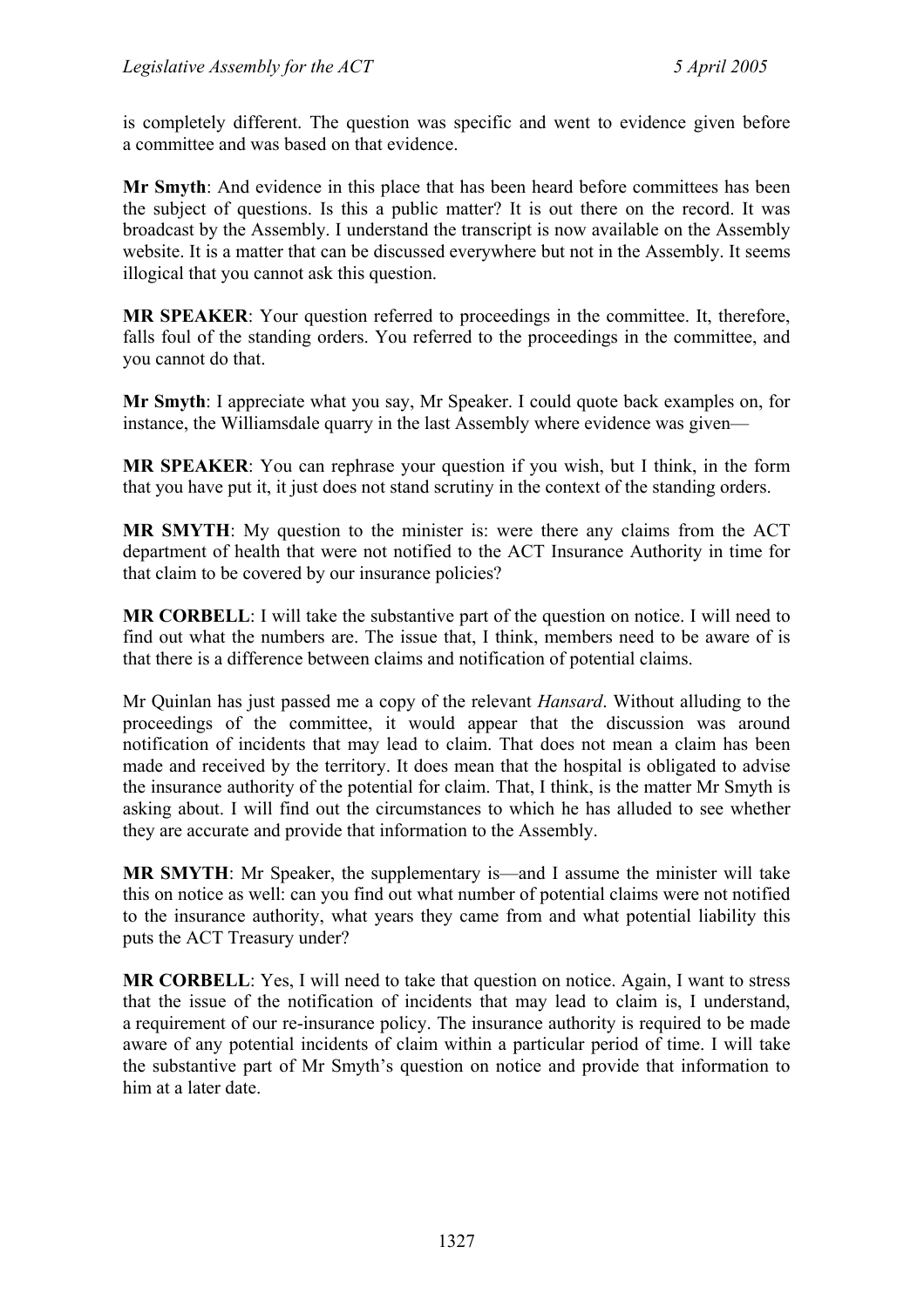#### <span id="page-35-0"></span>**Treasurers conference**

**MS MacDONALD**: My question is directed to the Treasurer. Can he report to the Assembly on the outcome of the Treasurers conference recently held in Canberra?

**MR QUINLAN**: This is an important question to raise in the house. A couple of weeks ago I attended the Treasurers council. It went according to form—it is usually a bit of a set piece—other than an item called "review of state taxes". It boiled down to the fact that the federal Treasurer has demanded that taxes that it was agreed in the intergovernmental agreement that supports the GST would be reviewed would now be abolished.

In fact, I think Mr Costello is effectively rewriting the intergovernmental agreement. The intergovernmental agreement was signed in June 1999 by John Winston Howard, Robert John Carr, Jeffrey Gibb Kennett, Peter Douglas Beattie, Richard Fairfax Court, John Wayne Olsen, James Alexander Bacon, Kate Carnell and Denis Gabriel Burke. The point of listing those names is to advise the house that, of the eight states and territories that signed that agreement, three were Labor and five were Liberal.

The Treasurer—having been part of this—claims all the credit for the introduction of the GST. He has claimed that these taxes put forward in the intergovernmental agreement to be abolished and taxes to be reviewed were those put forward by the states. It is important to recognise that the states and the people of the states have since changed many of the governments that signed this agreement. I would think that all states and territories would be bound by the agreement. There is no argument that we are bound by what is the letter of the agreement.

The states and territories have in fact abided by the letter of the agreement. However, it is being re-interpreted. One would assume that, if it were to be re-interpreted in some way or other, it would be re-interpreted by the governments of today. And those governments of today, of course, are of a different balance. It is unlikely that the balance of states would focus, as the previous group did, on business taxes, particularly business taxes alone.

What we have from the federal Treasurer is a rewrite of the agreement—his own reinterpretation. And we have some fairly thinly disguised, if disguised at all, threats—ill defined, but nevertheless definite threats—in relation to the continuation of the intergovernmental agreement and the GST arrangements now in existence.

All state representatives, no matter what side of politics they represent, should be very concerned about this matter. A number of taxes were to be subject to this review: they number seven all up; three of them are not applied in the ACT these days anyway, and four are. From those four, next year we expect to gain about \$50 million. If we abolish them all immediately, that is \$50 million off our revenue.

The push from the federal Treasurer is more for phased abolition of those taxes. But \$50 million! To put that into context, we are about \$50 million ahead on GST, until you take into account the elimination of productivity payments; until you take into account the fact that the ACT has been singled out and corporate regulatory fees have no longer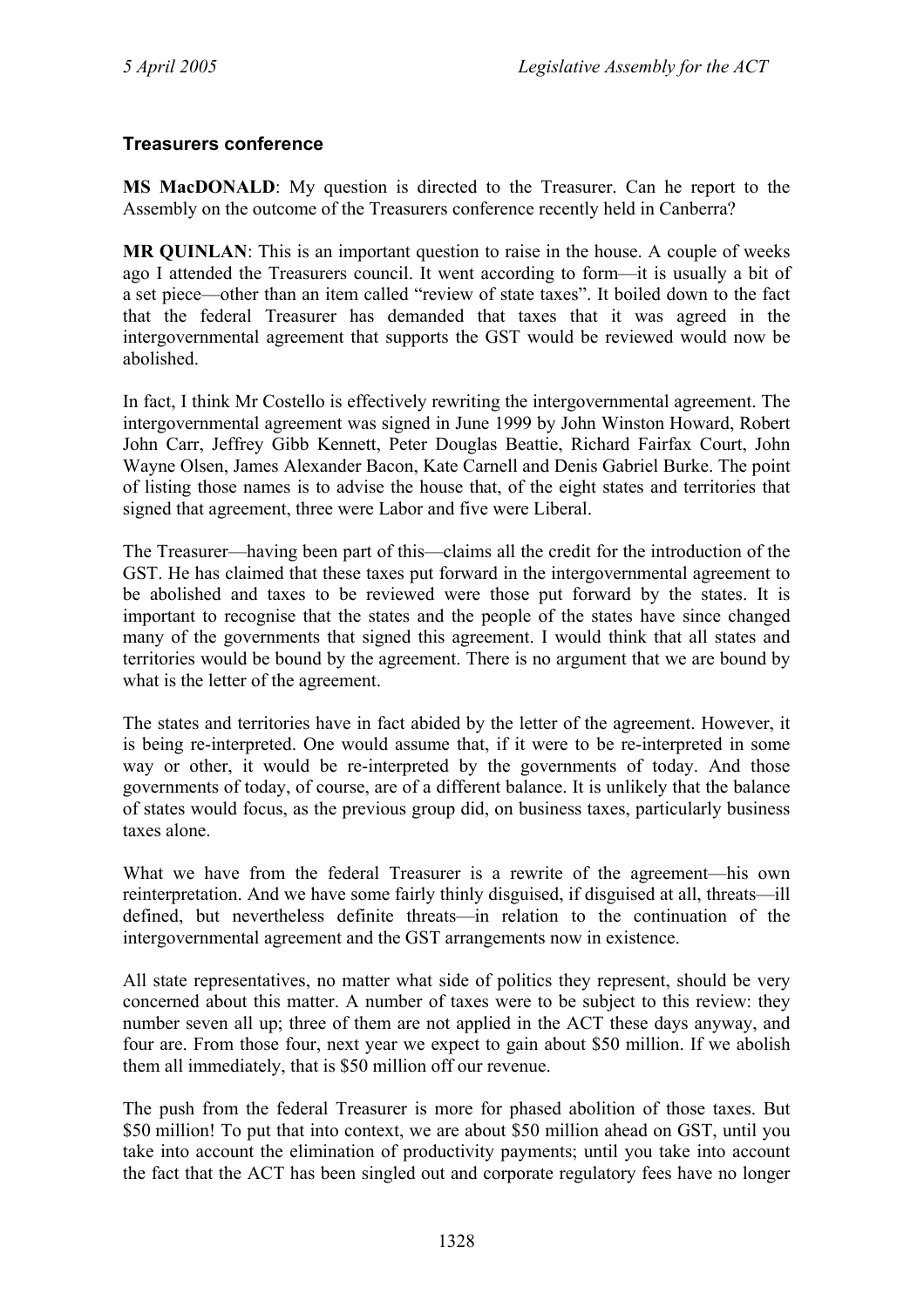been repatriated to the ACT. If we did all this, the territory would be about \$20 million behind. That is of great concern to all of us here, and all the states and territories.

**MS MacDONALD**: Mr Speaker, I have a supplementary question. What consequences are there for the ACT that flow on from the council?

**MR QUINLAN:** Of immediate concern to us here is the pressure that is being applied by the federal Treasurer, backed up by the Prime Minister and backed up by threat. We rather suspect that Howard and Costello might in fact want to effectively renege on the intergovernmental agreement that governs the GST because they now have the prospect of unfettered power, having an absolute majority in both houses of parliament. So they can undo the GST.

In recent days, we have seen a propensity on the part of the commonwealth to try to place more and more conditions on various funding provided to the states and territories. We have seen those productivity payments disappear. We have seen that money then used to fund a Liberal promise in the 2001 election to do something about salinity in water, but to tie the states to matched funding and tie the states to applying for that money—and it must be used in water reform and it must be matched. Effectively, it is being taken away. We have seen a greater propensity on the part of the commonwealth to tie those funds.

What is of more immediate concern locally is the reaction of our opposition here, who have come out and supported Mr Costello. You are supporting Mr Costello in his efforts to reduce revenues that come to the states and territories.

**Mr Mulcahy**: To give the people a tax break; you won't give them a tax break—the people of Canberra.

**MR SPEAKER**: Order! Mr Mulcahy.

**MR QUINLAN:** Not the people; these are business taxes. These are not people taxes; these are taxes applied to business. Are we going to have this naive bloody interpretation of economics that says, "What's good for business is good for everybody. If we have business welfare in the territory—if we have conditions that are inequitable and favour business over private citizens—then automatically the good will flow to the private citizen." I have to say that I am a little bit sceptical about that.

We have an opposition that wants to support the federal government. Every state and territory government may well find itself in a position of being in government at the same time as their party is in federal government. That causes certain strains. But I expect everybody in this place to have, as their first allegiance, the people of the ACT, even though it may place them in conflict with their federal members, to whom I can now sense a desire to pander—to agree with them at every corner.

It is very important to the people of the ACT that their government represent them. Inevitably, there will be tensions between the states and territories and the federal government, particularly in the area of funding and taxation. You have to make up your mind whether you are here to be an apologist for Peter Costello or whether you represent the people of the ACT.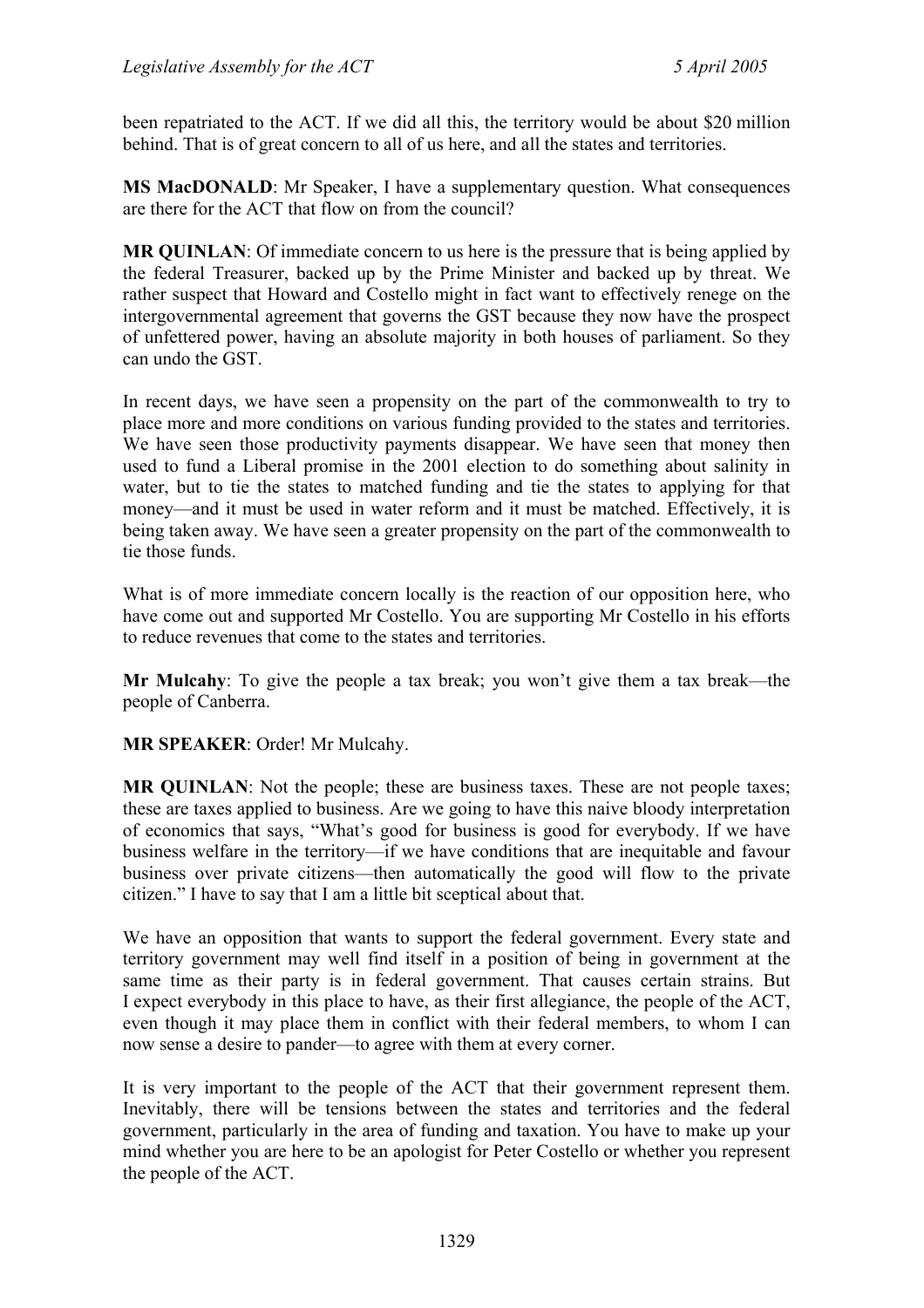You cannot just slavishly follow all the lines of Peter Costello—a man who is not given to logic and reason in his dealings. He has been described, quite aptly, as a bully. If you want to back him in his bullying tactics—those tactics that could cost the citizens of the ACT funding available to them up to \$50 million a year—you really have to take a good look at who put you here in the first place and whom you are elected to represent. I think it is the people of the ACT. If not, be honest and say so.

## **Civic Square—redevelopment**

**DR FOSKEY:** My question is directed to the minister responsible for the construction of the new library and relates to ACT government plans for Civic Square. The Chief Minister in a 24 January media release commented:

The project will enliven the Civic Square cultural precinct, significantly increase community usage of the square …

The architectural model of the new civic library and link building design on display in the foyer of the Canberra Museum and Gallery does not show any change to the layout of the square, apart from the entrance to the library. Civic Square is an important space that has the ability not only to draw traffic but also to be a place for community resting, reflection, celebration, protest and demonstration.

How does the redevelopment of Civic Square figure in plans for the new \$14 million Civic library and link building and is it being considered within the Griffin legacy plan for Civic?

**MR STANHOPE**: I am aware, of course, as all members would be, of some commentary of recent times about the architectural appropriateness and consistency with some of the initial planning ideals of those who planned the city, particularly in relation to the major axis of Ainslie Avenue and the impact of constructions within Civic Square—indeed, views about the extent to which the construction of the library in Civic Square might impinge on its identity as a major community space. All of these issues were taken into account in the very long gestation of the civic library. This is a project that has now been in planning for well over four years. It is a project initiated by the previous government and inherited by my government. It has been consulted on exhaustively over that period by successive ACT governments. Much of that consultation involved the NCA, because of the national capital implications.

In relation to the issue at the heart of the question around its consistency with planning principles, and particularly those that relate to the role of Ainslie Avenue as a major axis within the plan, the ultimate design of the library was approved. In fact, it was modified and then approved by the NCA to ensure that it did not impact or impinge on those values. It needs to be remembered that, in the context of issues that are now being raised around the potential impact of the library on those national capital aspects, the design was changed, amended, to reflect the views of the NCA on that specific issue. The design that was finally approved and that the ACT government committed to was, essentially, an NCA approved plan.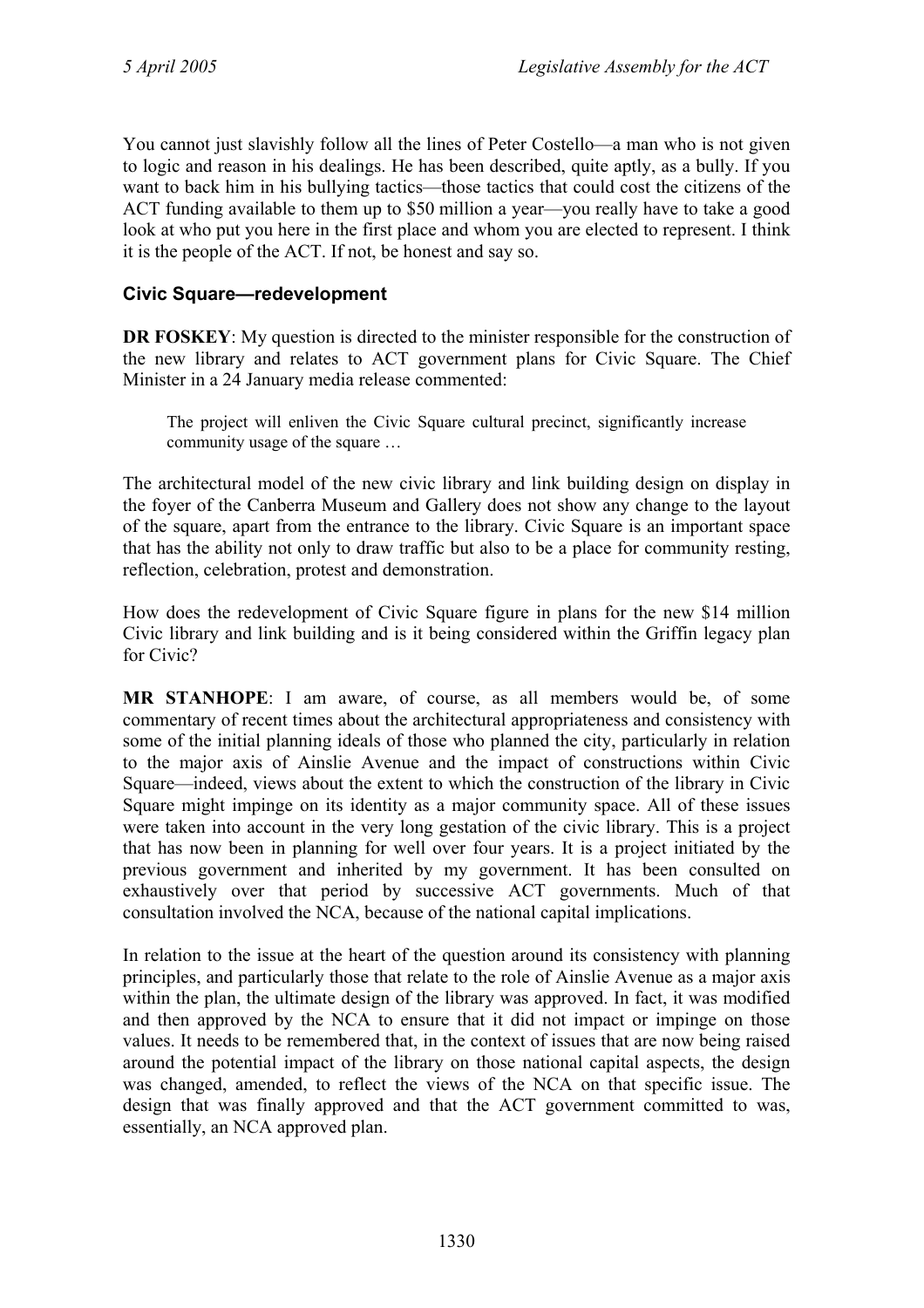There is a real issue with the attractiveness of Civic Square as a place of, as you say, visitation or reflection or of utility by the people of Canberra. I personally believe it to be perhaps the most under-utilised space in Civic. I have always felt that one of the great attractions—almost the attraction for the placement of the library in Civic Square—is the capacity to draw into this major public space that very significant public library clientele. I understand that there are in the order of 110,000 visits to the Canberra library annually. It seems to me that the location of the library in Civic Square and its ability to draw into Civic Square those 110,000 people as they visit the library is the most powerful argument for supporting the location of the library in that space. Civic Square will become a focus; it will become a genuine public space and not the desert that it generally is throughout the year.

In fact, Civic Square—particularly through winter—is one of the loneliest and bleakest places in the heart of the city. I think it desperately needs some attempt at enlivening it, giving it some life and allowing it to be what we would hope for it—namely, a genuine heart for the city. It is a bleak, barren and most unfriendly place—rendered unfriendly, I think, by the absence of people. It is a place that essentially is ignored, constantly, regularly, repeatedly by the people of Canberra. That is why I support, along with the previous government, the location of the library in Civic Square.

**DR FOSKEY**: Given then that perhaps we both agree on the need for the redesign of Civic Square, I do not necessarily feel that you addressed that part of my question—

**MR SPEAKER**: Dr Foskey, come to the question. There is not to be any preamble in supplementary questions.

**DR FOSKEY**: Thank you. Over what time period and with whom is the government consulting on the possible redevelopment of Civic Square?

**MR STANHOPE**: This government and the previous government, over a four-year time frame, consulted extensively with the community, through public consultative processes, to locate the civic library in Civic Square. There will the development of a library in Civic Square. Construction has commenced. There will be no further development, over and above that, in Civic Square. I do not anticipate any more consultation on the development of a library in Civic Square. Consultation is complete and construction has commenced. There will be, as far as I am aware, no further development of Civic Square, over and above that of the library, which is currently under construction.

### **Disability services—insurance claims**

**MR MULCAHY**: My question is to the Minister for Disability, Housing and Community Services. Is it the case that Disability ACT has refused to provide adequate detail about potential claims for compensation against the department to the Insurance Authority? If it is the case, why is your department refusing to provide adequate detail about these claims to the Insurance Authority?

### **MR HARGREAVES**: No.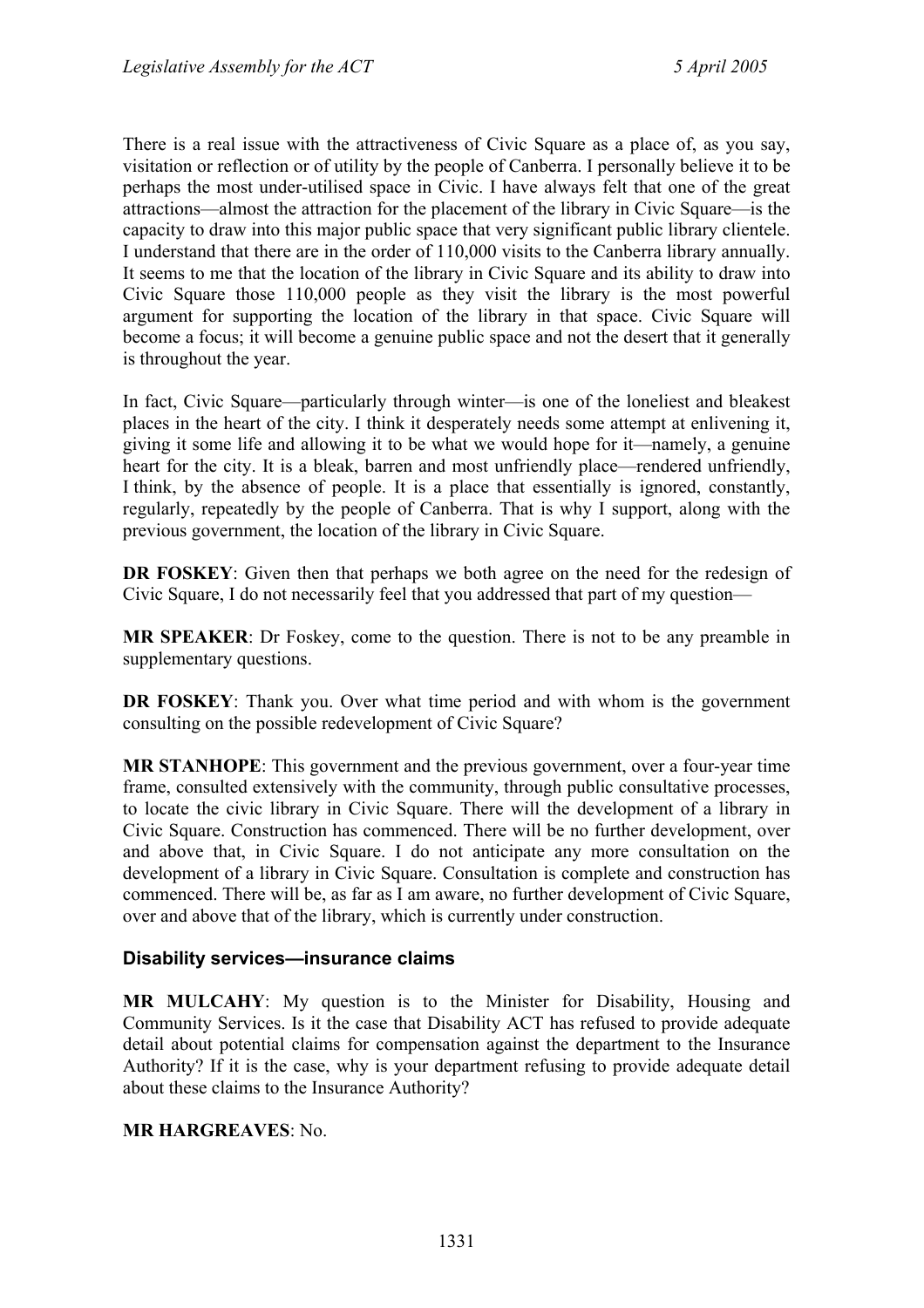### **Crisis accommodation services**

**MR GENTLEMAN**: My question, too, is to the Minister for Disability, Housing and Community Services. Can the minister please advise the Assembly of recent improvements to crisis accommodation services for families in Tuggeranong?

**MR HARGREAVES**: Yes. I had the great pleasure last week of opening the new YWCA offices in Tuggeranong and of launching their new family crisis accommodation program for families in the region. The funding of a crisis supported accommodation program for families in Tuggeranong was a key objective of *Breaking the cycle: the ACT homelessness strategy* and the government is keenly aware of the need to support disadvantaged families in the Tuggeranong region, and indeed across all of Canberra.

The new service, Families Experiencing Accommodation Transition in Tuggeranong, FEATT, provides an opportunity for homeless families to be accommodated in six houses across the Tuggeranong region. Incidentally, when we think about homeless people, very few of us think about families being homeless; we usually think of a homeless man. That seems to be the image conjured up and we often forget that there are whole families that are homeless. I was pleased that the YWCA, with its reputation for delivering high-quality services to homeless families and its established youth services in the region, was the successful tenderer for this program.

FEATT is the only family crisis accommodation service in the Tuggeranong region. Its regional focus allows families to maintain a link to their community. This is particularly important for families with school-age children. It gives kids a chance to stay connected to their schools and other support at a time of great upheaval in their lives.

The staff at FEATT are working hard with families to lessen the impact homelessness has on children. With a specialist children's worker, the needs of children are at the forefront. Last year, one in 54 children aged zero to four in Australia attended a homelessness service with their family. In the ACT, 750 kids were supported by services such as FEATT.

Developing the connection families have with their community is an essential component of the crisis support provided to families at FEATT. It is also important to note that each family is allocated a housing support worker to assist the family to obtain long-term accommodation and to offer support to link the family to the Tuggeranong community, and to continue and maintain those links.

The ACT government has committed almost \$3.1 million to new homelessness services this year, over and above the \$4.8 million it already provides to the supported accommodation assistance program.

FEATT has been funded through the 2003-04 budget initiative "Responding to homelessness". The new service receives more than \$450,000 through the ACT Department of Disability, Housing and Community Services.

**MR GENTLEMAN**: I have a supplementary question, Mr Speaker. Can the minister advise of similar services operating in other parts of the ACT?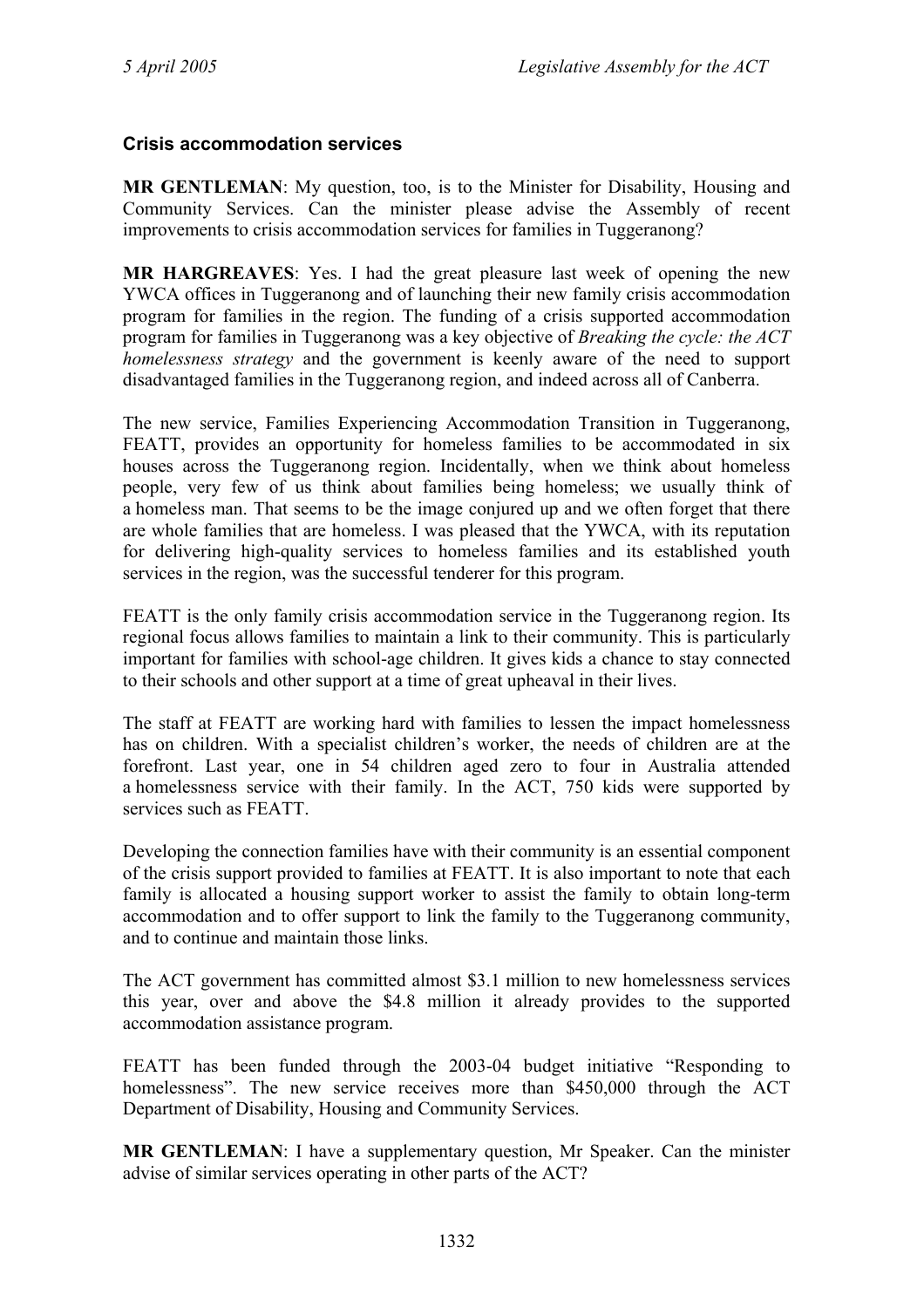**MR HARGREAVES**: Sure. I thank Mr Gentleman for allowing me the opportunity to advise the Assembly that, through the development of *Breaking the cycle: the ACT homelessness strategy,* the Stanhope government has increased funding to address homelessness by 86 per cent. The ACT government now funds 53 crisis medium and long-term supported accommodation and associated support services.

New supported accommodation services similar to the YWCA service at Tuggeranong include services for single men, families and couples, and associated support and outreach services for men, women and young people. Funding for the establishment of family and outreach services for Aboriginals and Torres Strait Islanders has also been provided.

Other new supported accommodation services funded by the ACT government as part of the homelessness strategy include supported accommodation for 20 single men, six families in west Belconnen, six families in Gungahlin, six families in Tuggeranong, six sole-father families and six couples. These include:

- the new Canberra Fathers and Children's Service supporting single fathers with their children. This service receives \$450,000 per annum from the ACT government and supports four families at any one time in refuge style accommodation, and six families in individual properties in the north of Canberra.
- the Beryl Women's Refuge supporting women escaping domestic violence. This service receives over \$600,000 in funding from the ACT government and supports four families in central Canberra.
- the St Vincent de Paul Caroline Chisholm service supporting families with at least one child under 18. This service receives over \$400,000 in funding from the ACT government and it supports four families at any one time in the south of Canberra.

Time does not permit me to list all the 53 services that this government is funding, but this gives the Assembly some examples of the help we are giving Canberrans as a result of our homelessness strategy.

This government is committed to finding solutions to the homelessness challenge that is facing the ACT as well as the whole of Australia. Over the next five years, the Stanhope government will increase its funding to the supported accommodation assistance program by \$21.7 million. From 2005-06 to 2009-10, the Stanhope government will be providing over \$47 million towards SAAP services. In comparison, the funding provided by the previous Liberal government in their final full year in office of 2000-01 was \$4.3 million

I also contrast that with the approach of the federal Liberal government towards the supported accommodation assistance program, where they are holding out and not recognising the initiatives that the ACT government has employed since 2002-03. It is appalling. I hear the murmurings of "What?" across the channel. It is the bleating across the channel. If the federal Liberal government does not recognise the leap forwards—the significant increases that the Stanhope government has put into supported accommodation assistance—the people of the ACT will be considerably worse off, as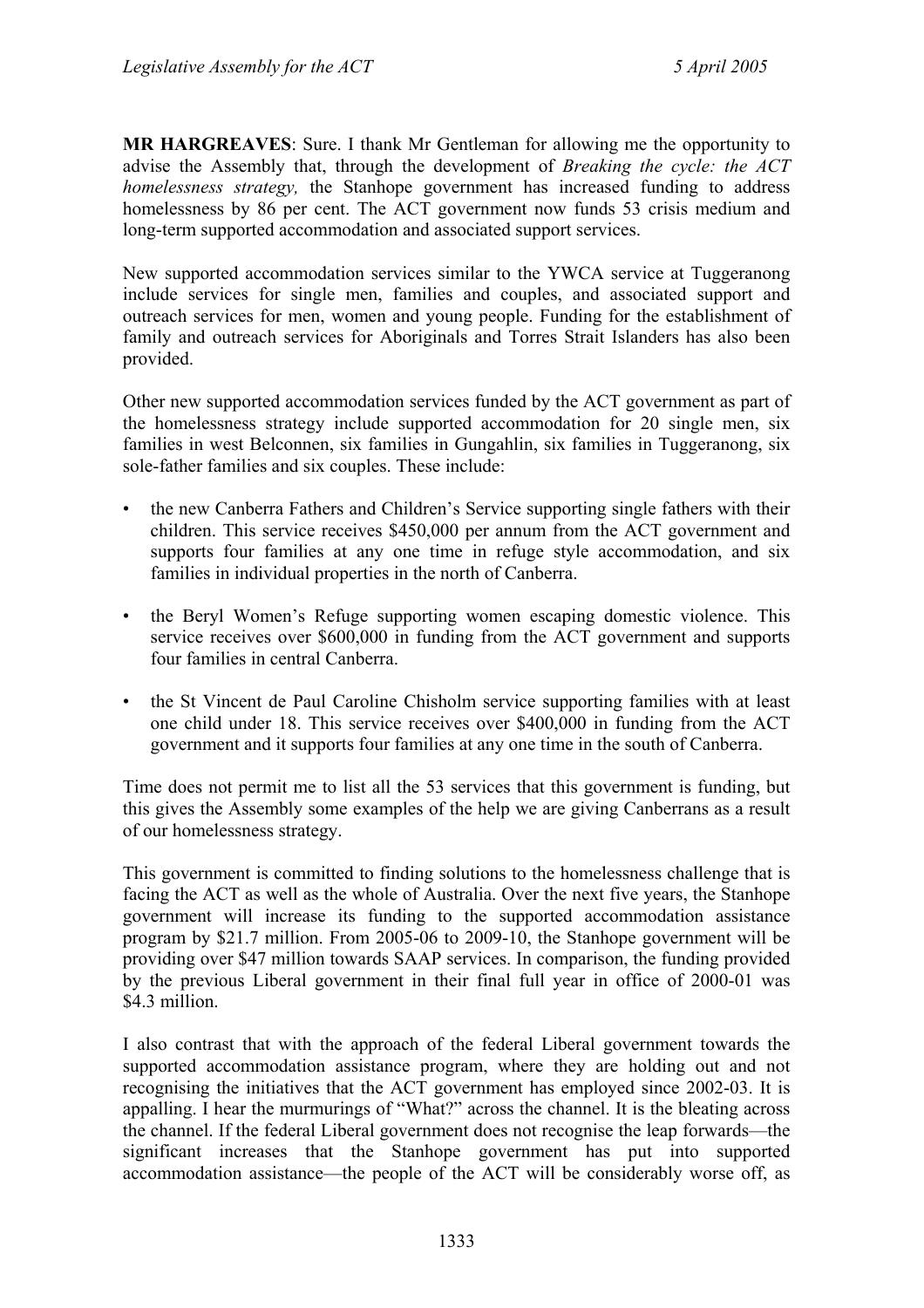will indeed be people throughout the country. Then the continuation of homelessness, and the despair and the despondency that go with that, will rest at the doorstep of Senator Kay Patterson.

## **Schools—ovals**

**MRS DUNNE**: My question is to the minister for education. Recently, minister, Chisholm primary school had to cancel its athletics carnival because its oval was not fit for use due to lack of watering over the past year or so. We now have 57 hectares of category three ovals not being used, and most of these ovals are school ovals. Given that the government requires students to undertake a certain amount of compulsory sport and that children face a range of health risks from lack of physical activity and sport, this situation seems to be unsustainable in the long term. Minister, how many schools have had to cancel athletics carnivals or other sports events since the beginning of the year?

**MS GALLAGHER**: I am not aware of any other schools that have had to cancel sporting events or athletics carnivals this year. There is an issue for schools that have led the way in reducing consumption of water, schools being large users of water. From memory, the department of education set a target to reduce water usage by 40 per cent. The schools exceeded this target, but it has led to school ovals suffering significantly and a reduced level of activity being allowed on those school ovals.

There has been strategic planning done to ensure that schools that have no other options, that is, no other ovals near the schools for them to use, have had their school ovals maintained. But for those schools that have other options—ovals nearby that are being watered—their watering program has been reduced. It is an issue for us. Once the drought eases, we will have to do significant remediation work. It is one of those things. We have reduced water consumption in schools and that has led to a detrimental effect on school ovals.

I should say, though, that schools have been extremely good in ensuring that the level of physical activity, as required, as mandated, is organised in other areas of the school. Schools do not do their physical exercise only on school ovals. There are a number of places where these activities happen—gymnasiums, halls, in quadrangles, inside the school and in other grassed areas outside the ovals. I can assure you that the physical activity requirements in schools are being met and that the health and wellbeing of children is not being disadvantaged by the reduction in water consumption in schools.

### **Sport and recreation—ovals**

**MR STEFANIAK**: Mr Speaker, my question is to the Minister for Urban Services. Minister, you recently stated publicly that, "The Government needs to be satisfied that some communities still need their ovals." That was in relation to our deteriorating ovals. What will communities need to do to convince you that their local area still actually needs an oval?

**MR HARGREAVES**: We know the result of the effects of drought on our ovals—and the choice of types of grasses in the past. I am not going to lay it at the feet of any particular former government, but this has led to the demise of many of our sporting fields and ovals. It would have been decidedly inappropriate for this government to have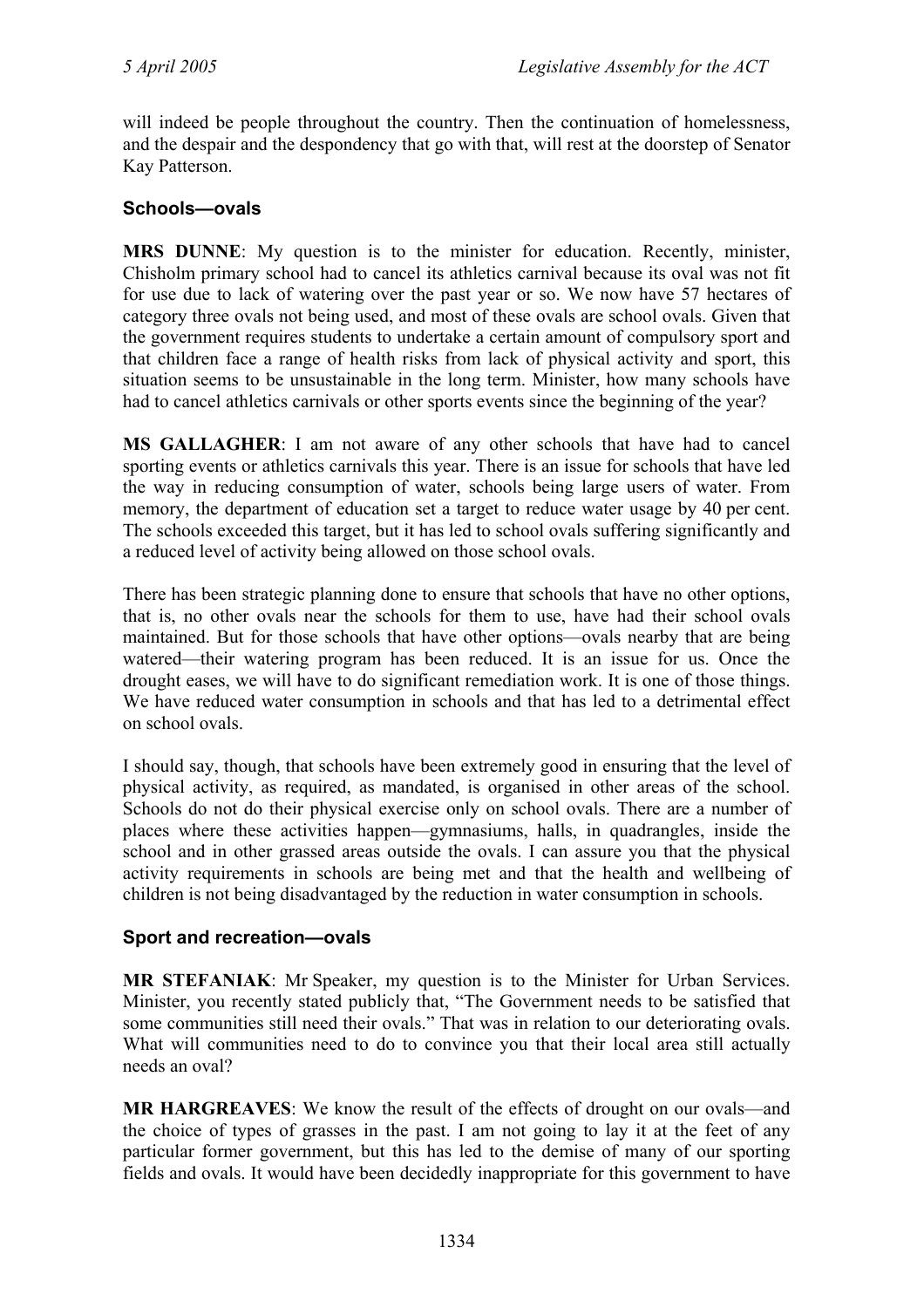kept the ovals nice and green and lush and ask the people of the ACT to tighten their belts in respect of the usage of water on their own gardens. A decision was taken, in some cases, to scale down the water applied to these ovals—and, in some cases, taps were completely turned off.

Once the drought is broken we will start to look at each of the ovals. We have already started looking at each one to see whether or not they can be rejuvenated rather quickly. If they can, we will go down that track, but that will not be able to happen to some of them without some significant injection of funding and innovations. Those innovations mean the types of reseeding that have to go on. Of course we will put soil back onto the ovals. Remember that most of these ovals are compacted pretty badly—you could lose a truck in the holes in them! That will need to be remedied.

It is also true to say that there has been a lot of work done by CSIRO and within our own horticultural services to come up with strains of grass which are considerably more drought resistant than the ones we have now. So we will need to be looking at those reseeding programs to see just how the ovals can be replenished.

Let me say quite directly, in answer to Mr Stefaniak's question, that it would be quite inappropriate of this government to merely go and put something back which is entirely dead if the community demographic does not call for it. If the community demographic has gone from predominantly school-aged children to considerably older ones, it may very well be that people want to maintain the urban open space, but not necessarily in the nature of a school-type oval. Just to put the little rumour mongers in their places, Mr Corbell in fact, prior to the 2001 election, committed an incoming Stanhope government to the maintenance of urban open space.

Let me reiterate the undertaking from my colleague Mr Corbell. He said, if I remember correctly, that there shall be no reduction in urban open space unless the community has called for it—unless the community is saying it really wants it. Of course I reiterate that commitment but, if we have a suburb which is predominantly occupied by people who do not need a school-type oval—they may want it returned to some other form of urban open space—it would be a deaf Liberal-style government that would not listen to them.

This government actually moves forward in the company of the community, not in spite of them. We do not herd the community; we go with them and we respond to them. We put ideas before them and those ideas are embraced or picked up by the community; they are not rammed down their throats.

Further, our activities in rejuvenating the grass will be through horticultural expertise, not through a bucket of green paint. I will undertake to the Canberra community right now that we will not paint one blade of grass green. We will in fact rejuvenate the urban open space towards the relevant recreation of the people who live around it.

**MR STEFANIAK**: Mr Speaker, I have a supplementary question. Minister, what will you do with the land if you are not satisfied that a community needs its oval—apart from not painting it green?

**MR HARGREAVES**: I say this once again because I understand that, with advancing years, Mr Stefaniak is getting a touch hard of hearing. We will maintain the levels of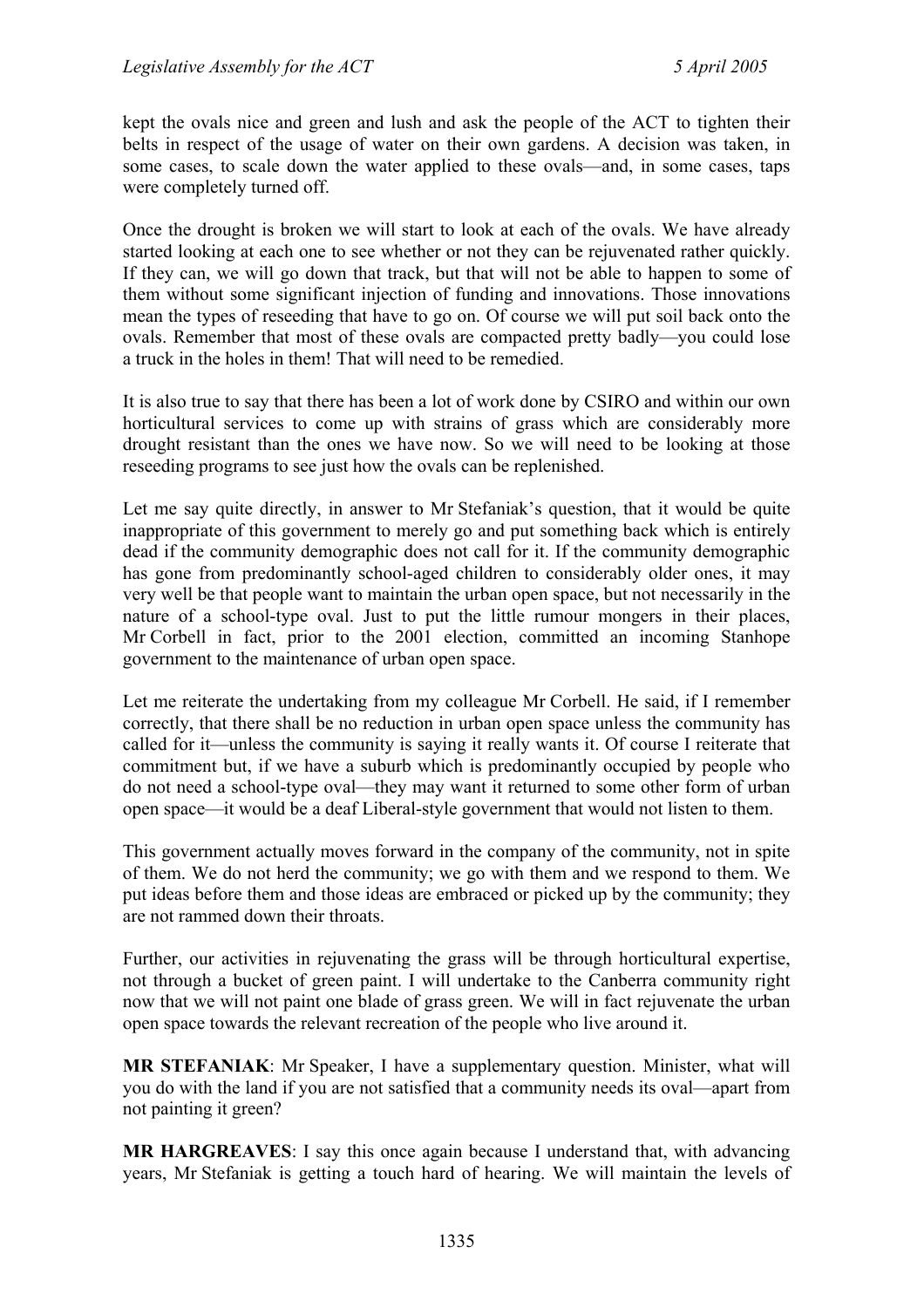urban open space. That is what Mr Corbell said and that is what I have said. I cannot wait for Mr Stefaniak to get up and say, "Minister, did you say that you were going to maintain all the urban open space?"—to which I will reply, "Yes, of course."

The nature of the urban open space, the nature of the green space, is in response to what the community wants. If you want to have a look at what other uses may be applied to urban open space in terms of our policy, you can revisit the speeches from Mr Corbell. You can read each of them—indeed I challenge you to do so. I put it to you that there has been no change of plan. You have not stumbled across a cunning plan.

**Mr Mulcahy**: No. We just keep tripping over barren ovals!

**MR HARGREAVES**: I am sorry, but Blackadder's offsider has not been at play. There is no cunning plan to change the urban open space in this town.

## **Sport and recreation—ovals**

**MR SESELJA**: Mr Speaker, my question is to the Minister for Planning. I refer to recent statements in the media, reported last week, regarding the potential sale of ovals in Canberra suburbs for development. Minister, will you rule out the sale of ovals for development during the term of this government?

**MR CORBELL**: Yes, I will. Further to that, it is probably worth highlighting the irony of the question. I can recall Mr Stefaniak's department, when he was Minister for Education, having a lot of interest in the sale of all sorts of government assets, including ovals. I think Manuka swimming pool was in there for a while. It was only when that was highlighted—

**Mr Stefaniak**: Guess what, Simon? I ruled it out, too.

**MR SPEAKER**: Order, Mr Stefaniak!

**MR CORBELL**: They asked for it, Mr Speaker; they really did. They walked into that one.

Those issues were highlighted by the then Labor opposition, and followed very significant public opposition to your audit of urban open space. Remember some of the comments that came with that audit of urban open space—"a great block", "well-elevated", "360-degree views". I remember that one distinctly. "360-degree views" was the way one public park in Fisher was described by the previous government. You do not talk about parks having wonderful views unless you want to realise on the asset. That is exactly what that government was on about. Mr Smyth, as planning minister; Mr Stefaniak, as education minister; Mr Humphries, as Treasurer—they were all on about identifying those areas for sale.

In contrast, this government has moved to give better protection to Canberra's urban open spaces. What we have done—and it is out right now for public comment—is develop a variation to the territory plan that provides additional protections for urban open space in the ACT. That variation also involves, for the first time, identifying that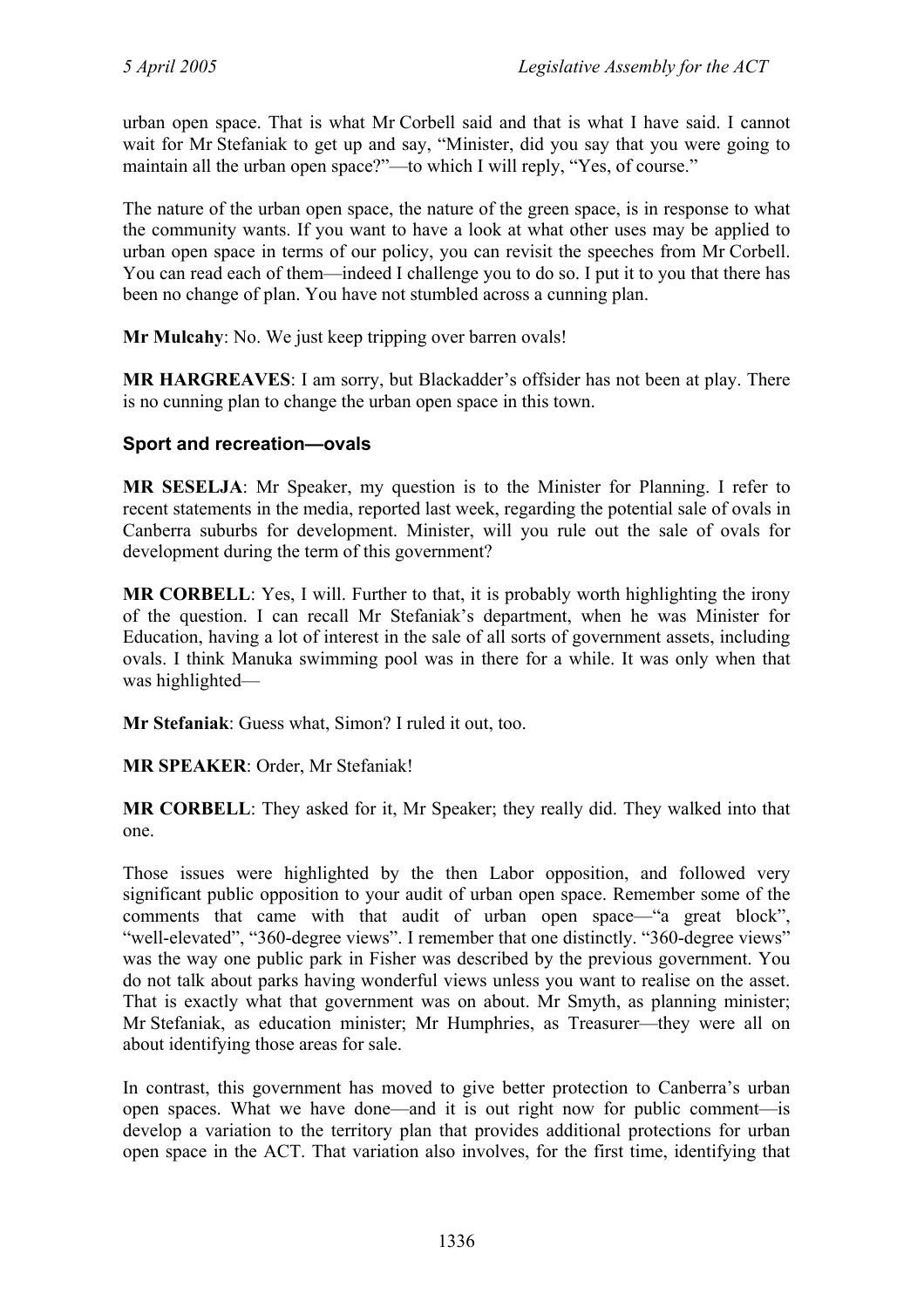school grounds help contribute to the urban open space network in the ACT and that proper regard has to be had for them in any future use of those school grounds.

That is the government's record on urban open space. That is the government's commitment to maintaining our open space network. In contrast, the history and record of the Liberal Party is a dismal one indeed.

**MR SESELJA**: Minister, when will the promised referendum to preserve urban open space occur?

**MR CORBELL:** The government is progressing our commitment through the variation to the territory plan that is currently in the public discussion phase. That draft variation outlines additional protections. It includes the protection of areas that contribute informally to the urban open space network in the ACT as well as properly recognising those areas of formal urban open space.

That has been the government's approach. It is one that we think is delivering our commitment, and we will be continuing with that. I look forward to the Liberal Party's support for moves to give greater protection to and recognition of the contribution urban open space makes to the amenity of Canberra's suburbs and public places.

I trust that Mr Seselja will be able to convince his colleagues of that, those who wanted to sell off the parks, the ovals and the swimming pools. You have got a big job in front of you, Mr Seselja, to convince Mr Smyth and Mr Stefaniak because, when they were ministers, they were the sponsors of projects designed to sell off urban open space for residential development.

I still have the freedom of information material in my office, if Mr Smyth wants to see it. It is a very large wad of paper. It talks about all sorts of things, including identifying parks as "having 360-degree views" or "nice, level site"—all these sorts of things. Mr Smyth, I know, does not like this, but the fact is that this work occurred during the term of the previous government. It was exposed by the Labor opposition and it is one of the reasons now that you sit on that side of this place.

## **Crime—drink spiking**

**MR PRATT**: My question is to the Minister for Police and Emergency Services. Mr Hargreaves, there were more than 80 incidents of drink spiking in the period between February 2004 and February 2005. This compares with eight incidents between August 2003 and February 2004. Despite this massive increase in incidents, no charges have been laid by police and no offenders have been identified. Why have the police failed to catch anybody in the past year and a half, given that the number of incidents has skyrocketed?

**MR HARGREAVES**: I thank Inspector Clouseau for the question. There is a simple fact. These are reported incidents. They are reports. They are not actual incidents.

**MR SPEAKER**: Mr Hargreaves, refer to members by their proper names, please.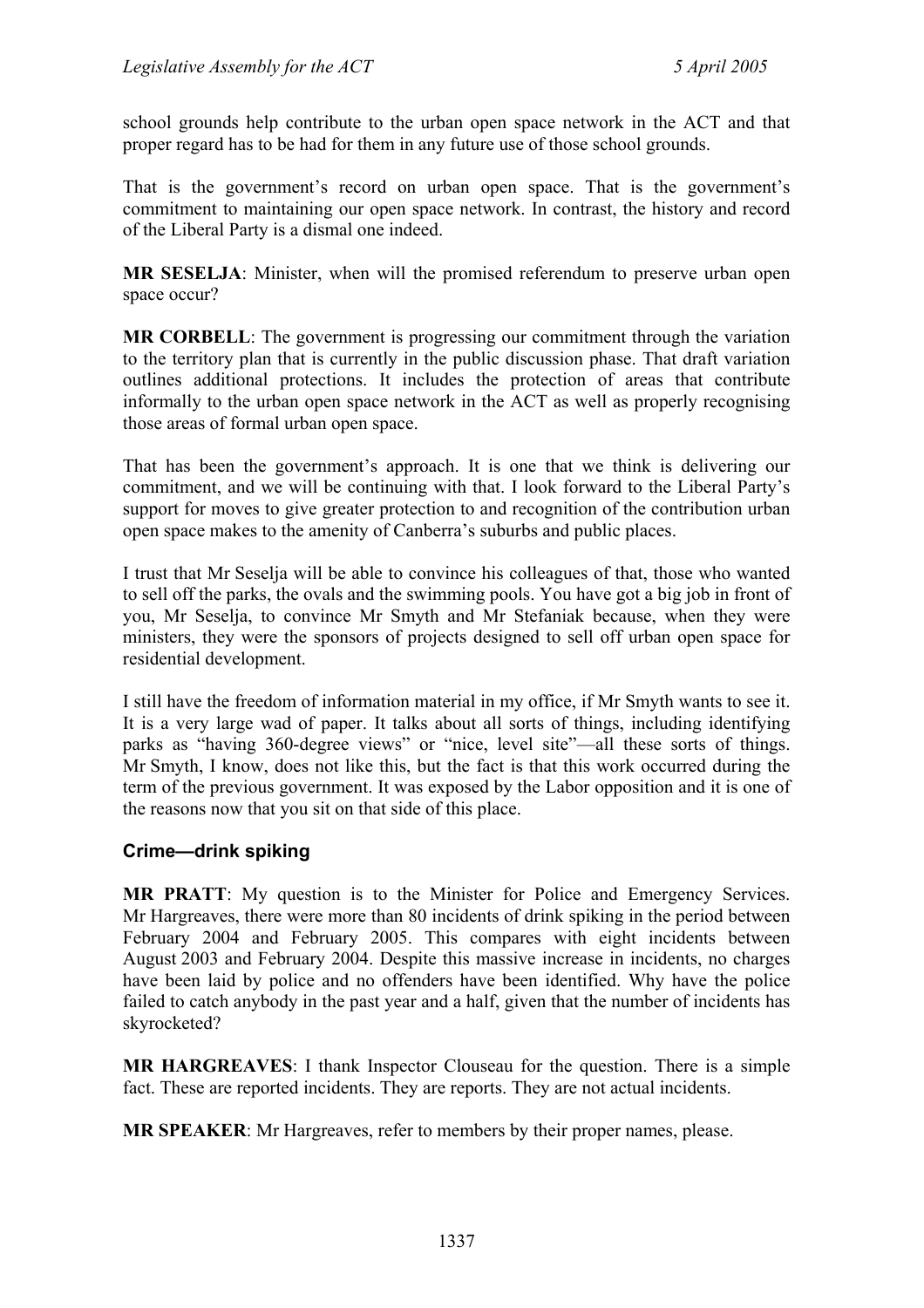**MR HARGREAVES**: I will take your advice, Mr Speaker. The fact is these are reports. They are not necessarily incidents. In fact, we would be surprised if there were not considerably more incidents than those that have been reported. Mr Pratt would like everybody in the ACT to have an AFP bodyguard. That would require 337,000 police officers in this town.

Let me outline some of the things that have actually occurred in the last year or so regarding drink spiking. Members would probably recall me mentioning this before. I hope they would. There has been the emergence of a partnership between the police, the operators of licensed premises and the communities themselves.

**Mr Pratt:** I see. So arrests are out?

**MR HARGREAVES**: Mr Pratt interjects repeatedly, Mr Speaker. I have only two alternatives. One is to ignore the ramblings of an idiot. The other is to respond. I am trying my desperate best to resist that temptation.

**MR SPEAKER**: It would be easier if you did not respond to interjections.

*Opposition members interjecting—* 

**MR HARGREAVES**: I point to the clock, Mr Speaker.

**MR SPEAKER:** It would be much easier if the opposition did not intervene. I so order! No more interjections, please.

**MR HARGREAVES**: Thank you, Mr Speaker. The partnership between the police, the operators of licensed premises and the community has in fact been the prime motivation for these increased reports. People are now considerably more aware that drink spiking is a very dangerous issue indeed. Twenty years ago, drink spiking went on. Mr Pratt no doubt indulged in it himself. I wonder rhetorically—

**Mr Smyth**: Point of order, Mr Speaker! That is appalling and it should be withdrawn.

**MR HARGREAVES**: Look at that! That has got to be a record, Mr Speaker.

**MR SPEAKER**: Mr Hargreaves!

**MR HARGREAVES**: Like hitting a cash register.

**Mrs Dunne**: Mr Speaker, I ask you to direct Mr Hargreaves to withdraw the imputation that Mr Pratt is a drink spiker.

**MR SPEAKER**: Please withdraw that remark Mr Hargreaves.

**MR HARGREAVES**: I withdraw that, Mr Speaker. In times past, an increased amount of alcohol in a mixed drink was given to people for nefarious reasons. Let me put this to you. That is drink spiking. It goes on today. It is also true that chemicals are put into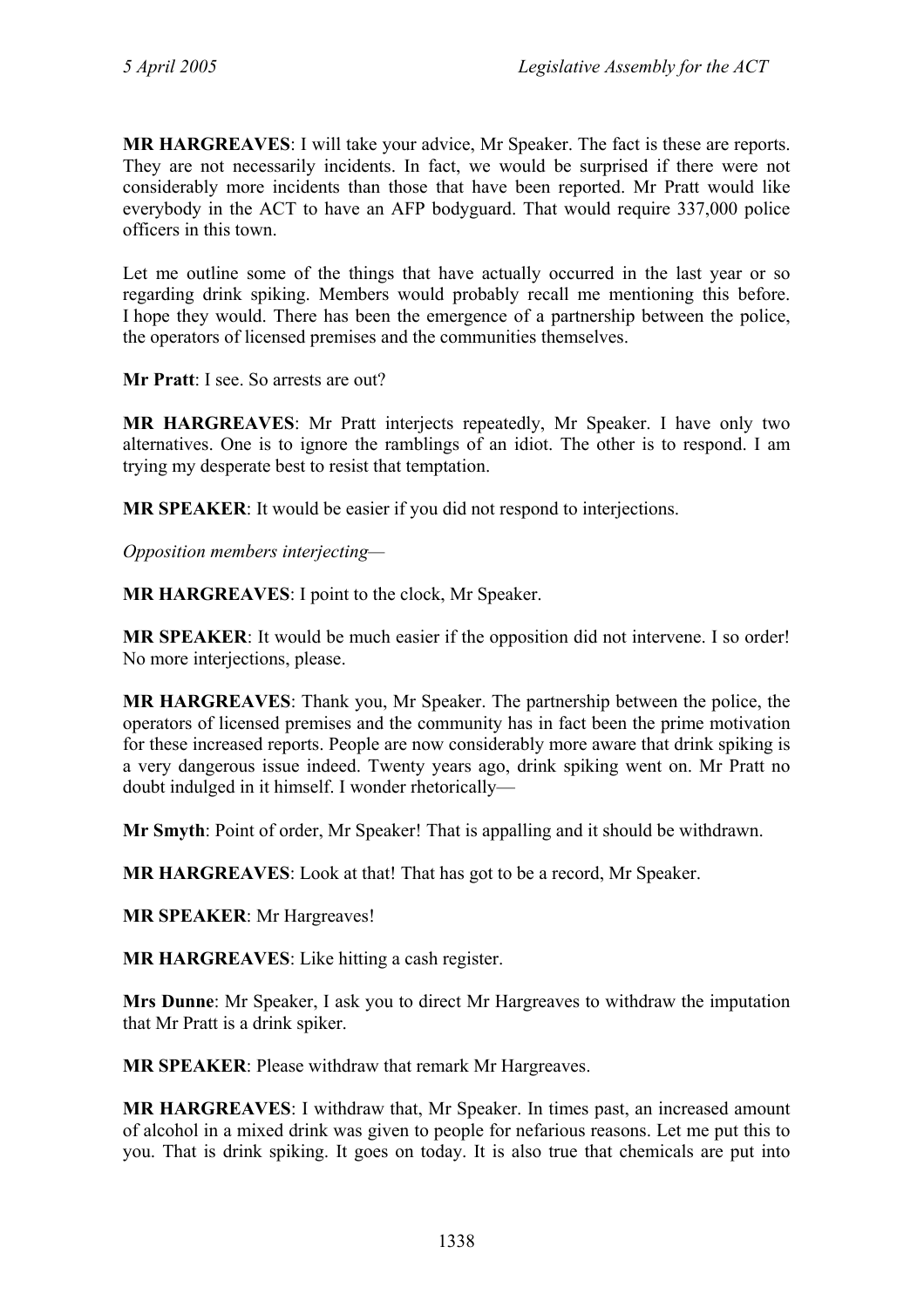drinks. That is drink spiking. But these things are done in the dark. They are done by people who are sneaky, cowardly individuals.

It is true that undercover agents—not as many as Mr Pratt would like; at the minute we are about 220,000 undercover people short—actually do frequent premises. Because of the increased reporting, they are now building up a body of evidence where they can visit specific nightspots. That is happening, as we have seen.

As every member here will know, there is a difficulty in finding the actual perpetrator after an event. When a person's symptoms are revealed, it is often well and truly after the offence has been committed. It is particularly different on a lot of occasions to find out whether there was a chemical introduced or just an increased amount of alcohol. When a chemical has been introduced, often by the time the person has recovered sufficiently there is no memory. It is very difficult to find any residual chemical within the system.

Without sufficient evidence—as Mr Stefaniak might like to enlighten Mr Pratt—able to be tested in court, prosecution is difficult, if not impossible. The solution to this has to be a community partnership. People have to take responsibility and go along with it. The licensed premises operators nowadays are doing that. They are keeping an eye out. They do not want this stuff going on in their premises either. The next time Mr Pratt visits one of our lovely nightspots, he might find a coaster on top of the drink. That means that he has walked off and left it for somebody to spike.

## **Asbestos**

**MRS BURKE**: Mr Speaker, my question is to the minister for housing. Minister, given the publicity and advertising campaigns warning people of the dangers of asbestos, what processes are currently in train to identify and advise tenants who are living in public housing properties that may contain asbestos? What contingency planning has the government done, in the event of any claims against it for damages by tenants, in relation to exposure to asbestos?

**MR HARGREAVES**: We have examined all of the housing premises and have determined the level of asbestos that is in there. It is on the public record.

**Mrs Burke**: Could the minister repeat that? I am sorry; I did not hear you.

**MR HARGREAVES**: It is on the public record. We have done it; it has been done.

**MRS BURKE**: Mr Speaker, I have a supplementary question. Minister, have there been any claims for compensation from ACT Housing tenants claiming to have been exposed to asbestos in their properties? If so, how many have there been?

**MR HARGREAVES**: Not to my knowledge, Mr Speaker.

### **Seniors week**

**MS PORTER**: Mr Speaker, my question is to the Chief Minister. Chief Minister, we again celebrate seniors week in the ACT. Can you please inform the chamber of the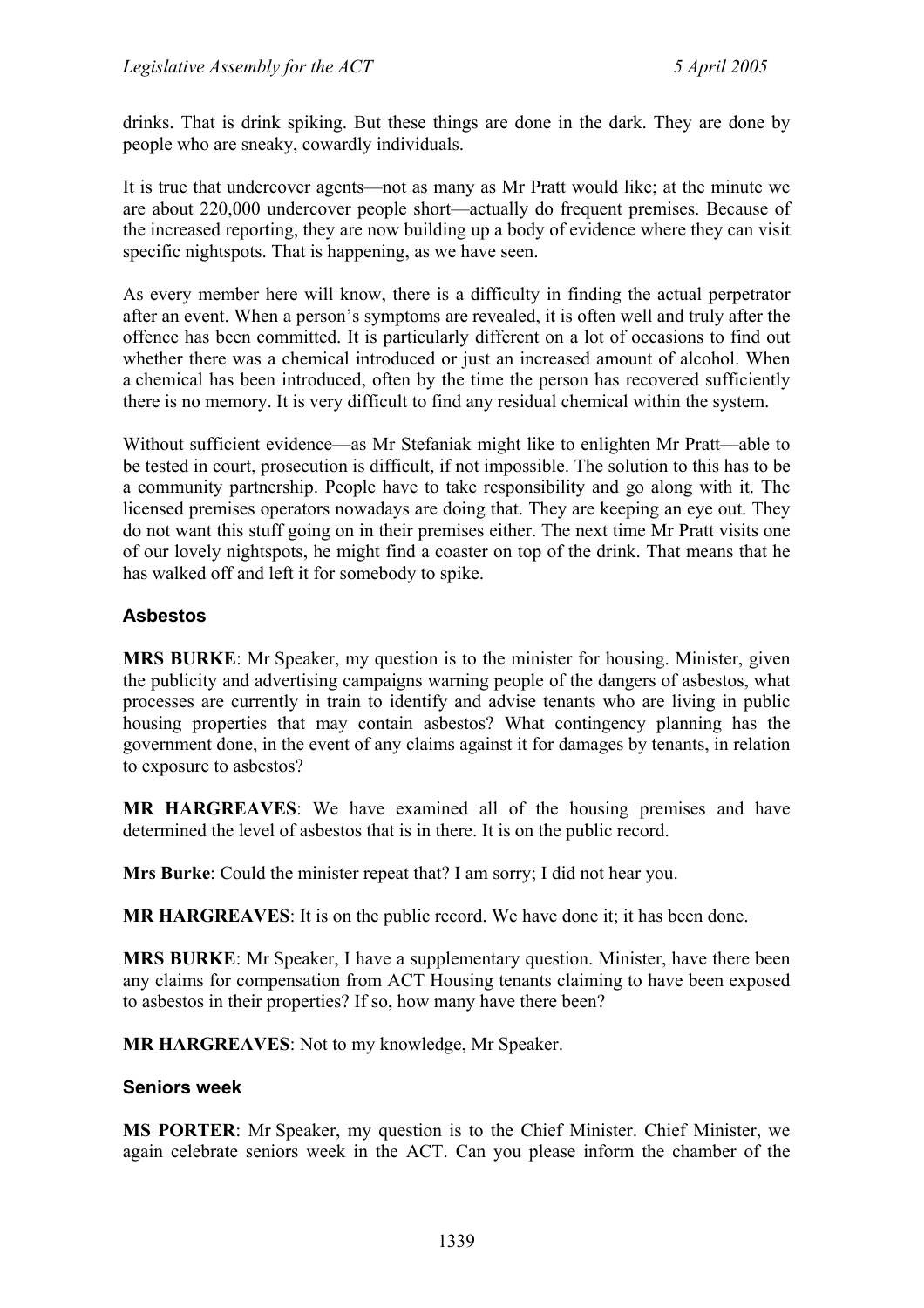program for the week, and of the ACT government's support for programs to promote active ageing and support older citizens in our community?

**MR STANHOPE**: I thank Ms Porter for the question. Indeed today is seniors week and, during this week, we aim to celebrate the contribution of older Canberrans to shaping and building our community. The program for this week includes the traditional Chief Minister's breakfast, now, I think, in its seventh year, that I had the pleasure of attending yesterday; a major concert—"A month of Sundays"—a play about older people in a nursing home, which opens tomorrow night; and the announcement of lifetime achievement awards on Thursday; as well as a full range of other programs.

It is a very broad program which features seminars, a photographic competition and exhibition, computing classes, a debate, a day at the races, a tai chi demonstration and the seniors Olympics, which the minister for sport attended today as minister and potentially as a senior. During the week seniors can enjoy free bus travel, free hearing screening and discounted cinema tickets.

The government is very proud to support seniors week and we welcome the opportunity to again thank older Canberrans for their hard work and commitment. This year the government has significantly boosted funding for seniors week. We have made a direct contribution of \$30,000 for the running or support of seniors week, support that we will continue in future years. The Public Trustee's office has provided a further \$10,000 in cash to support the "Life's reflections" photographic competition being run at COTA headquarters in Hughes. I encourage all members to visit that very significant photographic exhibition.

We support seniors week because we believe in valuing older residents of our community. We believe that they are a tremendous asset to our community. They have a fundamentally important role to play; and, of course, they are most important in providing so much of the cement that binds our community and makes it the wonderful place it is.

It is important that we stop some of the practices that have impacted on attitudes towards seniors—the view that they are a drain on the public purse; that they are an ever-growing group of people who, in some way, are a burden, which is far from the truth. We need to stop thinking of our ageing population in bleak terms. We need to understand that this is one of the major issues facing our community.

I think that, as of now, there are something in the order of 37,000 people of 60 years and over within the ACT community. Our demographers have calculated that, within the next five years—perhaps by 2010—that could have increased by another 23,000 people to around 60,000 people of 60 years of age or over. That provides a stark example of the issues that face us as a rapidly ageing community.

The government is doing as much as it can and giving real priority to ensuring that we support our seniors and acknowledge their major contribution, in the past and into the future, in establishing and maintaining this city. That is why we have developed a whole new approach to the development and support of aged care accommodation through our strategic plan, *Preparing for an ageing community*.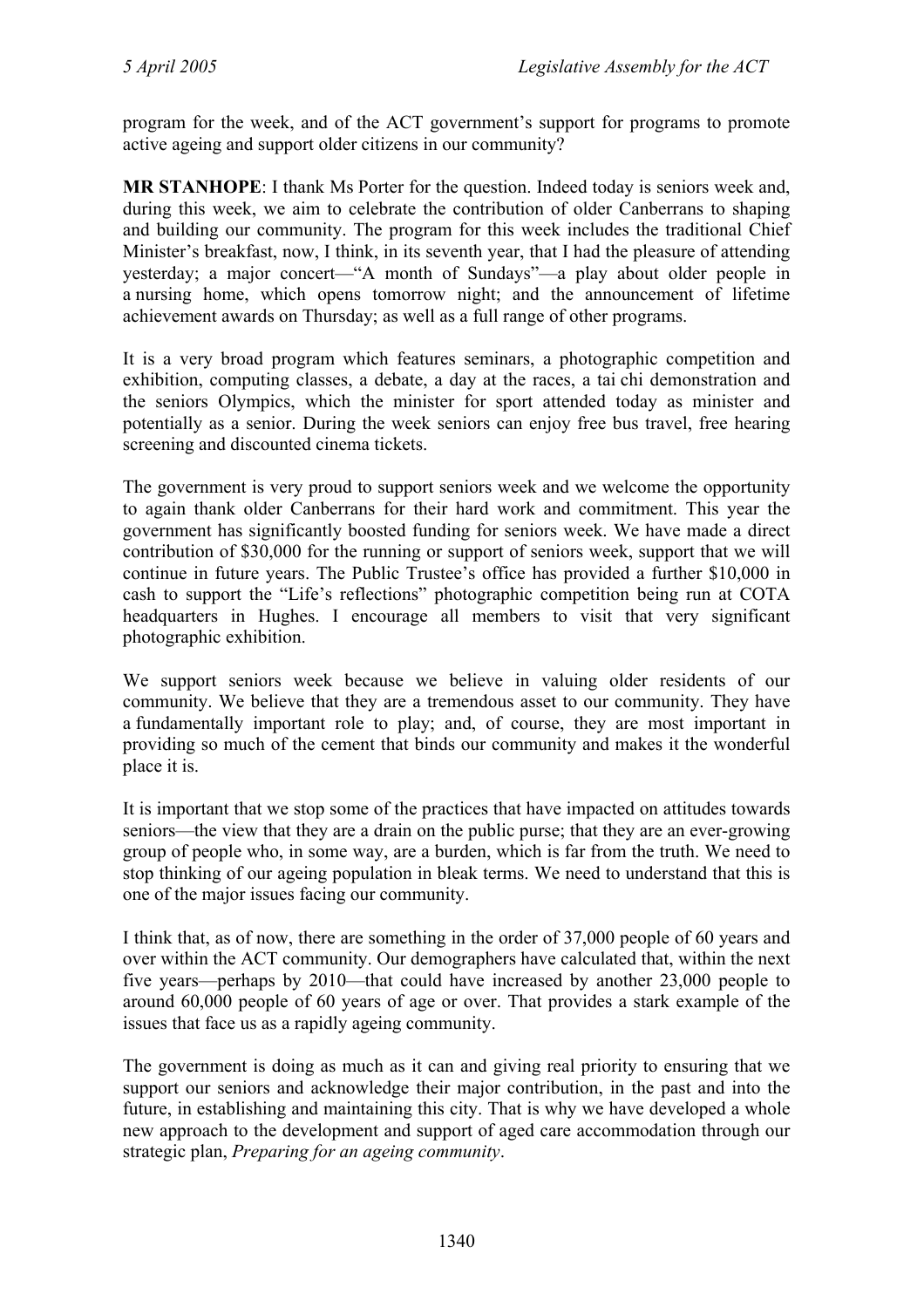We also have the Canberra gold awards, which I was pleased to inaugurate last year and which were first presented on Canberra's 92nd birthday just last month. I had the enormous pleasure of presenting certificates—along with colleagues—to just on 1,000 men and women, each of whom have given more than five decades of life, service and support to the Canberra community in a whole range of ways. Those awards are a small but I think very meaningful and important symbol of the great regard in which we hold longstanding residents of our city. They are an acknowledgment of the important role each of them has played in building our community from the ground up.

Our commitment to older Canberrans is not evident just on Canberra Day or during seniors week; it continues all year. I think, nevertheless, that there is in this seniors week, with the full range of events being conducted by and for seniors, an event that would enable each of us to show our genuine appreciation to Canberra's older residents.

**MS PORTER**: Can the minister inform the chamber of the outcomes of the inaugural seniors grants program?

**MR STANHOPE**: I am pleased to be able to do that. This is a new grants scheme. It was initiated by my government. I think it is a terrific new initiative. It is to help people to age actively and to stay connected to the community. It is very, very consistent with our aims, through the social plan, to ensure that everybody in our community of Canberra has the opportunity to continue to participate as they wish within society. It is very important that we do more and more to ensure that that degree of capacity for connectedness is there.

This year, the inaugural year of the seniors grants program, 38 groups have shared a total of \$76,000 in grants. The grants will provide invaluable opportunities for seniors to get out and share their knowledge and experience with the community, encourage exercise, get people singing, help them with the internet, et cetera. The projects and activities that have been granted funds are incredibly diverse. I think there is something there that would allow us to support a whole range of activities for seniors within the community.

Some of the programs that will be supported through this year's grants scheme include: the Canberra Mothercraft Society will run a course to support grandparents caring for children; the ACT Jewish community has received funding to develop an oral history project; Tuggeranong Valley FM will run a program to recruit seniors to present community radio programs; the Canberra Seniors Centre will offer beginners computer classes; Goodwin Aged Care Services has received funding for a weekly exercise program for their residents; and new theatre awards will recognise the tremendous contribution of seniors to arts and culture within the ACT.

It is very pleasing that we were able to fund 38 of the groups that applied for funding. Very many missed out. It was very popular. It is a program that has been funded by the government into the outyears. I look forward, over the years, to seeing other groups caring for and concerned about the life and connectedness of our seniors joining in and receiving funding under this very, very significant program.

I ask that all further questions be placed on the notice paper.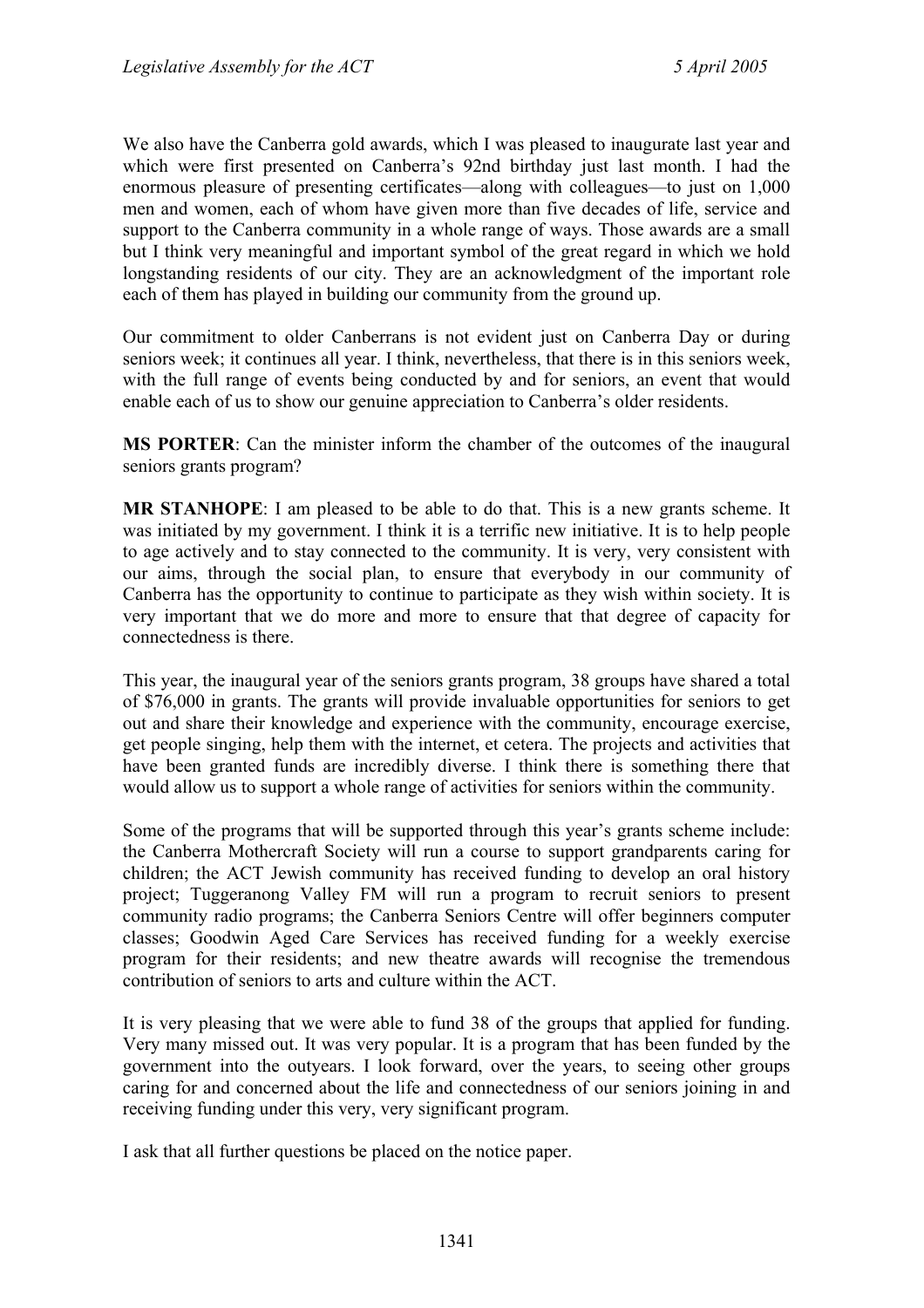## **Supplementary answers to questions without notice Disability services**

**MR HARGREAVES**: Mr Speaker, I would like to clarify a statement I made in question time on Wednesday, 16 March 2005 in relation to individual support packages by providing some additional information. I know that the issue is very complicated and sometimes people either misunderstand or misinterpret what is said. We talked about our connection with people who did not get an ISP. I sent a letter notifying those people of their lack of success. Whilst the letter to applicants did not contain a specific invitation to contact the department, the application pack did have full contact details. If applicants contacted the department, they were provided with information in relation to the ISP funding process and, if required, were directed to officers involved in the support funding process. The applicants were also welcome to meet with the executive director, if requested.

Mr Speaker, the 15 people who were short-listed and who did not receive a support package have had a comprehensive assessment and, where possible, were linked into an alternative support. A large number of unsuccessful applicants are already linked to support and alternative service providers. However, this may be inadequate and we will continue to work towards improving their outcomes over the long term. The department has an open door policy and meets with individuals and families on request.

I do, however, appreciate that there remain many instances of people with legitimate needs in our community. In fact, on 22 March this year I attended a public forum facilitated by the Client Guardian Forum and TAS Housing where both individual and general issues of support to the disability community were raised directly with me. Additionally, I met with representatives of the sector and the Disability Advisory Council who raised similar issues with me. The government remains committed to working closely with the community in addressing the needs of those with a disability.

Indeed, since assuming the ministry, I have met with an enormous number of people involved in the disability and housing sectors and I have met with a lot of these organisations on more than one occasion. In fact, the feedback has been that the Stanhope government has connected more with the disability and housing sectors than any government before it.

## **Asbestos**

**MR HARGREAVES**: Mr Speaker, I would like to provide some additional information to Mrs Burke with respect to the asbestos program within public housing. In fact, there was action only yesterday which impacts on the question that she asked. The Dangerous Substances (Asbestos) Amendment Act 2004 requires owners and occupiers of homes or other premises to advise in writing what they know about materials containing asbestos in their premises to tenants and prospective tenants, prospective buyers and persons doing relevant work at the premises, for example, construction and renovation—that is, to tell people what we know already; not what we are going to find out, future stuff.

The Department of Disability, Housing and Community Services owns 11,500 public rental properties, about 80 per cent of which were built prior to 1988 and therefore are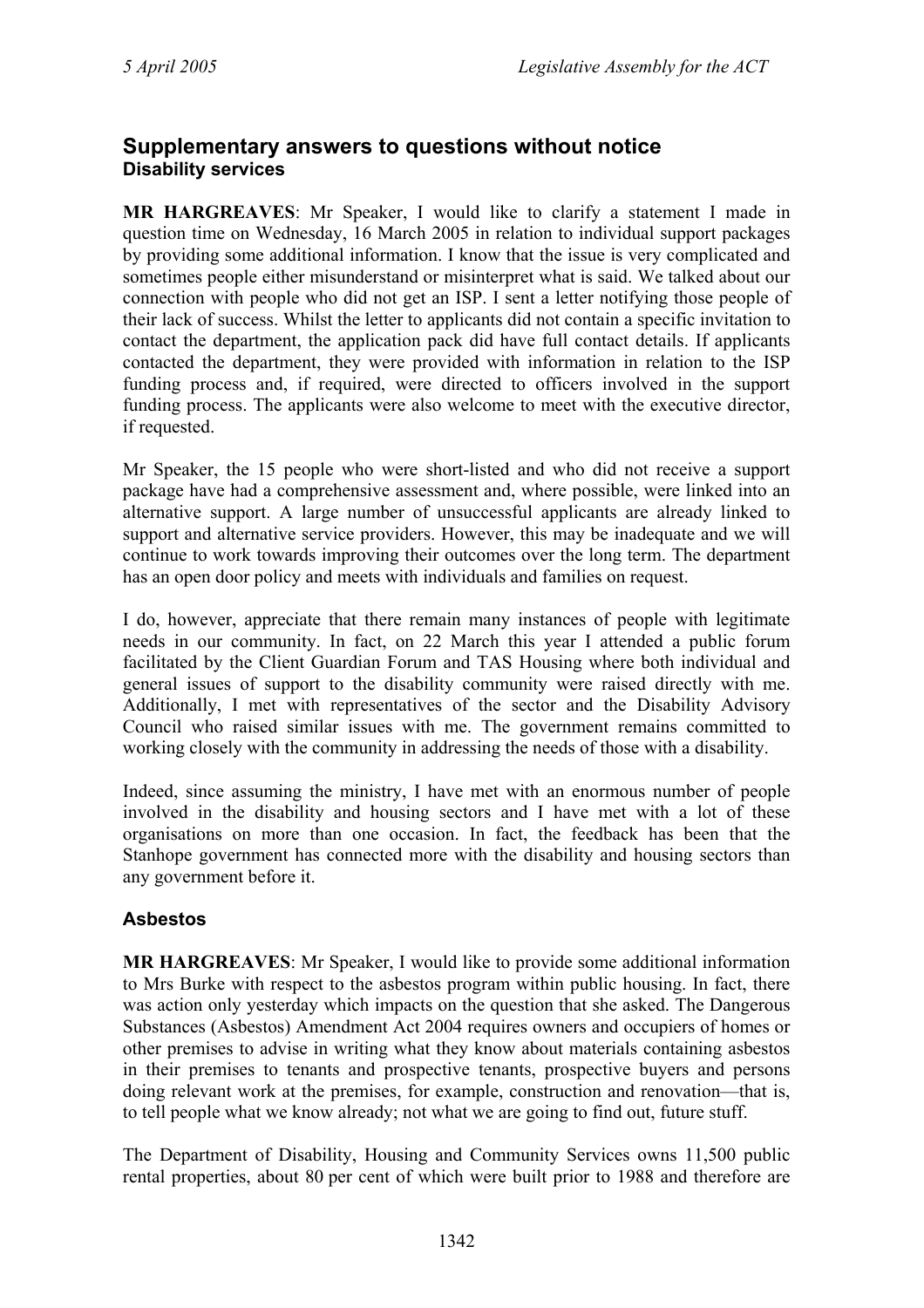likely to have materials containing asbestos, such as lagging of piping and that sort of stuff. The department has not undertaken specific asbestos audits of its properties. Condition audits were done on many Housing ACT properties during 2004 and some information about materials that could contain asbestos was obtained from that. This is the sort of information that one hands over to the asbestos task force; tell them what types of things may be present, remembering that one of the big messages coming out of the task force is that asbestos is at its most dangerous when disturbed. So we do not go about disturbing it if we can help it.

Mr Speaker, in terms of actions taken to comply with the legislation, the department has prepared letters and a form complying with section 47J of the act entitled "Managing Asbestos: Advisory Forms" for all of its properties. The advisory forms contain information based mainly on the 2004 condition audits. That is the bit I wish to clarify for Mrs Burke: the information we got out of the condition audits in 2004 has been conveyed to her tenants. It does not necessarily apply specifically to particular premises, but from a global perspective.

The letters were sent to all tenants, head tenants and lessees of community facilities and childcare centres owned by the department on 4 April this year. That was yesterday; so it is not impossible, Mr Speaker, that the tenant of a government house somewhere in the ACT has not yet received a letter. That is not impossible; it was only 24 hours ago. I would expect that, given Australia Post's speed, most of them would have received that letter or will receive it today, because it was in fact sent out yesterday, 4 April 2005.

Six different versions of the letters to tenants and three versions of the advisory form were sent out. The first was in relation to properties constructed since 1988, the second was about single properties where Housing ACT had specific knowledge about the likelihood of asbestos, and the third was about single properties where ACT Housing had no specific knowledge about the likelihood of asbestos.

Also, we sent letters to properties in a complex where Housing ACT had specific knowledge about the likelihood of asbestos and, of course, a different one to properties in a complex where we did not have any specific knowledge about the likelihood of asbestos being there. Lastly, they went to properties in a complex where Housing ACT did not have information about the likelihood of asbestos in all units within that complex. A visual inspection will be arranged for units where there was no information available or where there were inconsistencies within a complex.

An asbestos audit is being done of all community facilities and childcare centres, which will be of interest to Mrs Burke because it goes to the question just asked. Hopefully, it will be completed by June or July this year. I reiterate that we have over 11,500 properties, so it is a bit difficult to do it that quickly in terms of its being completed before now. To have it completed by June/July of this year I think is still a pretty good effort.

Maintenance contractors who are undertaking repairs and maintenance on the department's properties are to be provided with the section 47J advisory forms from 4 April onwards. As new information is obtained about the possible presence of asbestos in properties, updated advisory forms will be sent to relevant persons. Lastly, Mr Speaker, a project team has been established to respond to phone calls through the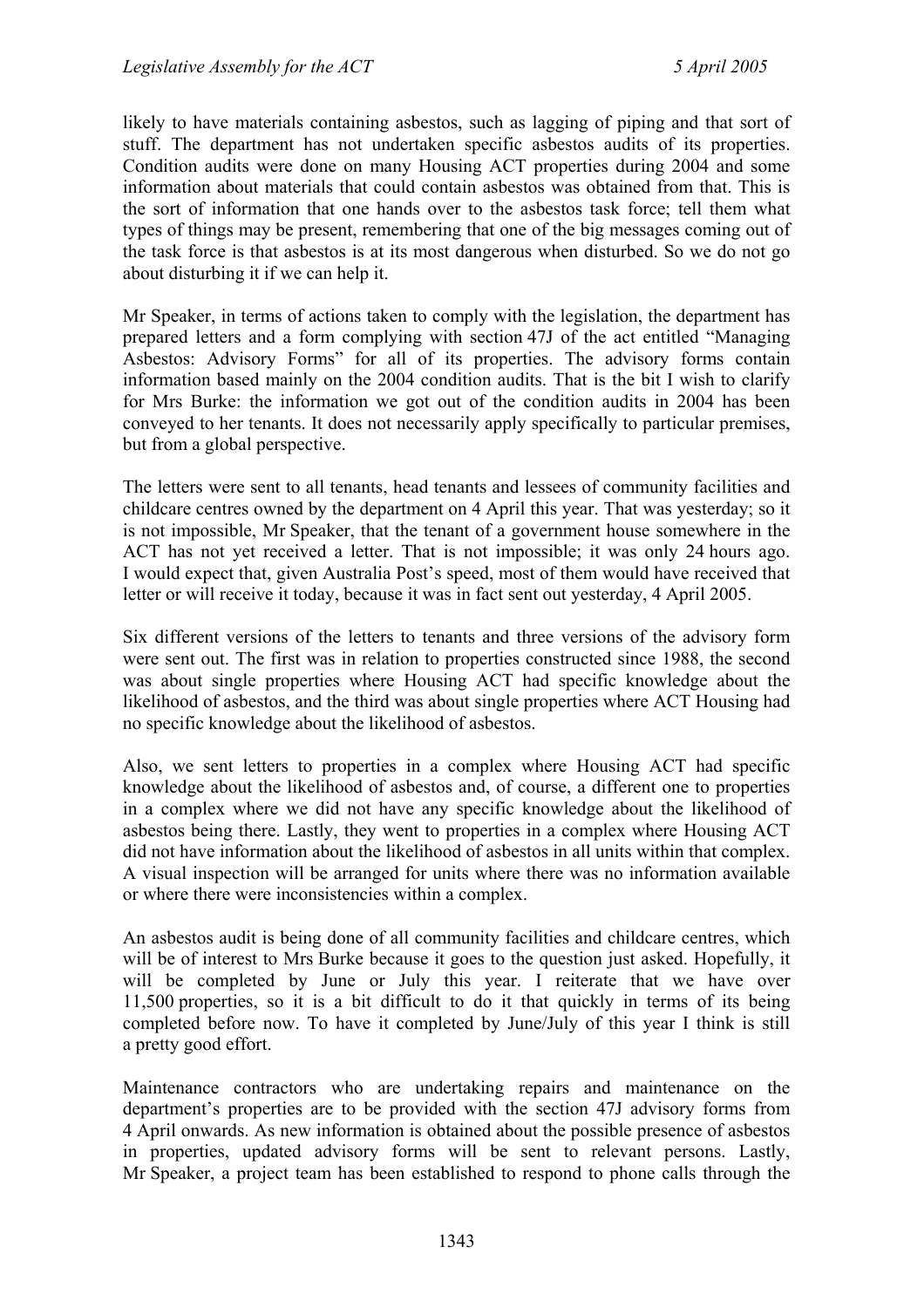dedicated phone line and to develop procedural changes to support compliance with the legislation.

I am confident that the department has complied with the legislation and has been proactive in addressing this issue. Indeed, the department has been congratulated by other agencies with responsibility for the asbestos issue, WorkCover-type people, on the speed and comprehensive nature of, firstly, its contact with its tenants and, secondly, its compliance with the legislation. Mr Speaker, I do hope that that assists Mrs Burke.

**Mrs Burke**: Will you table the document you have read from?

**MR HARGREAVES**: I do not have the letter with me for tabling. I am quite happy to provide Mrs Burke with a copy as soon as I have one. I have asked for one to be delivered. As soon as it arrives, I will have it delivered to Mrs Burke. I have no difficulty with tabling it; I just do not have it.

**Mrs Burke**: No, just what you are reading from.

**MR HARGREAVES**: I do not intend to table something that I have just read into *Hansard*, Mr Speaker; that would be daft.

## **Executive contracts Papers and statement by minister**

**MR STANHOPE** (Ginninderra—Chief Minister, Attorney-General, Minister for the Environment and Minister for Arts, Heritage and Indigenous Affairs): For the information of members, I present the following papers:

Public Sector Management Act, pursuant to sections 31A and 79—Copies of executive contracts or instruments— Long-term contracts: Tony Gill, dated 7 March 2005. Short-term contracts: Frank Duggan, dated 1 March 2005. Pam Davoren, dated 8 March 2005. Sue Ash, dated 1 March 2005. Schedule D variations: Greg Ellis, dated 6 March 2005. Susan Hall, dated 6 March 2005.

I ask for leave to make a statement.

Leave granted.

**MR STANHOPE**: Mr Speaker, I have presented another set of executive contracts. These documents have been tabled in accordance with sections 31A and 79 of the Public Sector Management Act 1994, which require the tabling of all executive contracts and contract variations. Contracts were previously tabled on 15 March 2005. Today, I have presented one long-term contract, three short-term contracts and two contract variations. The details of the contracts will be circulated to members.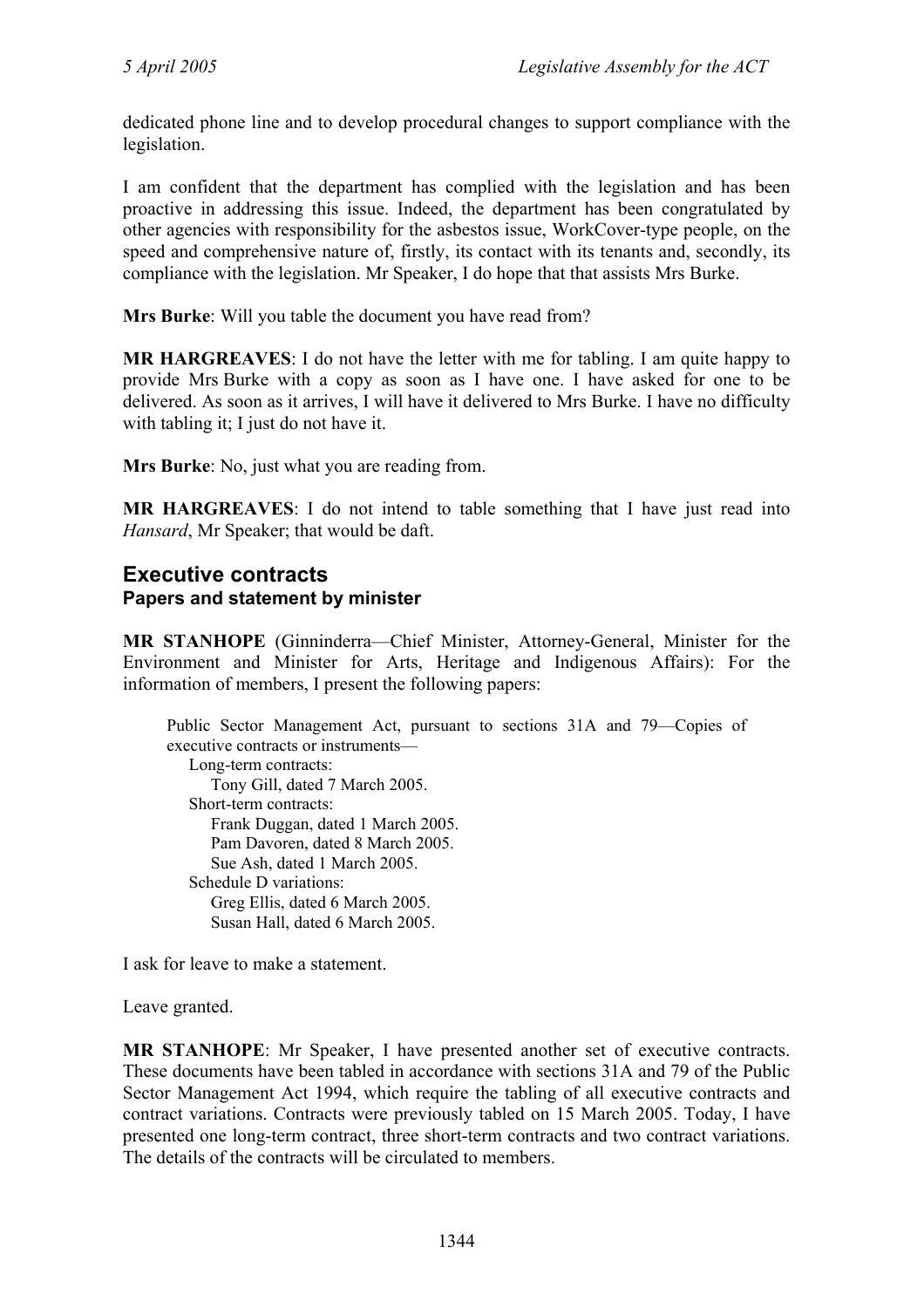# **Papers**

**Mr Hargreaves** presented the following papers:

ACT Housing tenants and stakeholders—Copies of:

Letters (6) concerning amendments to the Dangerous Substances (Asbestos) Act 2004, dated 4 April 2005.

Managing Asbestos: Advisory Forms, pursuant to section 47J of the Dangerous Substances Act 2004 (3).

### **Mr Corbell** presented the following papers:

Calvary Public Hospital—Information Bulletin—Patient Activity Data—External Distribution—February 2005.

The Canberra Hospital—Information Bulletin—Patient Activity Data—

February 2005.

January 2005—Errata.

Annual Reports (Government Agencies) Act, pursuant to section 13—Annual Reports—2004—Canberra Institute of Technology, dated 11 March 2004.

### **Revised explanatory statement**

Public Place Names Act—Public Place Names (Gungahlin) Determination 2004 (No 4)—Disallowable Instrument DI2004-269—Revised explanatory statement.

#### **Subordinate legislation (including explanatory statements unless otherwise stated)**

Legislation Act, pursuant to section 64—

Education Act—Education (Non Government Schools Education Council) Appointment 2005 (No 1)—Disallowable Instrument DI2005-37 (LR, 29 March 2005).

Health Regulation 2004—Health (Nurse Practitioner Criteria for Approval) Determination 2005 (No 1)—Disallowable Instrument DI2005-34 (without explanatory statement) (LR, 24 March 2005).

Race and Sports Bookmaking Act—Race and Sports Bookmaking (Sports Bookmaking Venues) Determination 2005 (No 1)—Disallowable Instrument DI2005-35 (LR, 24 March 2005).

Road Transport (General) Act—Road Transport (General) (Application of Road Transport Legislation) Declaration 2005 (No 5)—Disallowable Instrument DI2005-31 (LR, 15 March 2005).

Road Transport (Public Passenger Services) Act—Road Transport (Public Passenger Services) Maximum Fares Determination 2005 (No. 1)— Disallowable Instrument DI2005-32 (LR, 17 March 2005).

Waste Minimisation Act—Waste Minimisation (Fees) Amendment Determination 2005 (No 1)—Disallowable Instrument DI2005-21 (without explanatory statement) (LR, 17 March 2005).

## **Housing ACT—service delivery Discussion of matter of public importance**

**MR SPEAKER**: I have received letters from Mrs Burke, Dr Foskey, Ms MacDonald, Ms Porter, Mr Pratt, Mr Seselja, Mr Smyth and Mr Stefaniak proposing that matters of public importance be submitted to the Assembly for discussion. In accordance with standing order 79, I have determined that the matter proposed by Mr Smyth be submitted to the Assembly, namely: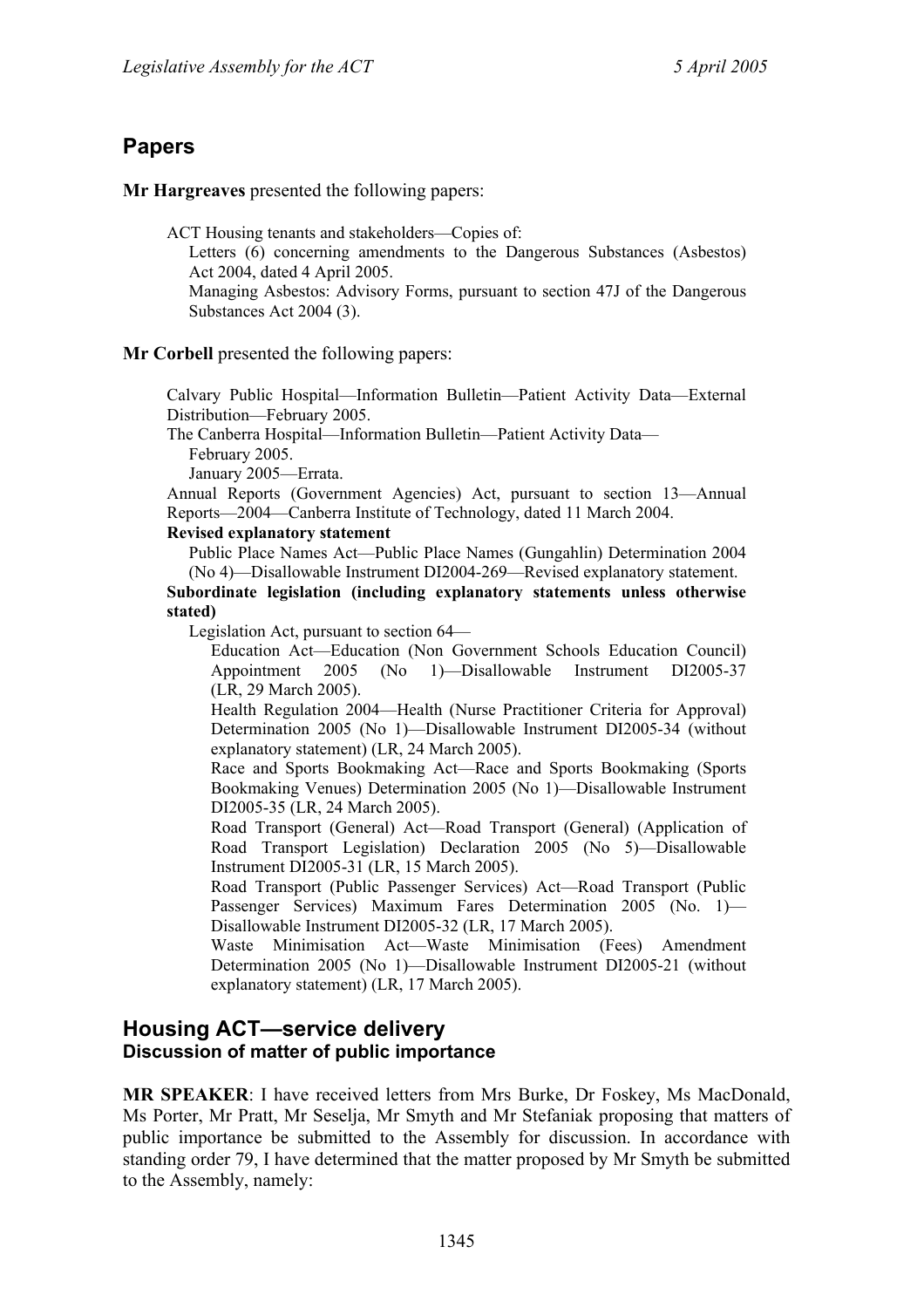The current level of service delivery to tenants of Housing ACT.

**MR SMYTH** (Brindabella—Leader of the Opposition) (3.45): Mr Speaker, the matter of public importance we are discussing today is the current level of service delivery to tenants of ACT Housing. The hallmark of any government is the way in which it serves its constituency in terms of policy formulation, program development and, ultimately, delivering services to that community.

Service delivery is the key outcome for many people, whether it be the collection of payments, the issuing of licences, the consideration of applications for building developments or, in the context of this matter today, the delivery of appropriate services to a particular group in our community, public housing tenants, and putting a roof over their head.

Mr Speaker, one aspect of a government's performance that is always on notice and that impacts on the quality of life for many of the government's constituents is its service delivery. We in the opposition have made many comments over the past three years or so about the declining levels of service across parts of the ACT government. A particular focus for these comments is health. I will return to that issue in conjunction with housing in a moment.

Right at the outset, however, it is essential that we acknowledge the dedicated and untiring efforts of the many committed staff in the Department of Disability, Housing and Community Services who are continuing to deliver the best levels of service possible to their client group, given the situation in which they operate. I especially want to acknowledge those staff holding less senior positions who provide the services on the ground and who seek to provide an appropriate level of service in an environment in which sometimes their high level of commitment may not be supported by more senior members of the department or the government.

Mr Speaker, despite the commitment of the staff in the department, it appears that there has been an inexorable decline in the overall level of service being provided through Housing ACT. What have we seen over recent times? What has been the experience of our community as clients of Housing ACT? We have seen an ever increasing number of applicants on the housing waiting list and the transfer list. We have seen an exponential increase in the number of complaints reported about disruptions to the quiet residential enjoyment sought by all people.

We have seen public housing tenants being treated like second-class citizens. We have seen the disgraceful record concerning response to maintenance issues with Housing ACT properties and we have seen a constant flow of contact, either by phone or letter, by people living in public housing who are frustrated that the minister is not responding to their requirements and demands and the requirements and demands of his portfolio.

This government has responsibility for around 11,000 public housing tenancies. As landlord for all these people, the government has an obligation, as well as presumably having some sense of what is reasonable in any community in Australia, to ensure that reasonable standards of behaviour are observed by these tenants. The tenants of public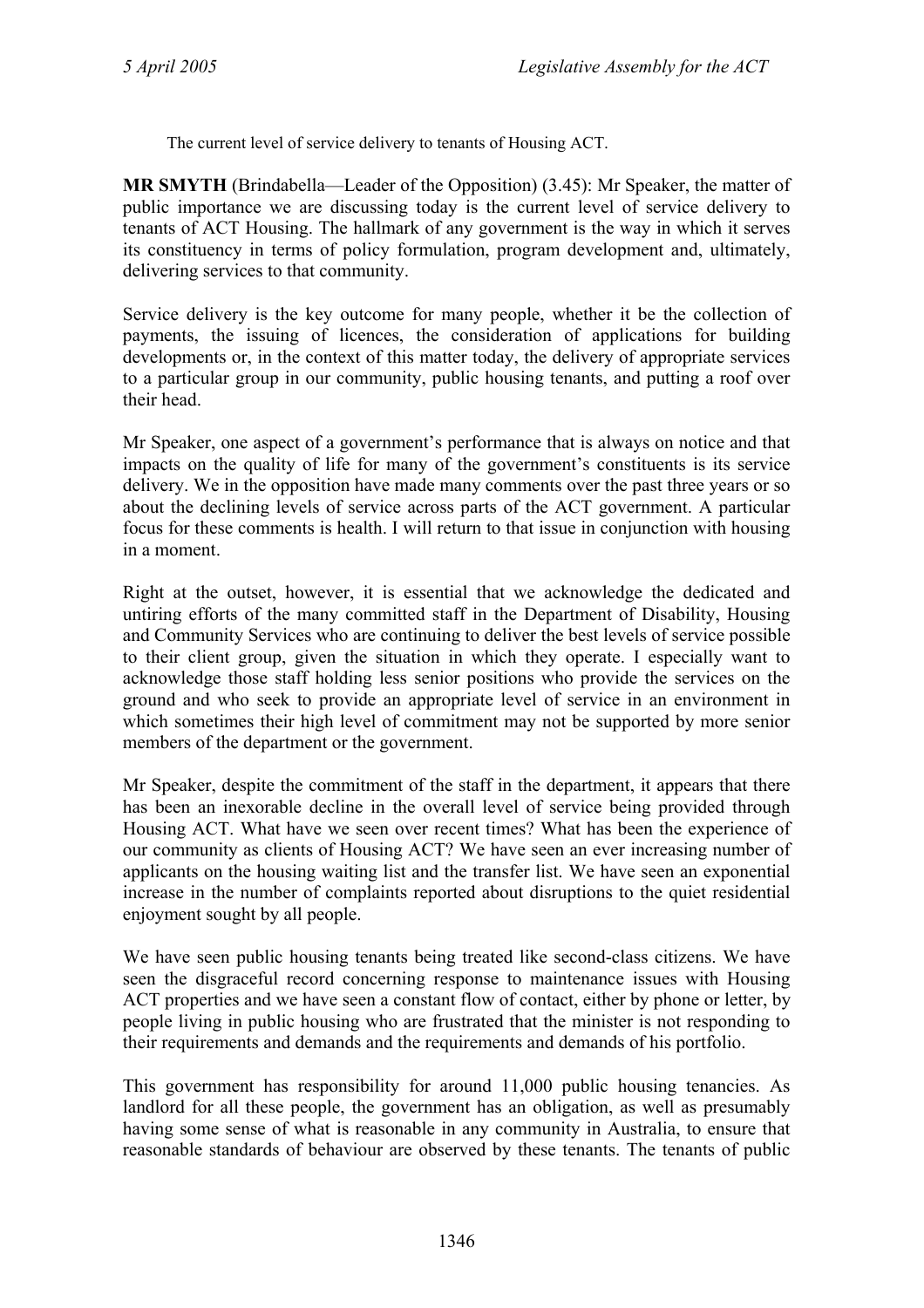housing have as much right to a good quality of life as do people living in homes that they own.

As a consequence, it is incumbent upon the ACT government, as landlord, to manage matters such as social behaviour, debt management processes, asset management and adherence to tenancy agreements. It is important that these matters are properly managed and effectively managed to ensure an appropriate quality of life for all public housing tenants.

Our public housing tenants deserve the best possible residential environment, as indeed do all members of our community. We all deserve a quality of life that is free from crime and violence, including illegal activities that are associated with drugs, in and around our homes. These people deserve the opportunity to enjoy a residential neighbourhood that is peaceful, quiet and refreshing, as do people who live in homes that they own.

Mr Speaker, the overall objective behind raising this matter today is to emphasise the importance of providing the tenants of Housing ACT with the best possible support involving the provision of assistance, the provision of advice and the provision of necessary services. We are also intent on highlighting where there are failures across each of these important areas of activity.

As a specific example, I would like to spend a few moments talking about how we deal with people with mental health issues who are tenants of ACT Housing. People with mental health issues are of concern to the broader community, but increasingly they are of more concern within the public housing context. The types of issues that we face increasingly in this regard are the provision of adequate health and social services as well as support to these people when they are tenants of Housing ACT.

A particular aspect that I wish to highlight today is the location of people with mental health issues in inappropriate accommodation. It is essential that every possible consideration be given when seeking to accommodate such people so that the environment in which they are located is best suited to their situation. Clearly, these people have a much higher level of need than do many other citizens. It is also important that the best response is provided to these needs as we seek to deal with the particular mental health issues that are being experienced while we integrate these people into the community, all the time ensuring that they do not have a negative impact on their neighbours and, indeed, that their neighbours do not have a negative impact on them.

Mr Speaker, it appears reasonable to suggest that Housing ACT should have a policy for dealing with people who have a higher level of need; yet, as far as we are aware, there is no specific expertise or unit within the department that considers individual instances where effective communication is required with the appropriate units within mental health and other areas of government. We can envisage situations where a person with mental health issues who has not been housed in appropriate accommodation will experience greater difficulty in making a positive contribution to their community. Likewise, in such awkward situations, there would be heightened anxiety and concern among neighbours about how to respond to such people, especially if they are not aware of what is involved in dealing with people who require a higher level of care.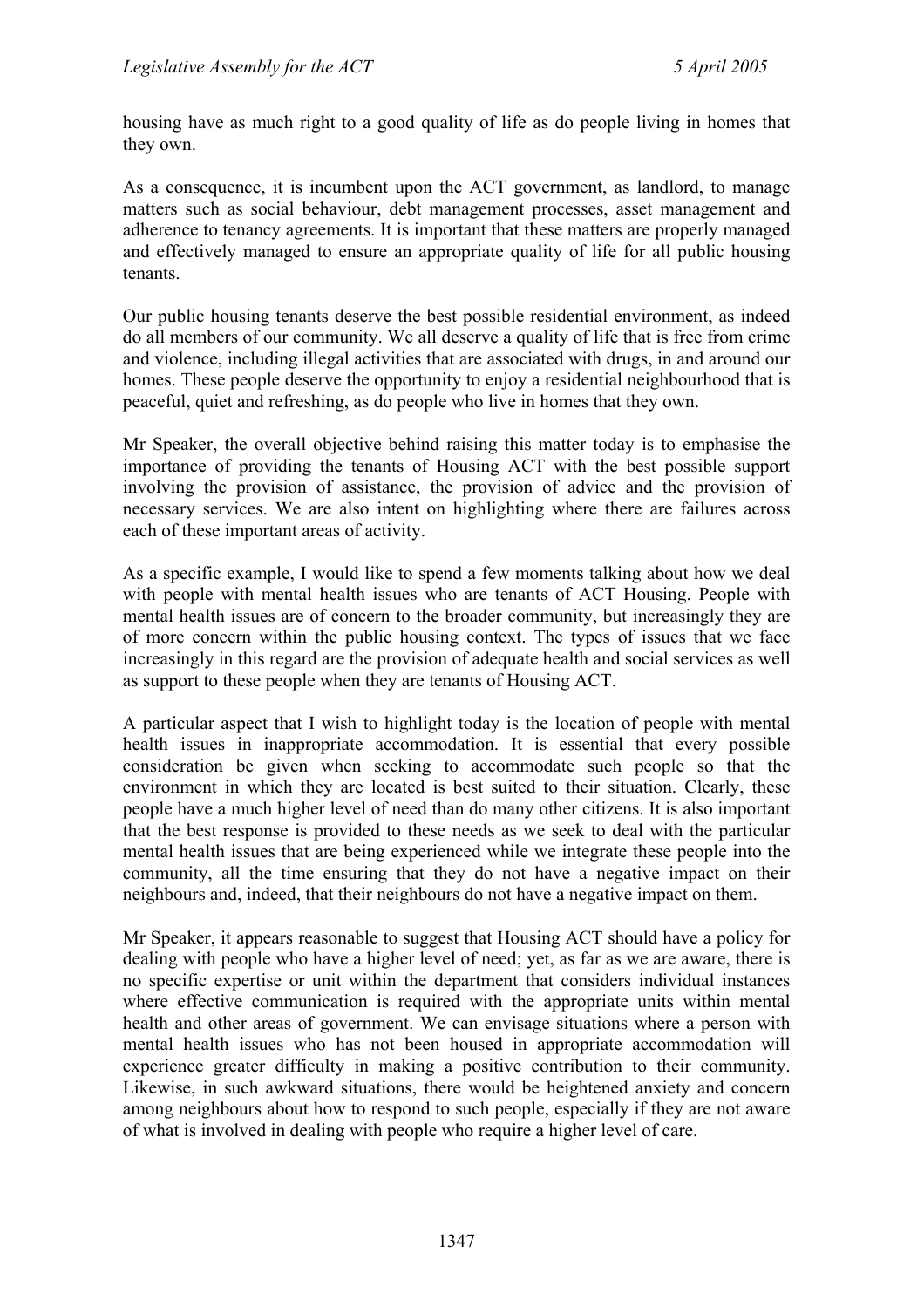It is easy to see how such situations can result in increasing frustration, friction and even disputes within communities, ultimately requiring a substantial commitment of effort to resolve these situations. There are a number of responses that can be considered to these types of issues. For instance, the Liberal Party has developed a policy concerning a step down facility in the ACT. It is disappointing that this policy has not been supported by the government, because we believe that it is an essential component of a comprehensive approach for responding to the needs of people with a mental health issue.

We see a step down facility as being critical in helping people with their rehabilitation from a range of mental health issues, such that they can ultimately return to the community where they belong. There is no doubt that investing in a step down facility would be a significant investment, but we are convinced that it is a commitment that is required by our community if we are to have the capacity to respond effectively to a range of issues that are present with people who have mental health issues and who cannot find the assistance elsewhere.

Mr Speaker, another policy response that we believe is required to enhance the delivery of service to public housing tenants is the placing of appropriately qualified managers within such public housing facilities as the multiunit housing complexes. These managers would have to have the necessary training and skills that would enable them to deal with the more complex issues that may be displayed by a minority of tenants.

It is not satisfactory for a small number of public housing tenants to behave in ways that are incompatible with standards that are required when there are large numbers of people living in proximity to each other. These managers would need to have the expertise to deal with the small number of tenants so that these people behave appropriately in such residential environments, and are able to interact with other tenants to the extent that this is necessary and desired and ultimately are valued as tenants in such environments.

Mr Speaker, my colleagues will provide more instances where there are opportunities for initiatives to enhance the quality of life for all public housing tenants. We would like to see a capacity for tenants to have some control over how they are housed to enhance the ways in which they receive services from government agencies and ultimately to enable public housing tenants to feel as safe and secure in their homes as it is possible to achieve.

One factor for people who are part of a public housing community—indeed, for people everywhere in their community—is to seek to resolve issues or problems before they escalate into matters that require even more effort and resources to resolve. As I have outlined, there is a need for policies to enhance the sense of responsibility of people living in their communities; there is a need for policies that respond to people who have particular mental health issues, for example; and there is a need for policies that ensure that the community is managing public housing facilities to the best extent possible.

Implicit in the approach we are setting out is an enhanced integration of the delivery of services to public housing tenants, especially those who have high needs for whatever reason this may be. Ideally, the outcome of better integration of service delivery would be a more efficient use of scarce community resources. We will hear much more about the scarcity of resources from the government in the budget that will be brought down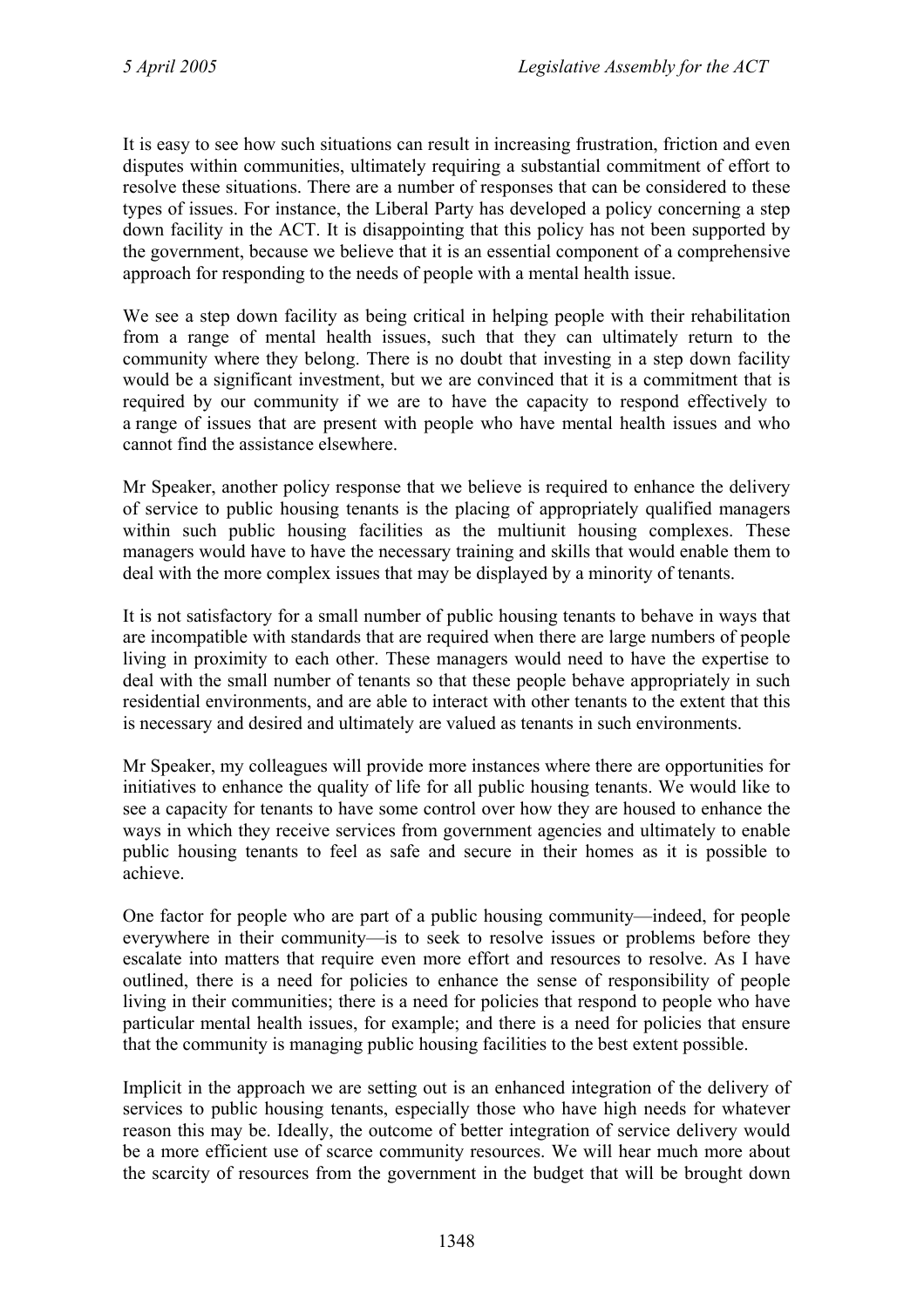next month, I am quite sure. So we have to make sure that what we have is being used as well as it can be.

One potential outcome for staff in the department from this approach could be an increase in job satisfaction as people become familiar with a range of services and programs that are required to respond to people in public housing, which, of course, would lead to greater efficiency and, we would hope, an increase in the level of satisfaction among Housing ACT tenants. At the same time, it is essential that the rotation of people through different jobs does not result in an unnecessary loss either of corporate memory or of a capacity to deal with the range of issues that arise in public housing.

We are aware of what we would describe as the "churn" of housing managers, which is of great concern to us, to the tenants and, indeed, to the managers themselves. These managers are the key people in the lives of many public housing tenants. It is not reasonable to expect tenants to have to establish relationships with different managers too frequently. That impacts adversely on the quality of life of the tenants and it means that a new manager has to learn about all the issues associated with those tenants.

There are better ways to use our resources than by changing managers too frequently. We believe that it is important that the management of these managers themselves enhances their important roles with public housing tenants, not make it more difficult. Indeed, there may be a sound case to consider expanding the role of these managers so that they are able to provide tenants with timely and appropriate management, assistance and advice.

It is evident that there have been significant problems experienced by tenants in public housing in the ACT. There will always be some problems; that is self-evident—we are dealing with people, after all. Our purpose in raising this matter today, however, is to highlight the decline in service delivery for public housing tenants and to suggest some ways in which this decline can be turned around. To achieve a turnaround may require existing resources to be used differently, for staff to do things differently and for different public agencies to work together in perhaps more cooperative and better ways.

Housing ACT has a challenge before it: to balance the needs of public housing tenants in terms of satisfying maintenance requirements, minimising disturbance of the social environment and amenity, and resolving neighbourhood disputes. It also has the challenge of seeking to reduce the number of people who are on the waiting list as well as the transfer list while, at the same time, seeking to offer the optimal mix of public housing dwellings across the ACT in terms of such parameters as design, size and location of dwellings and of the nature of multiple dwelling sites.

I have outlined a number of issues relating to the decline in the delivery of services to public housing tenants in the ACT. My colleagues will add further instances of this decline and will suggest some responses during debate on the matter. I wish to conclude by emphasising that the decline in service delivery for public housing tenants is not satisfactory. It must be appreciated that whatever experiences public housing tenants currently enjoy—whether it is crime, including drug-related crime, issues relating to the inappropriate location of a person with a mental health issue, or physical and verbal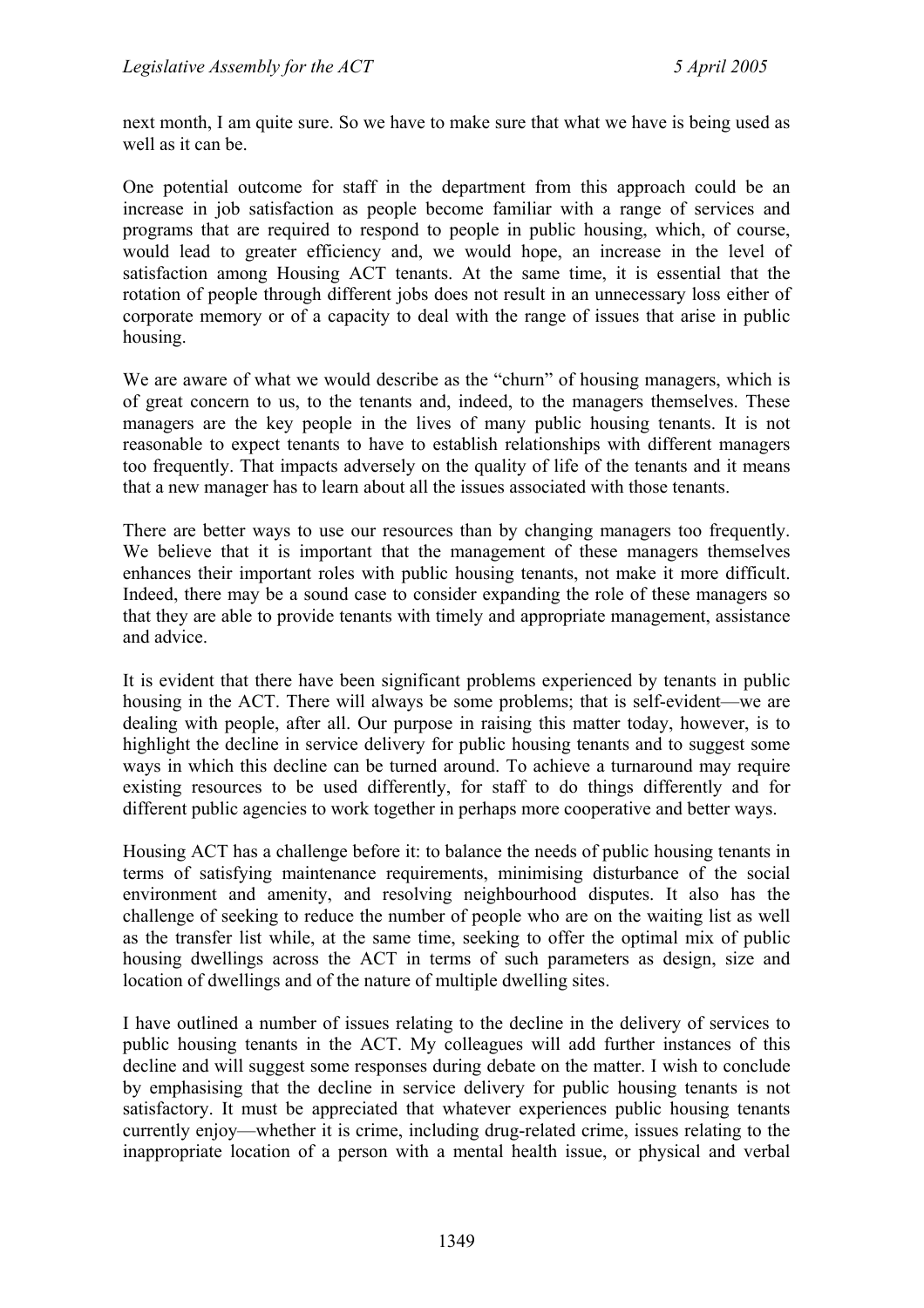abuse affecting personal as well as family safety and security—inevitably, there will be a flow-on detrimental impact on the whole community.

A change in approach is required and it is required now. The achievement of any change will require high-level leadership from the minister and from his senior departmental staff. When we achieve an improvement in the quality of life for public housing tenants, we will also generate benefits for the whole community. To this end, Mr Speaker, we welcome the inquiry that is being conducted by the health and disability standing committee into housing for people with mental illness. It promises to be a most valuable inquiry and we anticipate that considerable benefits for people who have mental health issues and who seek public housing accommodation will come from this inquiry, as well as for the larger public that will be involved. Mr Speaker, I commend this matter of public importance to the Assembly.

**MRS BURKE** (Molonglo) (4.00): I rise to support this matter of public importance relating to the evident decline in service provision to Housing ACT tenants. One would have to ask why this has occurred, when we hear that the government is spending somewhere in the realm of \$100 million—and we applaud them for that—to service 11,500 properties, in property and tenancy management.

According to calls to my office from tenants and housing staff alike, which I know the minister does not like hearing about, there is a clear lack of support shown by the minister for lower to middle management staff in the department. I fully support the work of the excellent staff in the department who are on the front line. These staff are simply not receiving enough support from senior management it would appear. They appear not to be adequately resourced from the logistical perspective and not to be equipped with the training to cope with difficult situations, which clearly require more involved support from senior staff or specialists capable of dealing with such issues as mental health.

It appears that the problem is now entrenched and is beginning to surface in the department. Evidence from numerous tenants—whom the minister's office are well aware of too—suggests that if a complicated case is becoming too difficult to be handled by a housing manager or indeed a housing specialist manager, there are not enough support mechanisms being put in place by senior management to assist in garnering support from other specialist areas of the ACT public service tasked to deal with complex matters such as mental health, substance abuse and difficult behavioural patterns. Morale amongst housing department staff is extremely low.

I must continue to highlight the plight of the good tenants, who make up the vast majority, whom our public servants serve well under the conditions that they are now working in, and, I might add, who are now approaching the minister as well as the opposition. In the past, they were afraid to speak up about their experiences and difficulties in obtaining correct advice and affirmative action from departmental staff who, as I said at a recent meeting of a dozen concerned tenants, represent many more people too afraid to speak up for fear and threat of intimidation and retribution.

This is a real issue in itself. It is one that I have raised in this place before and that I broached with the previous minister. I am now at the point of calling upon the current minister to take action and listen to the calls for change in this area. He can and should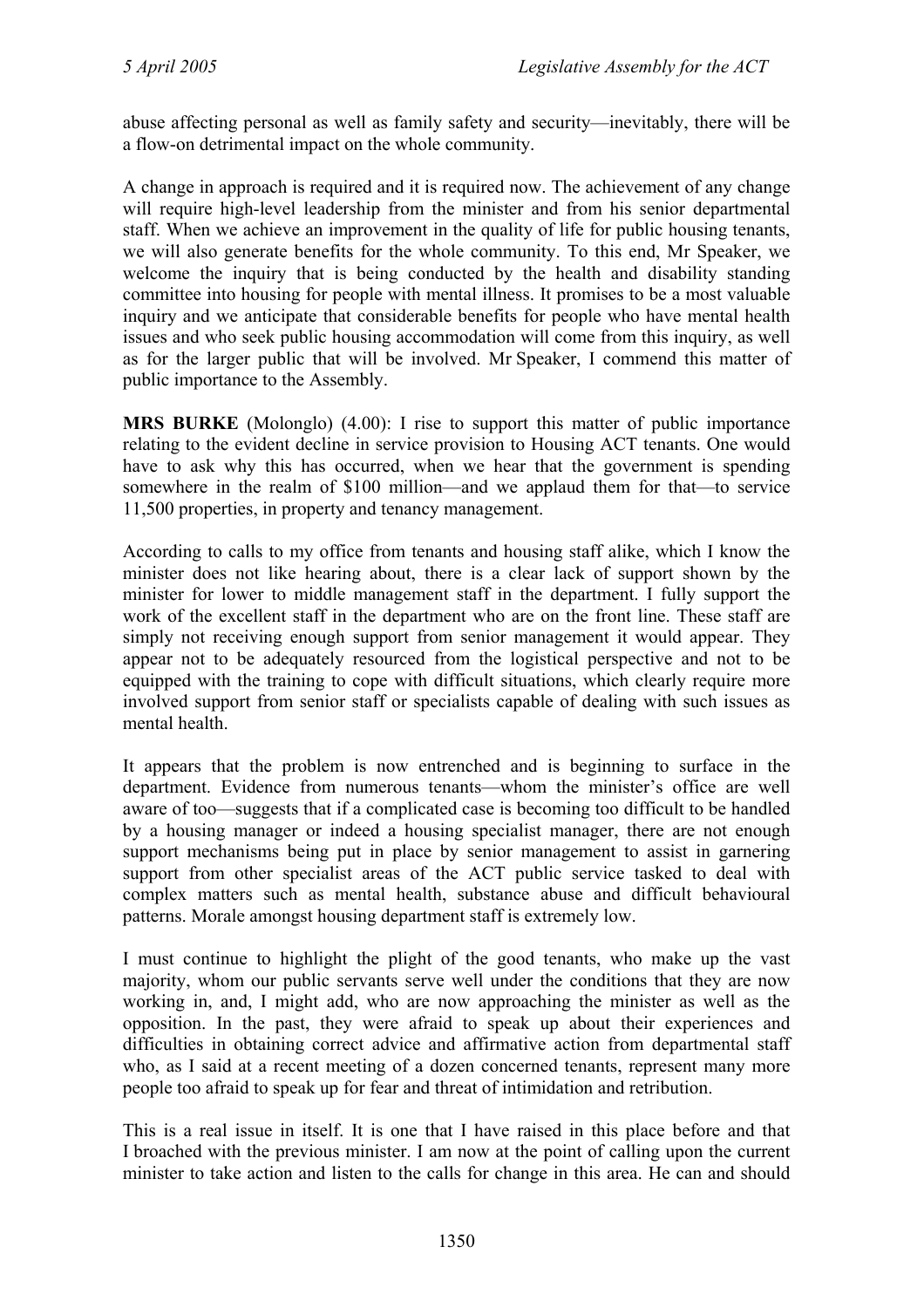lead his department in delivering better outcomes for housing tenants by empowering his staff who are designated to the most important role in the department: frontline service delivery to clients. It is evident that they are simply not coping under the pressure. We have many people off on stress leave—people in key jobs—which has meant a greater load being passed on to housing managers. This simply is not good enough and it is not helping people out there to get the service that they need.

I have recently seen evidence of the negative way, sadly, that the minister is responding to tenants and non-tenants in relation to their concerns. Many have indicated to me that the minister, in response to representations made to him, has advised them that any approach to the media will have little or no impact on their case. This would seem a sad indictment of and reflection on all members of this Assembly. It sends the wrong message to the community about the role of its local government and one that I and my Liberal colleagues are not prepared to wear. It is at the minister's own peril that he continues to treat his constituents in such a dismissive manner.

It is important not only to deal with an individual constituent's concerns with compassion and empathy but also to look at the wider implications of matters being brought to light. I know Mr Hargreaves has openly said that he does not speak about individual cases or speak to individual people, but I suggest he needs to start doing that. He should give himself 12 cases, like I have done, to see the broad range of things that are brought to light. This is why we do it. If we do not look at single cases, we can often miss the wider implications of matters being brought to light. Often, individual cases can expose broader discrepancies in service delivery and can provide real solutions to problems faced by departmental staff. It is the direct feedback that is of most value to management, and it should be taken seriously and put to greater use to assist staff tasked with service delivery to improve working practices.

I have held meetings with Housing ACT tenants who are reaching the point where they have exhausted just about all avenues available to them to resolve issues relating to the level of service they are or are not receiving from Housing ACT. Sadly, they now feel that this is exactly what the government wants: that they get so downhearted, so dejected and run out of energy, that they will simply go away without their concerns ever being addressed. Isn't it awful that people would say this to me? Worse still is that we allow to continue a system that is going to let down society's most vulnerable people. Is that what we at the ACT Assembly want? I do not think so. I do not want to be remembered and known for that.

The feeling emanating from many consultations is that tenants are expecting to receive real value for money. We have talked about the millions of dollars going into housing. I am perplexed, and I am sure the minister must be, at why, then, we are still getting this feedback about the number of problems, and things not being dealt with for months on end. I am confused, and I need the minister to explain why, when we put money in, the service delivery is still not meeting the target. We are paying more and we are getting less.

Housing tenants deserve to be treated with the same level of respect when dealing with Housing ACT as they would receive in the private rental market. I know this minister and the minister before him have said that the public housing system should parallel the private market and that they should be giving the same service. But clearly they are not.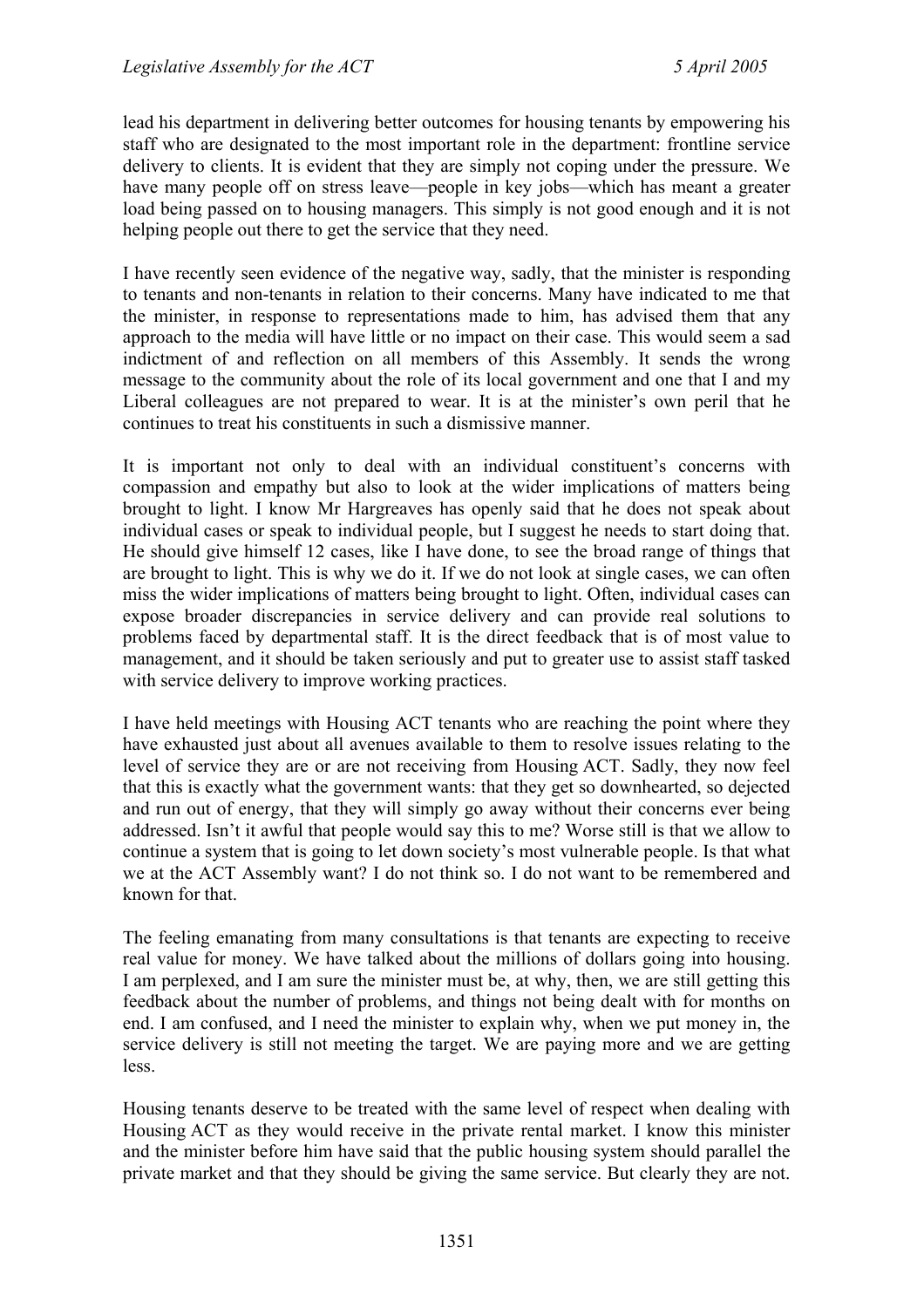Tenants are simply asking to be treated on a human level. They feel lost in the bureaucratic system and feel they are now just a number. The implementation of a better document management system may even help the department. Too much paperwork goes missing and tenants have to resubmit far too much information, over and over again. The minister needs to ensure that, when he compares public housing to the private rental market, he and the government are providing comparative services. Currently, as I have said, it appears not to be the case.

There are several ideas and suggestions that I will give the minister and hopefully he will think about implementing some of them. One is a more robust and fairer system to deal with urgent transfers and the transfer/waiting list. In general we have talked about a one-size-fits-all approach and I know that people within the department have talked about the frustration of that. We need to not let them keep on saying that. We need to solve that for them—give them the assistance and help they need.

We need urgent consideration of the establishment of a dedicated special needs unit to deal with high-priority or urgent housing cases. The appropriateness of housing allocation must be reviewed. The department can maintain that people are adequately housed, but this does not mean appropriately housed. For example, a single girl, with a young baby, housed in a complex full of men could be said to be adequately housed, but that is not appropriate in my book. If it were my daughter, your daughter, Mr Speaker, or the minister's daughter, would we feel that was appropriate? I do not think so.

The government must get a move on and rebuild or refurbish sites where multiunit complexes exist or existed. If capital works plans as outlined in the 2003-08 public housing asset management strategy are not fast-tracked, there will continue to be far too many potential properties offline, therefore again hampering the department's ability to reduce the number of people on the waiting list. I do not want the minister to go rambling on back to the Liberal government. It is on your watch now, minister. For example, for four years the Burnie Court site has lain empty. We need action, people need roofs over their heads and your department's staff need your help, minister.

The overriding question I get from all tenants is: "Mrs Burke, why are the majority, good, law-abiding public housing tenants, made to suffer at the hands of an unruly, difficult and disruptive minority?" It is a very good question. Housing ACT needs to do more to reassure these good tenants that they are not responsible for causing a problem but, rather, have highlighted a discrepancy in service delivery and that it should be rectified. They should not be made to feel like the victim, but they are. The minister looks across at me and pulls a face. He needs to listen to these people. Listening to 12 people might open your eyes, minister.

People's rights are being ignored. The government would say that at least the ACT has a human rights act. But the government should uphold the major tenets of that act. Instead, they are seriously violating people's basic human rights here. Many of these people are trying to get their lives back on track and are going backwards. On a number of levels, the government is charged to protect the rights and responsibilities of these people's lives and have a duty of care, given their responsibility as a landlord, to deliver a level of service that matches not only the expectations of their clients, the tenants, but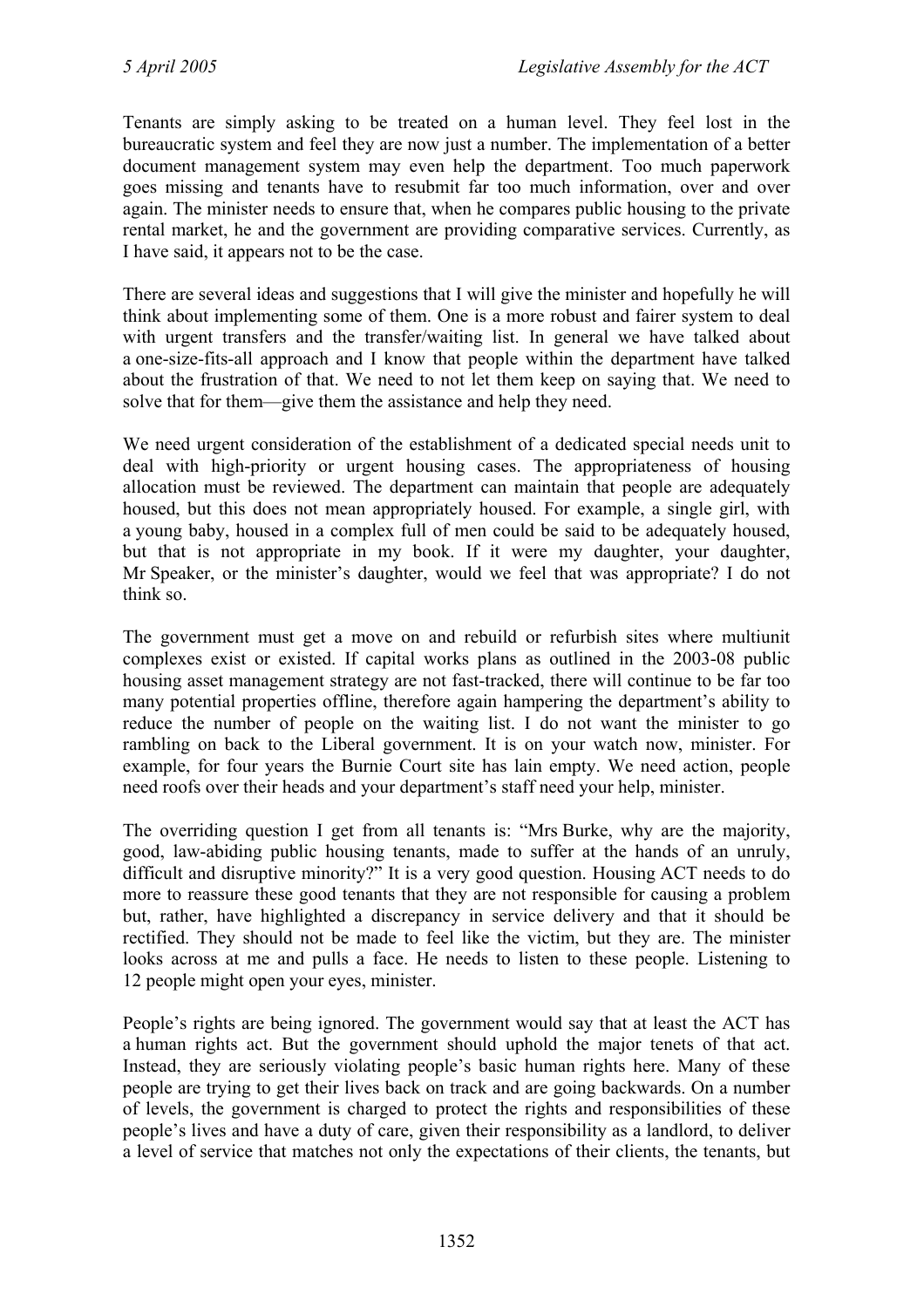also the very significant financial investment that has been afforded by the department, and which I have spoken about.

The government in the 2004-05 budget papers highlighted many strategic and operational issues it would be pursuing. I will not go through those now, but we have seen some good things coming out of that. But, sadly, I have to say that we are a long way from achieving a lot of those goals, and I am sure the minister and his department's senior staff are aware of that. Change seems to take forever with this government. Change has to occur now—decisions made now would better service the community rather than waiting for a crisis to be fully realised. The challenge for many people is the very fact of change. This requires high-level leadership and a robust transition plan, driven by the minister.

Some changes required could cover such issues as the implementation of a sound and responsive drugs strategy and a longer-term commitment to adjusting the relevant legislation to reflect the perceived needs of the community. The government has done some good things with the legislation recently, and I applaud them for that. An example would be amendments to take the issue of eviction to another level whereby the Residential Tenancies Tribunal will have increased responsibility. We need to ensure that tenants who breach their tenancy agreements are held responsible and made accountable for their actions. This process should not be solely a mechanism for managing tenancies but, rather, an approach that protects tenants, ensuring they are fully aware of their rights and responsibilities.

It must be appreciated that, whatever public housing tenants currently endure—whether it is drugs, crime, physical and/or verbal abuse affecting personal safety and security inevitably this has a detrimental impact upon the broader community. Our public housing tenants deserve better. Indeed, all members of the community deserve better. All members of the community deserve a quality of life free from crime, violence and drugs in and around their own home.

ACT Housing also has to face up to the challenge of balancing the needs of its tenants be they maintenance, social disturbances or neighbourhood disputes—with working towards reducing the number of applicants on waiting and transfer lists and must aim to offer the optimal number of the right kinds of dwellings, that is in size, construction and flexibility of properties, that can be sustained within the realms of realistic budgetary limitations imposed on Housing ACT by the ACT government.

I further call on this government to instigate a committee inquiry into the state of public housing, and more so the operational side of the department that delivers services to ACT public housing tenants. Via the committee process we must look at such options as facilitating and supporting Housing ACT facility-based tenant committees, who do great work, and corporate bodies or similar alternatives, in the provision and management of remedial programs that prevent antisocial behaviour. We need to do more along those lines. Again, some things are being done, but we can always do more and better.

Another option is further allocation of funding for the provision of high-level, ongoing support to housing managers that will provide them with the professional training and management support they deserve while expanding their roles to provide tenants with timely and accurate frontline case management assistance and advice. There are many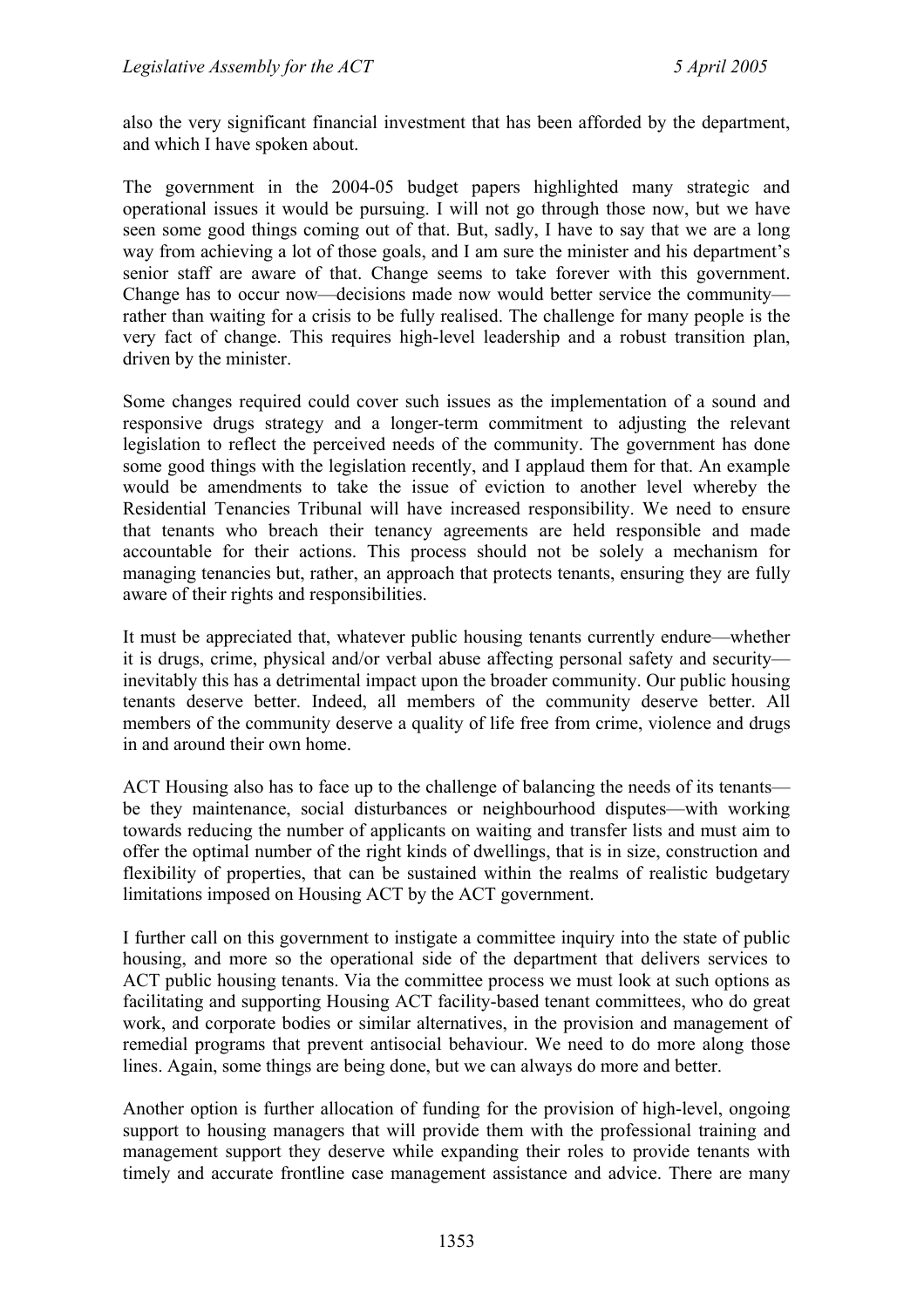more things, and I say to the minister, as I always do when I stand to speak, that I am happy to talk to him about more ideas that I have.

I was recently astonished to learn, in an answer to a question I placed on the notice paper, that the government does not seem to have any relationship with the Conflict Resolution Service. I am asking: why not? Why doesn't Housing ACT formally refer tenants to the CRS? The minister's answer implies that tenants are therefore "informally" referred.

**Mr Hargreaves**: We do.

**MRS BURKE**: Not in your answer, minister; you said no and that that is as far as the department goes with the problem. Is that as far as you go? That seems very odd to me, but the minister is making some grumbling so he might have a logical response for that and he might share that with us.

Further issues to be investigated would include undertaking a comprehensive evaluation of the current total facilities management process to determine what changes are required to improve the effectiveness and viability of this maintenance service. Minister, I realise that this service has been and is going through a tender process and I hope that we will know the outcome of that soon. I would suggest that far too much of taxpayers' money has been and still is being wasted under the current system.

Finally, it is time that the government, starting with the minister, began to realise that all is certainly not rosy within Housing ACT, and the quicker he gets to the root cause of the problem the better it will be for both tenants and staff alike.

**MR HARGREAVES** (Brindabella—Minister for Disability, Housing and Community Services, Minister for Urban Services and Minister for Police and Emergency Services) (4.14): I welcome the opportunity to respond to the matter of public importance raised by Mr Smyth about the level of service delivery to tenants of Housing ACT. I congratulate the Leader of the Opposition for reading Mrs Burke's opening speech, which she should have read herself. I want to make a couple of observations before I launch into a response.

Firstly, Mrs Burke said in her speech that we should be providing comparable service to that of the private sector. I would like to know the last time that Mrs Burke took apart Raine and Horne, Leader Real Estate or Paradime, or any number of the bodies corporate, about dysfunctional people in those multiunit complexes around our electorate, for example. I suspect, in fact, that that has not happened. What is happening is that Mrs Burke puts a burden of responsibility on Housing ACT that she does not share with the private sector. So I think we need to have a little bit of consistency here and start acknowledging the extra responsibility that Housing ACT accepts for its clients.

**Mrs Burke**: They weren't my words; they were your words.

**MR HARGREAVES**: Mrs Burke does not remember what she said. I suggest she reads her own speech in *Hansard*. She has to read her own speech in *Hansard* for her own education—that's a bit sad, isn't it?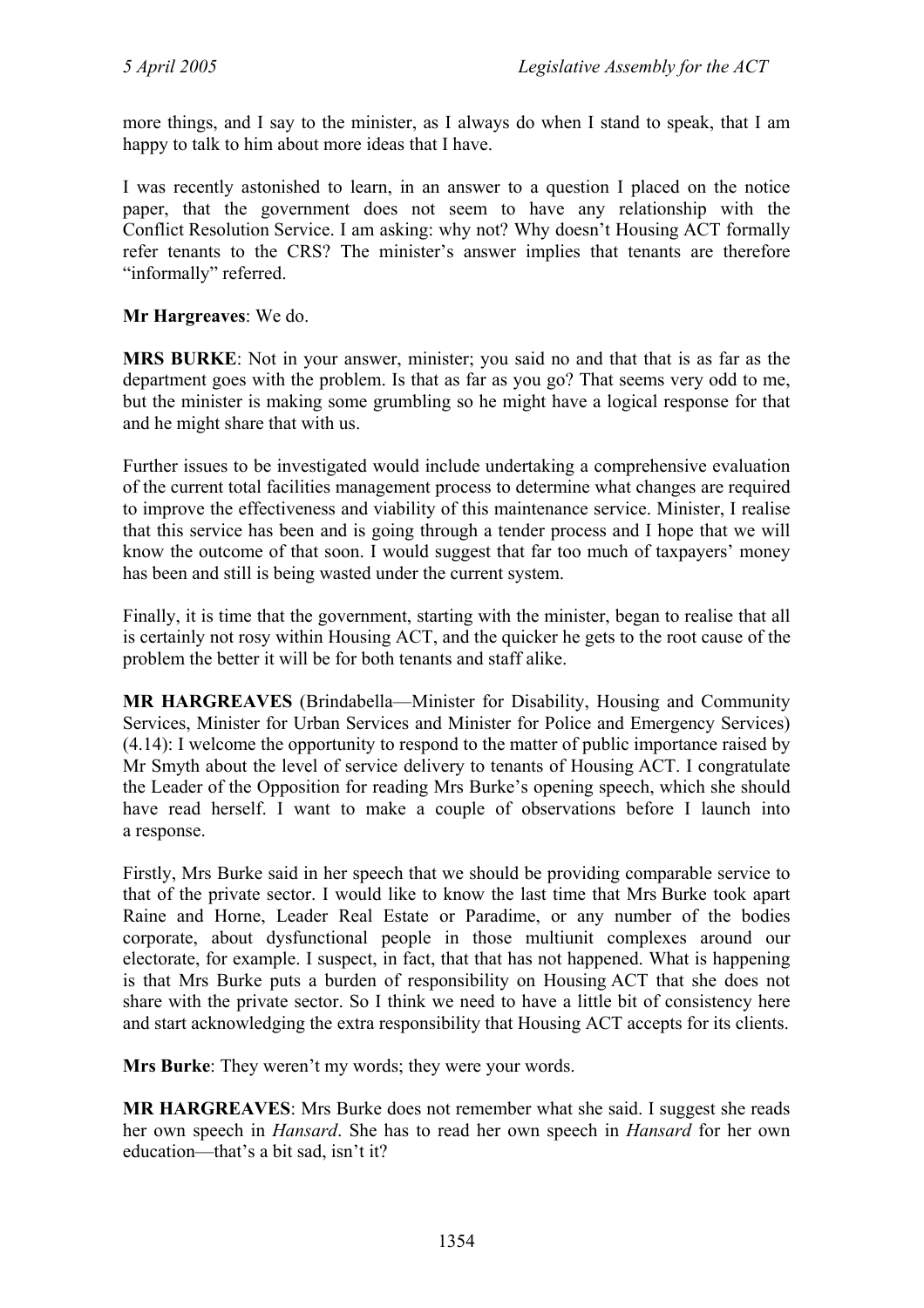Mrs Burke talks about "intimidation" and "retribution" by middle and lower level managers—her words exactly; I wrote them down exactly. Well, I challenge Mrs Burke to do two things: one, to read *Hansard*, because obviously a dose of Alzheimer's disease has just hit, and, two, to put up or shut up. She can put up or shut up. I have complete faith in the senior management being supportive and showing great leadership within Housing ACT. Any sad reflection, such as Mrs Burke has made in denigrating those people, I will not put up with—or, as the great Winston Churchill said, is something "up with which I will not put". So there!

**Mrs Burke**: Do you know that for sure?

**MR HARGREAVES**: You come up with facts, or you apologise publicly to those senior managers. You have got two choices here. You can give me the facts, put them in this place, come and table them. If you cannot table them, then stand up here and have the guts to apologise to those people. You can't, because you know you are wrong.

At present, Housing ACT provides accommodation and direct tenancy support to over 10,600 tenant households. That does not include properties head tenanted to community organisations. This level of support is amongst the highest of any jurisdiction in the country. Many of the households have had experiences in their lives that most us cannot easily comprehend: they have fled domestic violence, dealt with family crisis, health issues or tragedy, or escaped trauma and violence in their home countries.

The government recognises that people experience disadvantage. Poverty, discrimination and social isolation are an unfortunate part of all communities, including the Canberra community, and they are often particularly found amongst the tenant households of public housing. Notwithstanding this, my experience of public housing tenants has been inspirational—and I have visited a huge number of tenants in their own homes. In fact, I started my married life in public housing and I know how it feels to be proud of it—and 99 point something per cent of tenants are proud of their public housing home; they are not sitting there quivering. However, some of them find it difficult to live with the regular demonisation of public housing tenants—the sort of stuff that Mrs Burke does regularly. Not only does she demonise the staff; she demonises the tenants. She has not got the originality that God gave her. She talks about morale within the housing department and says, "I've received a report of a high number of staff on stress leave." She talks about low morale while the number of staff is down. She used exactly the same words about this ability in a press release only a week earlier. All I can say is that her photocopier is working overtime.

**Mrs Burke**: We haven't fixed it yet!

### **MR SPEAKER**: Order, Mrs Burke!

**MR HARGREAVES**: The ACT government is committed to working with the tenants of Housing ACT and the broader community to continue to support Housing ACT as the provider of a major human service to the community. Some examples of the work include: the reinstatement of security of tenure, in December 2002—which was removed by the Liberal government; the removal of start-up rent; the establishment of a debt review committee and support for sustainable tenancies; working with the tenants to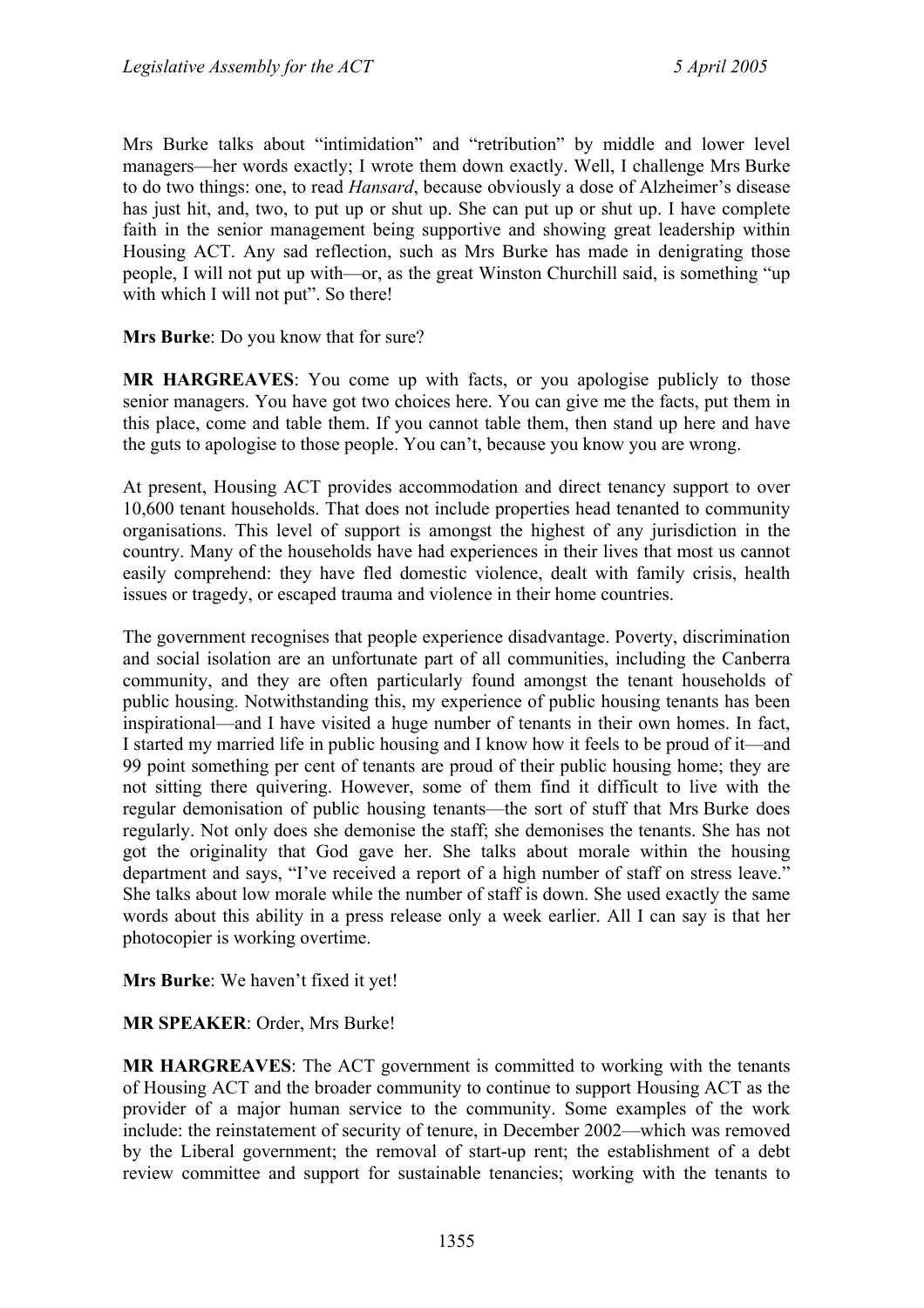make sure that they can cope before the spectre of eviction turns up; the removal of barriers to public housing for refugees holding temporary protection visas—and it was not the Labor government that introduced temporary protection visas either; reduction of minimum rebated rents; and the exemption of incomes for tenants and residents accessing residential rehabilitation facilities.

This government has continued to develop and grow the community linkages program. The program continues to be focused on assisting tenants to sustain their tenancies and to develop skills and confidence in community capacity building. With recurrent funding in excess of \$500,000 a year, community linkages has provided programs to support the development of computer skills, the preventing eviction program, community development and youth specific activities.

An important development was the introduction of a round of tenant initiatives in February this year. This exciting new approach to the establishment of community development activities further expresses this government's commitment to work in partnership with the ACT community. Housing ACT, as part of the Department of Disability, Housing and Community Services, has become a partner in the provision of services to people with disabilities, the homeless and to the broader social housing sector.

In the social plan, this government has committed to a consultative and inclusive process to review the Housing Assistance Act and its subsidiary programs. At present, the average property portfolio managed by a housing manager in Housing ACT is 260 properties. Compare that with other jurisdictions. It is reported by the Australian Housing and Urban Research Institute that Housing ACT is the most successful public housing authority in allocating properties to applicants in the highest need categories. Housing ACT has continued to provide the five housing manager specialists to provide case liaison and coordination services to tenants and applicants, including clients with mental health and other complex issues. Mrs Burke apparently has not heard of those.

Housing ACT has committed to working with tenants to assist them to sustain their tenancies. So far this year, Housing ACT has conducted client service visits on more than 75 per cent of its clients and is on track to complete visits to all tenanted households on a regular annual basis. Housing ACT has completed 598 ninety-day visits.

The Department of Disability, Housing and Community Services commissioned a report on the establishment of tenant participation models. The tenants union, in partnership with Shelter ACT and tenants of Housing ACT, undertook the work. It held a tenant summit on 27 November 2004. I had been minister for about a month. I got invited to go to this summit; so did a heap of other people. There were people with disabilities, there were homeless people and there were public housing tenants over years. Mrs Burke was not invited, because they did not want her there. I asked the question: "Where is my opposition, because I would like to know. This is a community participation event. Let us come together and fix the problems." They said, "Don't let that woman near us." So I said, "I cannot understand for the life of me why you would want to do that," but now I do. The summit elected 40 representatives on a tenant council that has elected an executive of nine tenants. I have advised of the government's continued support for this process.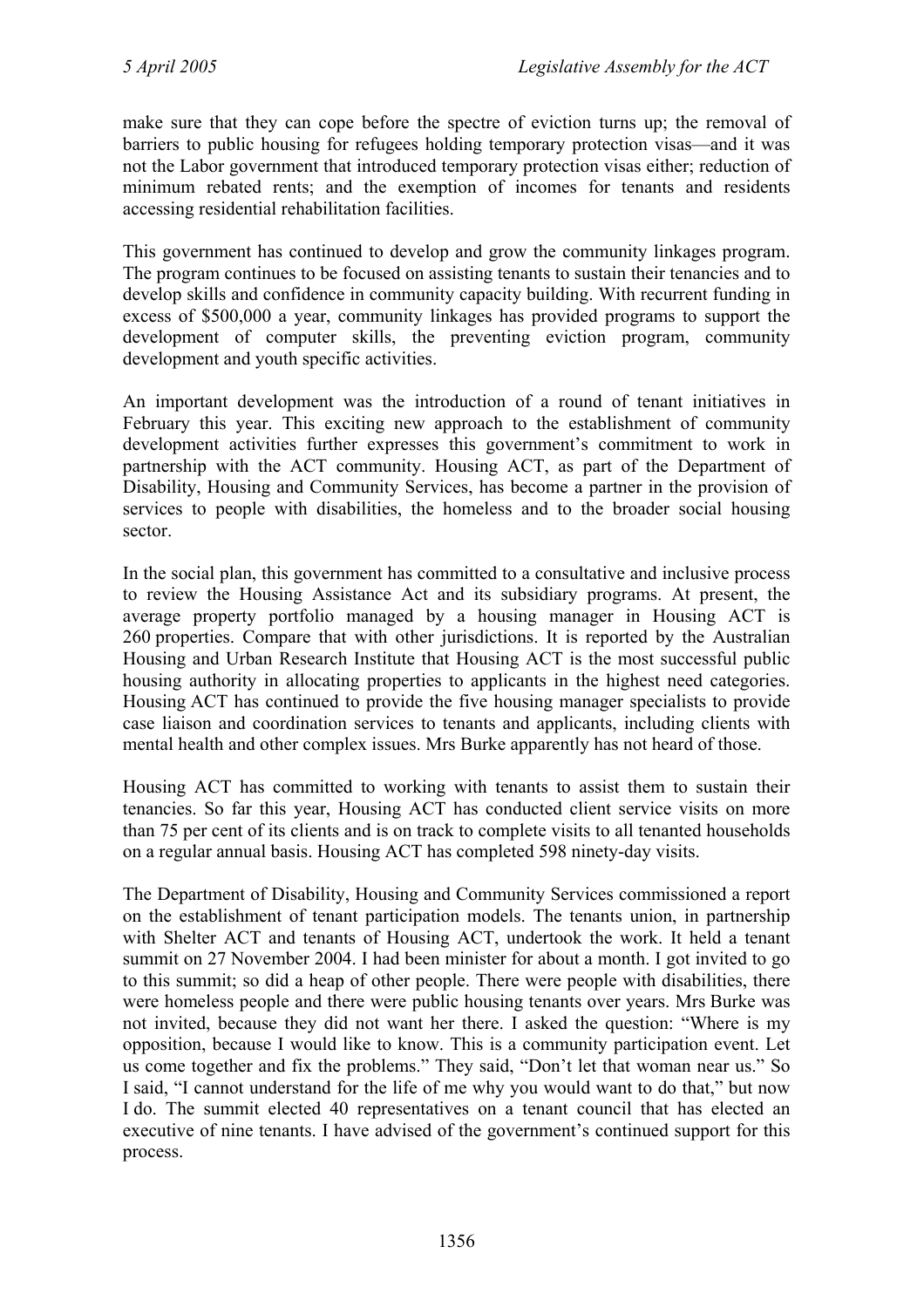Most of the things that Mrs Burke has said are without substance. She has not backed anything up. All she has done is put a whole stack of things on the notice paper hundreds and hundreds of matters on the notice paper. She has not once written to me with a case of intimidation or retribution. She has written the odd case constituent thing to me—and I have responded to each and every one of them, well within the time frame. I respond to every one of them.

**Mrs Burke**: Indeed. Don't say I don't write to you.

**MR HARGREAVES**: To suggest that I do not respond to each and every representation is a falsehood—a bald-faced falsehood. The officers of my department operate with integrity, with empathy and with—

**MR SPEAKER**: Order! I think there is an imputation in the comment "a bald-faced falsehood".

**MR HARGREAVES**: Well, I could not say "lie" then, Mr Speaker, could I?

**MR SPEAKER**: But the imputation is that Mrs Burke was lying. I think you should withdraw that.

**Mrs Burke**: They were your words, not mine.

**MR HARGREAVES**: I know. The suggestion, the imputation on me, was a falsehood, Mr Speaker, is what I suggest.

**MR SPEAKER:** I think "bald-faced" means "deliberate", so a "deliberate falsehood" ought to be withdrawn.

**MR HARGREAVES**: Mr Speaker, I find it very difficult to withdraw an imputation against me. But, if it pleases you, Mr Speaker, I shall withdraw it.

**MR STEFANIAK** (Ginninderra) (4.25): I thank the minister for his entertaining speech. While I was upstairs I heard a number of points in the debate. Might I say, first and foremost, that the overarching thrust of this MPI is that ACT Housing needs to provide better service delivery so that tenants receive assistance, advice and timely service.

I commend the minister and the government on a couple of points in the Residential Tenancies Amendment Bill. There are some clauses in the bill that will assist ACT Housing and the vast number of housing tenants who are law abiding citizens, who take a pride in their homes, who pay their rent regularly and who make excellent neighbours for whomever they happen to be living next to. It is not just the public housing market that has problems with difficult tenants. That occurs in the private market as well.

In 2002, when I was shadow housing minister, I got a number of complaints—I still do from people in the community who had incredibly difficult housing tenants next to them. One case in Florey was attended to a little bit better by housing, but there seemed to be a reluctance by the staff there, for whatever reason, to really address some of the bad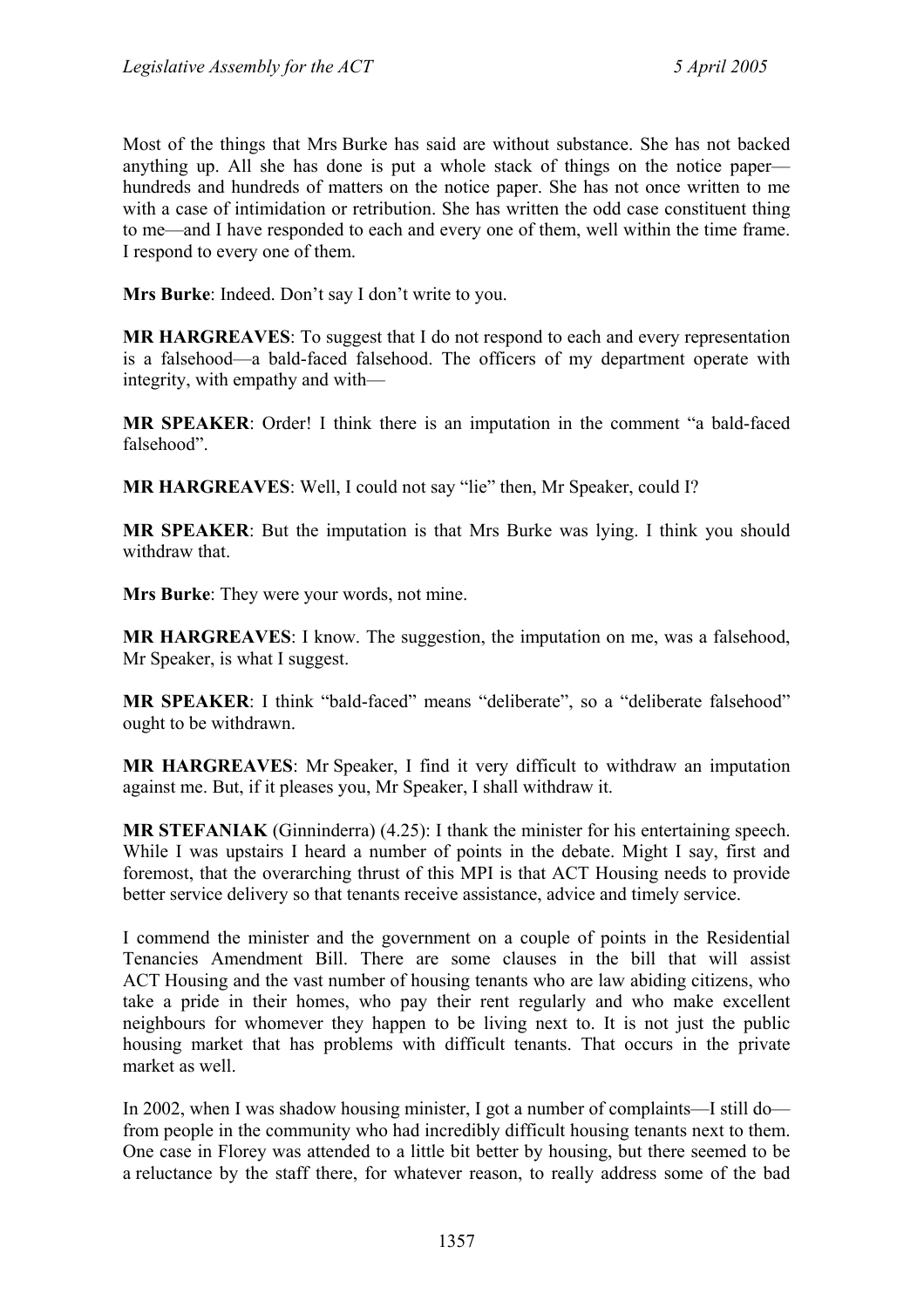behaviour some tenants were inflicting on other law abiding public housing tenants. It was as if it was just all too hard. That concerned me greatly. In the case in Florey, I think the two officers from housing were there when the difficult tenants who were giving other people a hard time came and started threatening everyone. I think finally the police were called. But even then some problems continued.

I appreciate that the law needs to be changed, and I am pleased to see that it will be. But I am concerned that there is this "it's all too hard" attitude creeping in and I think it is terribly important for the government, especially, as much as anything for its own public service staff, to ensure that procedures and laws are in place that not only protect law abiding tenants, but also assist staff of ACT Housing to go about their jobs in a much more timely way than perhaps they might be able to do at present.

There was another problem in Dunlop with a particularly dreadful neighbour who was making the lives of everyone in the cul-de-sac a misery. Again, it was as if it was all too hard. There has been a tendency, not just under this minister but also probably since the time we have had self-government, to move a difficult tenant to another neighbourhood, rather than address the problem. Yes, it is hard. We have all done it. I think I probably did it myself when I was minister. Sometimes it works; sometimes it does not. It can be very difficult. There has been a lot of progress by all governments, but still certain things are not working as well as they could.

I will deal with a couple of issues. As I understand it, there are still some problems in court directives being issued, for example, restraining orders, and difficulties in what Housing ACT is empowered to do in those situations to ensure that all the tenants are actually abiding by their agreements, indeed abiding by court orders. That might be something the minister needs to address to assist the better operation of the system.

I heard Mrs Burke say that she made a point of speaking to at least 12 tenants every week, or whatever period of time it was. She does a fantastic job for people who come to her for assistance with problems with ACT Housing. She is a tireless worker for the underprivileged in our community and people who really are facing all sorts of difficulties. I commend her for that.

I understand that the minister does not make a point of seeing tenants with individual problems. I think he should. Certainly there are some things he probably cannot do and some things he probably should not do. But certainly he should see them. If he does not do that, some injustices invariably will be done. I am not suggesting the minister should go overboard. A previous minister used to intervene just before tenants were about to be evicted for things like not paying rent, and that absolutely frustrated the housing staff. That was certainly something they could not accuse me of doing. I let the process run, and I am very glad I did because we actually dropped the housing debt significantly. Interestingly enough, the vast majority of housing tenants, who pay their rent and do not want other people sitting in there and not paying rent—because they are taking from the ones who do, the law abiding citizens—were very happy to see that tightened up.

To illustrate the benefit of seeing someone, Mr Hargreaves, there was a woman who came to see me at Meet the Minister. She had borrowed a friend's car from Kambah. She paid \$10 for the petrol. She saw me out at Ngunnawal. She was in the process of court eviction. I do not think I had ever intervened before, but I did on this occasion because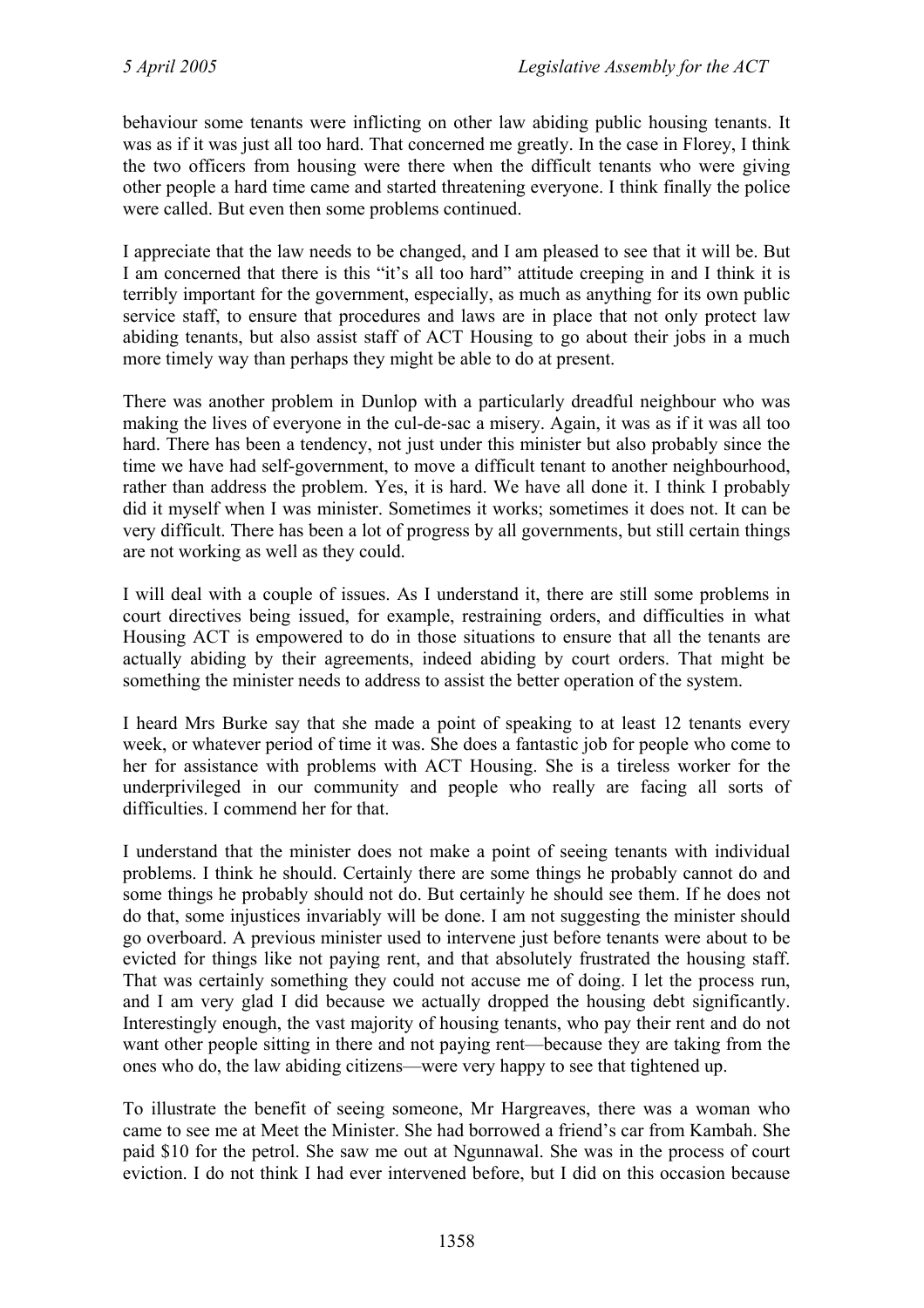she had paid \$550 out of the \$1,300 debt. She had a plan to pay the rest. She had organised a direct deduction from the bank her social security benefits were paid into. She actually said; "I used to think getting a house was a right. I realise now it isn't. It's a privilege and I want to make sure I pay this off." We made some inquiries of housing to make sure what she said was right. We instructed the government solicitor to request the court to adjourn the matter for three months just to see how it went. It went brilliantly and we were able to discontinue the proceedings. That came from talking to a tenant. I am rather horrified to hear that the minister does not actually talk to tenants on the regular basis suggested by Mrs Burke. I recommend that he do so.

On a positive note, minister—it is in the Auditor-General Act, but it relates very much to public housing—I am pleased to see an improvement there in terms of recognising breaches of clause 70 of the agreement, which ensures that neighbours have quiet occupation of their premises without being unduly hassled and having their lives made a misery by disruptive, unruly and antisocial tenants. It is an excellent step to put that into legislation to ensure that anyone affected under the Residential Tenancies Act can go to a tribunal and say; "My life is being made a misery. This person is breaching the section"—and if that person is a housing tenant, no doubt he or she is breaching clause 70 of the agreement with housing—"throw them out." Now there is a process by which people like that can be evicted.

It is always difficult. It is quite easy to evict people who do not pay rent. Housing has got that down to a fine art over the years. But it is a lot harder to deal with people who just make their neighbours' lives a misery. In the past you would need someone to come forward. In my experience I found that was very difficult to get. More recently quite a lot of people have been willing to come forward and give evidence, which probably indicates it is even more of a problem now than it ever was. But it is still very difficult. That clause will help immensely in rectifying that particular problem.

So congratulations to the government. That is something that I think is very worth while. It will relieve some of the problems. It is a nasty problem because a bad tenant, a person who is antisocial, will cause so much drama in the neighbourhood. I assume most of us have seen instances of that. They really do make people's lives a misery. People want to sell up, losing probably tens of thousands of dollars in the process. It is often difficult. If you simply move the tenant to another neighbourhood, that just transfers the problem. This is a good, equitable measure that will certainly assist to relieve that particular problem in our community. It is a good step. Congratulations on that.

Some of the problems the minister has, such as antisocial tenants and tenants selling drugs and breaking the law, go back to another of his portfolios, and that is policing. It is quite clear that, through no fault of their own, we simply do not have enough police in this territory to do all the things that are necessary. Again I urge on the minister and the government the need to do what the government and this minister promised before the 2001 election. That is to ensure that we are around the national average, because we are miles behind and below it at present. If the government takes action on that score, that will also assist in dealing with some of the problems that beset a number of people not only in our wider community, but also in our public housing community.

The inability of police to fully attend to the matters that they want to attend to and assist many people in our housing is regretted by the police, but certainly is a cause of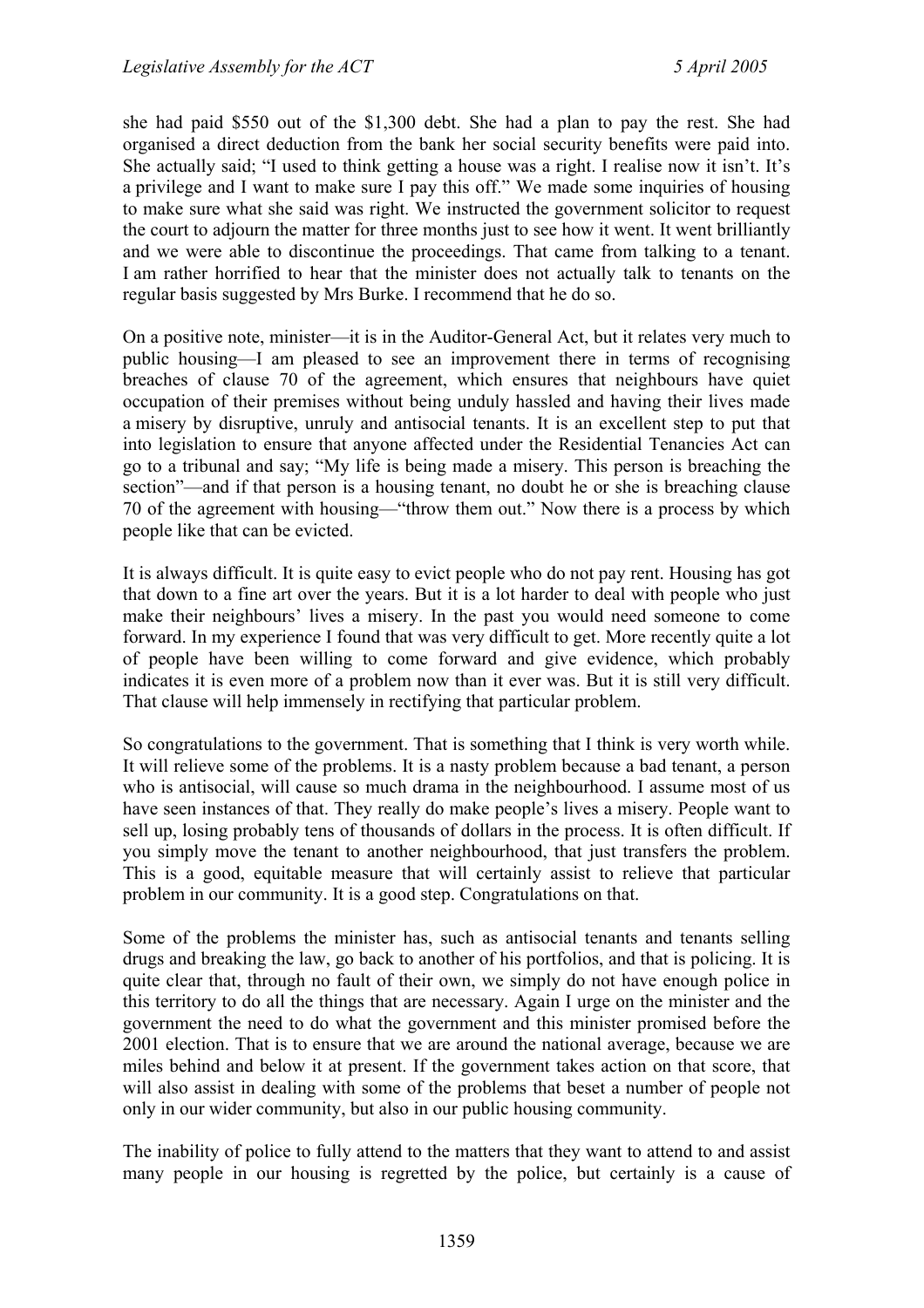consternation for many law-abiding tenants in our public housing. I thank Mrs Burke for bringing on this matter of public importance. It is an excellent topic. It is one that we need to attend to. We can always, of course, do better.

**MR DEPUTY SPEAKER**: Order! The member's time has expired.

**DR FOSKEY** (Molonglo) (4.35): I am happy to have the opportunity to talk about the level of service delivery to Housing ACT tenants. I, too, have heard from constituents about issues related to delays in maintenance and repairs in public housing, particularly old and multiunit properties around Civic and town centres.

I am concerned, however, that Liberal members have presented issues of difficult neighbours as though they are peculiar to public housing. Private landlords, it is true, lack the duty of care that falls to the government, although I am sure that many in the community would like them to play a greater role in the provision of affordable accommodation. However, I do not think we can talk about this topic without addressing the issue of the viability of the sector. I would like to start by quoting from the Australian Housing in Urban Research Institute's research and policy bulletin of April 2004. It outlines that "housing authorities in Australasia are running operating deficits which are not financially sustainable". The research was conducted by Jon Hall and Mike Berry. The article states:

Sustainable financing for public housing authorities.

After six years of policy and program delivery change, six of nine state housing authorities in Australasia are running operating deficits which are not financially sustainable.

Key points

- The major, sources of income for State Housing Authorities … government grants and rents from tenants, have been constrained, especially since 1996, as state and federal governments cut back real levels of capital funding through the Commonwealth State Housing Agreement … and moved to target available public housing on low income households with multiple and complex needs.
- This has led to an increase in the proportion of public tenants receiving rent rebates and accessing public housing through priority allocation.
- Closer and more effective targeting associated with Australian Government requirements to continuously improve the quality of service to tenants, has generated rising operating costs for housing authorities.
- The overall consequence has been for SHA revenue to increase more slowly than total costs, moving the authorities from a position of moderate operating surpluses into rising structural deficits.
- SHAs have responded to a worsening financial position by asset sales, which have helped breach the growing deficit in the short term. But this is clearly not sustainable in the longer term, (i.e. eventually the authority will run out of saleable dwellings).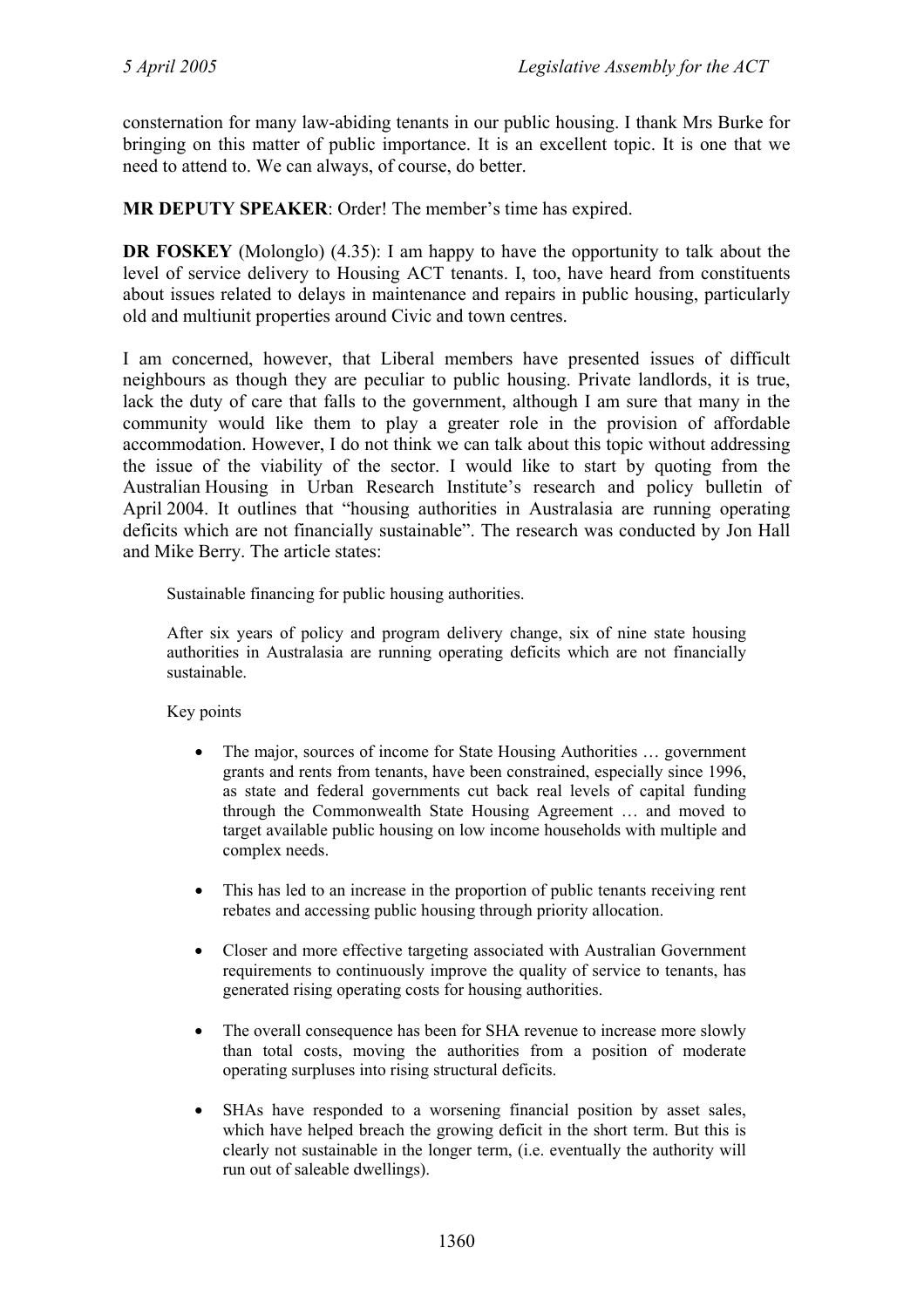• If governments funded the implied community service obligation (the difference between market rent on public dwellings and the rebated rent paid by eligible and public tenants), as currently happens in New Zealand, then all housing authorities bar one—

That one is the Northern Territory

would be returned to operating surpluses.

• By continuing to fund the growing costs of community service obligations in this area, government could place the SHAs on a sound and sustainable financial basis. However, such a policy implies that governments would need to commit a rising level of funding to bridge this gap; the rate of rise would depend on a range of factors, including the rate of increase in tenant incomes and the rate of house price and rental inflation.

This paper makes it quite clear that all governments have failed to secure the ongoing viability of public housing.

The ACT Liberals had a role in this when they were in government, selling ACT Housing assets. The federal government has introduced taxes that are a disincentive for investment in low cost housing. The Greens are pleased to note that the ACT government has made a significant injection of funds into social housing over the last two years and promised, during the election campaign, to increase capital funds. But these investments alone do not guarantee an adequate supply of affordable housing for the ACT. I notice that the housing minister in the previous government suggested in his report on his visit to the United Kingdom that at least an additional \$30 million each year would be a suitable target for spending. The reality is that housing revenue is increasing more slowly than the total cost of housing and this needs to be recognised and addressed by the ACT government.

First and foremost, we need the sector to be viable, to put us in a better position to address the other needs and concerns of Housing ACT tenants. Second, processes like the tenants participation projects need to be encouraged and broadened. Third, community development initiatives in multiunit public housing developments need to be ongoing.

**MS PORTER** (Ginninderra) (4.41): I wish to add to the minister's response re the current level of service delivery to tenants of Housing ACT. Mr Hargreaves has outlined this government's commitment to providing appropriate housing services to tenants in some 11,000 dwellings across some 7,000 locations housing 30,000 people with the expenditure of \$30 million per annum on repairs, maintenance and upgrades, as well as improving amenity and safety. The average age of a dwelling is 27 years, the highest figure nationally. The age and structure of the housing stock obviously imposes challenges to the management and delivery of maintenance services.

Recent client satisfaction survey results show that provision of maintenance is a key area of client concern. Maintenance services are managed through two total facility management, TFM, contracts. TFMs manage a total range of repairs and maintenance to properties. This was an arrangement put in place while Mr Smyth was minister for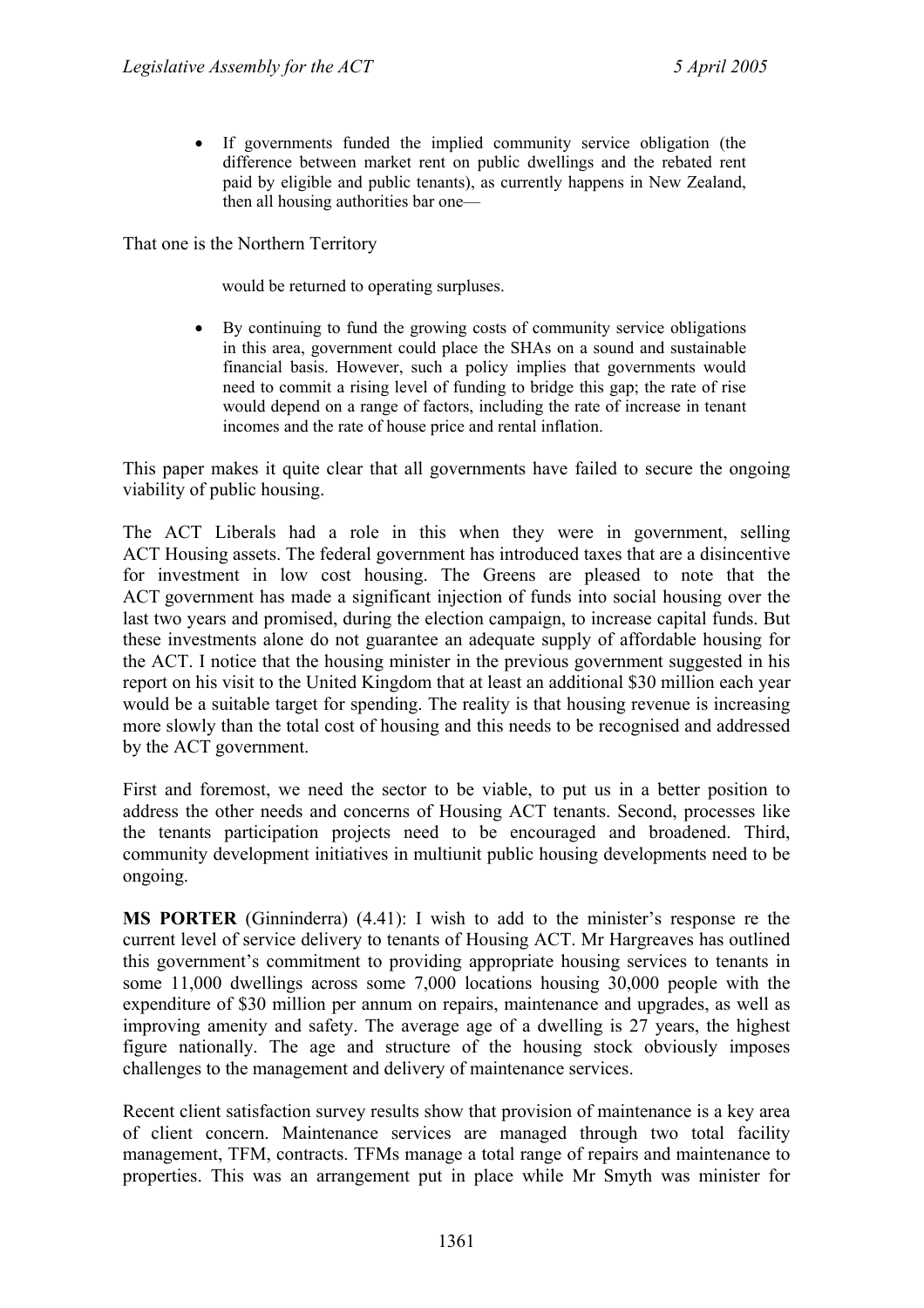housing. Approximately 60,000 work orders are raised per year. The total expenditure on repairs and maintenance to June 2005 is expected to be \$37.6 million. Of this, \$16.5 million is allocated to planned and programmed works, including major work programs such as internal/external repainting, carpet replacement, fencing works, replacement of major appliances and property services, including common area cleaning and horticultural maintenance.

The department is currently retendering its total facility management contracts. In developing new contracts, HCS has built on its experience with the current contracts over the last four years. The newer TFMs will be required to demonstrate and maintain a high level of customer service to tenants. Importantly, it is proposed that customer satisfaction will be a key performance measure for the TFMs in the future. The contracts are focussed on obtaining better value for money on maintenance expenditure through a focus on planned maintenance. Residents of flats also indicated through the client satisfaction survey that they are concerned about security and safety. Residents of older persons' units are concerned about open access to communal areas.

The government is committed to improving tenants' sense of security. The government is working with the Australian Federal Police on crime prevention audits of multiunit sites. To the end of March 2005, nine audits have been completed. Tenants have had an opportunity to participate. The government will progress recommendations around improvements to assets and general tenancy management issues that reduce the opportunities for crime and improve the visual appeal of sites. Over \$8.6 million will be spent on fire safety measures and security screen doors in major multiunit complexes this year. Further expenditure is planned for the coming financial years.

In addition to these activities, the government has undertaken a number of initiatives to improve service delivery to tenants. Recognising the need to improve the level of amenity for tenants, major refurbishment works are being carried out on Northbourne Flats in Braddon. These works include major kitchen and bathroom upgrades, painting and floor coverings, as well as improved fire safety and security arrangements. Upgrading of Northbourne Flats is expected to be completed by 30 June this year. In total, 107 units will be ungraded with an investment of \$4 million over the last two years.

The government has commenced a process of development of land in Lyons, Braddon and Kingston. Through purchase and constructions, some 157 properties are expected to be—

**MR DEPUTY SPEAKER**: The time allotted for this debate has expired.

# **Appropriation Bill 2004-2005 (No 2)**

Debate resumed from 17 February 2005, on motion by **Mr Quinlan**:

That this bill be agreed to in principle.

**MR MULCAHY** (Molonglo) (4.45): I had the opportunity to speak a little earlier today on the Standing Committee on Public Accounts report on this bill. I will now expand a little further on my observations on this bill. I recognise that, in the context of a \$2.6 billion budget, \$75 million is not a huge slice of that activity. But it is still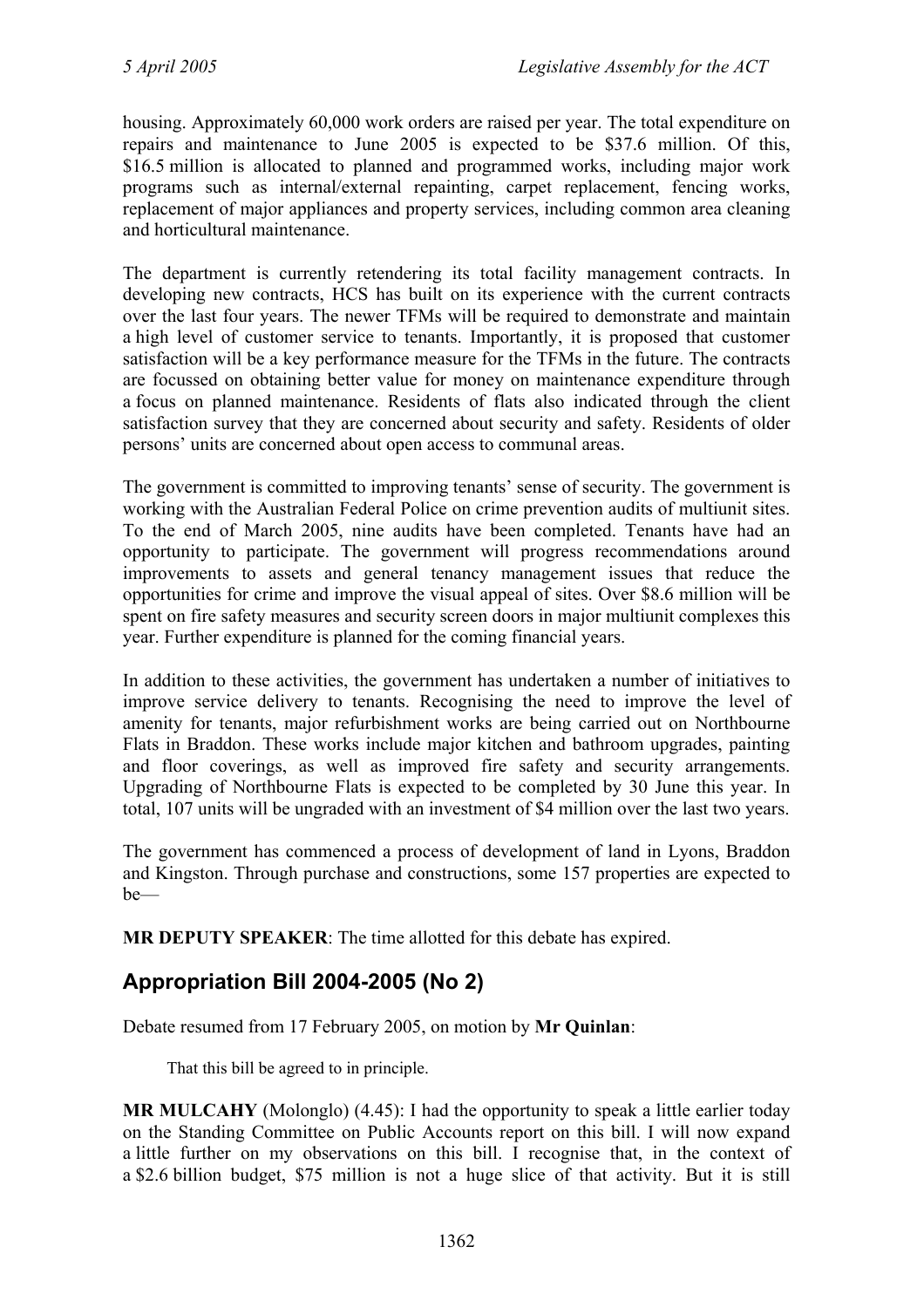important that we look closely at these appropriations and the areas of expenditure contained therein.

Sadly, the bill continues in the pattern that we have become quite comfortable with familiar with, not comfortable—with the litany of big spending. It is a continuation of that general direction. At the most recent election, the government promised more than it can afford, so it has come back to the Assembly for more money. Election commitments now have to be paid for. The bill also provides for what the Treasurer euphemistically described as "various cost pressures being experienced by agencies". He said that on 17 February.

I guess that is really code for: "The government is unable to control departmental spending, so it has given up and we will pay whatever the agencies want to spend." As I have said previously, I sympathise with the Treasurer's difficulty in restraining his colleagues. From the public comments he has made about commonwealth/territory relations, he knows he has got some major problems ahead. But he has got to resist this pressure from his colleagues to continue to spend money without a great deal of restraint. The big spend-up, of course, is on public sector wages, which are defended to the death. There is little evidence of restraint being exercised in moderating some of those expenditures and at least achieving some beneficial outcomes for the taxpayer.

This year the government will hand over \$61 million more than last year in wage increases to public servants. Is it any wonder that the government's reputation for handling financial matters is questionable? The Treasurer, unfortunately, is the one left with the baby in terms of defending a lot of these decisions made by the prevailing number of his colleagues.

Under this government the pattern is well established. In 2001-02, there was an expenditure blowout of \$312 million. That is \$312 million more than planned expenditure. In 2002-03, the expenditure blew out by \$216 million. Obviously, they learnt nothing because in 2003-04, it blew out by \$410 million more than was originally budgeted. Over the three years Labor spent \$938 million more than it had budgeted for almost a billion dollars more. Nobody can tell me that that is responsible conduct. It underscores the well-established principle in this country that when times are tough, you really just cannot trust Labor to manage your affairs. Until now the government has been let off the hook by fortuitous surges in revenue, the prosperity of the property sector in Canberra and the windfall gains from GST. That is all taken for granted and now that some of the revenues are expected to be delivered back to the people, they are crying foul and saying; "All bets are off."

But these are not just the sentiments of the Liberal opposition in this Assembly. The concerns are being echoed loudly and clearly by the Auditor-General, who has warned that the breakeven budgets that have been part of the pattern for the past few years generate little capacity for capital expenditure and provide no real protection from negative fluctuations in revenue expenditure or unforeseen, adverse consequences of future events that may occur from time to time. That message from the Auditor-General ought to be a sobering message to this government. I suspect it is for the Treasurer but I think his colleagues have been slow to get the message.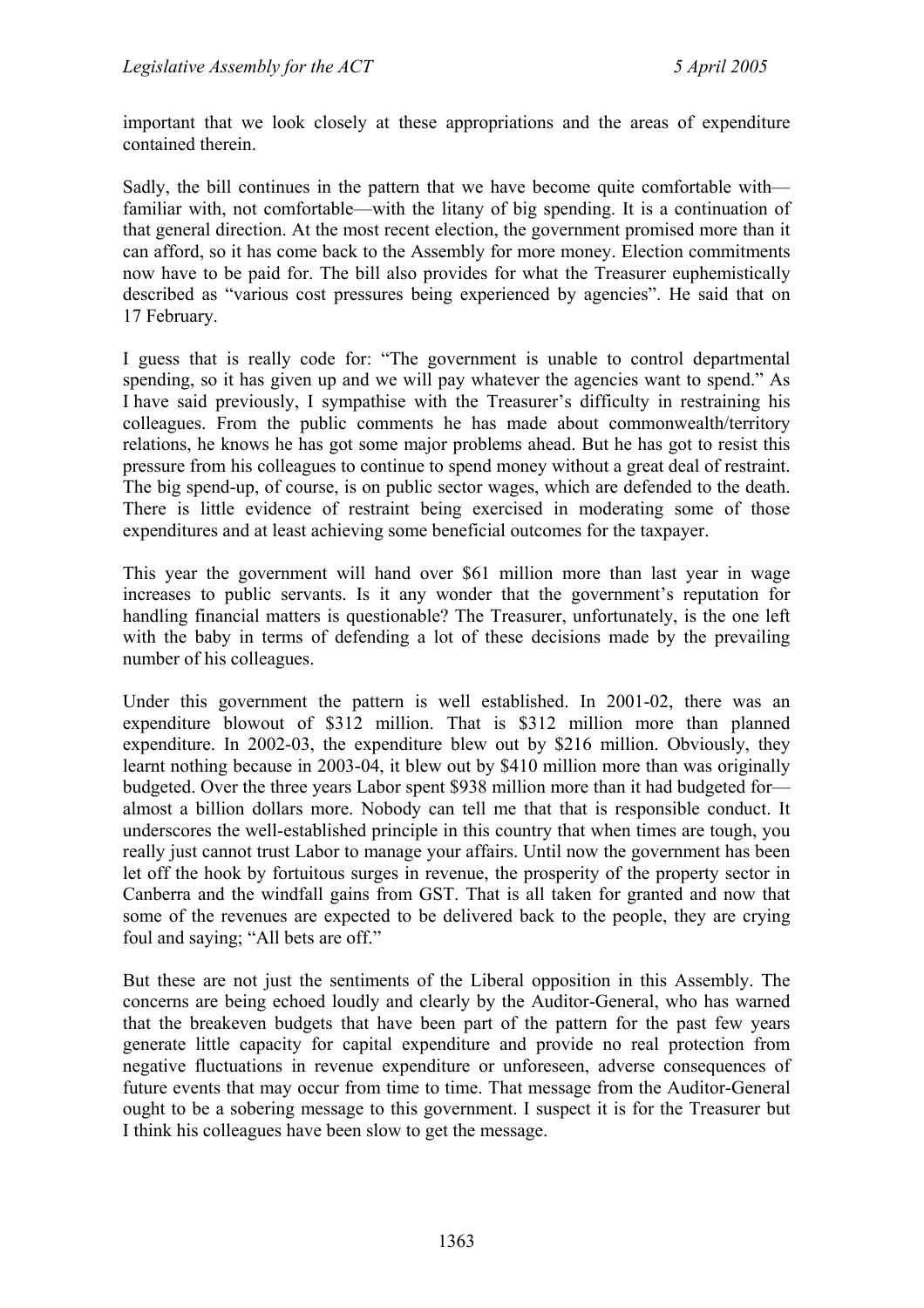Somewhat ominously, the Auditor-General also warns that the territory's long-term financial position is expected to decline rapidly over the next few years, with the expected shortfall increasing by \$658 million, from \$931 million in 2004 to \$1.589 million. The source of that information is the Auditor-General's 2003 financial audits, report No. 10, page 20. In 2003-04 there was 60 cents in financial assets to cover each dollar of liabilities. But the situation will deteriorate to the point where, by 2007, it is expected that there will be only 34 cents in financial assets to cover each dollar of liability.

It is very evident that the territory is starting to head downhill. Other economic indicators are becoming matters of concern and the performance of the territory government is going to be a significant factor in the outlook for the ACT economy in the next couple of years. The revenue bonanza is likely to start to subside. The amount that could, and should, have been returned to business and individuals as tax cuts or modifications in land tax or rates has already been spent or committed.

A lot of revenue has been wasted on political self-indulgence such as human rights implementation, the community inclusion board, the social plan evaluation and union liaison officers on OH&S. Now, of course, we have a Small Business Commissioner to try to smooth over the damage that the ACT government is doing to business in the territory. So when the Treasurer suggests that he cannot consider tax cuts because all the money is needed for schools and hospitals, how do the rest of us know that it will not continue to be put into areas like human rights implementation, union liaison roles and a host of these other bright ideas that are foisted on the ACT taxpayer?

In spending other people's money the government has also squandered the opportunity to use the windfall from the GST to cut taxes. There is a raft of taxes imposed by the territory government that were supposed to be either abolished or reviewed when the GST arrangements were settled. I suggest that the idea of a review saying, "We are not going to look at them or take any notice of them" is really unacceptable. I have agreed publicly that, in the letter of the law, we may have removed those taxes that we had a timetable to get rid of. But we certainly have not abided by the spirit of that agreement, and that is what is troubling in the recent debate that we have had in these past few weeks.

Many of the taxes in the stamp duty area are quite inefficient. They raise little revenue and they impose large compliance and collection costs. That is why they were listed for review. They were seen as impediments to the efficient running of business as this federal government, as did its predecessor in relation to competition matters, tried to make Australia a more competitive environment to encourage entrepreneurialism and business, which ultimately results in a healthy economy and strong employment.

It is for that reason—and it is not, as is constantly characterised by the Treasurer, some slavish right wing agreement or some such nonsense—that the federal Treasurer has been quite correct in asking the state and territory treasurers to meet their side of the bargain by reviewing and reducing state taxes in light of their windfall gains from GST. The Treasurer's approach, although I do not think he prevails too often, is generally sound on a number of issues, but he is really off the money when he advances this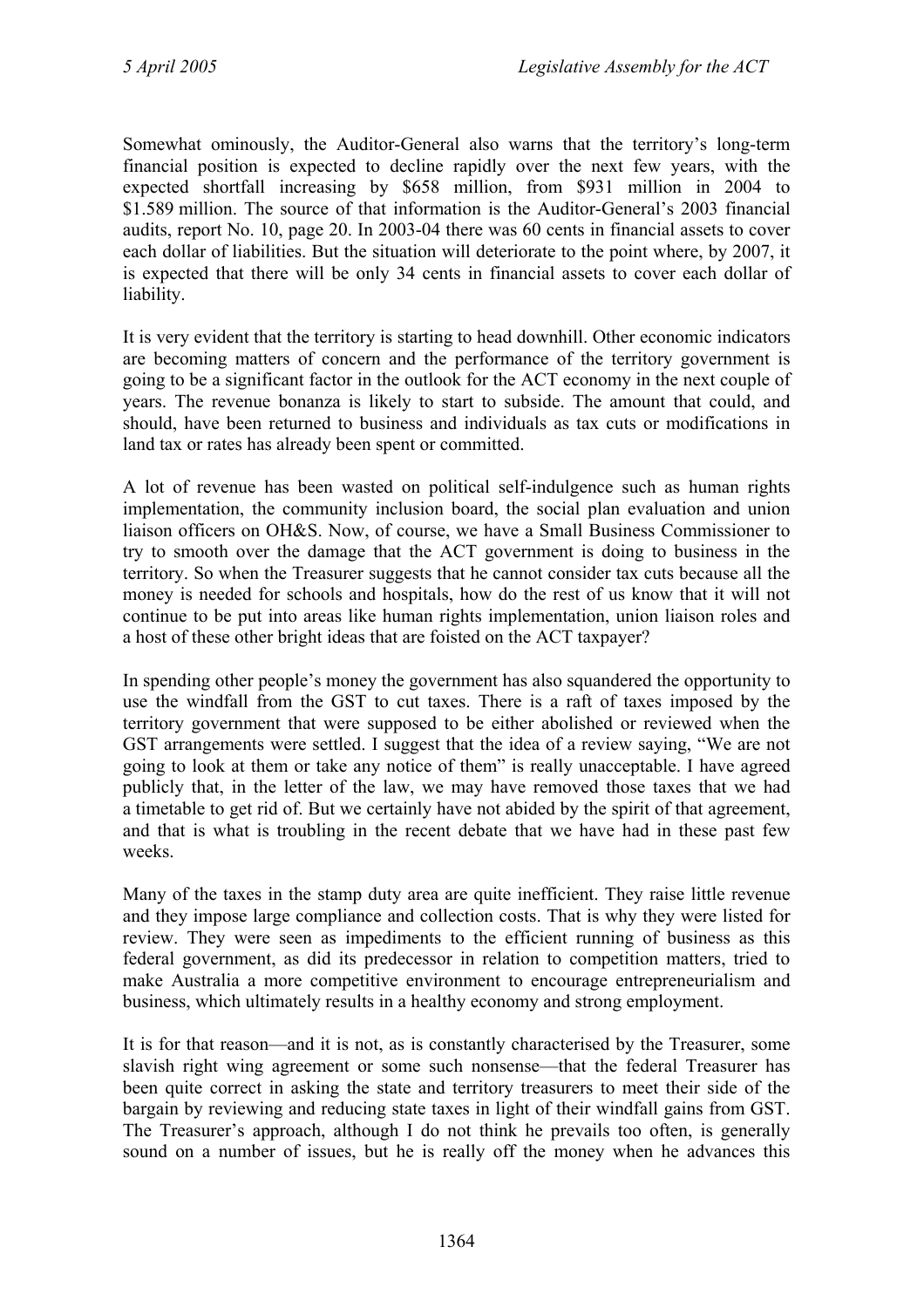view—and I have heard it now several times—that if you help business, there is no benefit to the rest of the community.

It is a fundamental failing in this government's understanding of economics to divorce the buoyancy of business in the territory from the wellbeing of the people. There is no question whatsoever that, if business prospers in the ACT, they will employ people. People in business do not hoard money and say; "Well, that's terrific. That's a windfall we won't spend." They employ people, they become more productive, they generate better profits, they pay more taxes and they spend. That is what business people are about. You do not go into business simply to do nothing. So it is incumbent on governments to create an environment that is positive for business and not to burn them with crazy taxes involving more paperwork than gain. I take strong exception to the point of view advanced earlier today and on a few other occasions that stimulating business is not supportive of the economy. It is not a view, frankly, that I have heard coming even from many on the Labor side.

The states and territories signed the intergovernmental agreement back in 1999. A raft of taxes went. Wholesale sales taxes on petroleum, liquor and tobacco were abolished. Bed taxes were abolished and, from July 2001, financial institutions duty and stamp duties on marketable securities were abolished. The ministers agreed to abolish debit taxes from 1 July 2005, although their friends in New South Wales managed to beat the other states out of the starting blocks by abolishing debit taxes on 1 January 2002. Other states were listed for review. There was no formal decision on a timetable to abolish those taxes, but they were to be reviewed at this time. These include taxes on hiring arrangements, leases, mortgages, life insurance and business acquisitions.

Through recent weeks we have seen the ACT's battle on this issue, this alliance that was blindly formed with New South Wales. I find it intriguing that when the Treasurer was away in the Middle East on his business mission, his colleague the New South Wales Treasurer made statements to the effect that they wanted to reduce what the ACT was getting out of the pie. They are not our friends and they are not the friends of the ACT community. But we are told that it is in the interests of the world that we get alongside New South Wales. New South Wales wants our cut of the action and I am staggered that the territory government is putting party allegiances ahead of the territory's interests by simply lining up with Dr Refshauge on these matters.

**Mr Quinlan**: Didn't you read the next day's paper?

**MR MULCAHY**: I did read your statement, Mr Treasurer. I find it extraordinary that party discipline is compelling you to line up with your colleagues interstate even if it means that the ACT gets a smaller cut of the pie, which will, of course, only add to your pressures in balancing the books.

There are other initiatives that the ACT should look at. We should look at making modifications on payroll tax. I remember that the Business Coalition for Tax Reform urged reform on the federal Treasurer. In fact, he resisted that. But, of course, with the windfall gains that the states and territories have had, they could have actually made changes. The states and territories have been big winners but, sadly, they have lost the opportunity, particularly in the ACT, to benefit from that. Now they are saying, "We need more money and we cannot afford to make any reductions in those tax levels."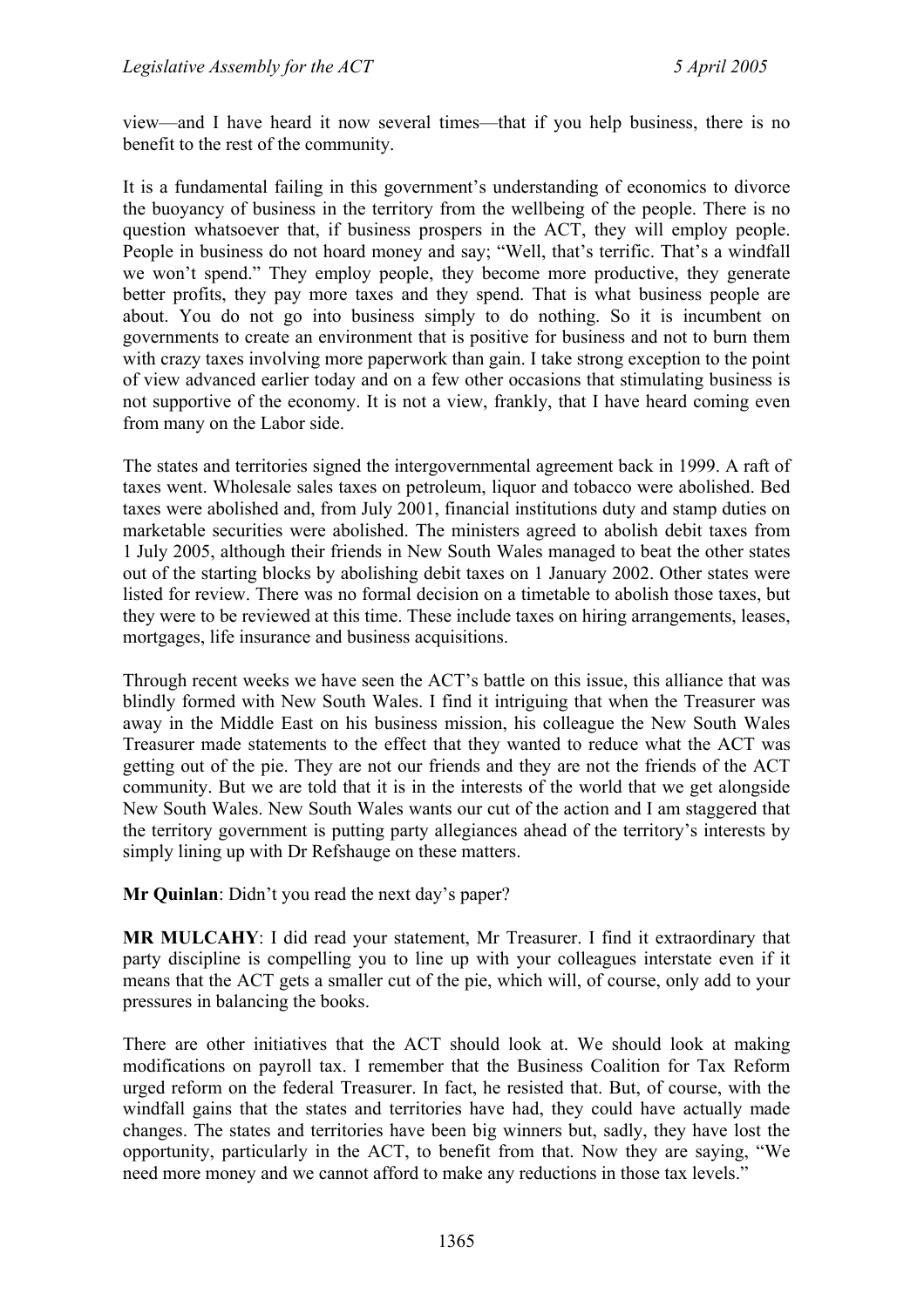In many ways it is perceived outside this Assembly as the Treasurer engaging in some sort of poker game with the commonwealth. It is a predictable cycle. We have seen it for years in this country. The state and territory governments scream that they have been dudded. I have worked in another state government, a very prosperous state, and we were part of the same theatre. It is always worth having a go at the commonwealth because they are the richest player on the block. But the truth of the matter is that there comes a time when each state government has to manage its own affairs and be accountable to its own people. The message to the ACT government ought to be that they now have to look very critically at the decisions they are making.

We were told in the *Canberra Times* on 24 March that getting rid of these taxes or reviewing them would cripple the territory's economy, but one has to wonder whether it is not a case of crying wolf. I certainly hold the view that the ACT does not have the flexibility it had in the past, but it is of its own doing. They are now coming, cap in hand, saying, "Well, we have been on a three-year spending spree. We have thrown the cash around. Now times are going to be tough. Bad luck, people of Canberra and business houses of Canberra. You'll just have to wear the tax levels you've got."

On the figures that have been made public and that have been provided to the Treasurer and to me, last year the ACT received \$658 million in GST revenue. That was \$39 million more than the guaranteed minimum. In 2004-05 the ACT will be better off by \$53.5 million, in 2005-06 by \$54 million, in 2006-07 by \$66.7 million and in 2007-08 by \$84.9 million. If the ACT government were true to the spirit of the 1999 agreement, it would certainly be cutting territory taxes to the value of something approximating the windfall gains, rather than simply pocketing those taxes. There are many more benefits in removing taxes than the dollar value. Eliminating pernicious and unnecessary nuisance taxes makes the tax system more efficient and contributes markedly to economic growth. The cost to business of these taxes is considerably more than the revenue the government may receive because of the administration involved in those organisations.

It is interesting that Access Economics has estimated that the removal of the various taxes that have been listed could add more than \$3 billion to Australia's gross domestic product, from which we all benefit. But eliminating these taxes is unlikely to happen in the ACT because the government has not been able to control its spending. The scope for cutting taxes has been blown, and I am referring particularly to the wage increases that the government has so generously handed to its public sector. Of concern, as it emerged in the hearings on this bill, was how it was done. I said this morning, and it is worth stating again, that it was quite amazing to hear Minister Gallagher admit that no productivity gains were sought by the government in granting wage increases to the ACT Public Service amounting to some \$47.2 million.

The pay increases were therefore an additional cost for which no gain has been achieved in terms of more or better services to the community. What was evident in those hearings was that the minister really fails to understand that productivity gains are the means by which we are all made better off. It is about working smarter, not necessarily harder. It is about innovation. There is nothing new about this. This is what we have been arguing for years. I suspect the Treasurer knows that because he is saddled with the problem of trying to balance the books after these generous decisions are made. You would think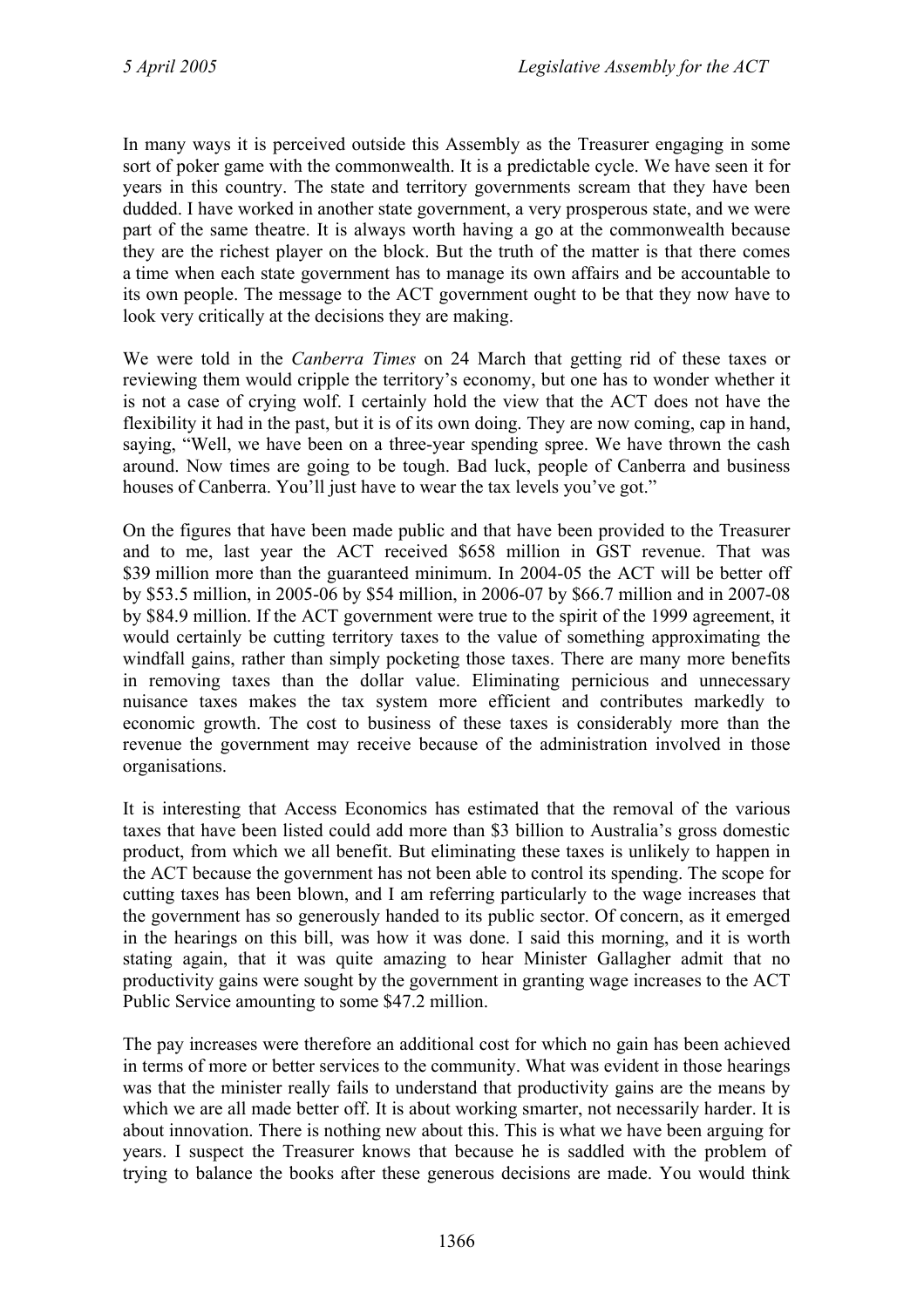that the Labor Party in the ACT would understand all this because their colleagues over in the UK years ago went down this road of giving away the farm. They were consigned to the scrap heap for a long time and it was a reflection of this sort of economic management.

**Ms Gallagher**: You guys paid nothing in wages. You guys paid the public service nothing.

**MR MULCAHY**: Those who do not learn the lessons of history are clearly condemned to repeat them and I think that will eventually happen again.

**Ms Gallagher**: One point seven per cent. A wage cut, that is what you guys did, a big pat on the back about—

**MR DEPUTY SPEAKER**: Order! Ms Gallagher!

**MR MULCAHY**: It is very important to understand that productivity gains in return for pay increases do not necessarily mean a reduction in employment conditions. This is a wrong assertion by the minister, who sees it in such simplistic terms. Productivity gains usually arise from finding new ways to make work easier and more efficient. Those gains can be generally shared between everyone involved, so that employment conditions are improved and not reduced. I would respectfully suggest that possibly the Treasurer might want to invest some time in educating his colleague the Minister for Industrial Relations on the importance of productivity gains in lifting living standards and providing new opportunities for investment and jobs.

It is very interesting that the latest leader of the team up on the hill, Mr Beazley, whom we have seen in that role before, said only recently to the Melbourne Institute that productivity growth was our greatest economic need and urged smarter work practices. This is not the Liberal Party. This is Mr Kim Beazley, who has come back in to fix up all the mess that has been made in the hope that the people of Australia will forgive them and put them back into government. Mr Beazley went on to claim that he brought a certain hard-nosed pragmatism to leadership. He promised not to be cowed by ideological opponents in the ALP and pledged to work closely with business.

I reckon Mr Beazley could save himself an airfare by jumping in a car and popping down here, because there is plenty of work to be done with his Labor colleagues in the Assembly. He can explain to them that productivity improvements are not a bad thing, that they are actually good for the people, for the workplace and for business. In terms of the matter we are discussing here today, an appropriations bill, they are very good for the taxpayer.

I have included recommendations, which I suspect this government would not be keen to embrace, and suggested that they try in future negotiations to extract some productivity improvements. I have also suggested that there be some regard to the impact on private industry when the farm is given away, as it was in this round of negotiations. I am not advocating reductions in wages or employment conditions. What I am saying is that the people of Canberra, for this sort of outlay, are entitled to something better.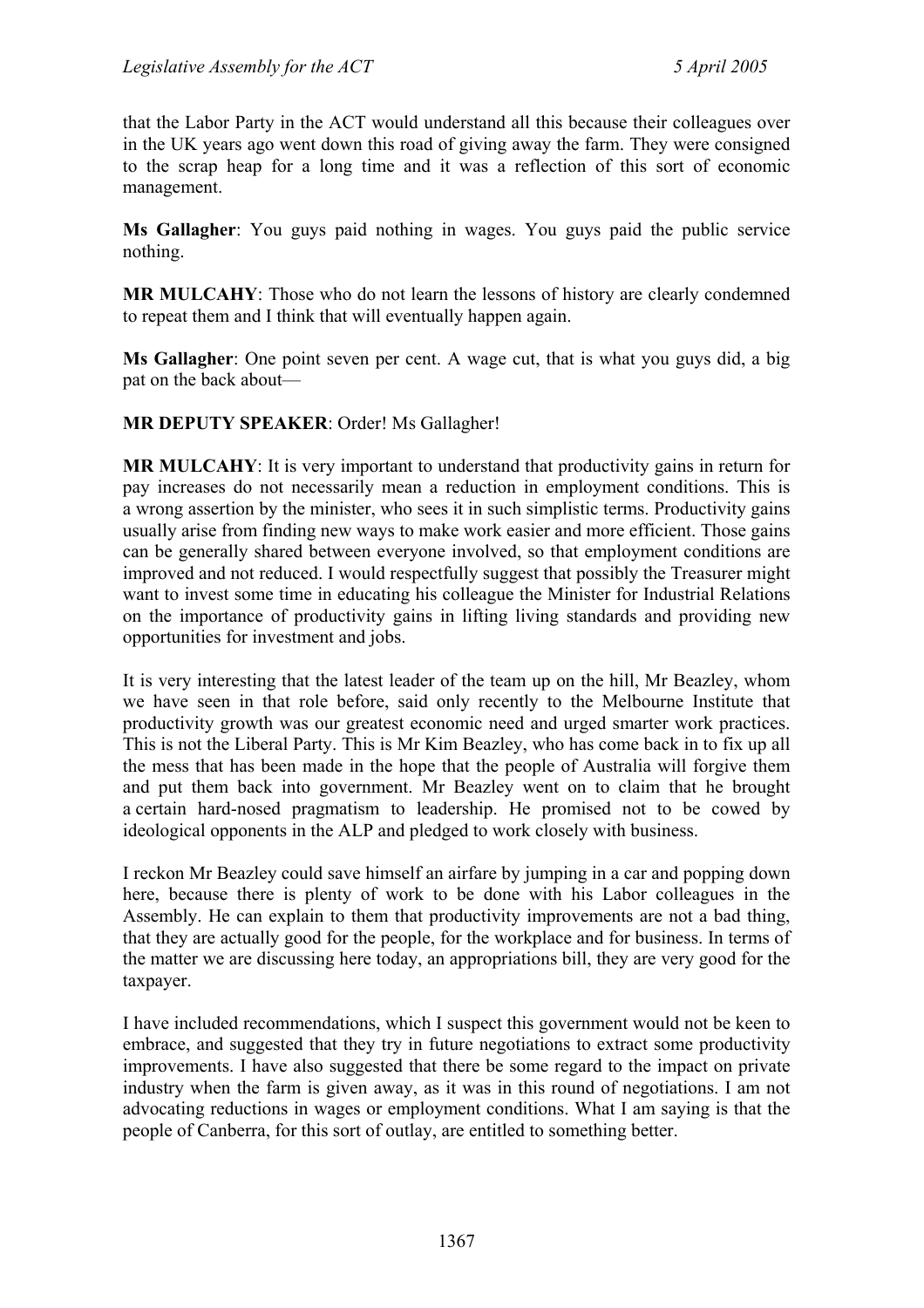All we have got so far is confusion. On the one hand, we are being told that more has to be paid and the Assembly is being asked to approve of those decisions that were made. Then, in the midst of this, we hear that the public sector in Canberra has grown by 5.1 per cent, a record increase in numbers in recent years. Then, two minutes later, we pick up the paper and we see that the Treasurer is now saying that ACT public servants have been put on notice that job cuts are being considered by the government as it strives to keep the May budget in the black. What kind of message does that send to the public sector, about which the government purports to be so concerned? It sends a message of confused management, of division within the government and obviously an uncertainty about the prudence of their earlier decision to give away the farm.

Time is escaping and there is limited time to address other aspects of this appropriation bill. We did look at Manuka Oval as part of the hearings. All I would say in relation to that is that before we rush to spend monies at Phillip Oval, we need to understand the benefit that the local community is presently enjoying from Manuka Oval. Moving sporting activities to Phillip will not necessarily deliver the local benefit where there is an absence of retail businesses close by.

We looked at stress and injury of health workers and particularly issues within the hospital. I know that some have said, "Well, it is only 11 nurses who have got stress claims." That is 11 too many and it is something that we ought to be concerned about. Then, of course, we saw the \$7.7 million on the coronial inquest into the bushfires, a figure that is rising every day. The opposition supports the bill.

**MR DEPUTY SPEAKER**: The member's time has expired.

**MR HARGREAVES** (Brindabella—Minister for Disability, Housing and Community Services, Minister for Urban Services and Minister for Police and Emergency Services) (5.06): I would like to say one or two words while the Speaker is on his way to join us. I would like to say thanks very much for the Treasurer's management skills of the territory's finances.

The Department of Disability, Housing and Community Services was able to receive \$4.189 million in additional funding, including a quarter of a million dollars to provide transitional alternative accommodation and support arrangements for two at-risk clients; 200,000 bucks for housing and support services for temporary visa holders; \$100,000 to match commonwealth funding and provide additional respite services; a quarter of a million dollars to conduct a feasibility study; \$1.3 million for costs associated with the clerical enterprise bargaining agreements. This government, in fact, is providing pay rises for public servants, not denying them. It is providing \$2 million for the ACT concession program.

Mr Speaker, the supplementary appropriation addresses some urgent drought-related activities, increased water rates and also further, within the Department of Urban Services, nearly \$3 million for, again, wage negotiations. The Emergency Services Authority has received some money also for the enterprise bargaining agreement.

If it had not been for the prudent management of the territory's finances, none of these drought and bushfire response amounts would have been possible.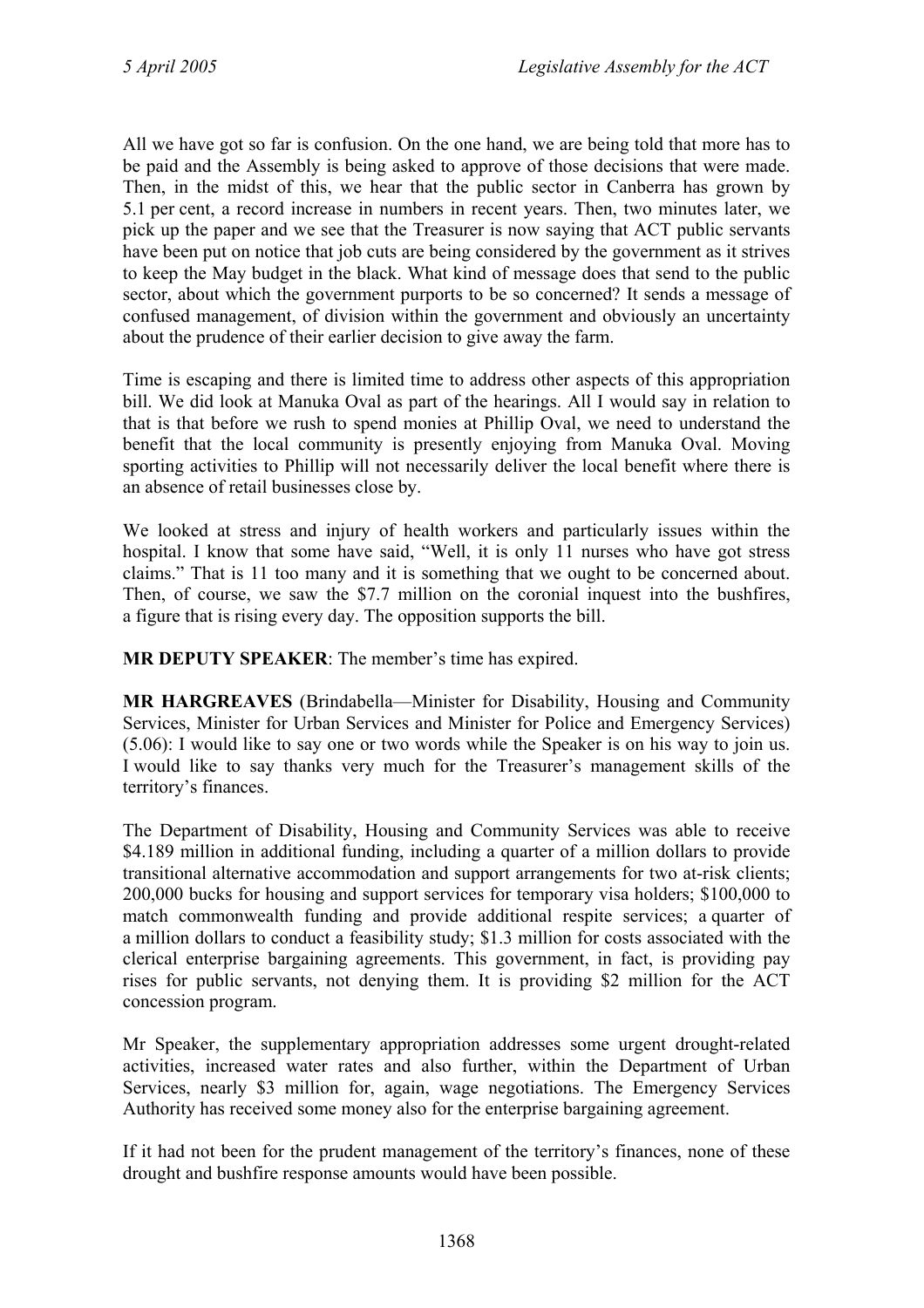**DR FOSKEY** (Molonglo) (5.07): I am voting in support of Appropriation Bill 2004-2005 (No 2) because much of the expenditure is necessary and unavoidable. However, I would like to make some comments about specific items included in the bill.

My greatest concern and interest in this bill is the impact of public sector wage rises on community sector wage parity. I raised this issue with the Minister for Industrial Relations at the hearings and was pleased that it has been flagged as a matter of concern for this government to address during this term. I understand that work has commenced with the community sector task force that will work with community providers with regard to issues of wages, conditions and retention of staff. I also understand that the Treasurer and the Minister for Health have indicated that this is a matter for the upcoming budget. The Greens will be watching this with interest.

I sincerely hope that the government is genuine in addressing wage parity across the public and community sectors. Community organisations have a critical role in providing social support and delivering essential services. They should not continue to be undermined and devalued by wage increases in the public sector that are not matched by funding increases for the community sector. This is particularly salient in the ACT where there is strong competition for talented people across commonwealth and ACT public sectors, often resulting in the loss of some of the best people from the community sector.

I do support well-supported wage increases for government employees in sectors such as health and education, but I believe that these should be matched by increases in the community sector funding to ensure that wage increases are possible for people undertaking comparable work in the community sector. I wait with interest to see how the government proposes to address this issue.

In relation to the very large appropriation for the department of health: I believe this is further evidence that major and systemic problems in our health system are not being adequately addressed. In response to a question put to him in the public accounts committee hearing, the health minister stated that there had been no adverse situations resulting in risk to patients as a result of workload pressures on health workers.

Yet, in response to a question on notice, the same health minister reported that nursing staff at the Canberra Hospital are working an equivalent of 32 full-time equivalent positions every day and medical staff are working an equivalent of 38 full-time equivalent positions per day. This is an additional 1.25 hours per week for every nurse and an additional 5.8 hours per week for every medical officer. This indicates an unsustainable level of workload pressure, creating a situation in which people are much more likely to make mistakes and unlikely to be able to deliver the standard of service that they would like to provide.

I have had representations from constituents who recently had very poor experiences with the Canberra Hospital, and this is likely to be related to pressures on staff. In one instance, a family was quite distraught over the treatment of their elderly mother. This woman, too unwell to feed herself, was left food that she could not eat. It was subsequently removed without anyone realising that she had not eaten it. Furthermore, the family felt left out of care planning and observed on a number of occasions that good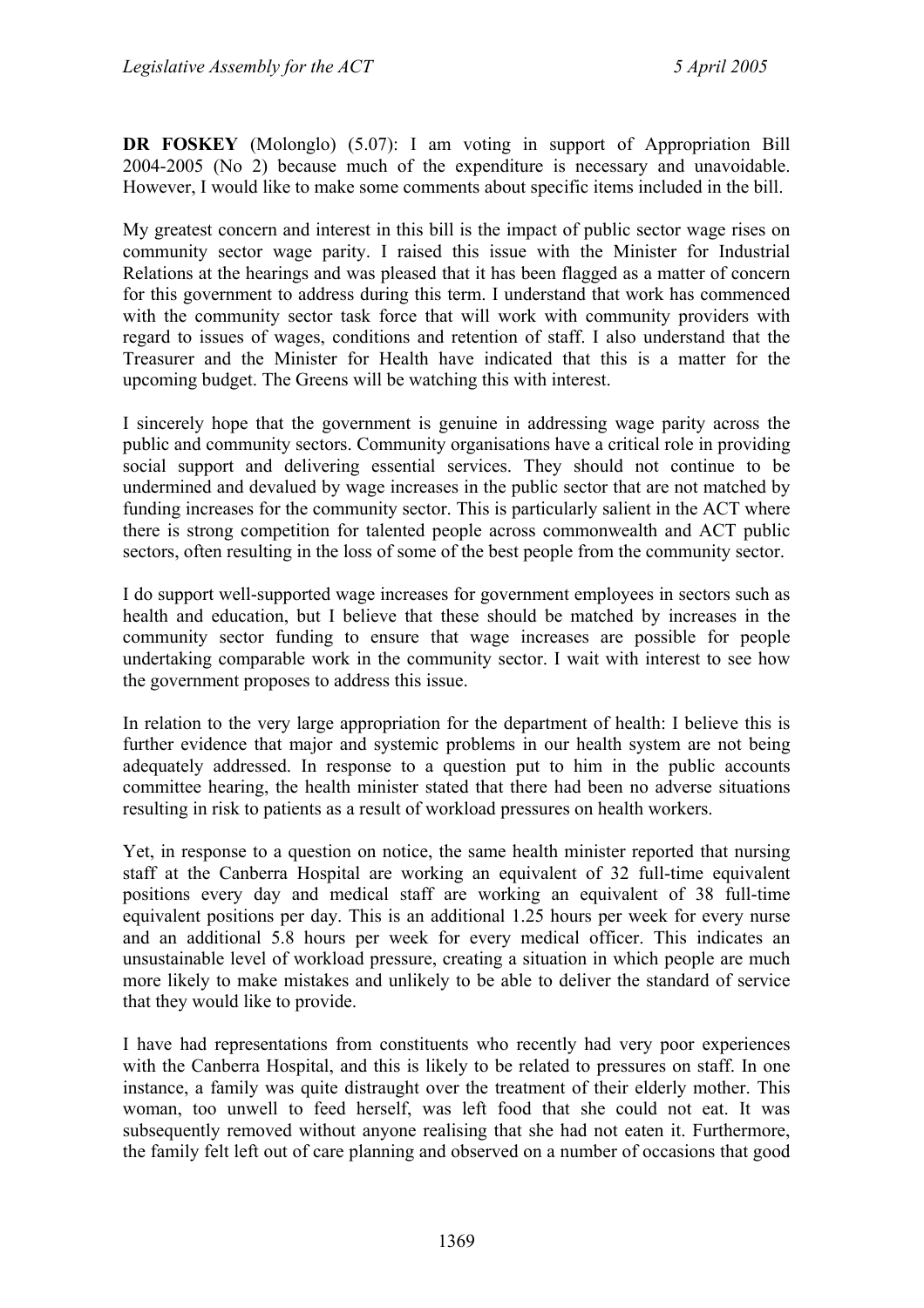staff communication with primary carers was limited by lack of sequential information about the patient.

It is understandable that stressed and overworked nurses can find visitors a nuisance, despite knowing that they are so important to patient recovery and wellbeing. I think that this is an example of patient wellbeing being jeopardised by staff being overworked and stressed. And I am sure that it is not the only instance.

I am also concerned about the appropriations related to the Office for Children, Youth and Family Support. As much as we all want to see the problems with child protection addressed and the recommendations of recent reviews such as those contained in the Vardon report acted on, this should not mean vast sums being spent on operational aspects such as office accommodation. Certainly it does make sense to consolidate the office in one location, and I understand that staffing has recently increased.

Nonetheless, I am not convinced that the service needs to be located in Civic or that there could not be some savings from the relinquishing of existing office accommodations to offset the costs of consolidation. I would have thought that \$1.48 million could be much better spent in other areas of child protection, with more direct benefit for children at risk.

Lastly, I remain concerned about the government's decision to locate gambling and racing within the Department of Economic Development. Gambling is much more than an economic industry. It is a highly complex activity that causes significant social harm to a proportion of our community. I believe that the government needs to maintain a very strong connection between the regulation of the gambling industry and the impact of gambling on the community, including the provision of effective support to people with gambling problems and their families.

I acknowledge that the code of practice for gambling providers is a positive step. But we need to do much more, and I believe that it is dangerous to see gambling as integral to our economic development. For many families it means quite the opposite.

**MR PRATT** (Brindabella) (5.13): Mr Speaker, of course we have no choice but to support the passing of this appropriation. There are fundamental activities enshrined here which have to be supported for the good of the community. However, necessary as this appropriation may be, this exercise highlights a range of fundamental flaws in this government's economic management. It is clear, after looking at Appropriation Bill 2004-05 (No 2), that this is a government that is barely fit to manage the ACT economy. This is a government that cannot budget adequately and therefore cannot properly manage the finances of the territory.

I fear that Canberrans are going to have to pay the price of the Stanhope government's failings to manage the territory's finances by way of increased fees, fines and taxes in 2005-06. I hope I am proven wrong by this government when it hands down its 2005-06 budget shortly. But this appropriation bill raises some serious concerns in that regard and may be a hint of some of the problems to come.

It is clear that this government has now blown out the 2004-05 budget. Last year, and certainly for the purpose of impressing the electorate in an election year, this government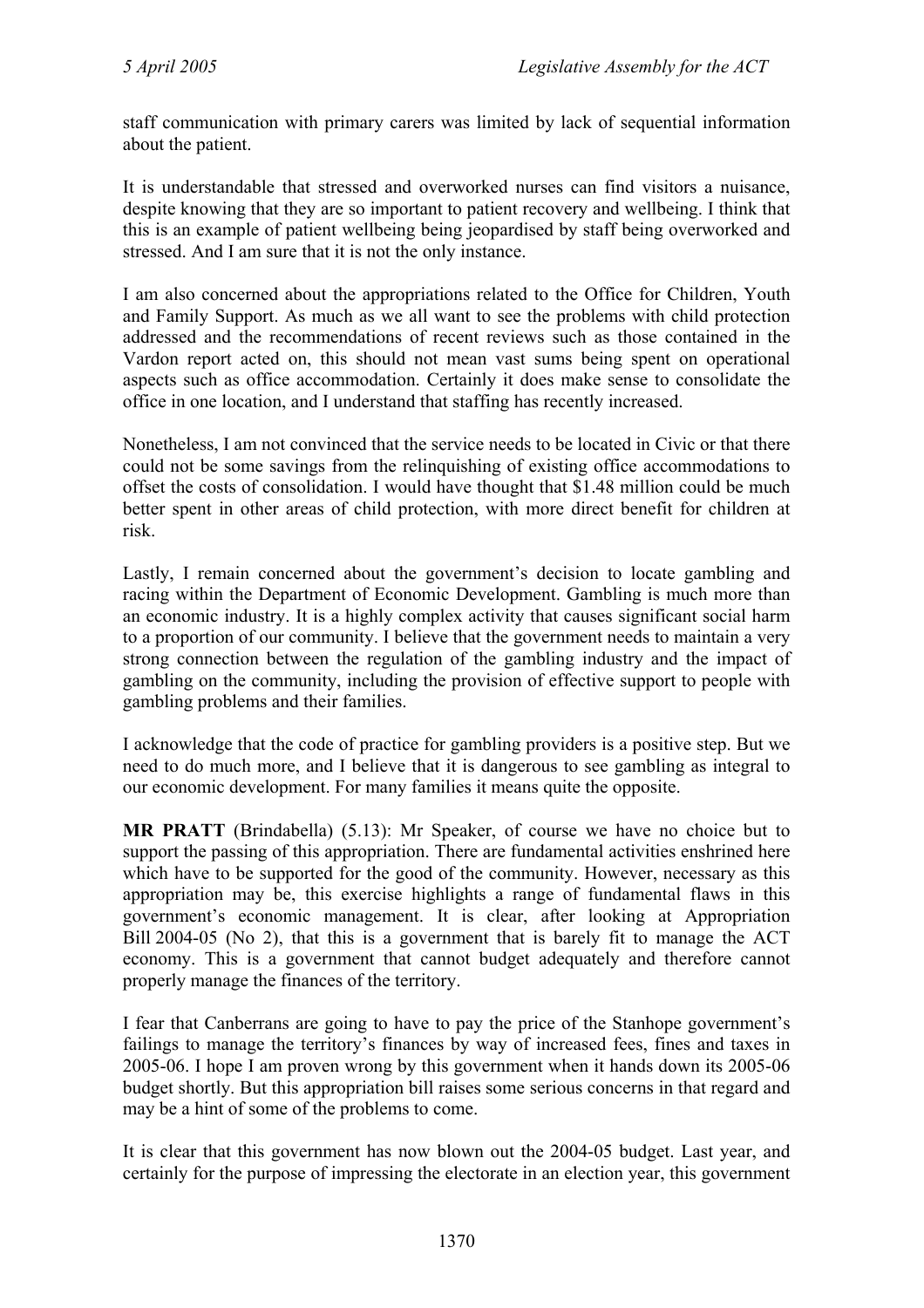forecast a surplus to this budget to be in the area of \$7.9 million. Indeed, Mr Quinlan proudly announced in 2004:

This government has cemented its credentials in financial and economic management. We have proven the doomsayers completely wrong.

It now appears the doomsayers may be right, as now we see that the government is going to appropriate an additional \$75.3 million to pay for activities that the territory surely cannot afford.

Mr Speaker, although the Treasurer talks about the impact of the appropriation on the operating result being only \$25.9 million, due to a large part of the \$75.3 million being for the uptake of enterprise bargaining agreements, this \$25.9 million still equates to more than three times—I say again "three times"—the original forecast surplus of \$7.9 million. Surely the Treasurer cannot say that much of this new appropriation was unforeseen at the time of the original 2004-05 budget as the amount is much too large to justify in terms of minor tweaking of the budget for the purposes of CPI increases, increased supply charges and the like. In fact, a large proportion of this additional funding is to support, on the government's own admission, a raft of 2004 election commitments—commitments that this government clearly cannot afford, given that this appropriation will now potentially lead to a significant deficit for the 2004-2005 financial year.

I am going to point out a number of activities where there are fundamental differences in terms of the revised targets which must be closely questioned by this Assembly and which justify explanation by this government. Interestingly, the additional amount of \$8.239 million which has just been made part of the second appropriation to Urban Services in 2004-05 equals more than the total original forecast budget surplus of \$7.9 million for the entire territory. Even taking into account that approximately \$2.9 million of the additional funding for Urban Services is to cover wage increases, that still leaves a whopping \$5.3 million in additionally appropriated funds, which is still a significant dent in the territory's finances.

Looking more specifically at particular items that this \$5.3 million is meant to cover we see that \$2.3 million has been allocated to meet the increased cost of diesel fuel for ACTION buses. This is something that should have been foreseen more accurately as it is well known that all fuel costs have been on the increase for some time now and should have been appropriated accordingly in the original 2004-05 budget, not simply speculated upon in order to beef up the government's desired forecast territory surplus.

I am also concerned about the additional funding of \$200,000 to meet the increased charges for watering the territory's sports grounds and ovals. These increased water rates were effective from 1 July 2004 and, again, could have been foreseen and appropriated in the original 2004-05 budget. Not only that, how is this additional \$200,000 funding justified when the government clearly has let many sports grounds and ovals dry up? Exactly where is this water being used?

What about the projected cost savings that could have been made regardless of the increase in water rates if the Stanhope government had adopted the irrigation efficiency measures that the CSIRO recommended and that would have led to significant water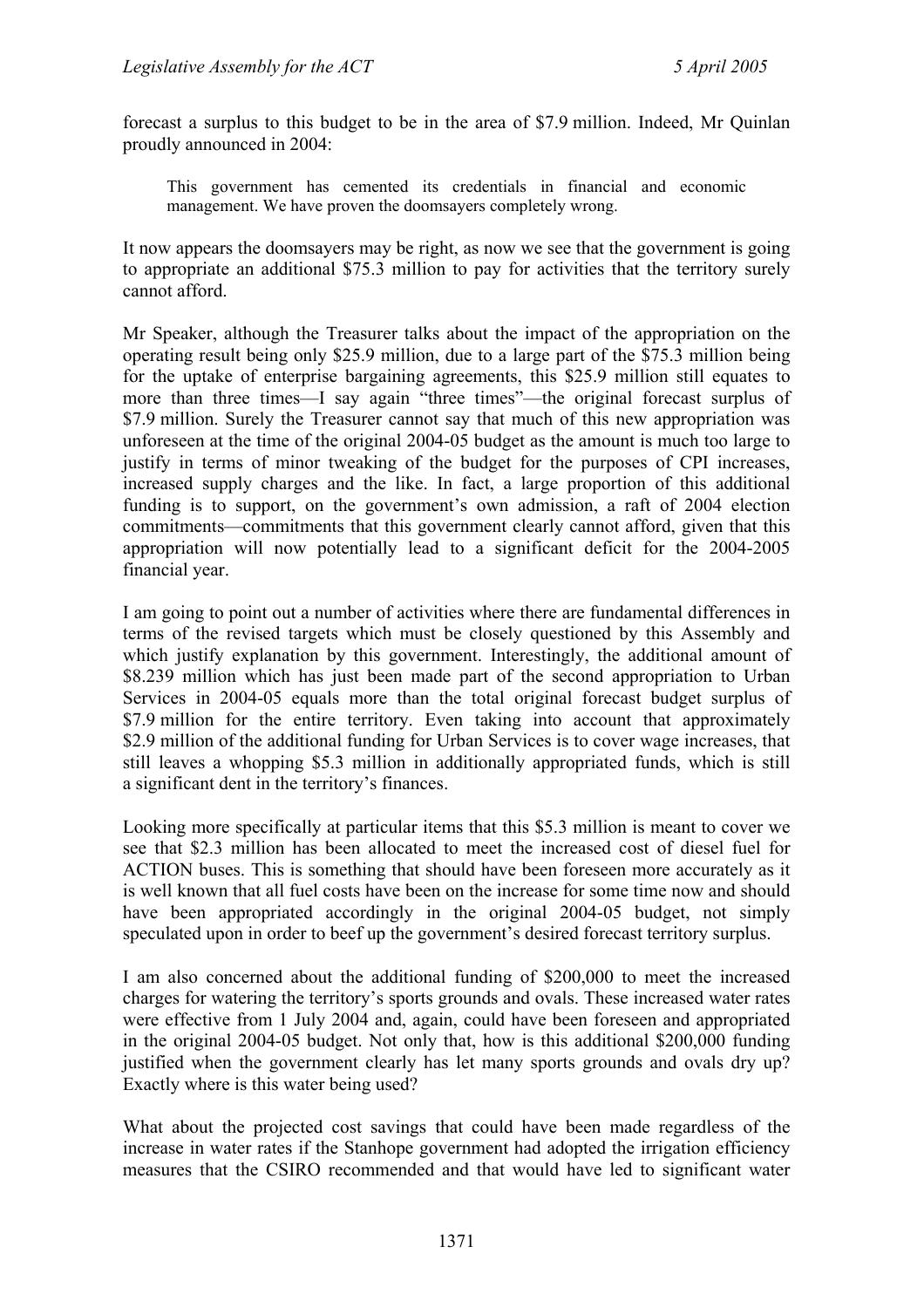savings of 20 per cent on the current usage? Then there probably would have been no need for this additional \$200,000 appropriation if those measures had been identified and taken in the first place.

The government has also managed to sneak some additional increases into the funding in the second appropriation that are staggered throughout. Amazingly though, whether the government knows already that there are cost blowouts, they have failed to appropriate additional funds. For example, the Minister for Urban Services has already alluded to the fact that, due to ongoing delays and court challenges, the cost of the Gungahlin Drive extension has blown out against the original forecast costs for 2004-05. It appears, however, that there has been no additional funding appropriated to cover these costs costs that the government knows it will have to cover in this financial year.

Looking also at revenue, we see that the second appropriation bill now forecasts for municipal services an end-of-year decrease in other revenue from \$69.4 million to \$37.3 million, a drop of approximately \$32.1 million. Wonderful! This is a significant reduction in forecast revenue for this department and I wonder how this loss of projected revenue for 2004-05 will affect the upcoming 2005-06 budget. Is this another hint at impending increased fees, fines and taxes in the next budget to cover revenue shortfalls in the current year?

In terms of expenditure, we see a raft of examples of apparent cost blowouts from the original 2004-05 appropriation that show some even more worrying trends. For example, the cost of library and information services is up a massive \$486,000 on the original forecast. The cost of online services is up \$157,000 on the original forecast. The cost of shopfront and call services is up \$233,000 on the original forecast. The cost of territorial roads maintenance is up \$260,000 on the original forecast. The cost of municipal roads maintenance is up \$71,000 on the original forecast. There is additional funding of \$1.15 million for urgent removal of fire damaged trees.

Yes, this was important work that needed to be done, but surely the Stanhope government could have foreseen that, as a result of the devastation of the 2003 fires, there would be ongoing need for funding of such safety measures and should have allowed for a funding safety net in the first appropriation to cover such work—not now, but in the first appropriation. But no, they did not want to detract from their nicely projected \$7.9 million surplus. Short-sighted!

The list of cost blowouts goes on. An extra \$622,000 is appropriated for horticulture, cleaning and asset maintenance. Another \$26,600 is for public place use. An additional \$126,000 is for sports grounds and asset maintenance. There is a \$127,000 increase towards commissioning, contract and asset management. The cost of domestic animal services is an extra \$18,000. The cost of transport advice for road transport regulation services is another \$162,000. For the cost of parking services, add \$133,000 if you feel like it.

**Mrs Dunne**: Do they get free parking?

**MR PRATT**: A good point, Mrs Dunne. The cost of vehicle safety is another \$86,000. The cost of customer service is up \$26,000. The cost of customer service is up another \$86,000 in another function. The cost of transport advice for public transport is an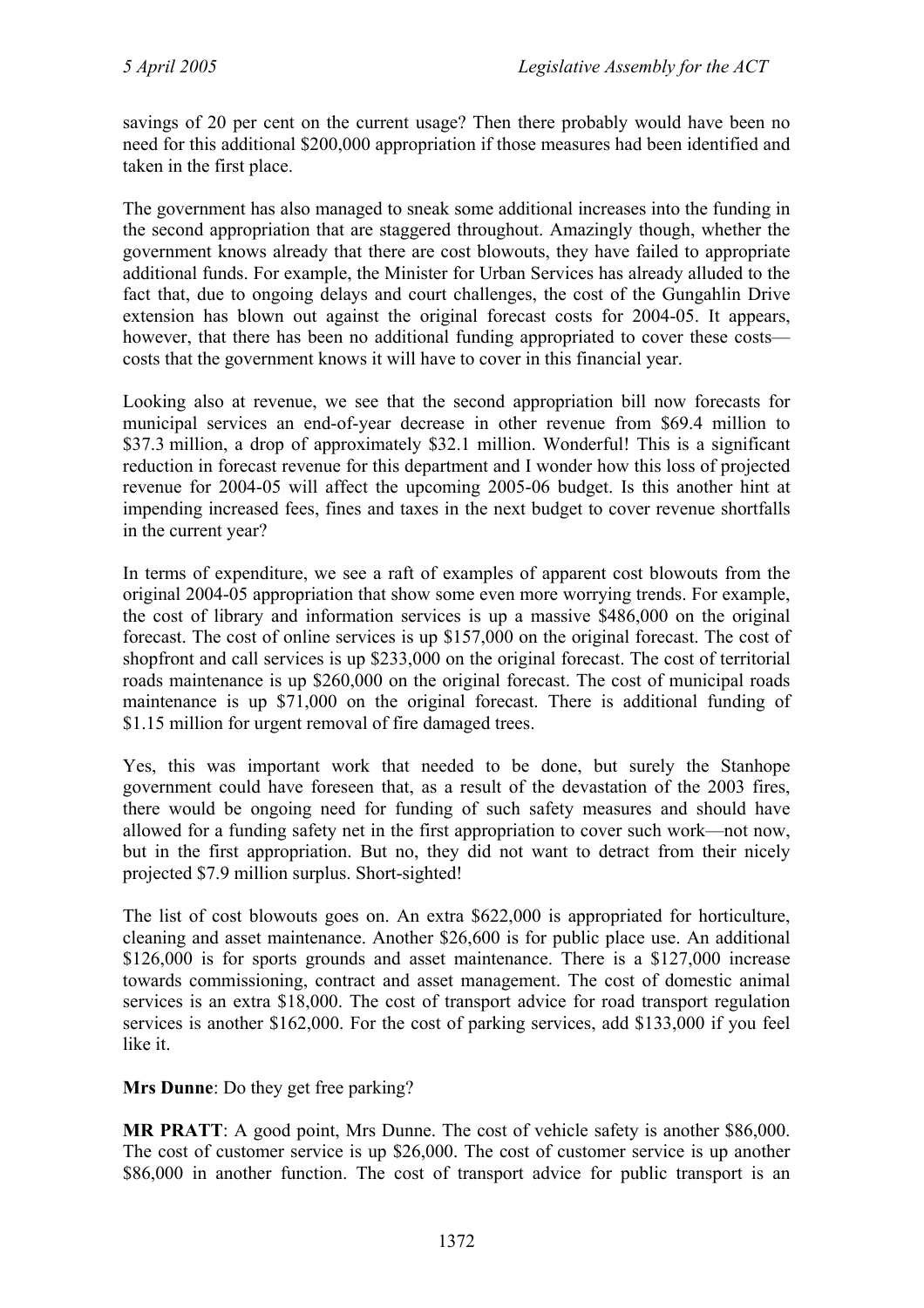additional \$48,000. For the cost of purchasing transport services, add \$97,000—a bargain basement price! The cost of managing ACT Forests is an extra \$73,000. Et cetera, et cetera! I could continue with listing the blowouts but I do not have time. However, I am sure my colleagues all have their own examples highlighting the government's inability to budget properly. So I will refrain from adding to the list at this stage.

What I have shown in listing the preceding examples is the Stanhope government's inability to budget for, and thus to manage, the ACT economy on a day-to-day basis. They are flying without any compass. It appears they are simply unable to appropriate or are unwilling to appropriate sufficient funds to cover these, which are, to a large extent, expected increases in cost for basic municipal and urban services.

However, what is even more disturbing is that the extra funding that has been appropriated has not entirely been targeted at the areas of the greatest need in the ACT. If the ACT economy is to suffer a budget deficit in the future, which it appears is where we are now heading big time, then additional appropriations, one would think, should really be targeted at the essential areas that have been significantly run down—areas that are crying out for additional funding and which have received little funding at all in the extra \$75.3 million appropriated. This is entirely scandalous.

For example, one of the greatest areas of concern of the ACT community, along with health and housing, is the failure of this government to ensure that police numbers meet the national average. There appears to be no additional funding—not \$1, from what I can see anyway—towards either boosting police numbers or ensuring that our police have sufficient resources to deal with day-to-day crime in this territory.

I will not hold my breath waiting for this government to allocate additional funding for this important area of need. Going on the government's track record on funding of policing in the past, I will not be surprised if the upcoming 2005-06 budget does not allocate significant additional funding for extra police either. If it does, then that will be an extremely pleasant surprise, one which the community would certainly welcome. I would encourage the government to rethink their budget strategy on that fundamental issue, policing.

To conclude, Mr Speaker: it is clear from this excessive appropriation of \$75.3 million, or \$25.9 million if you take only the impact of the operating result over and above the original 2004-05 budget forecast, that this government cannot manage the territory's finances. Not only that, but also this government cannot properly identify the fundamental needs and priorities of the ACT community and, indeed, lacks the courage to target the funding where priority needs exist, particularly if it is politically incorrect to do so.

I will be supporting Appropriation Bill 2004-05 (No 2) comforted only by the fact that my own and my colleagues' concerns about the ACT government's poor management of the ACT economy are now on the public record.

**MRS DUNNE** (Ginninderra) (5.27): Mr Speaker, as Mr Mulcahy has said, the opposition will be supporting the appropriation bill. But appropriation bills are important things and they cannot pass without some comment on some of the important measures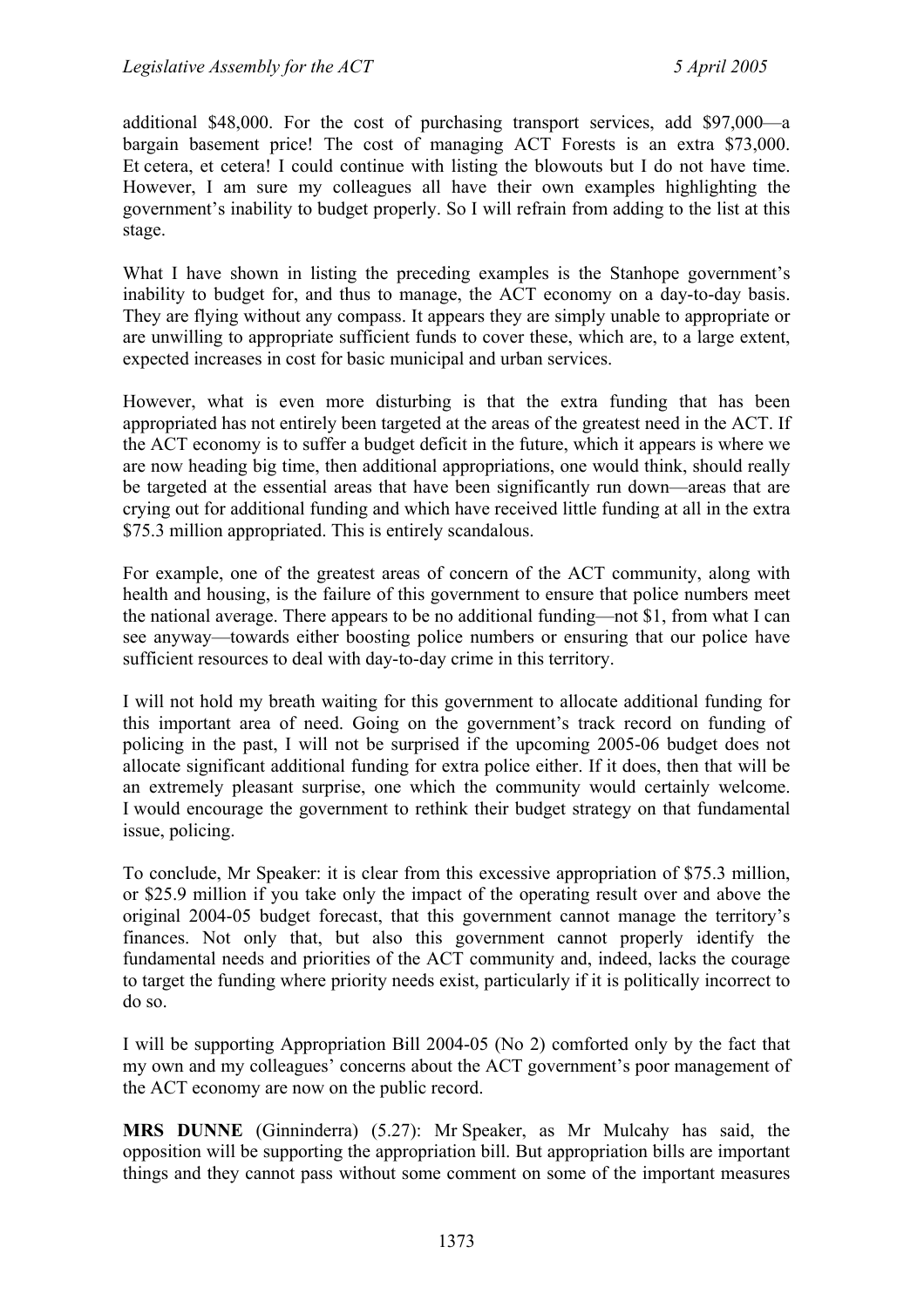therein. This is part of keeping the executive accountable. In this appropriation bill, there are considerable sums of money for areas in my area of interest that are of concern.

I think that the experience over the past 12 months in relation to the Office for Children, Youth and Family Support has shown us that much more needed to be done in this community in relation to child protection. In fact, as a result of the Vardon report, a great deal has been done. I feel that I need to make this point, but it is a difficult one to make: over the last year the government has appropriated in excess of \$75 million for ongoing expenditure to boost staffing in the Office for Children, Youth and Family Support, particularly in relation to child protection.

I do not think that there is anyone in this community who would quibble at that amount of money, because of the importance of our children, but there is an increasing element of concern—and I would not put it any higher than that—that every time there is an appropriation bill there is yet another return for, in this case, \$4½ million for the Office for Children, Youth and Family Support to address juvenile justice issues and another \$2.139 million for care and protection staff as well.

One of the things that struck me in the answers to questions during the estimates inquiry was that no-one, the minister or the department, could definitively say whether they had actually got to the bottom of the cost pressures in the Office for Children, Youth and Family Support. There is a perception that the average man on the street would be forgiven for coming to, and that is that perhaps this office is becoming a bit of a bottomless pit. That might sound like I am speaking against motherhood, but I think that, as an executive, the government should be on top of the costings.

I would hope that by the time the budget for next financial year is concluded the minister and her staff in the office have got a better handle on what is actually needed, because this will have been going on for 18 months by then, and on what the actual costs of running the new and revamped Office for Children, Youth and Family Support are. I hope that by the time we get to the estimates on the 2005-2006 budget we have some definitive costs, because at the moment they are growing bit by bit with every appropriation bill.

The community also needs to be concerned to ensure that, with this fairly large injection of funds, child protection, which is such an important issue in the community, will improve, that there will be improved service, that there will be improved protections for the people and the children, in particular, of the ACT. I think that soon the community will start to tire of what I would characterise as the minister's Pantene defence: it will not happen overnight but it will happen. I am sure that the minister has actually used those very words in this place in defence of the changes in the Office for Children, Youth and Family Support.

As a cautionary note, I am concerned that every time we have an appropriation there is a request for more money on top of the \$75 million already appropriated. I would like to see a much more definitive assessment of how much money will be needed to properly run this important service by the time we get to the estimates.

Mr Speaker, there is \$3 million to meet increasing demand for traineeships and apprenticeships under VET, a matter which I think is of the utmost importance to the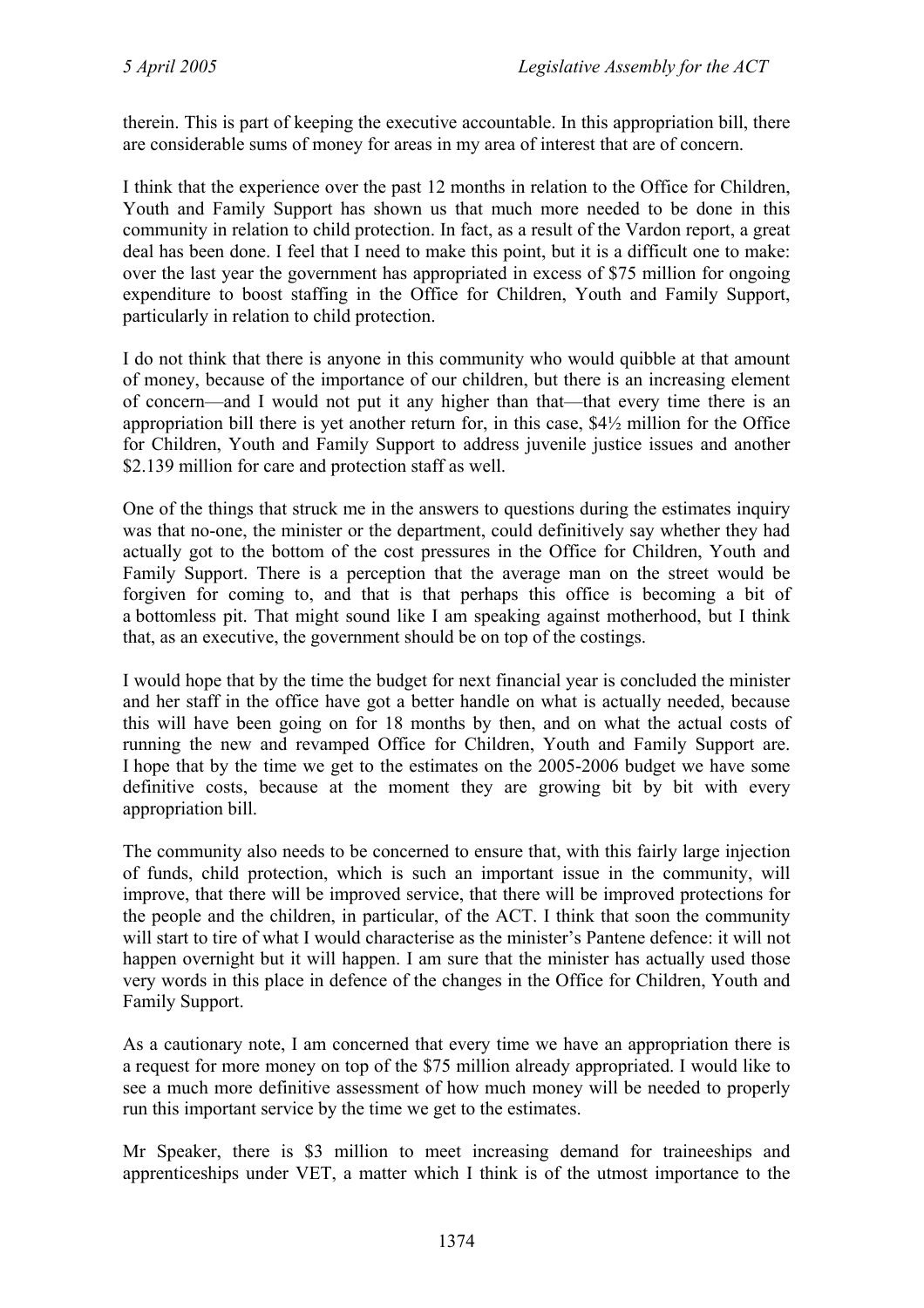ACT community, particularly to the young people and also, through them, to the business prospects and the prospects for prosperity in this community. Three point one million dollars to meet increased demand sounds like a very important thing; we must be doing something well. But we have to hedge that a bit with some concerns. While we are increasing money for training and apprenticeships, we have axed the Auslan signing course at the CIT. There is also the ongoing failure of all the Labor states to sign up to the commonwealth/state training agreement which, as a result, has cost this budget, the budget of the ACT, \$4 million over the life of the agreement. Here we are appropriating money that we could have found from another source.

There is a lot more to an appropriation bill than can be adequately covered in a short time. These are two important issues amongst the many that have been raised in the discussion on this bill.

**MS GALLAGHER** (Molonglo—Minister for Education and Training, Minister for Children, Youth and Family Support, Minister for Women and Minister for Industrial Relations) (5.33): I am here as minister responsible for a fairly large slice of the money coming through this appropriation bill. There is \$1.5 million for the asbestos task force, additional money, \$8.7 million, for child protection, around \$4 million for education and, of course, some of the money that was allocated for wage increases.

I have to respond to a couple of comments of Mr Mulcahy, because I do not think he has been entirely honest about the wage increases. When I did appear before the committee, we did have a discussion around productivity savings and smarter work strategies, and I did point out that we have reduced the number of agreements from 59 to 22 and we have reduced the amount of staff tied up in enterprise bargaining, which has already delivered a smarter way of working. Mr Mulcahy has to be a little honest about what he talks about here. Mr Mulcahy thinks public servants get too much money; that is the point he tries to make—

**Mrs Dunne**: I raise a point of order, Mr Speaker. On two occasions here, Ms Gallagher has said that—

**MR SPEAKER**: What is the point of order?

**Mrs Dunne**: I would seek your ruling, Mr Speaker, as to whether saying someone needs to be a little honest is, in fact, implying that they were a little dishonest—and, if that is the case, could the minister withdraw it?

**MR SPEAKER**: Yes, there is an imputation there. Just withdraw that.

**MS GALLAGHER**: I withdraw that, Mr Speaker. But the issue here is that Mr Mulcahy believes that public servants get paid too much. He believes that nurses earning around \$38,000 get paid too much, that teachers earning around \$50,000 get paid too much.

**Mr Mulcahy**: When did I say that?

**MS GALLAGHER**: That is the point that is being made by his continual allegations that we have been too generous in pay increases to public sector workers. That was the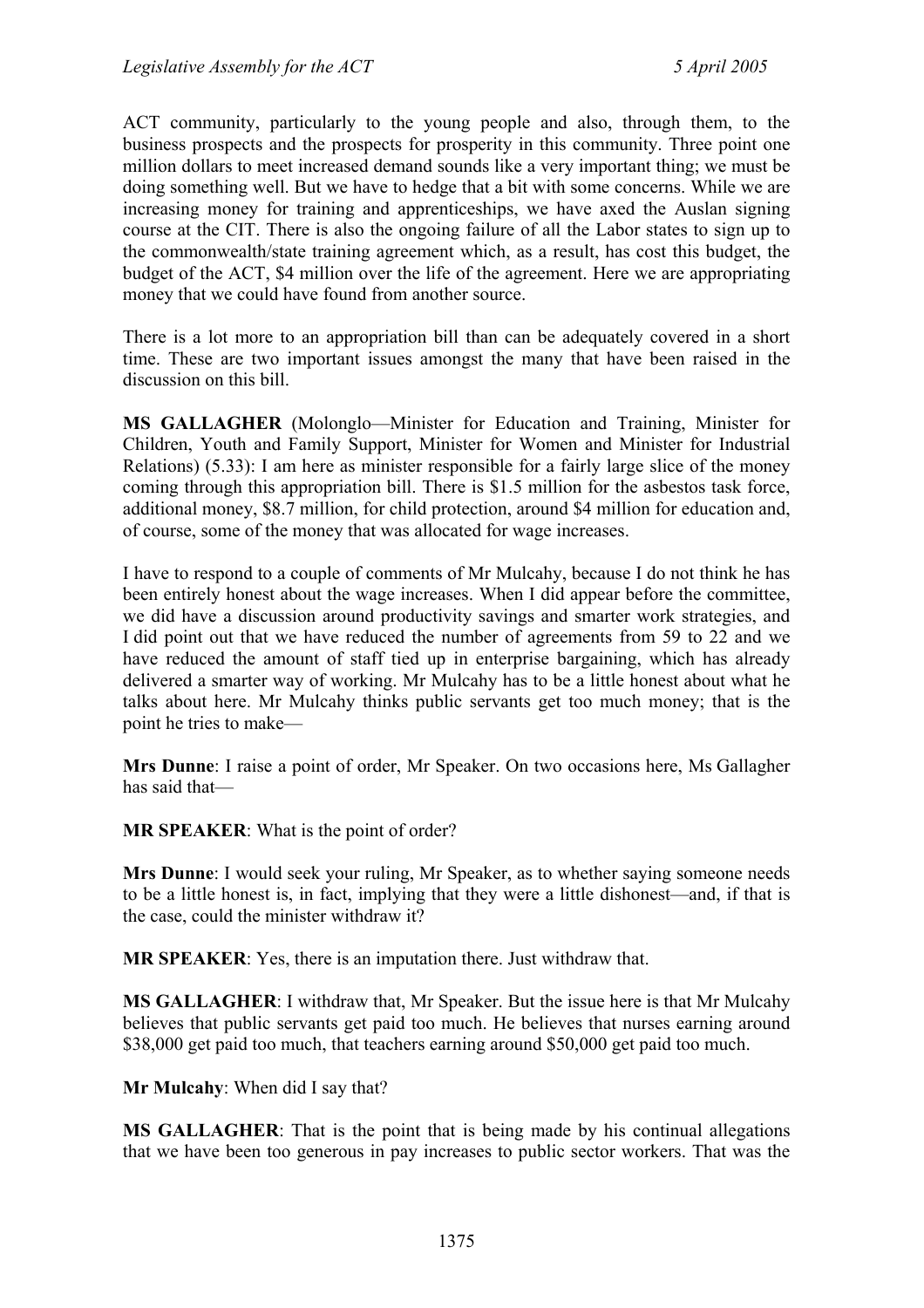entire theme of Mr Mulcahy's speech here today around wage increases: that they are too generous, giving too much to a vital part of Canberra's work force.

The issue that he does not touch on is the fact that the public sector workers received a real wage cut under the previous government, and essentially we have been playing catch-up. If he wants us to apologise for actually fixing up the deficiencies that we were left with when we came in, we can do that. We can apologise that we had to make our work force competitive with the commonwealth because we were not able to retain staff. We were not able to attract staff in key areas of work shortage because they were not paid competitive wages.

This absolute obsession by the opposition with public service pay rates was shown in the committee's request for my appearance. One and a half hours were allocated for industrial relations matters—that is, public servants getting paid too much. Half an hour was given to the very important area of children, youth and family support—and no time was allocated to education, at all. They were not interested. Is that keeping the government accountable? For a bit of transparency in two large service areas their view was, "We're not even interested in talking to you about those issues because we are absolutely obsessed with the fact that public servants get paid too much."

The final point I will make is on Mr Mulcahy's suggestion that I go and undertake a course in enterprise bargaining 101, with the Treasurer as my supervisor. I am not going to accept that advice, because Mr Mulcahy does not understand that we are always going to disagree on industrial relations matters. That is why I am in government and he is in opposition. I do not come from the industrial relations school of, "Let's try and screw the workers over." We actually come from a belief that we should give people a fair go, that they should be paid fair remuneration and have fair conditions for the work that we are asking them to do. That is the position that this government has taken in relation to industrial relations matters. We will fundamentally disagree with each other on this for the term of this Assembly, but it is not a position that this government is going to apologise for.

**MR STEFANIAK** (Ginninderra) (5.38): I will not repeat any points that my colleagues made, as I note the time, but I will make a few specific comments. Firstly, I do not see great drama in terms of what the minister is spending on Manuka Oval. I do note in the committee's report, however, that the government was more interested in investing in and further upgrading Phillip than Manuka, due to its location and surrounding amenities, and that it estimated the upgrade would cost \$1.5 million.

I think Phillip is a very nice facility and obviously, if it is to remain a facility, it does need upgrading. The government should, however, realise that the previous government did look at both of those facilities and initially was going to spend about \$9 million on Phillip, but it was because of AFL and cricket that ultimately that was done at Manuka as the preferred venue. I know there are lots of attractions in parking and such like around Phillip, but Manuka has its attractions too, so I await with interest the government's plans there now. I just hope that they will take into account the views of the users and the sporting community.

I will make a few comments in relation to the legal areas. The committee was interested, as we all are, in the costs associated with the Eastman case to date. In fact, they are quite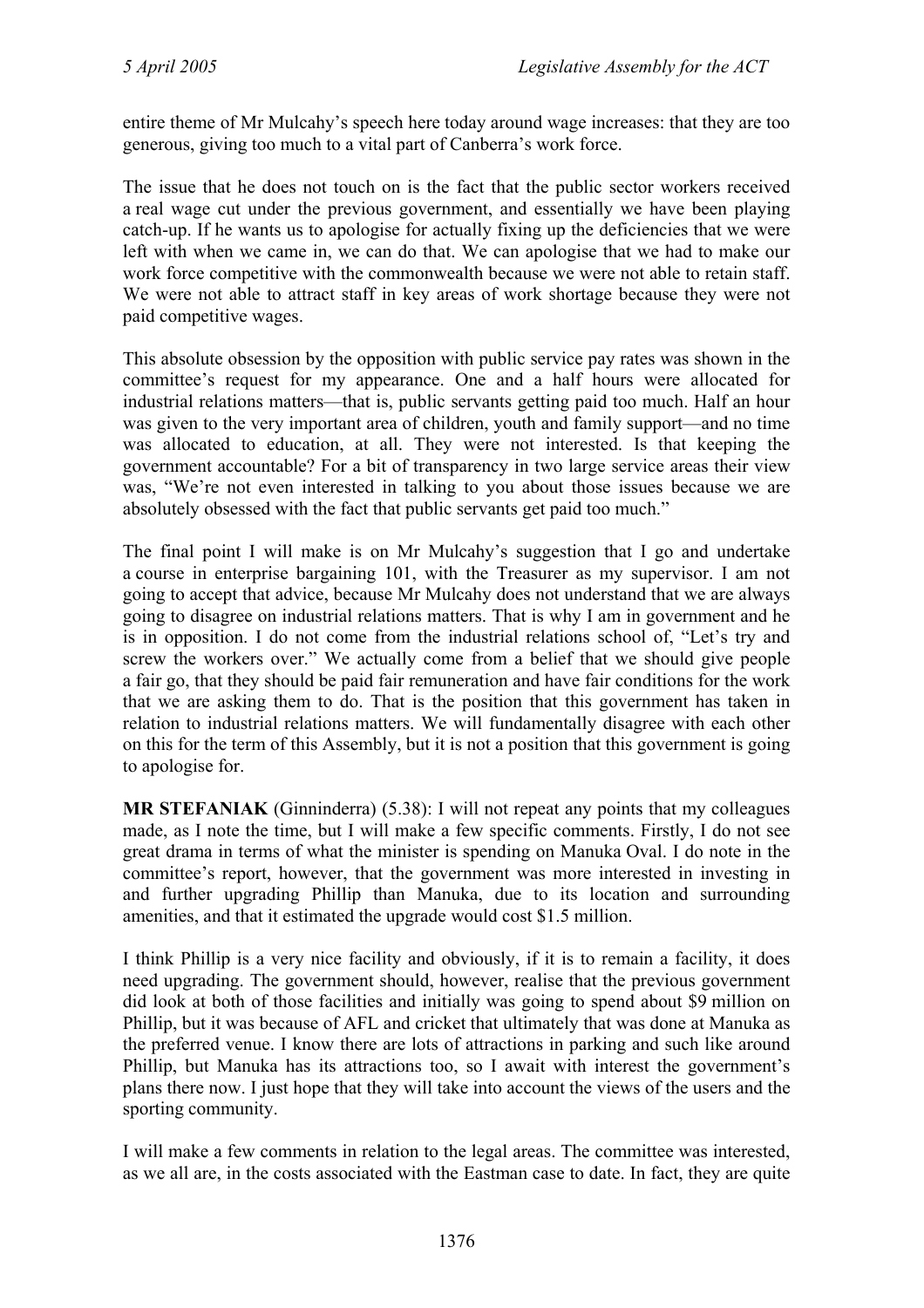monumental. The report states at paragraph 2.25:

The Attorney-General responded that the Eastman case has been continuing for a number of years with its expected conclusion pending the report of Justice Miles by the end of June 2005. The cost of the trial would include costs of his trial, various appeals and conviction as appropriated by the Bill. The amount would be in the millions of dollars.

I would like to find out exactly how much. I think it is something like \$9 million. It could only happen in the ACT. Also, I do not know how, unless the attorney has a crystal ball, he could possibly say that this matter, which one would have expected to have been concluded years ago, is finally going to be concluded by the end of June 2005. That may well be wishful thinking. This thing may well have millions of dollars more to run. I certainly hope the attorney is right—that the conclusion will be some time this year and that this longstanding matter, which has caused great angst to Gwen Winchester and her family, will be resolved and finalised once and for all.

The other point is the coronial inquest for the bushfires, costing some \$7.761 million until February 2005 and going up monumentally. I think the government maintains that \$4.9 million may well be recoverable in terms of insurance, but we certainly have not seen the end of the spending of money—a lot of which did not need to be spent if the government had followed convention and had not taken the unprecedented step of appealing against its own coroner, which caused a lot of angst, as we know, in relation to issues such as the separation of power, conflict of interest and the very real concern in the community as to what the government has to hide.

It looks like a lot more money is going to be spent there, and indeed a lot of the money that has been spent already need not have been spent and should not have been spent by this government, by the attorney and Chief Minister, in terms of the government's unprecedented step of taking the matter to the Supreme Court. Again, I do not comment about the nine individuals, but the government has wasted and has spent a lot of money that it should not have spent and which legal precedent and a number of other things indicate it should simply not have done.

I make those points in relation to this appropriation bill. I make one further point: I think there may have been one or possibly two supplementary appropriation bills during the term of the previous government—the government that was in for nearly seven years but this government seems to be making an absolute habit of coming back and wanting to spend additional money. Maybe, hopefully, we have seen the last of these bills for a while, given the Treasurer's and the Chief Minister's little hints to the public that there is going to be a much tougher budget. But to continually bring in appropriation bills outside of the normal budgetary process is the sign of a government that simply is not managing the books well.

**MR SMYTH** (Brindabella—Leader of the Opposition) (5.42): I think my colleagues have summarised pretty much the way the opposition feels about the bill. Governments are entitled to their budgets and we will support the appropriation bill, as we always have, but I think the list of concerns that my colleagues have raised are things that the public are concerned about.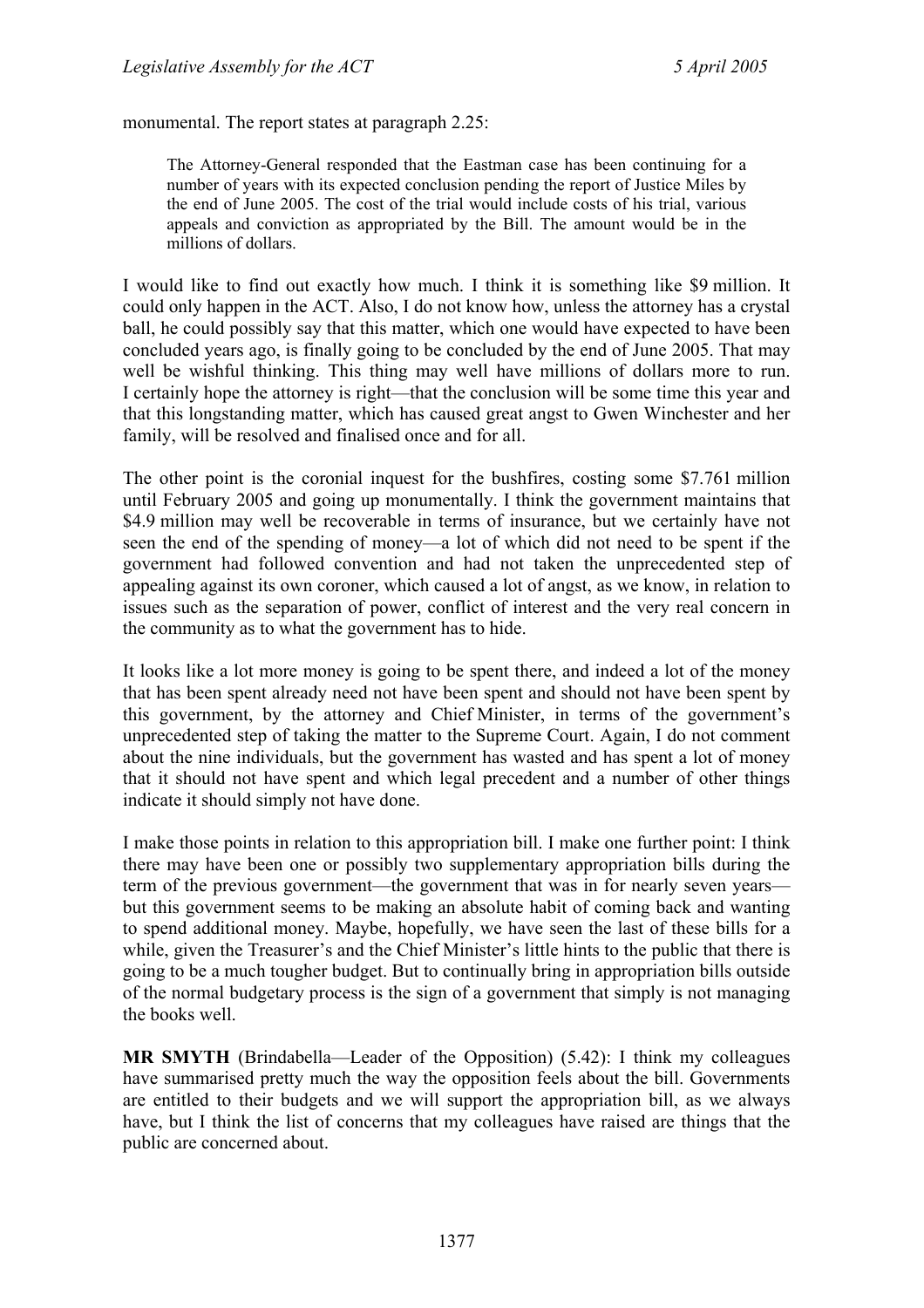There seems to be a lack of control. I know the Treasurer appreciates the importance of making sure that you live within your means and that you have a bit of spare for the future, but it does seem that the other ministers simply wish to spend at the limit without any regard to the ability of the taxpayers ultimately to foot the bill. There do not appear to be any savings, or any attempt at savings, from this government in the control of its finances, nor does there seem to be any attempt at all, for instance in the EBA negotiations, to get something more in terms of productivity from the public service for the benefit of the taxpayers.

We always need to look at better ways of doing things, more efficient ways of doing things and more appropriate ways of doing things. Instead, we have had something like 500 extra public servants coming into the public service in the last year. That tells me, given that there has been no appreciable increase in service delivered, that this government, through its ministers, lacks control over its departments and indicates that if we are not careful—and I know I will get a rise out of the Treasurer on this—it will repeat Labor's legacy of last time. The \$344 million operating loss is something that should be thought of as being well and truly on the horizon. We have a report from the Auditor-General that says that there are problems, and what we have here is again just unfettered spending—spending for the sake of spending—and no apparent attempt to find savings or moneys inside departmental budgets to fund these promises. Instead, the government will simply spend the excess cash we have had from previous years.

When you are finally confronted, as we appear to be now, by a situation where the cash is going to level off, you then have the problem that you have made commitments that you probably cannot keep. We will continue to scrutinise the government in the way that it spends. The points made by my colleagues were all valid and we look forward particularly to May and the coming budget and all its outcomes.

**MR QUINLAN** (Molonglo—Treasurer, Minister for Economic Development and Business, Minister for Tourism, Minister for Sport and Recreation, and Minister for Racing and Gaming) (5.45), in reply: I thank the house for the support for the appropriation bill. This bill does, in fact, include some election commitments that were made post the previous budget, and it is very fortunate that we are not trying to fund the commitments that the opposition made in the lead-up to the election. I know that there are going to be some groans, but I have a copy of the shambles that was the Liberal Party's costings before the last election. It is a disgrace and I trust, Mr Mulcahy, that you have a better grip on things than Mr Smyth had, because the costings and the amount of commitment were entirely indigestible and would have resulted in absolute chaos.

I do note that Mr Mulcahy started his speech with the normal far-right-wing approach of "Let's indulge in business welfare and all will be good for everybody. If you look after the speculators and the investors, then everybody else will be okay"—somehow; I do not know how that actually works. This government does invest in business. This government has invested millions in business generation, but it has not invested money in business welfare and it does not intend to do so.

I do not quite get the point that Mr Stefaniak was making in relation to the Eastman case. I do not think there is much we can do about that. Even though it is very expensive and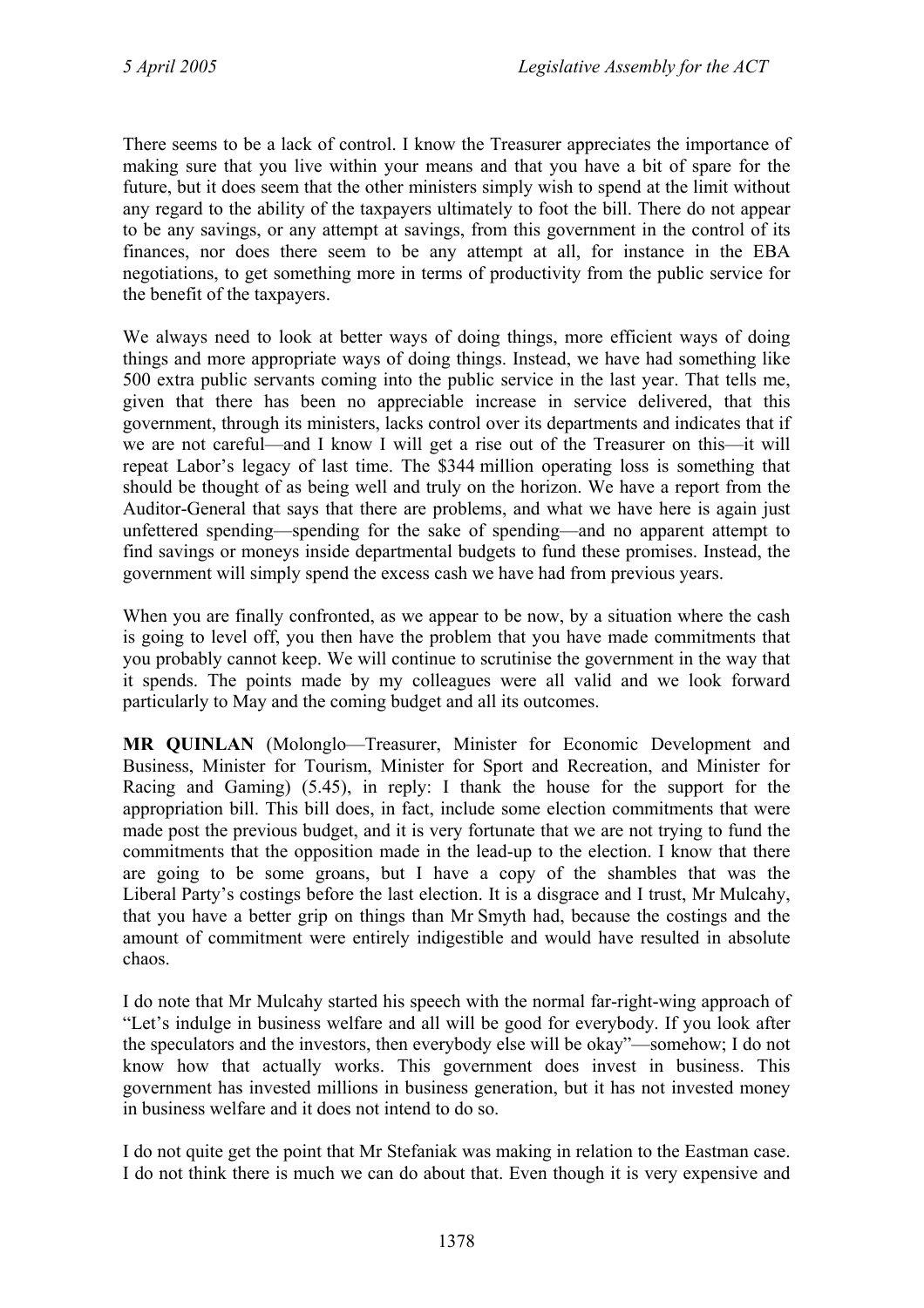we could all rail against it, everybody has rights. Speaking of rights, I do not often get an opportunity to make a comment about the coroner's inquest and the appeal against it, but I do not understand the mentality that says that people who feel they have been railroaded by a coroner—whether they are justified or not—cannot appeal. Nine people went and got an opinion from an eminent jurist and—

**MR SPEAKER**: Be careful, Mr Quinlan.

**MR QUINLAN**: Sure. These are facts. I read it in the paper.

**MR SPEAKER**: That you may well have done, but—

**MR QUINLAN**: That appeal was accepted. Just stop me when I go too far, Mr Speaker. They took it to the Supreme Court. The Supreme Court said there is a case.

**MR SPEAKER**: That is enough, I think.

**MR QUINLAN:** It is a pity; I will have a lot more to say on that if I ever get a chance. I have to say in the general sense that, from where I sit, what has been said in this place, going back two years, in trying to make political capital out of that very tragic event has been one of the most tawdry episodes, at least in my time in this place. It gradually built up. It took six months to get going and then, bit by bit by bit, it was Mr Stanhope's fault. What nonsense!

I thank members for their support for this bill, which appropriates \$25 million. To his credit, Mr Pratt recognised that in his speech. It is not \$75 million; that was already budgeted. There is \$25 million worth of new money. I do not think anybody has really raised any objection of any merit whatsoever to the individual expenditures. Of course we have had to appropriate for public service wage increases, but they were public service wage increases that were already factored into the budget. It is just that they were not appropriated until they were decided. There is extra money for public sector wages, but it is not in the order of \$75 million.

This bill includes expenditure for the asbestos task force—something that arose in the last weeks of the Assembly, and we know what role you guys played in that. We had this crazy bill that the minister had to virtually rewrite in a couple of days because you were going to support it by hook or by crook. It did not matter if it was rotten legislation; it did not matter that we had not thought it through—you were going to support it, and you did. It was a great job by that minister to tidy it up—but it costs money.

I am very concerned when I hear in this place Mrs Dunne trying to do some form of backflip on child protection, trying to build some other case. I do not know where you are going from there—I do not know what is the plan—but all of a sudden you are going to recant all of the statements that have been made across that side of the house about what the government ought to do, what ought to happen. All of a sudden you are going to try to qualify that. I have seen the twisting coming from the Liberal Party. I have seen the Humphries style that you were part of, and I await the next episode, as you change history and you change the basis because everything that we want to do is wrong.

**Mr Smyth**: Even Ted's blushing at that story.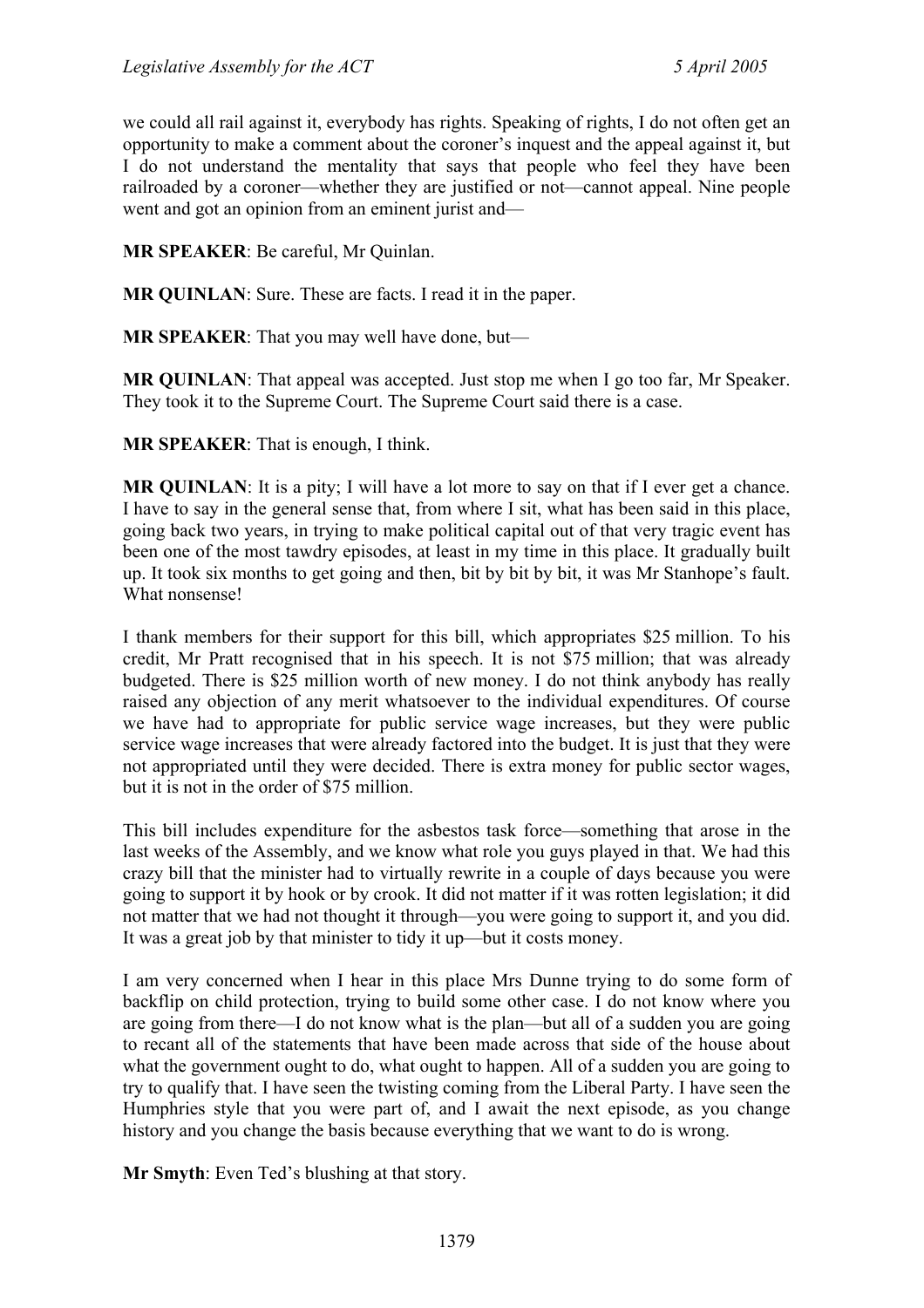**MR QUINLAN**: No, I have been there and I have seen it. I have seen it in this place the re-creation—

*Opposition members interjecting—* 

**MR QUINLAN**: I've been Gary-ed; I'll remember that. Anyway, I do thank the house for its support.

*Opposition members interjecting—* 

**MR QUINLAN**: No, it is from my heart. I do thank you for your unqualified support and, based on today's debate, I really look forward to the budget debate in May and June.

Question resolved in the affirmative.

Bill agreed to in principle.

Leave granted to dispense with the detail stage.

Bill agreed to.

# **Adjournment**

Motion (by **Mr Corbell**) proposed:

That the Assembly do now adjourn.

#### **Select Committee on Estimates—membership**

**MRS DUNNE** (Ginninderra) (5.53): I refer to the decision of the Stanhope government, which is becoming apparent, to revamp the composition and purpose of the Select Committee on Estimates and ensure that there is a majority of government members on the committee and that a government member is chairman of the committee. This seems to have been done so as to better reflect the Chief Minister's understanding of parliamentary democracy.

On behalf of my colleagues, and indeed the entire ACT electorate, I would like to express my gratitude to the Chief Minister for clarifying his view of parliamentary democracy, because we now can put his thoughts into a proper historical and philosophical context. Just think of the lineage: John Locke, Thomas Jefferson, Winston Churchill—and now Jon Stanhope. But, before we consider the Chief Minister's overhaul of responsible government and the estimates committee in particular, we should think back to what the territory's leading democrat said in the aftermath of last year's election: the people of Canberra, he quavered, had nothing to fear from an ALP majority government—of course not, because Mr Stanhope would be a government for all people, of all people, all of the time; it would be open and accountable; it would be responsive. A simple-minded person might suppose that means that it would be a government that, amongst other things, respects parliamentary tradition and convention. They are fine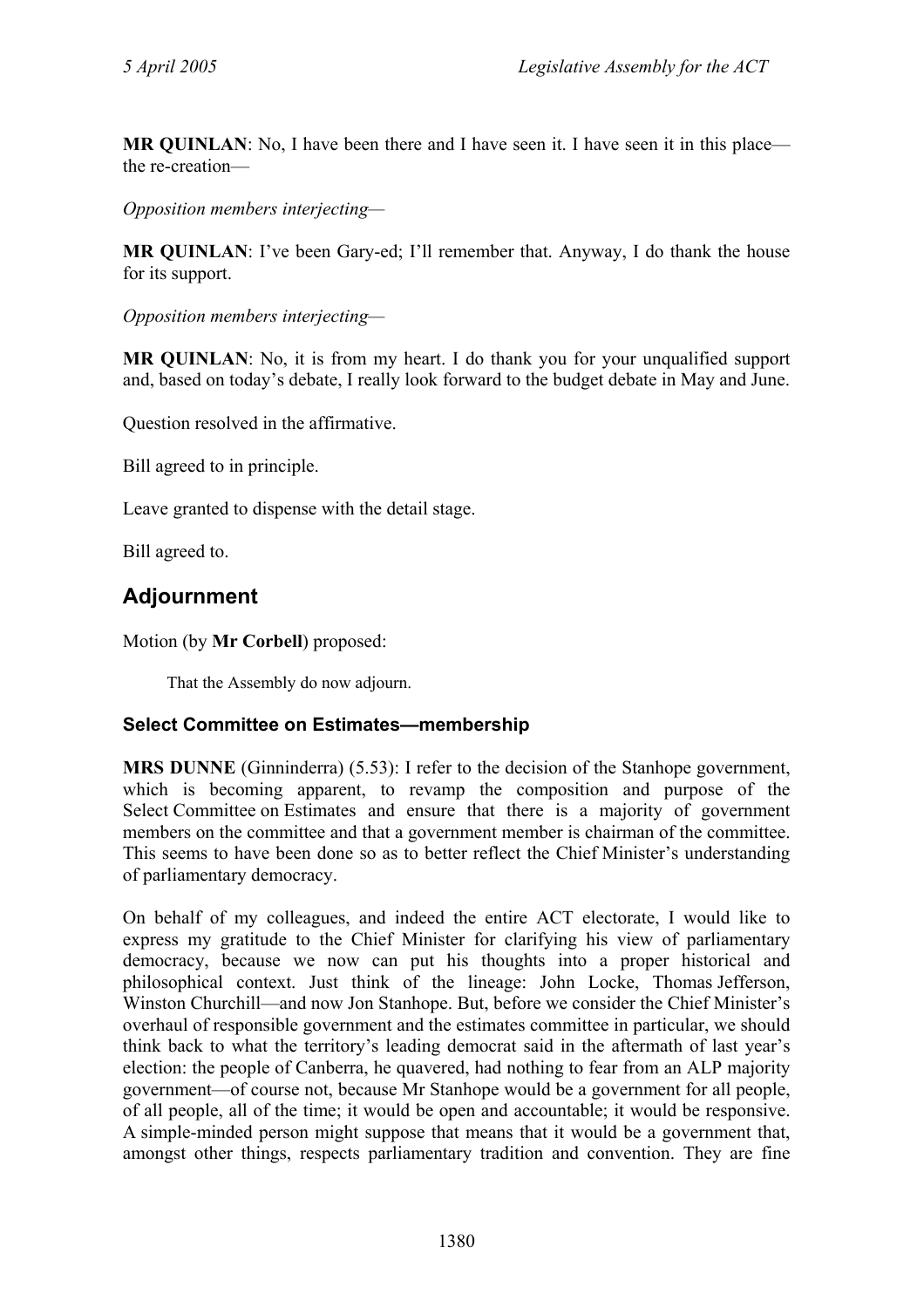sentiments, fine hopes, in which a simple-minded person would have been foolish to trust.

Why? Just consider what our man of the people is now proposing with his revamp of the estimates committee. He is proposing a flouting of the standing orders, a disregard for convention and precedent, and a destruction of open government in the ACT. In plain language, the Stanhope administration intends to stack the estimates committee so that, in effect, the government reviews its own budget process. This is not putting Dracula in charge of the blood bank; it is just a handful of very small, very greedy mosquitoes.

I ask: what is the Chief Minister afraid of? Is it that a more balanced committee might raise questions that the Chief Minister and his colleagues would find inconvenient to answer? Is it that the deliberations which have to accommodate more than a single argument might be difficult for one or two of his ministers to understand? Or is it that members of the government are just so used to branch stacking that, now that they have majority government, they are not going to let standing orders or any other bourgeois parliamentary principle get in the way of turning this Assembly into another ALP sheltered workshop?

The psychologist Alfred Adler specialised in the study of inferiority. Initially, of course, his concern was organ inferiority and its various compensations. But Adler's most famous example is the Napoleon complex, which refers to the inferiority specific to men normally of short stature but not only of short stature—not only people who are vertically challenged but those who are morally challenged and those who have small minds.

Liberal democracy relies on open minds and open debate. More particularly, it relies on legislative scrutiny of the executive, particularly in the case of the budget process. Once any government—through arrogance, fear or, in this case, intellectual cowardice—seeks to remove that right of legislative scrutiny, we are well on the way to what might be termed, without exaggeration, elective dictatorship. Elective dictatorship is something that Labor governments are used to. Hawke did it, and Keating, Wran and Beattie. It goes with the ideology; it goes with the Labor tribe.

The Chief Minister will doubtless get his own way this time. The Chief Minister has the numbers, and for a bully that is what counts. Furthermore, he can be confident a future Liberal government will not follow this example—and I assure you we will go out of our way to make certain that this is the beginning of the Chief Minister's electoral end.

Napoleon, who started out being a so-called man of the people, could not resist crowning himself emperor. We have already had command performances, so I think that the emperorship is on the way. I imagine that the Chief Minister's exile will be spent somewhere more romantic than Elba—perhaps the Gold Coast—but I suspect he will not find it any less depressing. The people of the ACT will see to that.

## **Evatt primary school**

**MS GALLAGHER** (Molonglo—Minister for Education and Training, Minister for Children, Youth and Family Support, Minister for Women and Minister for Industrial Relations) (5.58): I am pleased to have the opportunity in the adjournment debate to read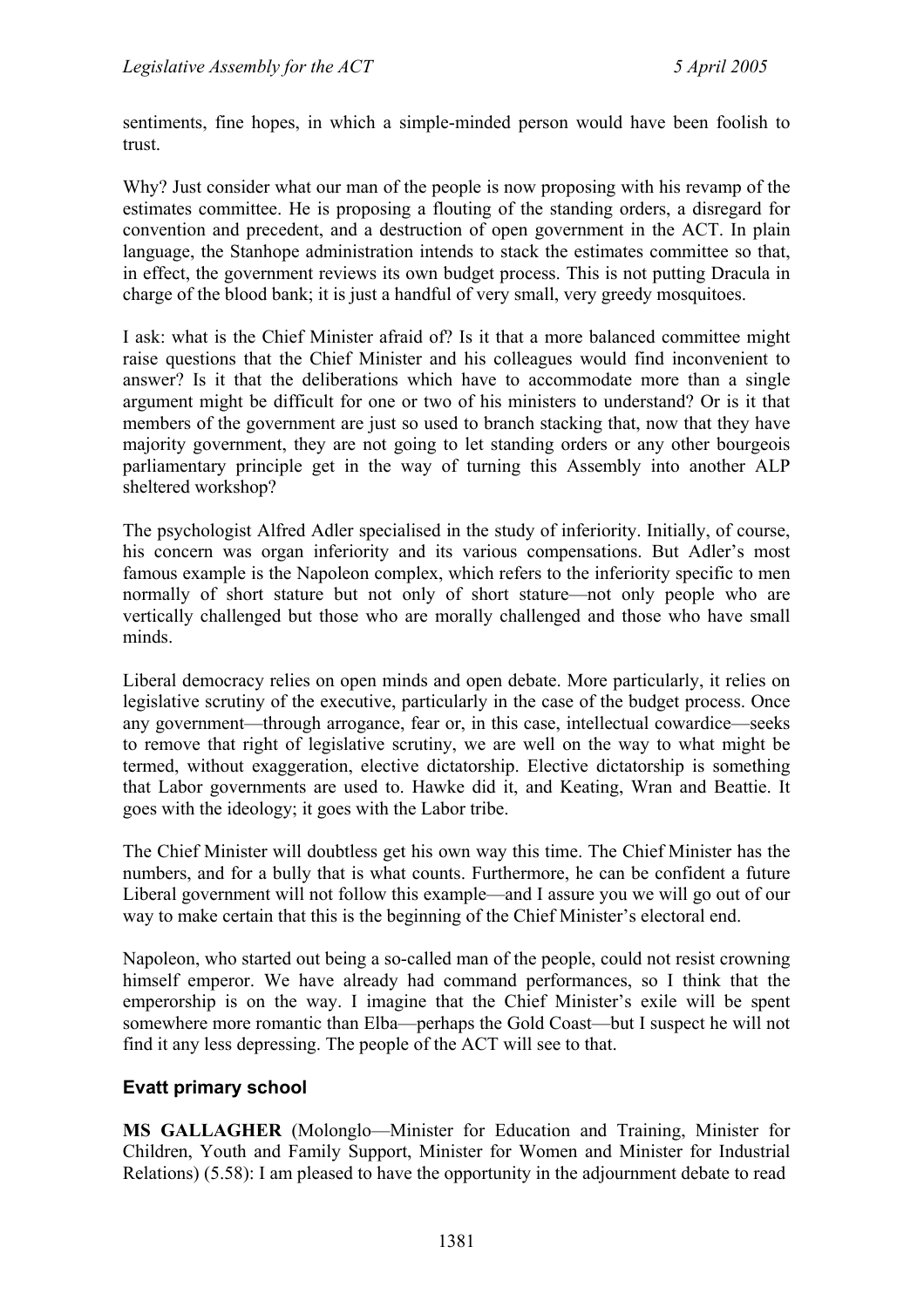into *Hansard* a letter I received in my office a couple of weeks ago about one of our excellent public schools, Evatt primary school. I have sought permission from the author to read it in, although I am omitting the names for the sake of privacy. The letter says:

Dear Ms Gallagher,

I'm writing to you as a grandparent. My grandchildren attend Evatt Primary School. The younger of the two … was subjected to bullying late last year. He did not want this reported to the school and in fact my daughter found it difficult to go against his wishes. When his mother asked him how he felt when they teased him, he said he was used to it—it didn't matter. She did however speak to the Deputy Principal ... She gave my daughter a very sympathetic ear and spoke to [our child] and asked him to make sure that he reported any incidents to her in the future. It was some time later that his sister … noticed the same boys bullying [our child] and she went herself to [the deputy principal]. The boys would not allow him to play and were teasing and ganging up on him, pulling his shirt etc. He is a gentle child who would prefer to walk away and the bullies knew this. [The deputy] counselled the boys as well as speaking to [our child]. [The deputy] spoke to his teacher who was most surprised, as she saw [our child] as a popular member of the class. It was not until going into the playground that the bullying became obvious. She followed the incident through with [our child] and made sure that all was well. This type of bullying is not tolerated at Evatt. [The deputy] sees it as a personal challenge and is determined to nip any such behaviour in the bud.

I want to say that I believe the school dealt with this incident in a most professional, positive and satisfactory way. [Our child] was in tears on the first day of school this year however after roll call [our child's] tears turned to smiles. [Our child] has been separated from these boys in class this year and his self-esteem has grown beyond our expectations. The bullies have been disempowered because they have been separated and a level playing field has been created. [Our child] is achieving more in class as he doesn't feel threatened and is more willing to participate in class discussion. His mother has maintained a good relationship with the children, a most important part of parenting, and she has happy children.

All too often schools are condemned but I would like to say thank you to the school for what they have done for [our children]. Evatt is a very caring school and I hope you will give them some recognition for a job well done. The children at Evatt are also educationally challenged and health and fitness is fostered as well. How lucky are we to have such a wonderful public school for our children to attend. Surely encouragement from you will help give them the strength to continue the good work.

Thank you for reading this.

I would like to congratulate Evatt school for such a letter. I think it does put a positive slant on bullying and shows how our schools are dealing with these issues day by day. I would like to put on the record formally that Evatt school is doing a fantastic job in supporting all its students.

## **Seniors Week**

**MR MULCAHY** (Molonglo) (6.01): On Sunday last, representing Senator Humphries, I had the pleasure of attending and speaking at the ecumenical church service in the Reid Uniting Church in celebration of and reflection on Seniors Week 2005 in the ACT.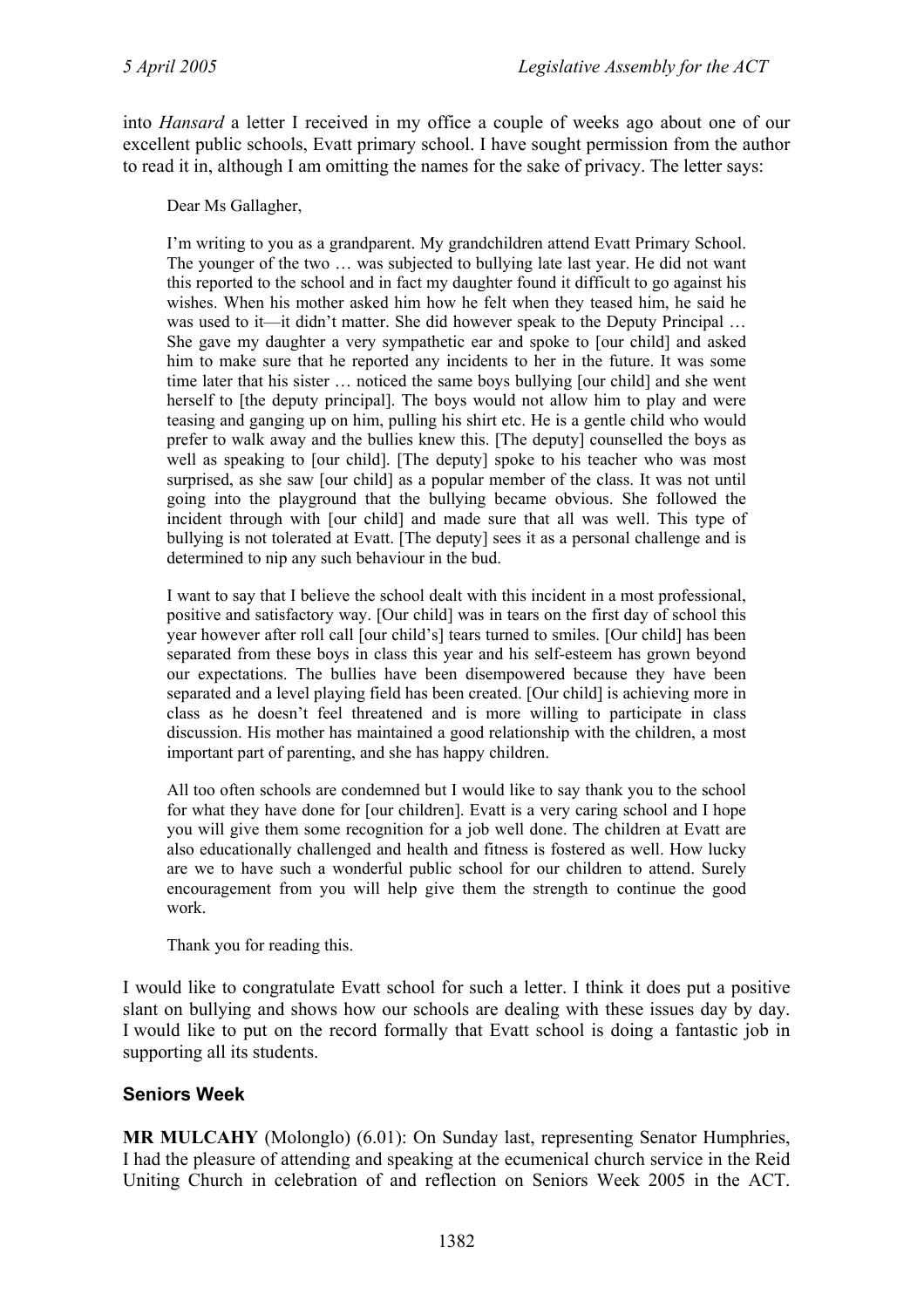Along with a number of members from both sides of the Assembly, I also attended the Chief Minister's breakfast on Monday morning at the Ainslie Football Club, where we heard from entertainers Gerry Scott and Leisa Kean, who performed so well. Amongst those present at both the ecumenical service and the breakfast was Reverend John Wakefield of the Uniting Church in Reid, who also has responsibility for his parish in Hackett.

Seniors Week celebrates the diversity of older people in the ACT and promotes positive ageing in the broader ACT community. It is important that we recognise this week, which began on 2 April and will actually continue through to 10 April, with numerous events happening all over Canberra. The rather exciting program has begun, with community activities such as the come and try technology sessions, interactive information sessions and competitions that actively encourage participation. There are cultural activities, such as playing music or teaching traditional crafts, and recreational activities, such as song and dance, storytelling and sporting activities, including a competition in Manuka involving younger and older generations. Activities will continue over the next five days involving participation by older people, and people of different generations are encouraged to participate as well.

Seniors Week aims to promote public awareness of the contributions, achievements and ambitions of seniors and to promote positive attitudes in ageing and other people through the involvement of people of all ages and backgrounds. This is achieved through celebratory and informative activities for older people and their families and friends to share and enjoy. Seniors Week is also a great way to challenge the stereotypical view of the older members of the community and presents an opportunity for everyone to think about and improve relationships with senior citizens. As was so well expressed by George Curtis, "Age … is a matter of feeling and not of years."

The occasion of Seniors Week also raises another issue of importance within the senior community nationwide, that is, eligibility for and employment of the seniors card between the various states and territories in relation to receiving, amongst other things, concessional public transport when travelling interstate. This is an issue that has been raised with my office most recently and I know that it is an issue that has been bouncing for some time among the commonwealth, state and territory governments. It seems that the seniors card, which is available to Australians aged 60 and over who are not working full time, is an important benefit that we can extend to our communities and the time is overdue for the various governments to come together and work out a way of mutually recognising that card.

It has been the subject of inquiry and discussion for far too long. I have been told by members of the seniors community in Canberra that the ACT has had a better approach to this debate, but is being blocked particularly by the New South Wales and Queensland governments, which seem reluctant to extend this concession, which would be of great benefit to many of the retired people in the ACT as they seek to travel interstate.

I recall that the Australian government made some funds available to assist in this regard but, clearly, uniformity and mutual recognition are essential. Too often, Treasury officials look at these concessions purely from the viewpoint of the value of the concession being obtained and fail to appreciate that not only is it assisting with quality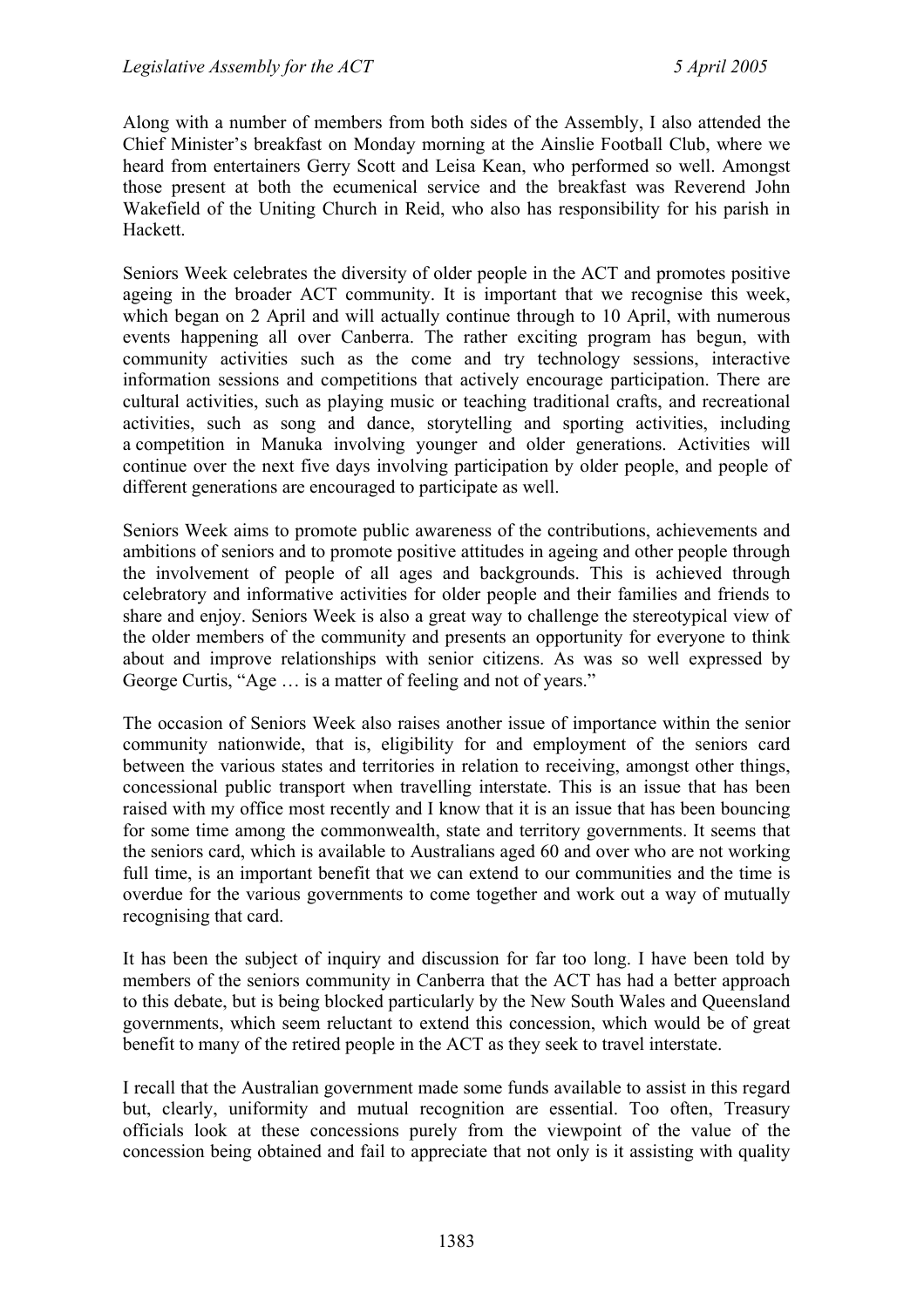of life by enabling retired people to move between the states and territories but also it could well generate additional expenditure in those communities.

I was looking earlier today at a report prepared by the House of Representatives inquiry some time ago into the concession available to low-income Australians. It reflected that the Queensland government, for instance, acknowledged that pensioners would bring money to the state as tourists but argued that because of the extent of Queensland's rail network covering popular tourist destinations the high usage of concessional travel would result in a loss to the state government.

That attitude, Mr Speaker, is disappointing. There is an opportunity now to reignite that discussion about the seniors card and I would urge the ACT government to become active in that matter. They seem to be able to meet with their colleagues in New South Wales on tax matters. Here is a great opportunity in Seniors Week for them to reopen discussions and try to get this concession for the benefit of our senior citizens.

#### **Seniors Week**

**MS PORTER** (Ginninderra) (6.06): Mr Speaker, I would like to congratulate the organisers of Seniors Week and acknowledge the fine contribution that seniors have made and continue to make to all facets of life in Canberra. Just recently, as we know, many hundreds of Canberrans who have been resident for 50 years and more have had their contributions recognised through receipt of the Chief Minister's Gold Award.

We are fortunate to have such a diverse and involved population of older Canberrans. However, the proportion of older people is increasing at a greater rate here than anywhere else in Australia and it is important that we continue to use the skills and experience of these people to the benefit of the whole community.

As the Chief Minister said at the breakfast yesterday, which was attended by me and a number of my Assembly colleagues, our society has become very youth oriented. However, by their sheer numbers, those of us who are older will be recognised and our contribution acknowledged. However, young people have much to offer to the older members of our community. Those amongst us who are grandparents can attest to that. We should do everything in our power to bring young people into contact with the aged in our community, particularly those who are cut off from their normal supports and the joys of extended families.

Older Canberrans have much to offer to the young—their experience, the wealth of their memories, their wisdom, their time and their patience—all of this in an era when we seem to have such little time at hand, little time to share with those who are both older and younger than ourselves. Indeed, Mr Speaker, this is something we should reflect on today as we have been reminded in this place this morning about the unpredictable nature of and the uncertainty surrounding our life and our death.

Whilst speaking this morning to the condolence motion for Pope John Paul II, Mr Mulcahy remarked that the pope was 58 years of age when he attained office and then spent almost the next three decades working tirelessly for a better world. In my 63rd year, when many of my peers are looking to retire from paid work and, indeed, many have already done so, I have begun a new phase of my life in this place and I believe that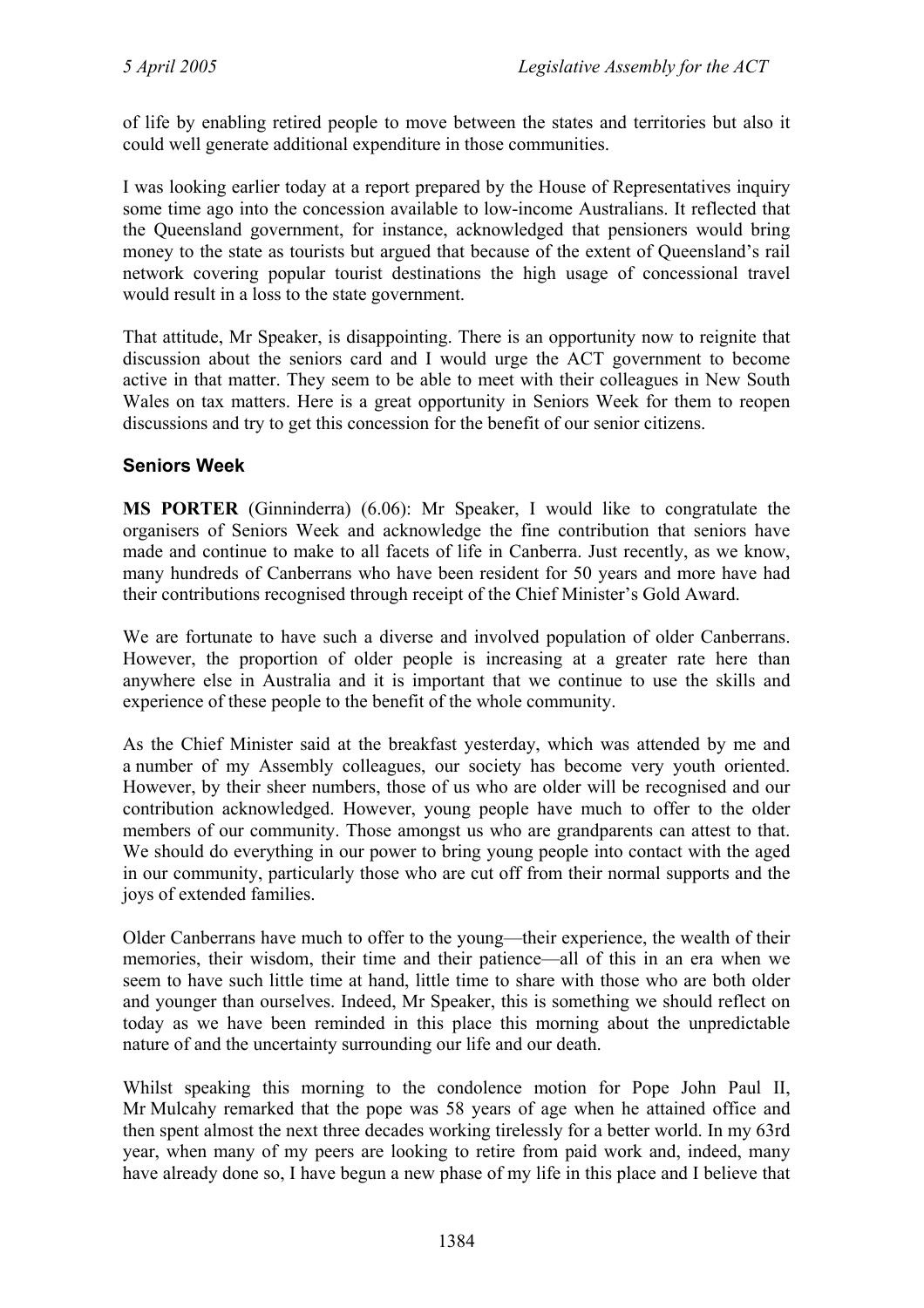the rich experiences that I have been fortunate to have had have given me a broader perspective that I may not have had had I sought to stand earlier. I trust that other older Canberrans will also continue to contribute to our community by utilising the expertise that they have developed during their lives.

Earlier, I mentioned yesterday morning's breakfast, at which we also celebrated organisations that were successful in seeking grants to seniors. As a consequence of these grants, 38 community organisations will undertake a variety of projects as diverse as our community itself. They include a project that will see primary age schoolchildren accompanying seniors to community events and another that will link younger people with older sufferers of arthritis to their mutual benefit. These are great examples of the way that both young and old can work together to enrich our lives.

Mr Speaker, again I congratulate the organisers of Seniors Week. I realise the amount of effort it takes to put on such a week. It takes a tremendous amount of effort and, no doubt, many voluntary hours. I congratulate them and I would encourage all members of the Assembly to attend as many of the events of Seniors Week as they are able to.

### **Environment—salinity treatment**

**DR FOSKEY** (Molonglo) (6.10): Mr Speaker, two articles in today's *Canberra Times* underline the importance of catchment management. The first, titled "ACT has work to do in salinity fight: audit", reads:

The ACT is dragging its feet on efforts to wind back salinity damage, a key review has found.

The fight against the Murray-Darling basin is being hampered because of a lack of skills and staff, the review said … The audit group found the ACT and Queensland were dragging their feet on major efforts to reduce salinity, while South Australia had performed best and Victoria and NSW also rated relatively well.

The audit group, which reviews progress by the commission—

the Murray-Darling Commission—

on its basin-wide salinity strategy, presented its second review report to commission ministers last week.

One of the specific points that it made about the ACT was as follows:

The ACT was marked down on almost all fronts, with the group finding that the territory had made little headway in monitoring and implementing its catchment plans.

My office will be investigating the work being done in the ACT to counter salinity, as this problem is extremely expensive to deal with once land areas are affected. We live in a region where salinity is already proving to be a problem. Last year I did a tour with the institute of engineers of some sites, including one very small area where repair work had cost over \$100,000. I think that these are costs that we should, as land managers, attempt to avoid.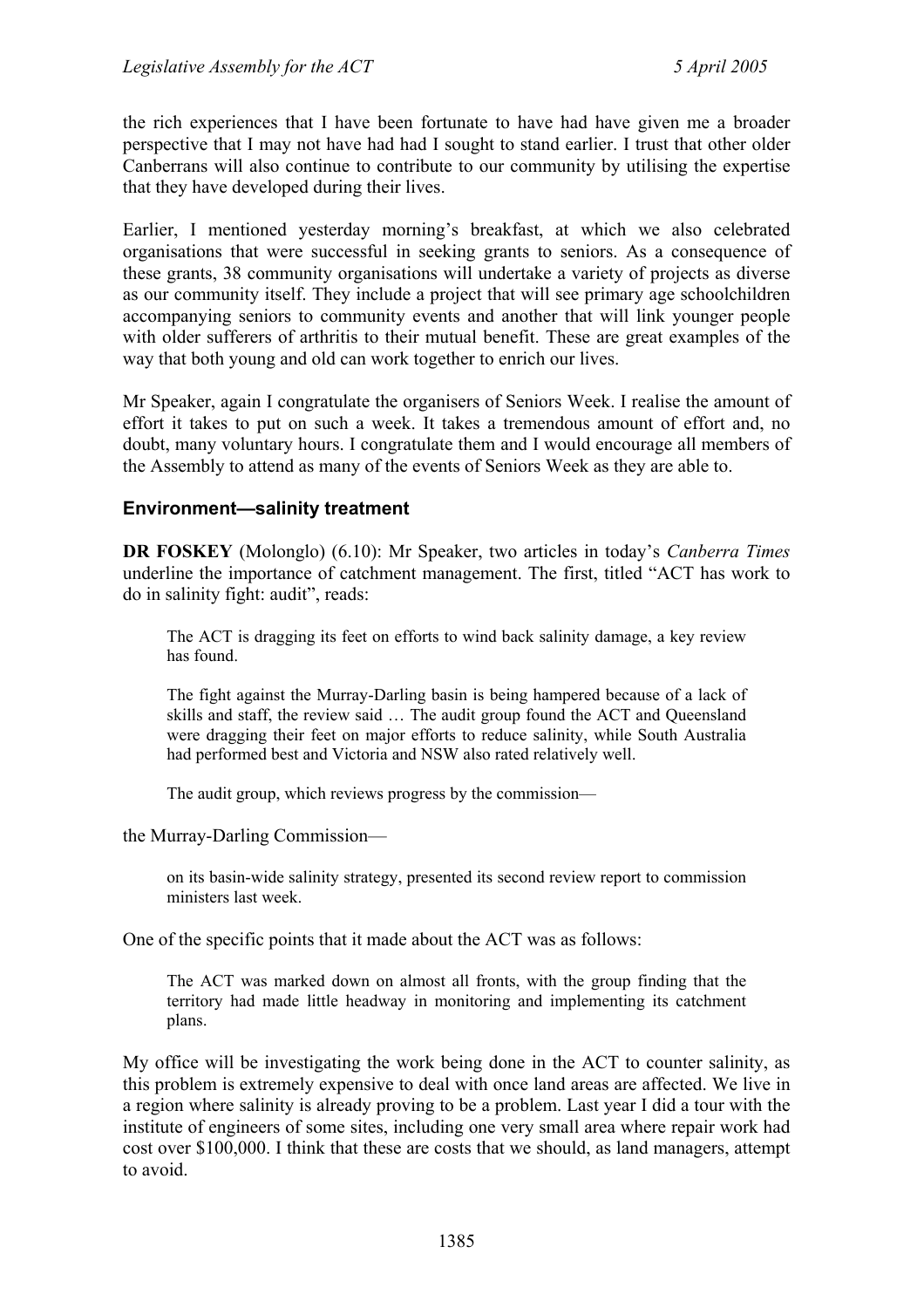The questions that we will be asking are: has an audit been conducted to identify vulnerable areas, since landform and soil types are fairly reliable indicators? Do we have public awareness programs in place to educate Canberra gardeners, park managers and farmers about watering methods that reduce salinity risk? What is the territory government doing to monitor and implement its catchment plans? Indeed, Mr Speaker, where are those plans?

The second article reinforces the need for management plans that maximise the ability of the Cotter catchment to produce good quantities of high-quality water. This article, headed "Pipe plan for water may delay dam need", reads:

A plan to top-up the depleted Googong Dam with water from the Cotter catchment could provide relief for Canberra from water restrictions and defer the need for a decision on a new dam, Actew chief executive Michael Costello said yesterday … Transferring water to Googong Dam through existing infrastructure did not require government approval and was not included in the six options.

The options studied by Actew. The article continues:

Mr Costello said it had become clear the new Stromlo treatment plant was extremely robust, treating up to 300 megalitres a day, well above winter and spring needs. Without interfering with the environmental flow requirements for the Cotter River, water could be transferred to Googong Dam through the existing pipeline.

The Greens welcome the fact that this option is being considered by Actew, but I would just like to point out in this adjournment debate that this is yet another very good argument as to why we need to manage the Cotter catchment for its water production facility, to come up with a catchment plan that does exactly that and to make sure that uses within that catchment are regulated and enhance that particular function.

#### **People with hearing impairment**

**MRS BURKE** (Molonglo) (6.14): Mr Speaker, I rise tonight to thank a few people, you being one of them, Barbara Locke from the education unit and the Administration and Procedure Committee, for their support for and interest in the trial that we had today concerning the Auslan interpretation for people with a hearing disability. I think that there was a great spirit of cooperation amongst all involved. A lot of hard work went into it, from Barbara Locke's area in particular. I forgot to mention Max Kiermaier as well. I must not forget Max. Thank you to everybody. I think that it was quite heartening.

Members may or may not know that I wrote to the Speaker some weeks ago about whether we could have a trial and the Speaker kindly pursued the request. Indeed, today the Speaker had the pleasure of welcoming the people involved to the Assembly. I think that it would be right to say that there were about 20 people there. It was great to see some young students among them. We talk a lot in this place about inclusion and it really is important where we see and identify gaps that we fill those gaps. I hope that through your support, Mr Speaker, and that of the Assembly, we have been able to do that today. I am sure that the people who came here, not only the people who were able to understand the Assembly's proceedings but also the people watching the Auslan interpreters actually doing their work, found the proceedings quite fascinating.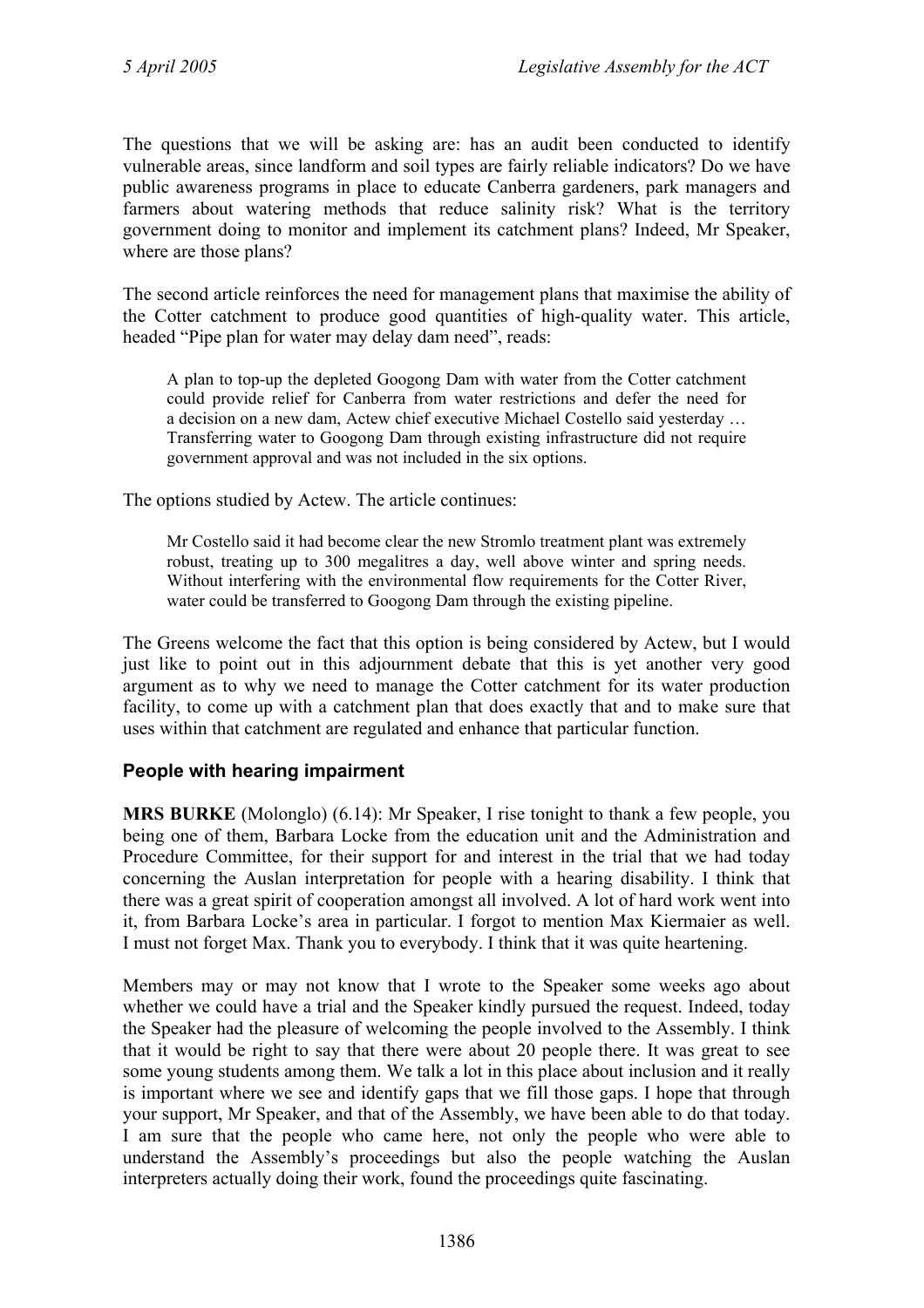Having this sort of service goes to the heart of accessibility for all. It certainly has and will allow those with a hearing impairment to know what is happening in the Legislative Assembly. I think that that is really important. It is also worthy of note, as many people may not be aware, that those people with a hearing aid fitted with what is called a T-switch can also connect to the hearing aid loop within the building. Of course, it is in this chamber, but not in the members' area, which is a little unfortunate. It certainly is in the gallery and in the committee rooms. It is my hope that today's education program will lead to the government and its departments looking at a range of improvements when it comes to accessibility of services for people with a disability.

## **World Transplant Games**

**MR GENTLEMAN** (Brindabella) (6.16): I rise in this adjournment debate to bring to the Assembly's notice the World Transplant Games which will be happening later this year. In February this year we celebrated Organ Donor Awareness Week to recognise the importance of organ donation in saving lives across Australia and, importantly, to increase the awareness in our community of the important issues surrounding organ donation.

Organ Donor Awareness Week was the result of collaboration among the ACT government, all other state and territory governments and the commonwealth government. The cooperation has been important to strengthen arrangements for organ and tissue donation across Australia. But more still needs to be done. In 2003, the number of recipients of donated organs outnumbered the number of donors by six to one. Whilst these figures are not a clear indication, as one organ donor can save the life of more than one recipient and the chance of being suitable to become a donor is one in 100, it is important to take note of them.

That is the intention of the World Transplant Games to be held in London, Canada from 16 to 24 July this year. The games, organised by the World Transplant Games Federation, are intended to demonstrate publicly, visibly and positively the benefits of successful organ transplant and to increase public awareness of transplants and organ donation. Further, the games promote the full rehabilitation and wellbeing of organ recipients.

In countries where the World Transplant Games have been held, there has been a 30 per cent or better increase in organ donation. In Canada, there are currently 4,000 people waiting for organ transplants. It is hoped that holding the games this year in London will boost the number of people willing to volunteer for organ donation and help save a life.

Participation in the games is open to anyone between the ages of four and 80 who received a successful life support organ transplant more than one year before the games. This year, four ACT residents will be part of the Australian team at the World Transplant Games. All have been the recipients of an organ donation and the successful treatment of all has enabled them to fully rehabilitate and participate in this great event.

I would like to pass on my congratulations to those members of the Australia team for their selection and wish them the very best at the World Transplant Games in July.